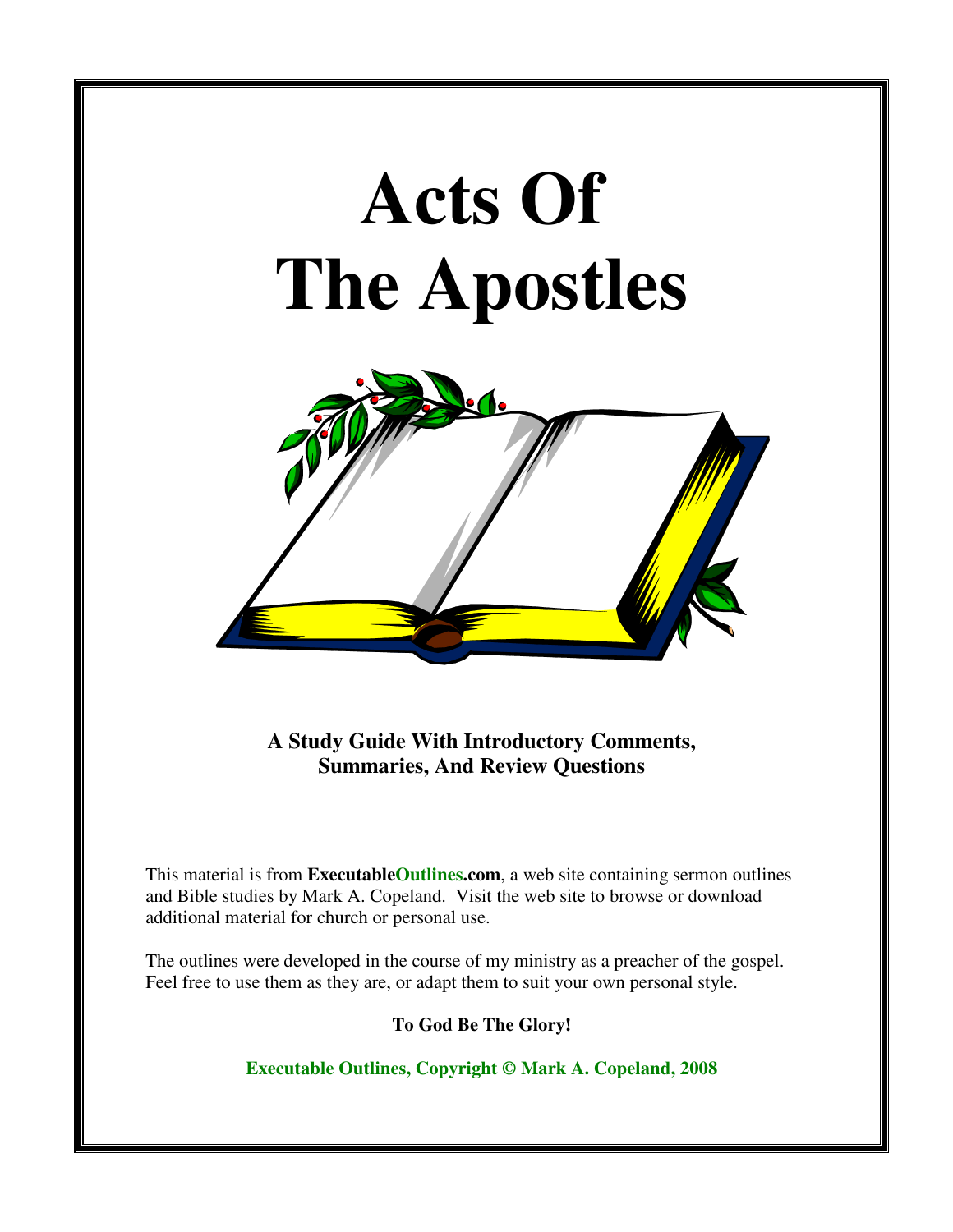## **Acts Of The Apostles Table Of Contents**

| <b>Introduction</b>     | 3   |
|-------------------------|-----|
| <b>Chapter One</b>      | 8   |
| <b>Chapter Two</b>      | 12  |
| <b>Chapter Three</b>    | 19  |
| <b>Chapter Four</b>     | 23  |
| <b>Chapter Five</b>     | 28  |
| <b>Chapter Six</b>      | 34  |
| <b>Chapter Seven</b>    | 37  |
| <b>Chapter Eight</b>    | 41  |
| <b>Chapter Nine</b>     | 46  |
| <b>Chapter Ten</b>      | 51  |
| <b>Chapter Eleven</b>   | 56  |
| <b>Chapter Twelve</b>   | 60  |
| <b>Chapter Thirteen</b> | 63  |
| <b>Chapter Fourteen</b> | 68  |
| <b>Chapter Fifteen</b>  | 72  |
| <b>Chapter Sixteen</b>  | 77  |
| * Chapter Seventeen     | 82  |
| * Chapter Eighteen      | 87  |
| * Chapter Nineteen      | 91  |
| * Chapter Twenty        | 95  |
| * Chapter Twenty-One    | 100 |
| * Chapter Twenty-Two    | 105 |
| * Chapter Twenty-Three  | 110 |
| * Chapter Twenty-Four   | 115 |
| * Chapter Twenty-Five   | 120 |
| * Chapter Twenty-Six    | 124 |
| * Chapter Twenty-Seven  | 129 |
| * Chapter Twenty-Eight  | 135 |

This study guide was developed in preparation for teaching adult Bible classes.

- The objectives for each section are usually things I plan to emphasize during the class.
- I have found that summarizing and outlining helps me to better understand the Word of God. It is a practice I highly recommend to others.
- I generally delete the answers to the review questions before printing the material and giving it to the students. But that you might know what answers were intended by the questions, I have included them in these guides.

**\* Note:** Portions of **Chapter 17** and all of **Chapters 18-28** were written by **Kevin Scott**, who kindly offered his material to help complete this study guide (until I have completed it myself, Lord willing).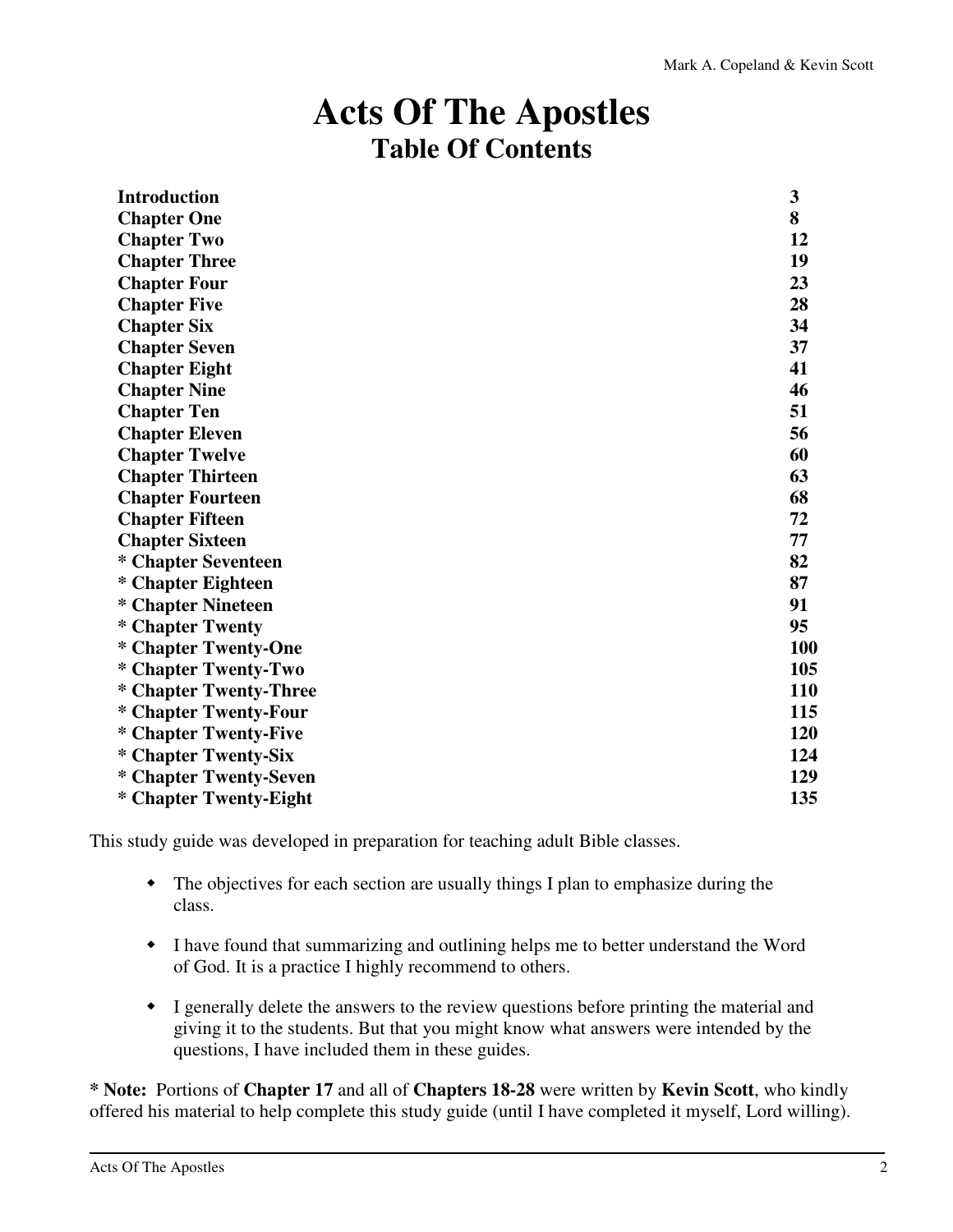# **Acts Of The Apostles Introduction**

### **AUTHOR**

Commonly called **"The Acts Of The Apostles"**, it is simply titled **"Acts"** in some of the oldest manuscripts. It might appropriately be called **"Some Of The Acts Of Some Of The Apostles"** since it does not try to describe all of the acts of all the apostles. Rather, the focus is clearly on some of the acts or deeds of mostly Peter (the key figure in the first half) and Paul (the key figure in the second). It might also be called **"The Acts Of The Holy Spirit"**, as that Person of the Godhead is very much an active participant throughout the book.

### **AUTHOR**

Though he does not mention himself by name, the author is undoubtedly **Luke**, physician and frequent traveling companion of the apostle Paul. From **1:1-3**, we learn Acts is the second historical account to Theophilus (see below), the first being the gospel universally attributed to Luke (cf. **Lk 1:1-4**).

Luke is described as **"the beloved Physician"** (**Co 4:14**), and the vocabulary of both the gospel and Acts shows evidence of a medical mind. Mentioned as a "fellow laborer" (**Phe 24**) who was with Paul in his last days (**2 Ti 4:11**), Luke often accompanied Paul on his travels beginning with his second journey. By carefully noting the use of "we" and "they" in the book of Acts, we glean that Luke joined Paul at Troas (**16:10-11**), and remained at Philippi (**17:1**) until Paul later picked him up on his way to Troas (**20:1-6**). The book ends with Luke accompanying Paul to his imprisonment in Rome (**28:16**).

It is evident Luke was very careful to provide a historically accurate account in the both the gospel and Acts (cf. **Lk 1:1-4,5; 2:1-3; 3:1-2**). **Sir William Ramsay**, archaeologist who started his career to prove Luke to be in error, offered this testimony as a result of his research: "Luke is a historian of the first rank; not merely are his statements of fact trustworthy, he is possessed of the true historic sense...in short, this author should be placed along with the greatest of historians." In fact, Luke provides the only record of the first thirty years of the early church.

### **RECIPIENT**

Both the gospel and Acts were written to one man: **Theophilus** (**Lk 1:3; Ac 1:1**), whose name means "God lover". Ramsay suggests the use of "most excellent" (**Lk 1:3**) was a title like "Your Excellency" (cf. **23:26; 26:25**) and that Theophilus was a government official of high rank. It is not used in Acts (**1:1**), and one intriguing possibility is that he became a believer in between receiving the gospel and Acts. Some have entertained the possibility that Theophilus was a Roman official in charge of administering Paul's case before Caesar, and that the gospel and Acts were written to help him understand the facts of Jesus Christ and Paul's role in the history of the church.

### **TIME AND PLACE OF WRITING**

The book ends abruptly with Paul under house arrest awaiting trial in Rome (**28:16,30-31**). This may indicate that the book was written before Paul's trial and eventual release. The dates for Paul's first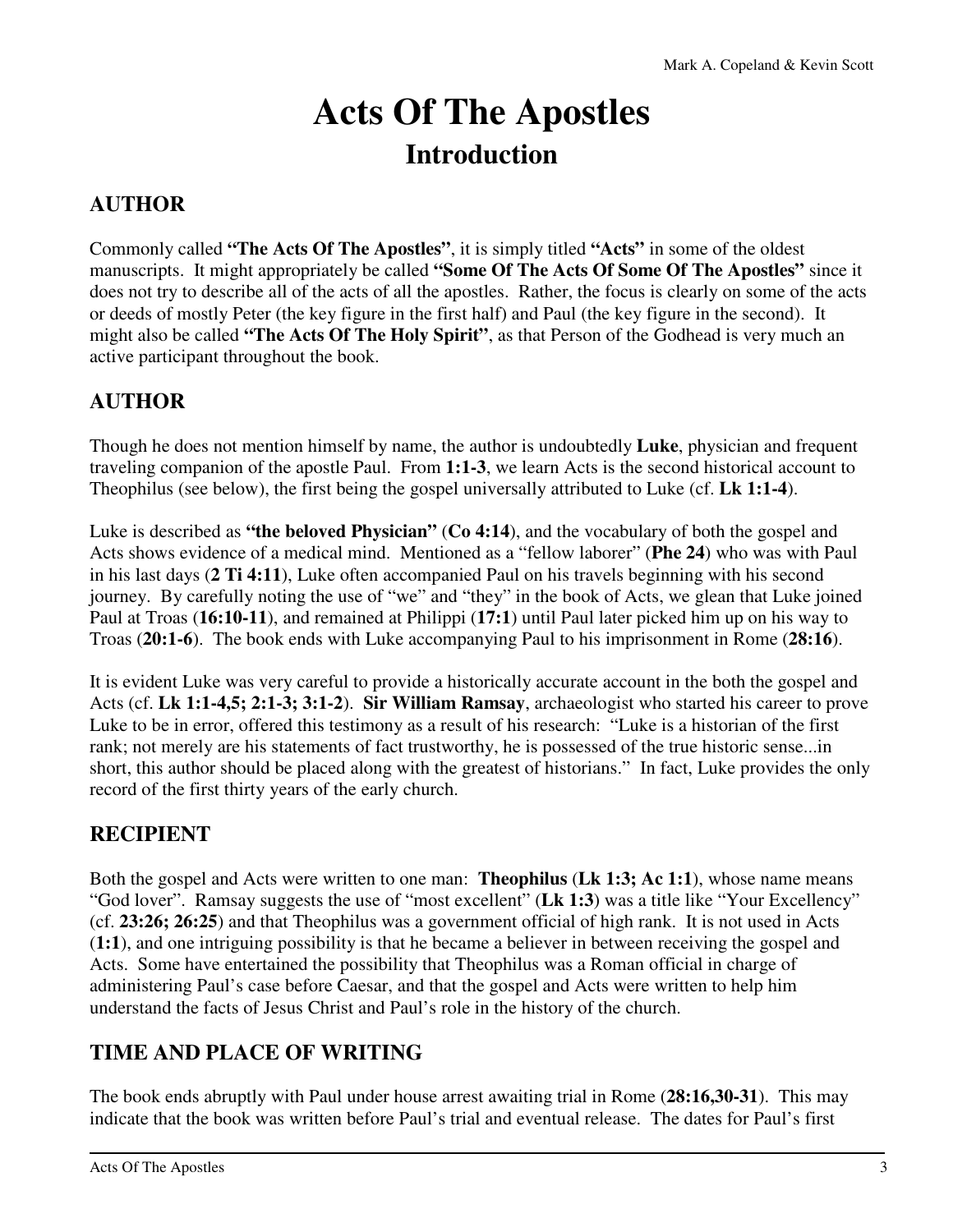imprisonment in Rome are 60-62 A.D. If the book was just before or after Paul's release, then it was likely written around **63 A.D.** from **Rome**.

### **PURPOSE OF THE BOOK**

As indicated previously, the original purpose of both the gospel and Acts may have been to assist Theophilus in some official capacity in learning about Jesus and His apostles. Yet the inspiration and preservation of the book would indicate an important future role in the providence of God. Based on its content, I would offer the following purpose of this book:

### **To record the establishment and early growth of the church**

Other reasons could be given for why this book was written. The detail given to conversions and the involvement of the Holy Spirit would certainly suggest the book is designed to reveal:

- **Examples of conversions to the gospel of Christ**
- **The ministry of the Holy Spirit in the apostles and the early church**

The value of Acts is also seen in that it provides the historical framework for the epistles found in the New Testament. From Romans to Revelation, names, places, and events are mentioned upon which light is shown by the historical account of Acts. Without Acts, the gospels of Matthew, Mark, Luke and John would be left without a satisfying answer to the question, "What happened next?"

### **THEME OF THE BOOK**

The book begins in Jerusalem and ends at Rome. It describes the establishment and growth of the Lord's church throughout the Mediterranean world through the work of the apostles and other Christians under the direction of the Holy Spirit. We read their sermons and see the conversions which resulted as they carried out the Great Commission (**Mt 28:18-20; Mk 16:15-16**). We learn how local churches were established, and much of their work, worship and organization. But mostly we see the faith and efforts of those charged to be witnesses of the Lord and of His resurrection from the dead. An appropriate theme of this book might therefore be:

### **"WITNESSES FOR THE LORD JESUS CHRIST"**

### **KEY VERSE: Acts 1:8**

*"But you shall receive power when the Holy Spirit has come upon you; and you shall be witnesses to Me in Jerusalem, and in all Judea and Samaria, and to the end of the earth."* 

### **OUTLINE**

### **I. THEIR WITNESS IN JERUSALEM (1:1-8:3)**

#### **A. PREPARATION (1:1-26)**

1. Introduction to the book (1:1-3)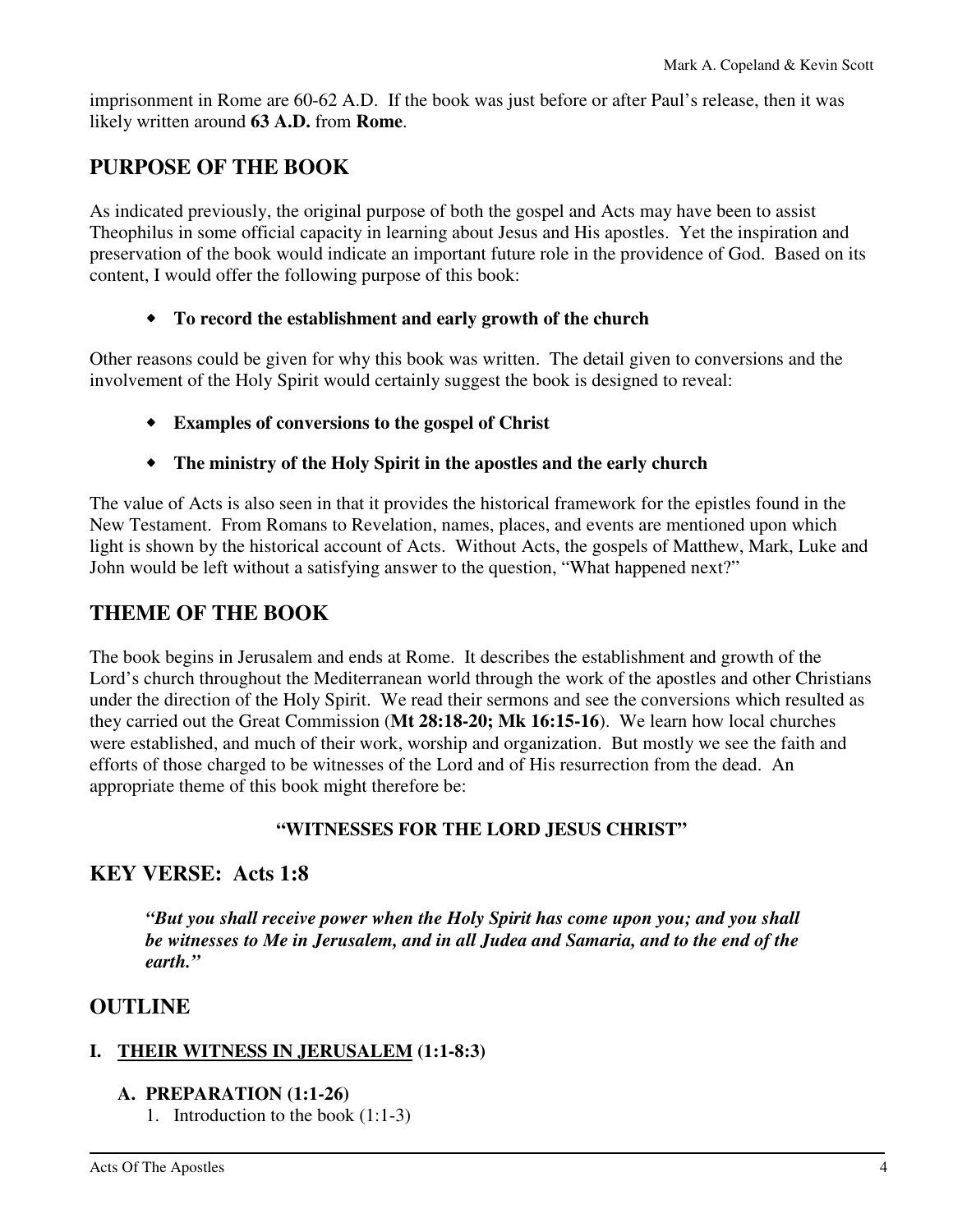- 2. The promise of the Spirit (1:4-8)
- 3. The ascension of Jesus (1:9-11)
- 4. The waiting for the Spirit (1:12-14)
- 5. The selection of Matthias (1:16-26)

### **B. ESTABLISHMENT OF THE CHURCH (2:1-47)**

- 1. The outpouring of the Spirit (2:1-4)
- 2. The reaction of the crowd (2:5-13)
- 3. The explanation by Peter (2:14-21)
- 4. The first gospel sermon by Peter (2:22-36)
- 5. The conversion of 3000 souls (2:37-41)
- 6. The beginning of the church (2:42-47)

### **C. THE CHURCH IN JERUSALEM (3:1-8:3)**

- 1. The healing of the lame man; Peter's second sermon (3:1-26)
- 2. The first persecution against the church; the liberality of the church (4:1-37)
- 3. The first trouble within; increasing persecution without (5:1-43)
- 4. The disturbance within resolved; intensifying persecution without (6:1-15)
- 6. The address and martyrdom of Stephen (7:1-60)
- 7. The persecution involving Saul against the church (8:1-3)

### **II. THEIR WITNESS IN JUDEA AND SAMARIA (8:4-12:25)**

### **A. THE PREACHING BY PHILIP (8:4-40)**

- 1. The conversion of the Samaritans (8:4-25)
- 2. The conversion of the Ethiopian eunuch (8:26-40)

### **B. THE CONVERSION OF SAUL OF TARSUS (9:1-31)**

- 1. The appearance of the Lord on the road to Damascus (9:1-8)
- 2. The baptism of Saul by Ananias (9:9-19)
- 3. The initial ministry and persecution of Saul (9:20-31)

### **C. THE MIRACLES OF PETER (9:32-43)**

- 1. The healing of Aeneas (9:32-35)
- 2. The raising of Dorcas from the dead (9:36-43)

### **D. THE CONVERSION OF CORNELIUS (10:1-11:18)**

- 1. The account recorded by Luke (10:1-48)
- 2. The account retold by Peter (11:1-18)

### **E. THE MINISTRIES OF BARNABAS, SAUL AND PETER (11:19-12:25)**

- 1. The work of Barnabas and Saul in Antioch (11:19-26)
- 2. The work of Barnabas and Saul in Judea (11:27-30; 12:25)
- 3. The persecution by Herod; James beheaded, Peter arrested (12:1-4)
- 4. The release of Peter from prison by an angel; Herod's death (12:5-24)

### **III. THEIR WITNESS TO THE END OF THE EARTH (13:1-28:30-31)**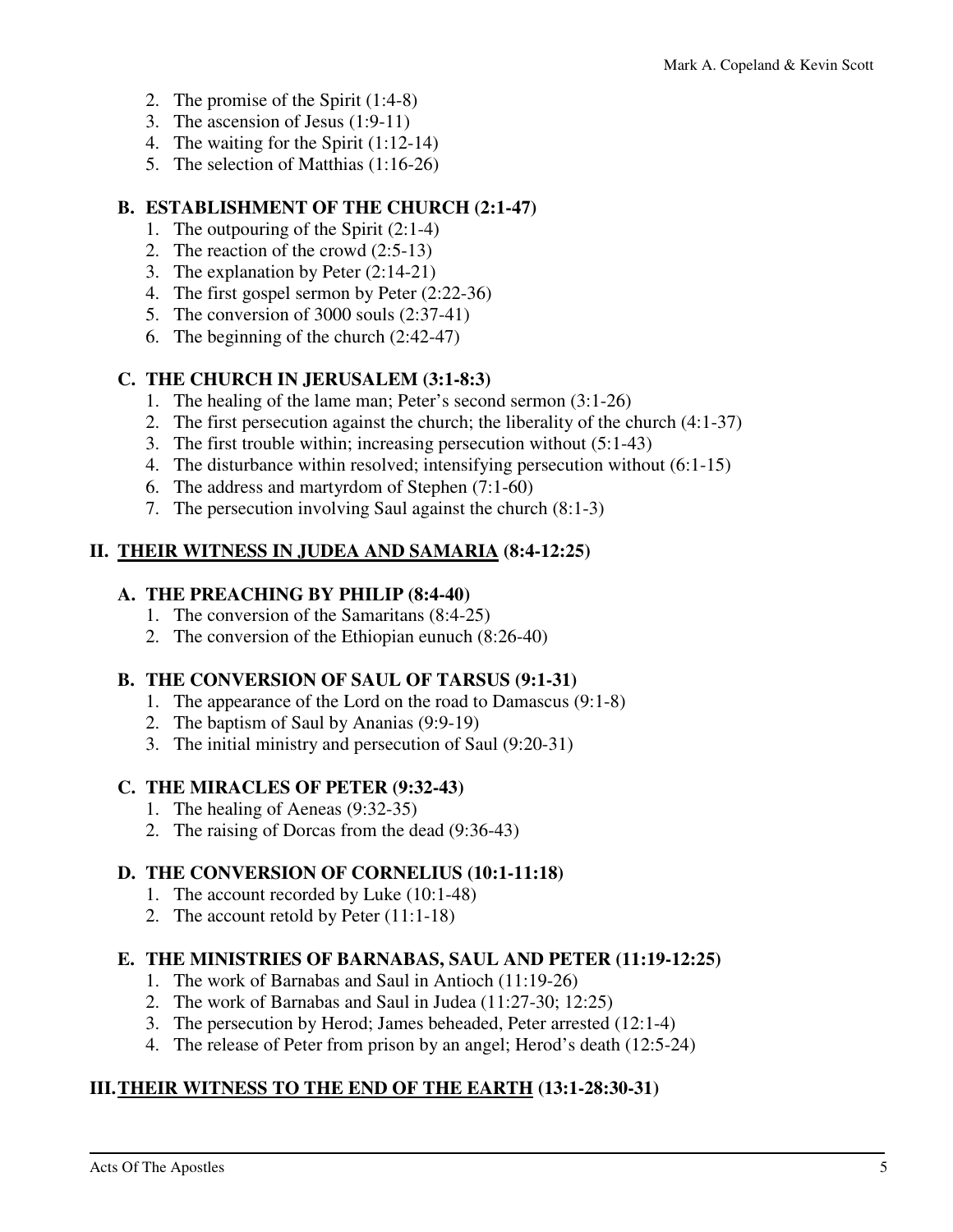### **A. THE FIRST MISSIONARY JOURNEY OF PAUL (13:1-14:28)**

- 1. The departure from Antioch of Syria (13:1-3)
- 2. The ministry on the island of Cyprus (13:4-12)
- 3. The preaching in Antioch of Pisidia (13:13-52)
- 4. The work and persecution in Iconium, Lystra and Derbe (14:1-20)
- 5. The confirmation of churches and appointment of elders (14:21-23)
- 6. The return trip to Antioch (14:24-28)

### **B. THE ISSUE OF CIRCUMCISION AND THE LAW (15:1-35)**

- 1. The problem surfaces in Antioch (15:1-3)
- 2. The problem resolved in Jerusalem (15:4-29)
- 3. The letter delivered to Antioch (15:30-35)

### **C. THE SECOND MISSIONARY JOURNEY OF PAUL (15:36-18:22)**

- 1. The separation of Paul and Barnabas (15:36-41)
- 2. The addition of Timothy to Paul and Silas (16:1-5)
- 3. The call to come to Macedonia (16:6-10)
- 4. The conversion of Lydia in Philippi (16:11-15)
- 5. The conversion of the Philippian jailor (16:16-40)
- 6. The proclamation of Christ in Thessalonica, Berea, and Athens (17:1-34)
- 7. The year and a half at Corinth (18:1-17)
- 8. The quick trip back to Antioch (18:18-22)

### **D. THE THIRD MISSIONARY JOURNEY OF PAUL (18:23-21:17)**

- 1. The strengthening of disciples in Galatia and Phrygia (18:23)
- 2. The conversion of Apollos by Aquila and Priscilla (18:24-28)
- 3. The three years at Ephesus, ending with a riot (19:1-41)
- 4. The trip through Macedonia, three months in Greece, and return through Macedonia  $(20:1-5)$
- 5. The breaking of bread and miracle at Troas; heading toward Jerusalem (20:7-16)
- 6. The meeting with the Ephesian elders at Miletus (20:17-38)
- 7. The warnings on the way to Jerusalem; brief stays in Tyre and Caesarea (21:1-14)
- 8. The arrival in Jerusalem (21:15-17)

### **E. THE ARREST OF PAUL AND JOURNEY TO ROME (21:18-28:31)**

- 1. The counsel of James and elders of the church in Jerusalem (21:18-25)
- 2. The arrest of Paul in the temple (21:26-40)
- 3. The defense by Paul to the Jewish mob (22:1-30)
- 4. The defense by Paul before the Sanhedrin council (23:1-10)
- 5. The plot against Paul and deliverance to Felix (23:11-35)
- 6. The trial before Felix; procrastination by Felix (24:1-27)
- 7. The appearance before Festus and appeal to Caesar (25:1-12)
- 8. The defense before Festus and King Agrippa (25:13-26:32)
- 9. The journey to Rome; shipwreck along the way (27:1-28:16)
- 10. The explanation of Paul to the leaders of the Jews in Rome (28:17-29)
- 11. The waiting in Rome for two years, yet preaching and teaching (28:30-31)

### **REVIEW QUESTIONS FOR THE INTRODUCTION**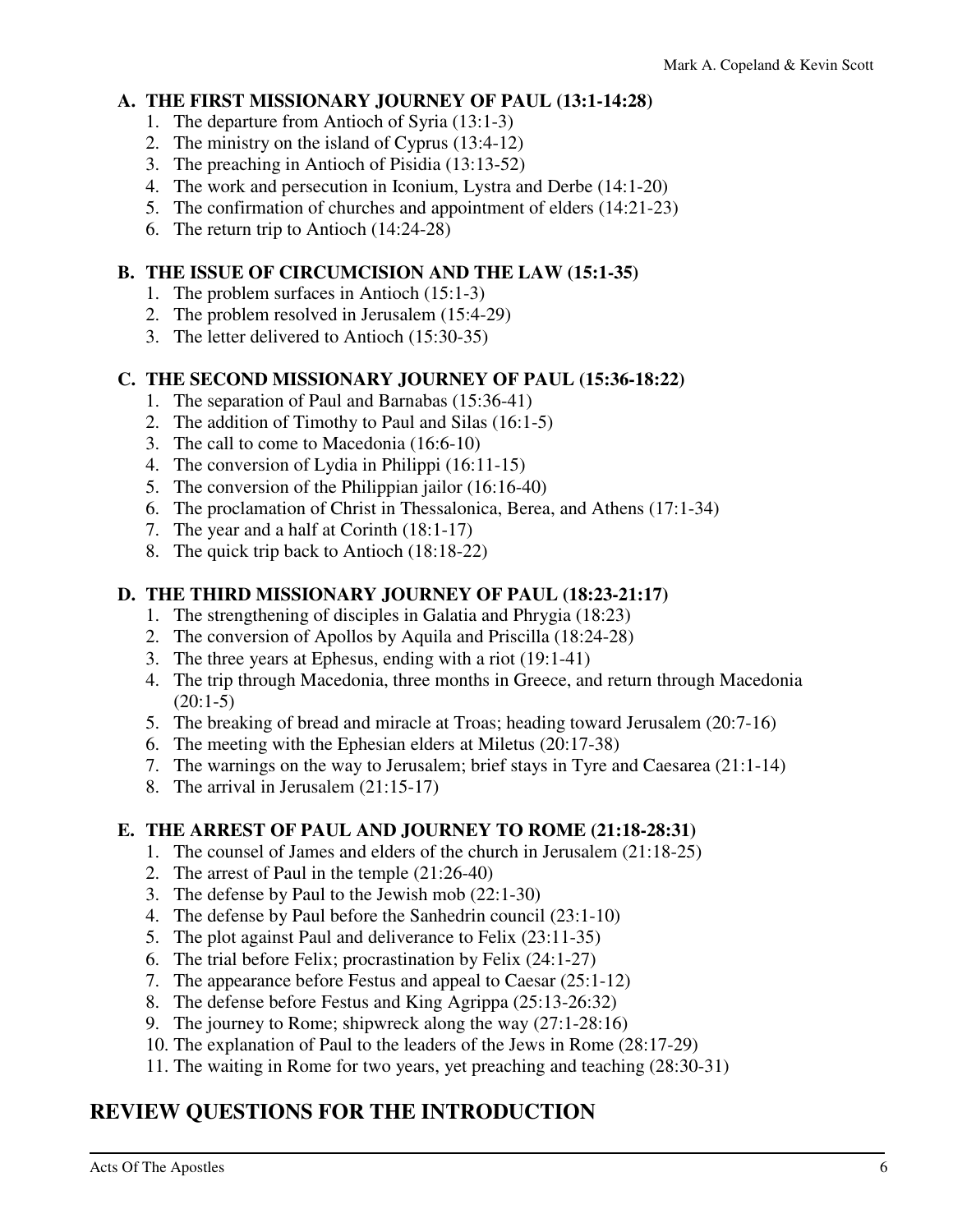- **1) Who is the author of the book of Acts? What was his profession?** 
	- Luke
	- Physician
- **2) To whom was this book written? What other book is addressed to this person?** 
	- Theophilus (Ac 1:1)
	- The gospel of Luke (Lk 1:3)
- **3) What might indicate that this person was an official of high rank?**  - Being addressed as "most excellent" (Lk 1:3)
- **4) When was this book likely written? From where? What may be indicative of this?**  - 63 A.D.; Rome
	- It is when and where the book abruptly ends (Ac 28:30-31)
- **5) What is proposed as the primary purpose of the book of Acts?**  - To record the establishment and early growth of the church
- **6) Based on content, what else does the book appear designed to reveal?**  - Examples of conversions to the gospel of Christ
	- The ministry of the Holy Spirit in the apostles and the early church
- **7) What is offered as the theme of the book of Acts?** 
	- Witnesses for the Lord Jesus Christ
- **8) What is the key verse?** 
	- "But you shall receive power when the Holy Spirit has come upon you; and you shall be witnesses to Me in Jerusalem, and in all Judea and Samaria, and to the end of the earth." - Ac 1:8
- **9) What are the main divisions of the book as suggested by the key verse and the outline in the introduction?** 
	- Their witness in Jerusalem (1:1-8:3)
	- Their witness in Judea and Samaria (8:4-12:25)
	- Their witness to the end of the earth (13:1-28:31)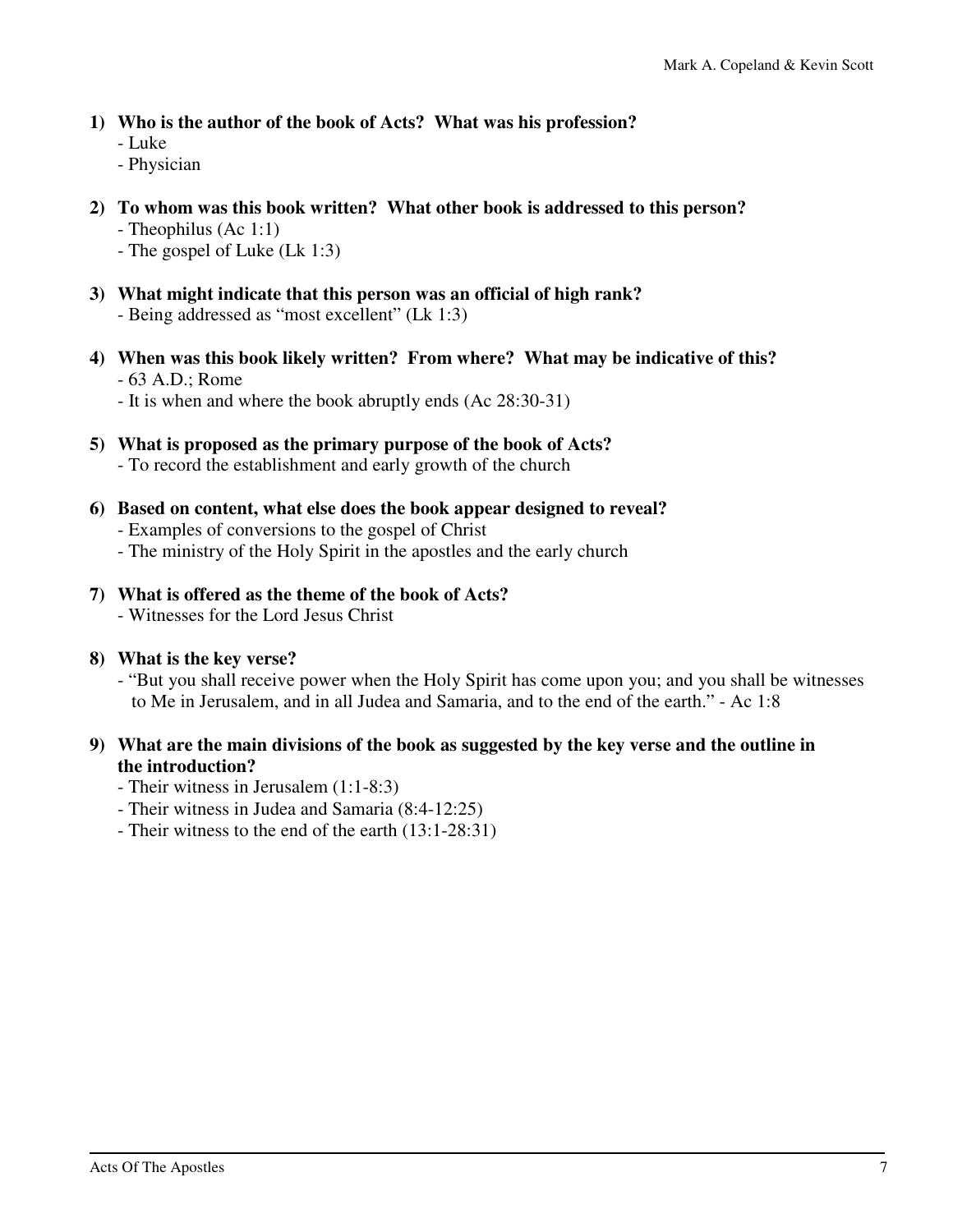# **Acts Of The Apostles Chapter One**

### **OBJECTIVES IN STUDYING THIS CHAPTER**

- 1) To begin our study of Acts with a review of things taught by Jesus between His resurrection and ascension: the kingdom of God, the Promise of The Father, being baptized by the Spirit
- 2) To note the role and qualifications of the apostles as witnesses of the resurrection of Christ
- 3) To see how Luke sets the stage for the great events described in chapter two

### **SUMMARY**

Luke begins his second book to Theophilus by alluding to the first (the gospel of Luke, **Lk 1:1-4**). He briefly reviews what occurred during the forty days between the resurrection and ascension of Christ (cf. **Lk 24:1-53**). Special attention is given to the Promise of the Father regarding the apostles being baptized by the Holy Spirit, who would empower them as witnesses for Christ in Jerusalem, Judea, Samaria and even to the end of the earth (**1-8**).

The ascension of Jesus is then described (cf. also **Lk 24:50-51**), along with the promise of His return by two men in white apparel standing by (**9-11**). Obeying the command of the Lord, the apostles return to Jerusalem, where they wait and continue in prayer along with the women, Mary the mother of Jesus, and with His brothers (**12-14**).

During this time, Peter addresses the (120) disciples regarding Judas who betrayed Jesus. Both the fall and replacement of Judas were foretold by the Spirit through the mouth of David, so Peter proposes guidelines for nominees to take the place of Judas in the apostolic ministry of being a witness of Jesus' resurrection. Two men are selected for consideration, and following prayer for the Lord to show which of the two He has chosen, lots are cast and Matthias is numbered with the eleven apostles (**15-26**).

### **OUTLINE**

### **I. THE PROLOGUE (1-8)**

### **A. THE FORMER ACCOUNT TO THEOPHILUS (1-3)**

- 1. Of all that Jesus began to do and teach
- 2. Until the day in which Jesus was taken up
- 3. After He had given commandments to the apostles
	- a. To whom He had shown Himself alive, being seen during forty days
	- b. Speaking of things pertaining to the kingdom of God

### **B. THE PROMISE OF THE HOLY SPIRIT (4-8)**

- 1. The apostles commanded to stay in Jerusalem and wait for the Promise of the Father
	- a. Which they had heard from Him
	- b. For while John baptized with water, they would be baptized with the Holy Spirit shortly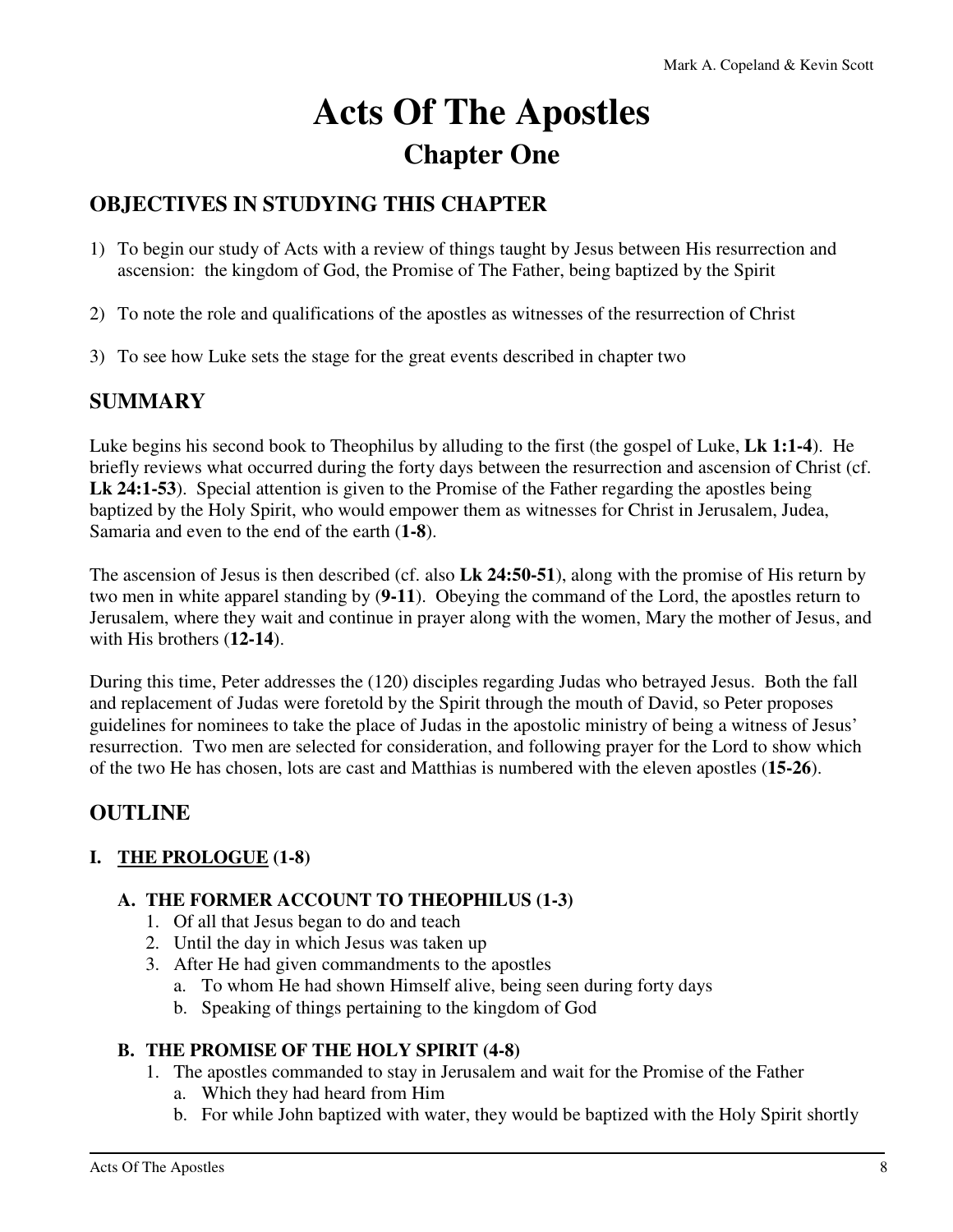- 2. The apostles question Jesus concerning the kingdom
	- a. Would He now restore the kingdom to Israel?
	- b. It is not for them to know the times or seasons which the Father has put in His own authority
- 3. When the Spirit has come upon the apostles...
	- a. They shall receive power
	- b. They shall be His witnesses in Jerusalem, Judea, Samaria, and to the end of the earth

### **II. THE ASCENSION OF CHRIST (9-11)**

### **A. JESUS ASCENDS TO HEAVEN (9)**

- 1. When He had spoken these words, while they watched
- 2. A cloud received Him out of their sight

### **B. THE PROMISE OF HIS RETURN (10-11)**

- 1. While looking steadfastly as Jesus ascends, two men in white apparel stand by
- 2. They address the apostles
	- a. "Men of Galilee"
	- b. "Why do you stand gazing up into heaven?"
- 3. They promise Jesus will return
	- a. "This same Jesus, who was taken up from you into heaven"
	- b. "Will so come in like manner as you saw Him go into heaven"

### **III. THE WAITING IN JERUSALEM (12-14)**

### **A. THE APOSTLES RETURN TO JERUSALEM (12)**

- 1. From the mount called Olivet
- 2. About a Sabbath day's journey

### **B. THEY CONTINUE IN PRAYER (13-14)**

- 1. In an upper room where they were staying
- 2. The names of the apostles: Peter, James, John, Andrew, Philip, Thomas, Bartholomew, Matthew, James the son of Alphaeus, Simon the Zealot, Judas the son of James
- 3. They pray with the women, Mary the mother of Jesus, and His brothers

### **IV. THE SELECTION OF MATTHIAS (15-26)**

### **A. THE COUNSEL OF PETER (15-22)**

- 1. To about 120 disciples, of the need to replace Judas
	- a. His betrayal prophesied by the Spirit through David
		- 1) He became a guide to those who arrested Jesus
		- 2) Though he was numbered with the apostles and had a part in their ministry
	- b. His gruesome death described by Luke
		- 1) He purchased a field with the wages of iniquity (Mt 27:3-8)
		- 2) He fell headlong, burst open in the middle, entrails gushing out
		- 3) The field is called Akel Dama, Field of Blood
	- c. His end and replacement foretold in the Psalms
		- 1) "Let his dwelling place be desolate, And let no one live in it" (Psa 69:25)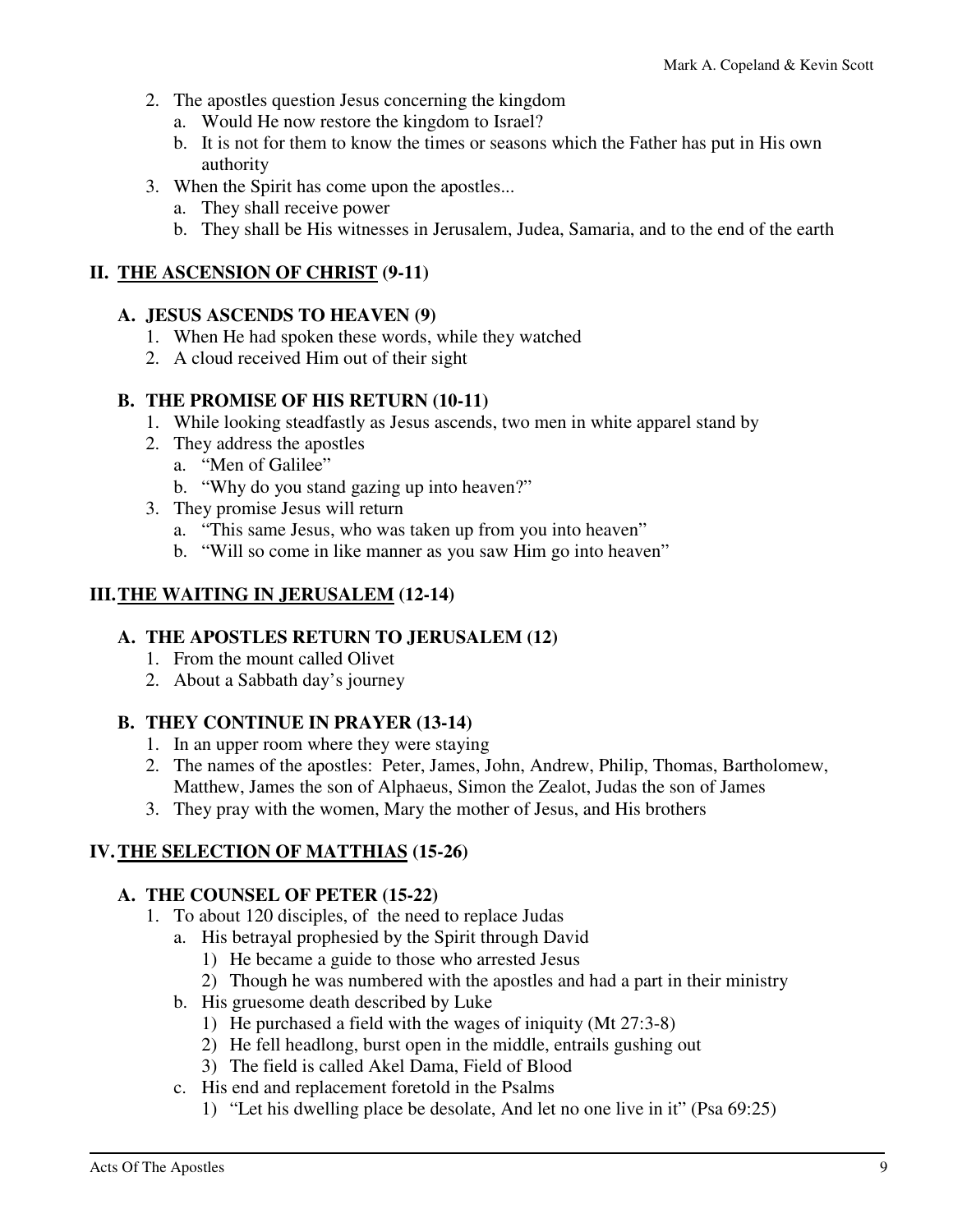- 2) "Let another take his office" (Psa 109:8)
- 2. Stipulating requirements for one to be a witness of His resurrection with the apostles
	- a. Having accompanied the apostles all the time Jesus went in and out among them
	- b. Beginning from the baptism of John, until the day Jesus ascended to heaven

### **B. MATTHIAS NUMBERED WITH THE APOSTLES (23-26)**

- 1. Two are proposed
	- a. Joseph called Barsabas and surnamed Justus
	- b. Matthias
- 2. Prayer is offered to the Lord, who knows the hearts of all
	- a. To show which of these two He has chosen
	- b. Who would take part in the ministry and apostleship from which Judas fell
- 3. Lots are cast
	- a. The lot fell on Matthias
	- b. He was numbered with the eleven apostles

### **REVIEW QUESTIONS FOR THE CHAPTER**

### **1) What are the main points of this chapter?**

- The Prologue (1-8)
- The Ascension Of Christ (9-11)
- The Waiting In Jerusalem (12-14)
- The Selection Of Matthias (15-26)
- **2) What is the "former account" Luke has reference to? (1)** 
	- The gospel of Luke (Lk 1:1-4)
- **3) What three things does Luke mention Jesus did before He ascended? (2-3)** 
	- Gave commandments to the apostles whom He had chosen
	- Presented Himself alive by many infallible proofs
	- Spoke of things pertaining to the kingdom of God
- **4) How long a period was it between the resurrection and ascension of Christ? (3)**  - Forty days
- **5) What command did Jesus leave with His apostles? (4)**  - Not to depart from Jerusalem, but wait for the Promise of the Father
- **6) What did this "promise" pertain to? (5)** 
	- Being baptized with the Holy Spirit
- **7) What question did the apostles ask Jesus? How did he respond? (6-7)** 
	- Would He at that time restore the kingdom to Israel?
	- It was not for them to know the times and seasons which the Father has put in His own authority
- **8) What was promised when the Spirit came upon them? What would they then be? (8)** 
	- The apostles would receive power
	- His witnesses in Jerusalem, Judea, Samaria, and to end of the earth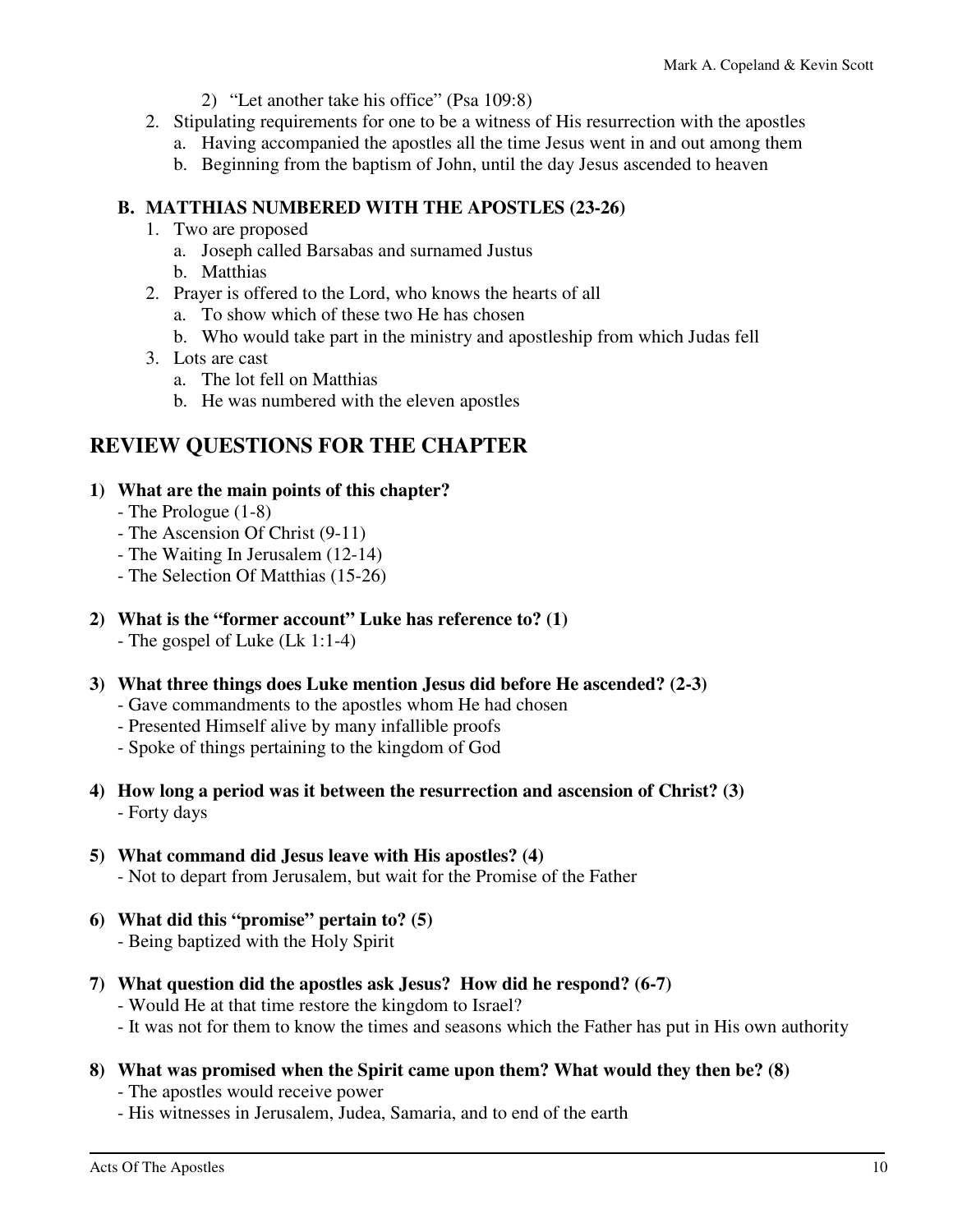### **9) What happened as Jesus ascended to heaven? (9)**

- A cloud received Him out of their sight

### **10) As Jesus ascended to heaven, who stood nearby? (10)**

- Two men in white apparel

### **11) What did they promise? (11)**

- Jesus will return in like manner as they saw Him ascend to heaven

### **12) From where did Jesus ascend to heaven? How far was this from Jerusalem? (12)**

- Mount Olivet (near Bethany, cf. Lk 24:50)

- A Sabbath day's journey (nearly a mile)

### **13) Where did the apostles stay in Jerusalem? With whom did they pray? (13-14)**

- An upper room

- With the women, Mary the mother of Jesus, and with His brothers (cf. Mt 13:55; Jn 7:5)

### **14) How many disciples were gathered there in those days? (15)**

- 120

#### **15) Who stood up to speak? What about? (15-20)**

- Peter
- Replacing Judas who betrayed Jesus and hung himself

### **16) What happened to the body of Judas? In what field? (18; Mt 27:3-10)**

- Fell headlong, burst open in the middle, and entrails gushed out (presumably after he hanged himself)
- The field purchased with money paid to betray Jesus, known as Akel Dama, the Field of Blood

#### **17) What were the requirements to be considered a replacement for Judas? (21-22)**

- Had accompanied the apostles all the time the Lord Jesus went in and out among them
- From the baptism of John to the day Jesus ascended to heaven

#### **18) What would be a primary role of the replacement? (22)**

- To be a witness with the apostles of the resurrection of Jesus

#### **19) What two candidates were selected? (23)**

- Joseph called Barsabas, surnamed Justus
- Matthias

### **20) What procedure was used to determine who would replace Judas? (24-26)**

- Prayer, and then the casting of lots

#### **21) Who was numbered with the eleven apostles? (26)**

- Matthias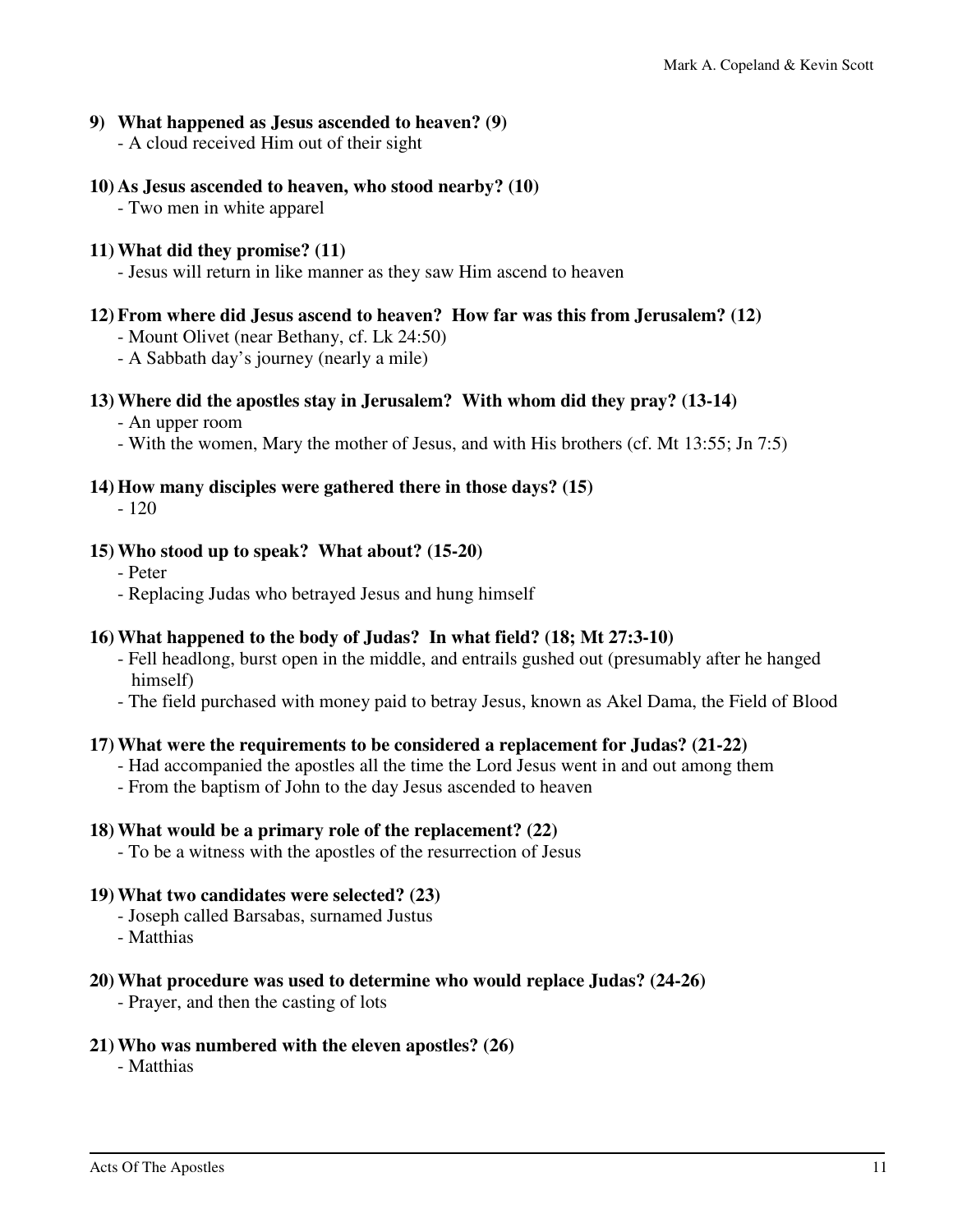# **Acts Of The Apostles Chapter Two**

### **OBJECTIVES IN STUDYING THIS CHAPTER**

- 1) To carefully consider the events surrounding the outpouring of the Spirit on the day of Pentecost
- 2) To examine Peter's first gospel sermon, and the evidence presented in it for the resurrection of Jesus Christ
- 3) To observe the response to the sermon, and what people were told to do in order to be saved
- 4) To note the establishment and characteristics of the church in Jerusalem

### **SUMMARY**

Ten days after Jesus ascended to heaven, on the Jewish feast day of Pentecost, the Holy Spirit is poured out as promised. With the sound of a rushing mighty wind, and with tongues of fire appearing above their heads, those filled with the Holy Spirit begin to speak in other tongues (**1-4**). Devout Jews visiting from other countries are attracted and amazed as they hear wonderful works of God proclaimed in their own languages (**5-13**).

Peter, standing with the rest of the apostles, explains that what has happened is a fulfillment of Joel's prophecy (**Joel 2:28-32**), who foretold that God would pour out His Spirit in the last days (**14-21**). He then preaches Jesus of Nazareth to the crowd, reminding them of His miracles, their involvement in His death, and proclaiming that God raised Him from the dead. As proof for the resurrection, Peter offers three lines of evidence: 1) the prophecy by David, who foretold of the resurrection (**Psa 16:8-11**); 2) the twelve apostles as witnesses; 3) the Spirit's outpouring itself , indicative of Christ's exaltation and reception of the promise of the Spirit from the Father. In conclusion, Peter pronounces that God has made Jesus, whom they crucified, both Lord and Christ (**22-36**).

Cut to the heart, the people ask the apostles what they should do. Peter commands them to repent and be baptized for the remission of sins and gift of the Holy Spirit. With many other words he exhorts them to be saved, and about 3000 souls gladly receive his word and are baptized (**37-41**).

Thus begins the church in Jerusalem, which continues steadfastly in the apostles' doctrine and fellowship, in the breaking of bread and prayers. Signs and wonders are done by the apostles, while the believers display their love and devotion through acts of benevolence and frequent worship. They enjoy the favor of the people, and the Lord adds to the church daily those being saved (**42-47**).

### **OUTLINE**

### **I. THE OUTPOURING OF THE SPIRIT (1-4)**

### **A. ON THE DAY OF PENTECOST (1)**

1. A Jewish holiday, also known as the Feast of Weeks and Feast of Harvest, one of three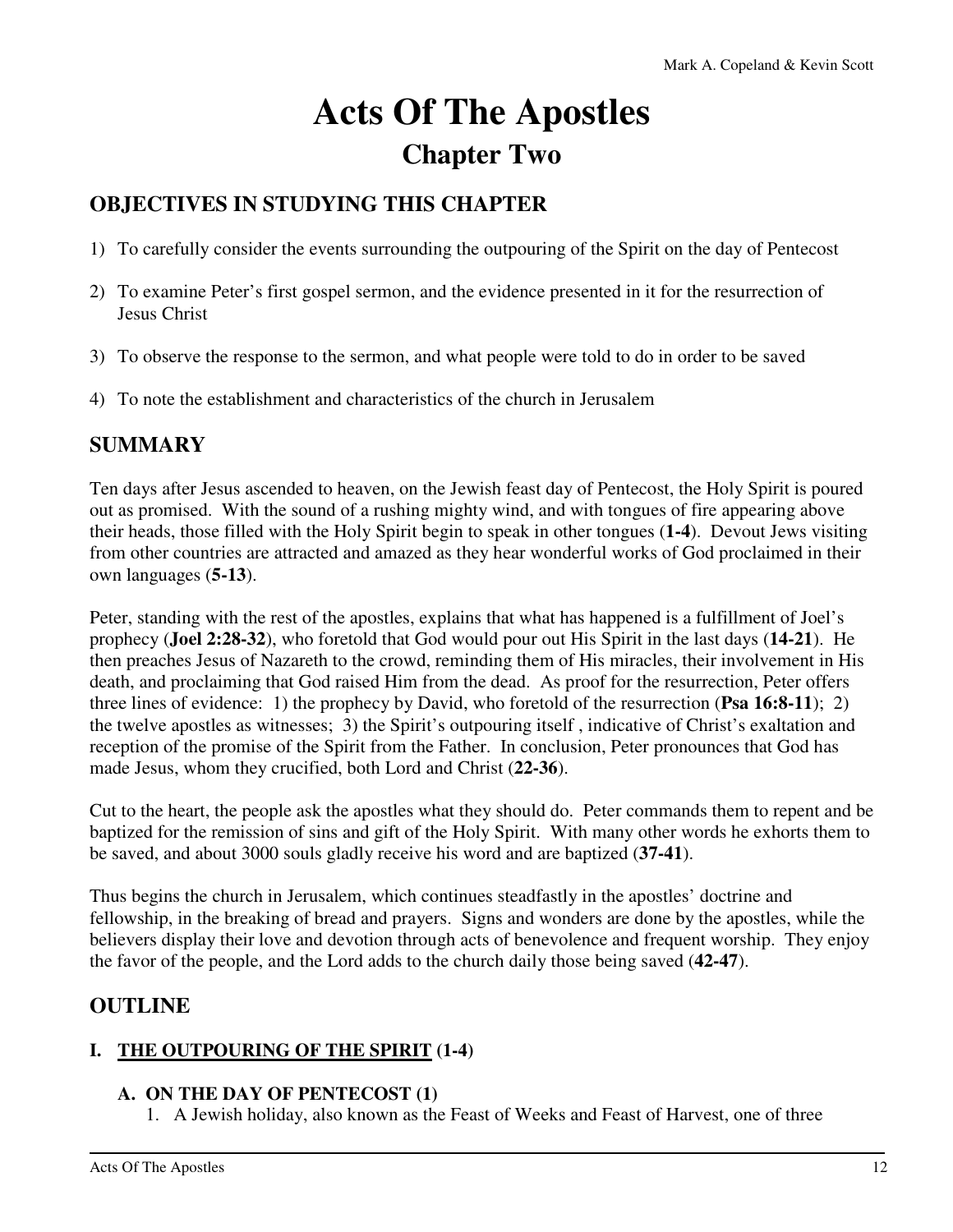great annual festivals (cf. **Lev 23:15-22; Exo 23:14-18; 34:22**)

- 2. Fifty days after the Passover Sabbath, i.e., Sunday
- 3. They, most likely the apostles (cf. **Ac 1:11,26; 2:7,14**), were gathered in one place

### **B. WITH AUDIBLE AND VISUAL SIGNS (2-3)**

- 1. A sound from heaven
	- a. As of a rushing mighty wind
	- b. Filling the house where they were sitting
- 2. Divided tongues
	- a. As of fire
	- b. One upon each one of them

### **C. FILLED WITH THE HOLY SPIRIT (4)**

- 1. Speaking with other tongues (known languages, cf. **Ac 2:8,11**)
- 2. As the Spirit gave them utterance

### **II. THE REACTION OF THE CROWD (5-13)**

### **A. CONFUSED AND AMAZED (5-11)**

- 1. The crowd made up of devout Jews visiting from other nations
- 2. The effect of what they heard
	- a. Drew the multitude together
	- b. Confused them, for everyone heard them speaking in their own language
	- c. Amazed and marveled them, for those speaking were Galileans
	- d. Yet were hearing languages of the countries of their birth
		- 1) Parthians, Medes, Elamites, dwellers in Mesopotamia
		- 2) Judea, Cappadocia, Pontus, Asia, Phrygia, Pamphylia
		- 3) Egypt, Libya, Cyrene, Rome
		- 4) Both Jews and proselytes, Cretans and Arabs
- 3. Hearing in their languages the wonderful works of God

### **B. TWO RESPONSES (12-13)**

- 1. One of serious questioning: "Whatever could this mean?"
- 2. One of mockery: "They are full of new wine."

### **III. THE EXPLANATION BY PETER (14-21)**

### **A. THEY WERE NOT DRUNK (14-15)**

- 1. Standing up with the eleven, Peter addresses the crowd
- 2. It was too early in the day ("third hour", i.e., 9 a.m.) for them to be drunk

### **B. THE FULFILLMENT OF JOEL'S PROPHECY (16-21)**

- 1. The events were those prophesied by Joel (cf. **Joel 2:28-32**)
- 2. Which foretold of the outpouring of the Spirit
	- a. In the last days on all flesh
	- b. Leading sons and daughters to prophesy, young men to see visions, and old men to dream dreams
	- c. With signs and wonders in heaven above and earth beneath before the coming of the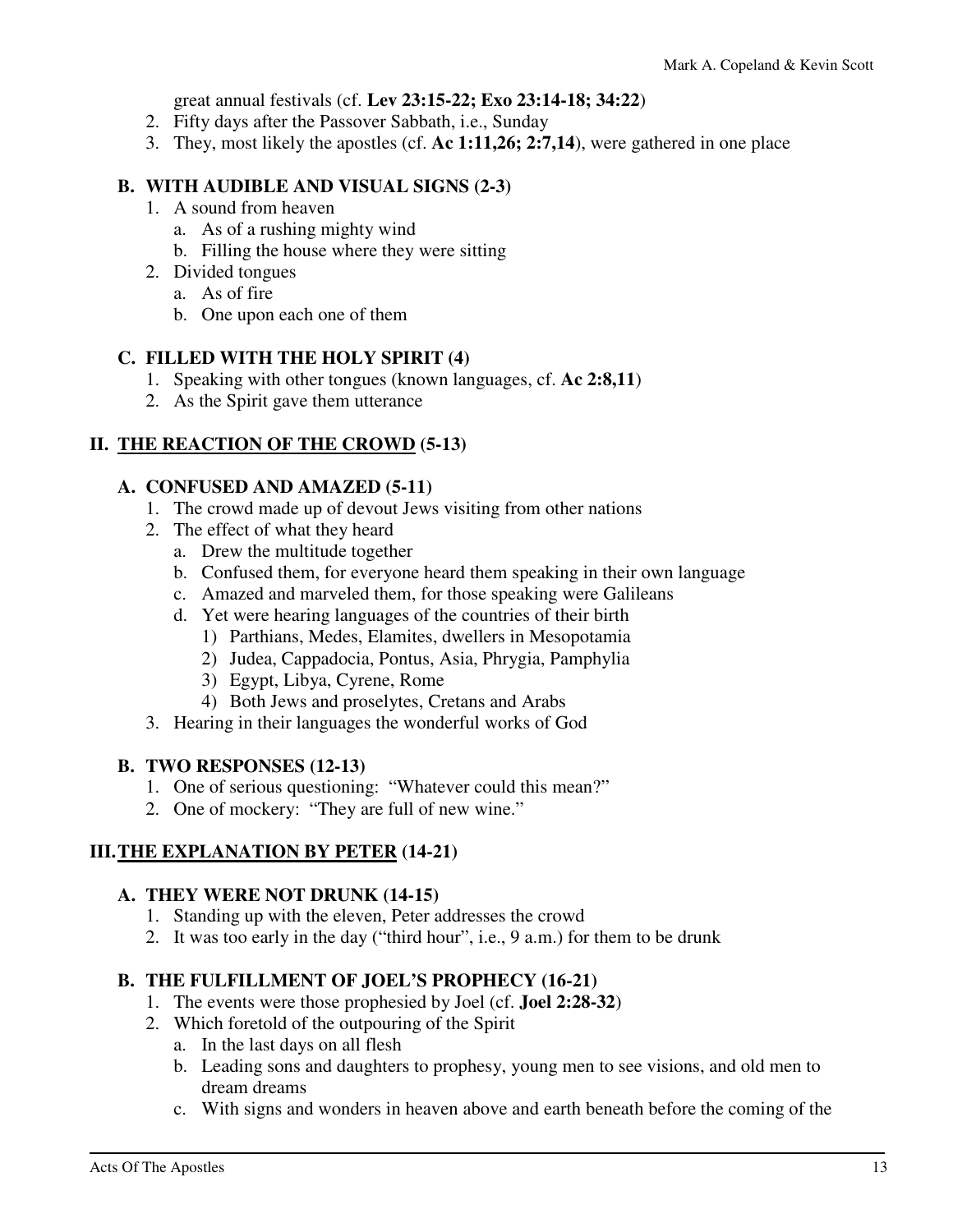great and awesome day of the Lord

d. With salvation to those who call upon the name of the Lord

### **IV. THE SERMON BY PETER (22-36)**

### **A. PROPOSITION: GOD RAISED JESUS FROM THE DEAD (22-24)**

- 1. Jesus, a man attested to by miracles, signs and wonders
	- a. Done by God in their midst
	- b. Which they themselves knew
- 2. Jesus, crucified and put to death
	- a. According to the determined purpose and foreknowledge of God
	- b. Which they did by lawless hands (via the Romans)
- 3. Jesus, whom God raised from the dead
	- a. Having loosed the pains of death
	- b. For it was not possible that He should be held by it

### **B. EVIDENCE: THREEFOLD TESTIMONY (25-35)**

- 1. The testimony of **David**
	- a. For David prophesied of Jesus (cf. **Psa 16:8-11**)
	- b. David could not be speaking of himself
		- 1) For he was dead and buried
		- 2) With his tomb for all to see
	- c. But spoke as a prophet
		- 1) He knew that God had sworn with an oath that one of his descendants would be raised to sit on his throne
		- 2) He therefore spoke of the resurrection of Christ, whose soul was not left in Hades nor did His flesh see corruption

### 2. The testimony of **the apostles**

- a. They were witnesses
- b. That God raised Jesus

### 3. The testimony of **the Spirit's outpouring**

- a. Jesus poured forth what they saw and heard
	- 1) Having been exalted to the right hand of God
	- 2) Having received from the Father the promise of the Holy Spirit
- b. For David did not ascend into the heavens, but prophesied of the Lord (**Psa 110:1**)
	- 1) Who would sit at God's right hand
	- 2) Until His enemies became His footstool (cf. **1 Co 15:25-26**)

### **C. CONCLUSION: JESUS IS LORD AND CHRIST (36)**

- 1. All the house of Israel were to "know assuredly" (i.e., believe with all their hearts)
- 2. That God made Jesus, whom they crucified, both Lord and Christ

### **V. THE CONVERSION OF 3000 SOULS (37-41)**

### **A. THE RESPONSE OF THE LISTENERS (37)**

- 1. They were cut to the heart
- 2. They said to Peter and the rest of the apostles, "Men and brethren, what shall we do?"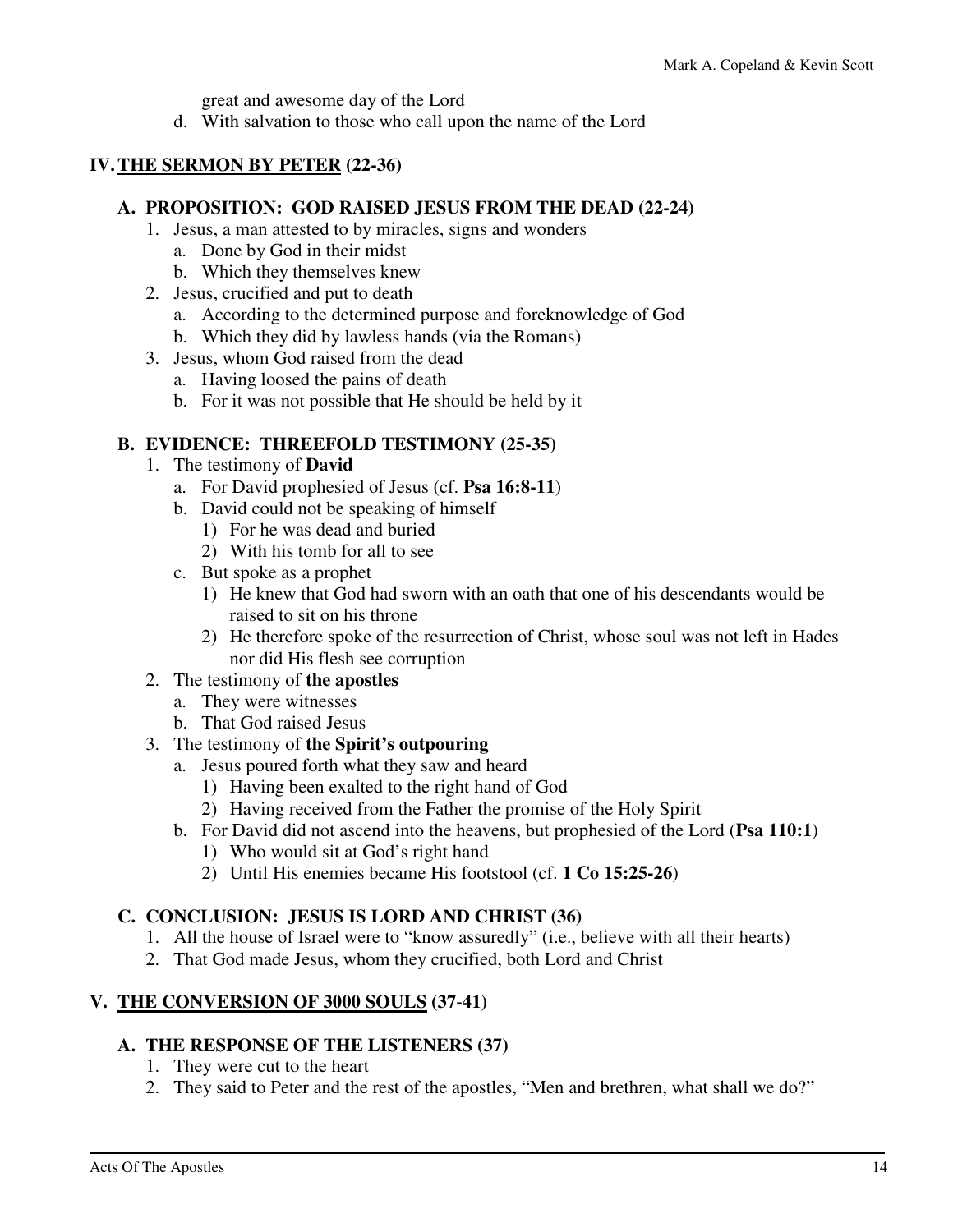### **B. THE REPLY BY PETER (38-39)**

- 1. Two commands
	- a. Repent
	- b. Let every one of you be baptized in the name of Jesus Christ
- 2. Two promises
	- a. For the remissions of sins
	- b. You shall receive the gift of the Holy Spirit
- 3. The extent of the promise
	- a. To them and their children
	- b. To all who afar off, as many as the Lord will call

### **C. THE RESULTS RECORDED BY LUKE (40-41)**

- 1. After Peter with many other words testified and exhorted them: "Be saved from this perverse generation"
- 2. Those who gladly receive his word were baptized
- 3. That day about 3000 were added (cf. **Ac 2:47**)

### **VI. THE BEGINNING OF THE CHURCH (42-47)**

### **A. THEIR STEADFASTNESS AND REVERENCE (42-43)**

- 1. They continued steadfastly in:
	- a. The apostles' doctrine and fellowship
	- b. The breaking of bread and prayers
- 2. Fear came upon every soul, and many wonders and signs were done through the apostles

### **B. THEIR CHARITY AND GROWTH (44-47)**

- 1. Those who believed were together and had all things in common
	- a. Those with possessions and goods sold them
	- b. Dividing them among all according to their need
- 2. They continued daily with one accord in the temple
- 3. Breaking bread from house to house, eating with gladness and simplicity of heart
- 4. Praising God and having favor with all the people
- 5. The Lord added to the church daily those who were being saved

### **REVIEW QUESTIONS FOR THE CHAPTER**

### **1) What are the main points of this chapter?**

- The outpouring of the Spirit (1-4)
- The reaction of the crowd (5-13)
- The explanation by Peter (14-21)
- The sermon by Peter (22-36)
- The conversion of 3000 souls (37-41)
- The beginning of the church (42-47)

### **2) What day had arrived? Who was gathered in one place? (1)**

- The Day of Pentecost; "they" (most likely the apostles, cf. Ac 1:26; 2:7,14)

### **3) What audible and visible signs were evidence of the Spirit's outpouring? (2-3)**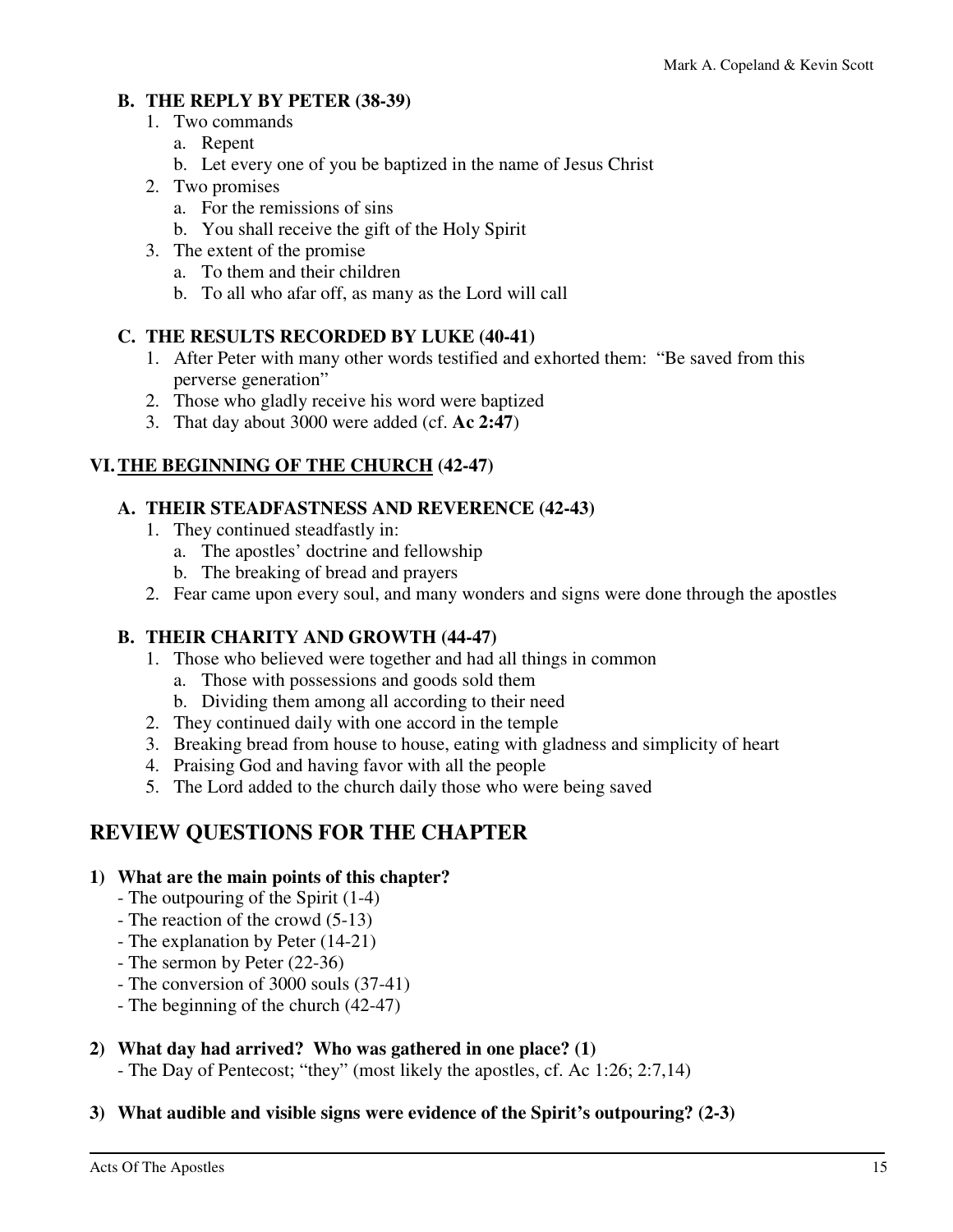- The sound of a mighty rushing wind filling the house where they were sitting
- Divided tongues, as of fire, one sitting upon each of them
- **4) What did those filled with Spirit begin to do? (4)**  - To speak with other tongues, as the Spirit gave them utterance
- **5) Who was present in Jerusalem at that time? (5)**  - Devout Jews from every nation
- **6) What indicates that the "tongues" were known languages of men? (6,11)**  - Everyone heard them speak in his own language
	- The people said, "We hear them speaking in our own tongues..."
- **7) What evidence is that those speaking were only the apostles? (7)** 
	- Those speaking were Galileans (which was true of the apostles, whereas many disciples were from other regions besides Galilee)
- **8) What was the reaction of those who heard? (7,12-13)**  - They were amazed and marveled, they were perplexed, some even mocked
- **9) How did Peter and the eleven discount the charge that they were drunk? (14-15)**  - It was only the third hour of the day (9 a.m.)
- **10) To what does Peter attribute the events of that day? (16)** 
	- That which was spoken by the prophet Joel
- **11) When would the events described by Joel occur? (17)** 
	- In the last days
- **12) Upon whom would the Spirit be poured out? (17,18)** 
	- All flesh
	- God's menservants and maidservants
- **13) What did Joel prophesy would be some of the effects of the Spirit's outpouring? (17-18)** 
	- Sons and daughters shall prophesy (cf. Ac 21:8-9)
	- Young men shall see visions and old men shall dream dreams
	- God's menservants and maidservants shall prophesy (cf. 1 Co 11:5)

#### **14) What other events were foretold by Joel? When would they occur? (19-20)**

- Wonders in heaven and signs in the earth
- The sun turned into darkness, and the moon into blood
- Before the coming of the great and awesome day of the Lord

#### **15) What reassuring promise was made by Joel? (21)**

- Whoever calls upon the name of the LORD shall be saved

#### **16) How was Jesus attested to by God? (22)**

- By miracles, wonders, and signs which He did through Him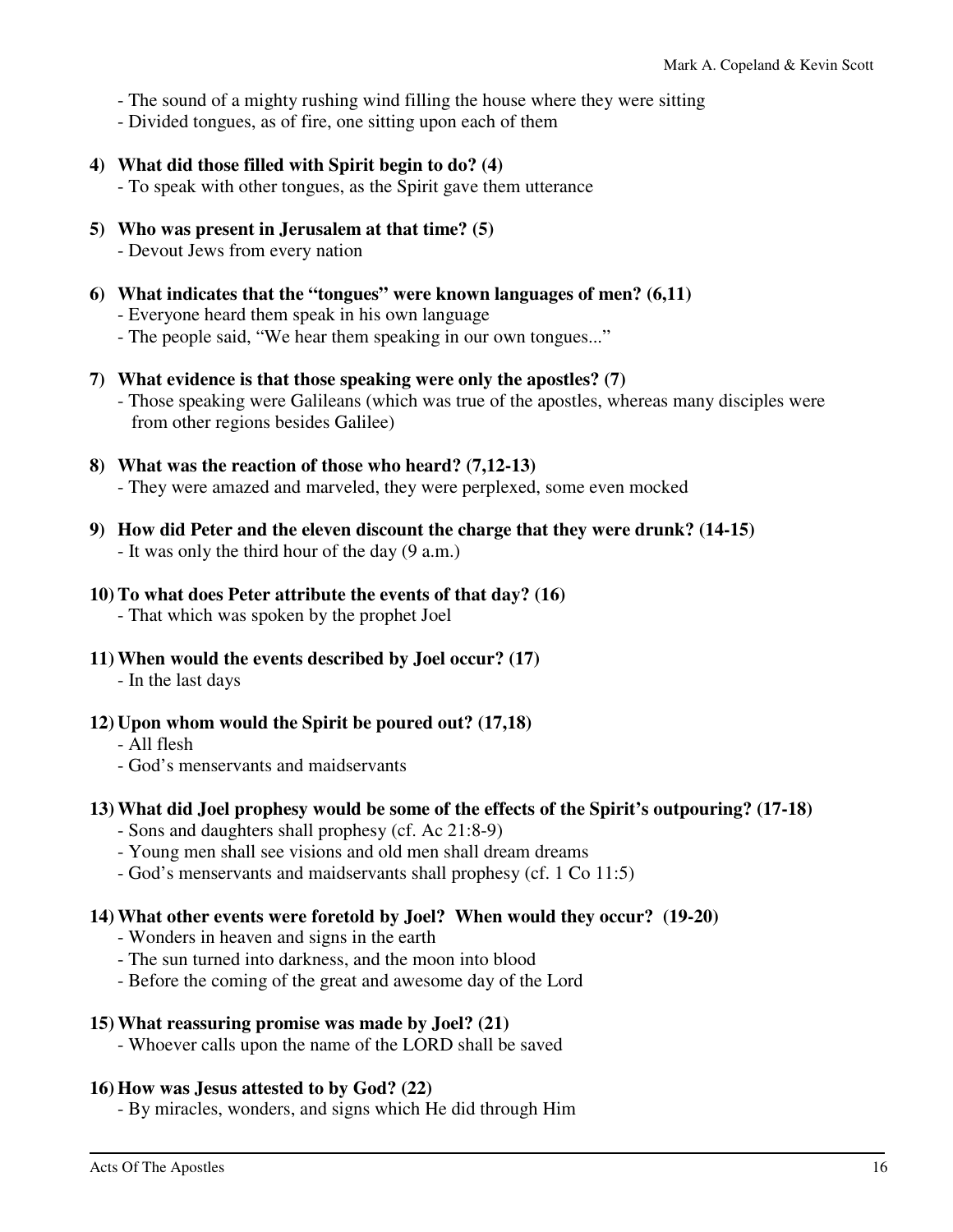#### **17) Could the audience deny that Jesus did these signs? (22)**

- No, for they were done in their midst and they were aware of them

- **18) Though crucified by lawless hands, according to what was Jesus' death? (23)** 
	- God's predetermined purpose and foreknowledge
- **19) What is the main proposition of Peter's sermon? (24)** 
	- God raised Jesus from the dead
- **20) What first line of evidence did Peter present to prove his proposition? (25-31)** 
	- The prophecy of David concerning the resurrection of the Christ
- **21) How was Peter able to prove that David did not speak of himself? (29,34)** 
	- David was dead and buried, the tomb was still there
	- David did not ascend into the heavens
- **22) What two prophecies of David did Peter reference? (25-29,34-35)**  - Psalms 16:8-11; 110:1
- **23) What second line of evidence did Peter present to prove his proposition? (32)** 
	- The apostles were witnesses of the resurrection
- **24) What third line of evidence did Peter present to prove his proposition? (33-33)** 
	- The outpouring of the Spirit, indicative of being exalted to the right hand of God and having received from the Father the promise of the Holy Spirit

#### **25) What did Peter want his audience to know assuredly? (36)**

- That God has made Jesus, whom they crucified, both Lord and Christ

#### **26) How did this impact the audience? What did they ask? (37)**

- They were cut to the heart; "Men and brethren, what shall we do?"

#### **27) What two commands did Peter give them? (38)**

- Repent and be baptized

#### **28) What two promises did Peter offer them? (38)**

- Remission of sins and the gift of the Holy Spirit

#### **29) To whom was the promise offered? (39)**

- To them and their children, and to all who are afar off, as many as God would call

#### **30) What else did Peter say? (40)**

- With many words he testified, and exhorted them, "Be saved from this perverse generation"

### **31) What did those who gladly received his word do? How many? (41)**

- They were baptized; about 3000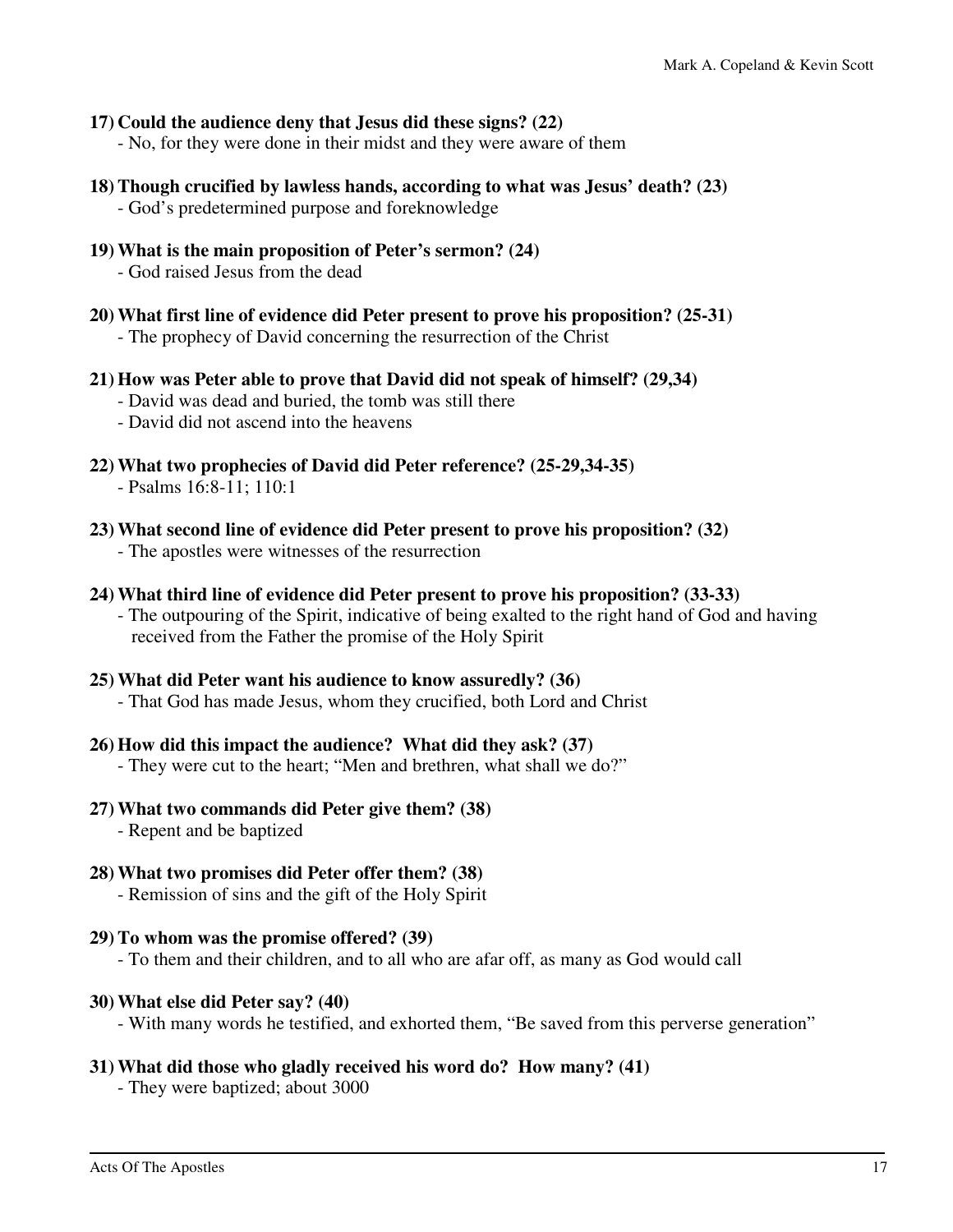### **32) What did those who were baptized then do? (42)**

 - Continued steadfastly in the apostles' doctrine and fellowship, in the breaking of bread and in prayers

### **33) Who were doing many wonders and signs? (43)**

- The apostles

### **34) What did those who believe do with their possessions? (44-45)**

- Sold them and shared with one another as anyone had need

### **35) What did the disciples do during those first days of the early church in Jerusalem? (46-47)**

- Continued daily in the temple with one accord
- Breaking bread from house to house, eating with gladness and simplicity of heart
- Praising God and having favor with all the people

### **36) What did the Lord do during those days? (47)**

- Added to the church daily those who were being saved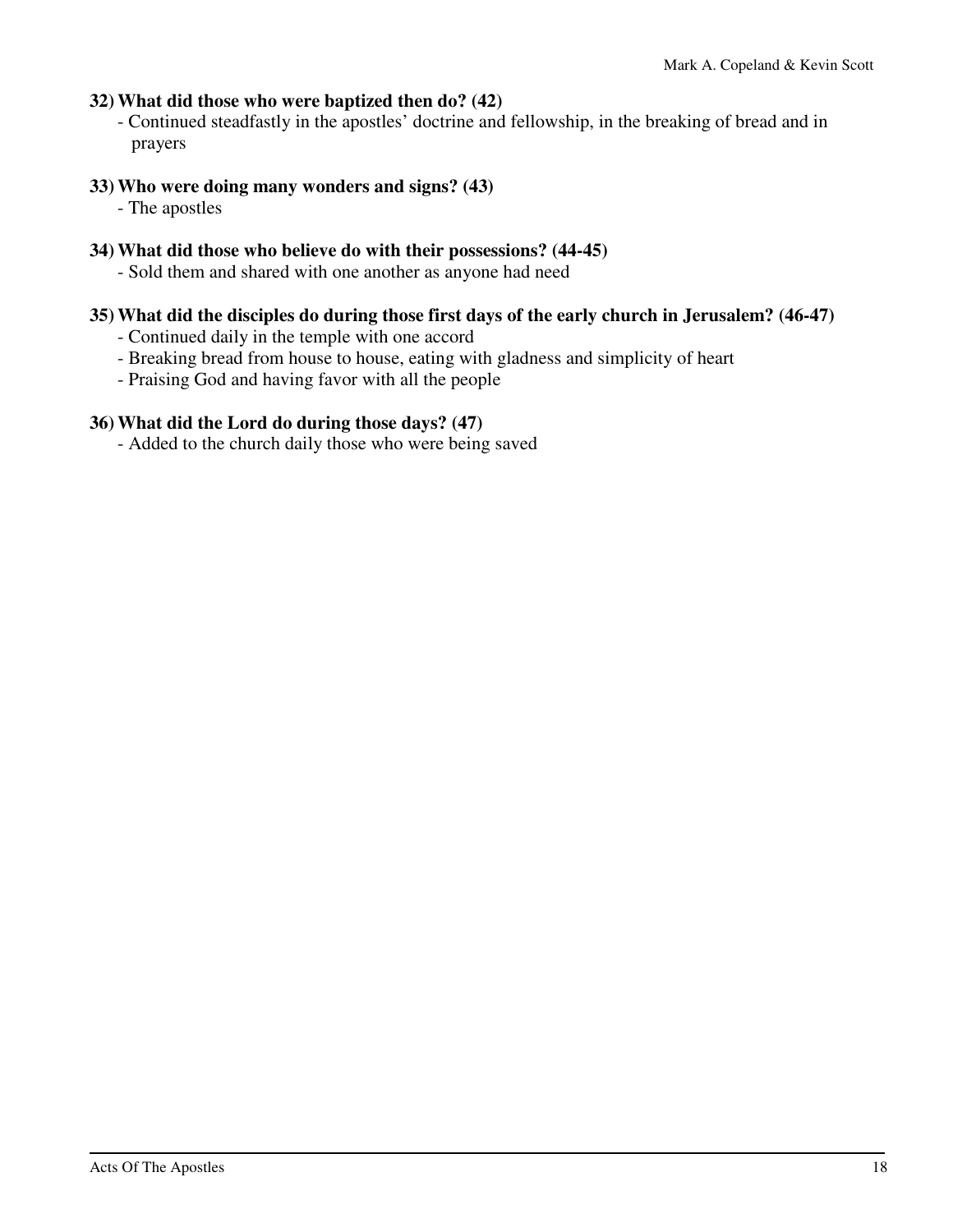# **Acts Of The Apostles Chapter Three**

### **OBJECTIVES IN STUDYING THIS CHAPTER**

1) To study the healing of the lame man, noting various aspects of the miracle

2) To examine Peter's second gospel sermon, his call to repent and the blessings to follow

### **SUMMARY**

The chapter opens with Peter and John going to the temple where they encounter a man lame from birth begging for alms at the gate called Beautiful. In the name of Jesus Christ of Nazareth, Peter commands him to rise up and walk. Taking the lame man by the right hand and lifting him up, the man is healed instantly and completely. Walking, leaping, and praising God, he accompanies Peter and John into the temple to the wonder and amazement of the crowd (**1-11**).

On Solomon's porch, Peter explains that the healing occurred by faith in the name of Jesus. God has glorified His Servant Jesus, the Holy One and the Just, the Prince of life, whom they denied and killed, but whom God raised from the dead as witnessed by Peter and John. While their crimes were done in ignorance, even foretold and fulfilled by God, they are commanded to repent and turn. Those that do are promised to have their sins blotted out and experience other blessings from Jesus who will remain in heaven until the times of restoration of all things. Those who do not heed Jesus will be utterly destroyed as foretold by Moses (cf. **Deu 18:15,18-19**). As sons of the prophets, and of the covenant God made with Abraham to bless all families through his seed (cf. **Gen 22:18**), to them first God has sent Jesus to bless them in turning them away from their iniquities (**12-26**).

### **OUTLINE**

### **I. THE HEALING OF THE LAME MAN (1-11)**

### **A. THE MIRACLE AT THE TEMPLE GATE (1-8)**

- 1. Peter and John go to the temple
	- a. At the hour of prayer
	- b. Which was the ninth hour (3 p.m.)
- 2. The lame man at the temple gate called Beautiful
	- a. Lame from his mother's womb
	- b. Carried daily to the gate to ask for alms
	- c. Seeing Peter and John, asks them for alms
- 3. Peter heals the lame man
	- a. They fix their eyes on the man, and Peter tells him to look at them
	- b. The man gives them his attention, expecting to receive something
	- c. Peter has no gold or silver, but gives what he has
		- 1) He commands the lame man in the name of Jesus to rise up and walk
		- 2) He takes him by the right hand and lifts him up
	- d. Immediately his feet and ankle bones receive strength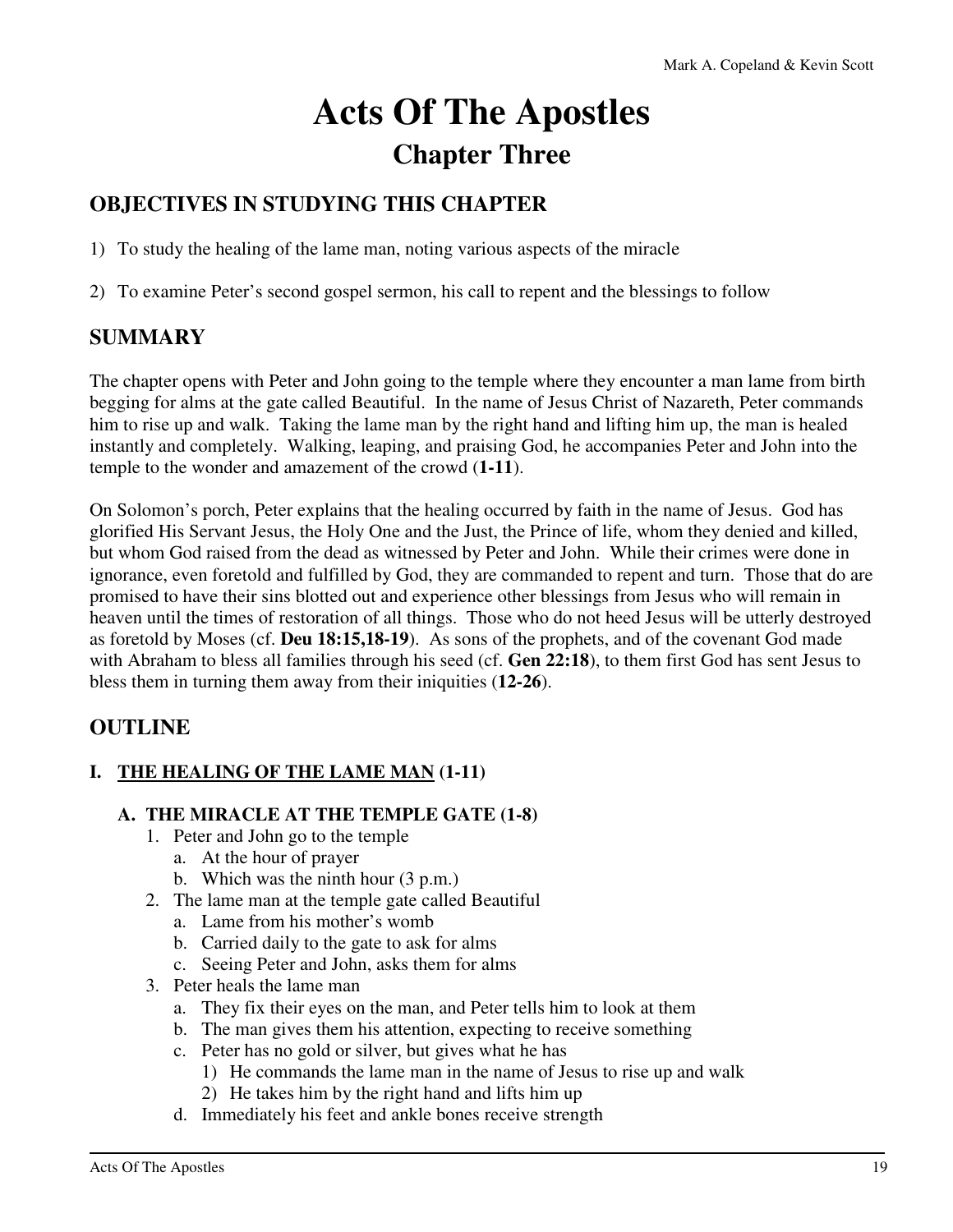- 1) Leaping up, the man stands and walks
- 2) He enters the temple with Peter and John
- 3) He is walking, leaping, and praising God

### **B. THE RESPONSE OF THE CROWD (9-11)**

- 1. The people see the lame man walking and praising God
- 2. The people know him as the one who begged alms at the Beautiful Gate
- 3. They are filled with wonder and amazement at what happened
- 4. As the lame man holds on to Peter and John, the people run to them in Solomon's Porch

### **II. PETER'S SECOND SERMON (12-26)**

### **A. THE MIRACLE EXPLAINED (12-16)**

- 1. Peter questions why the crowd marveled
	- a. Why look at Peter and John so intently?
	- b. As though by their own power or godliness they made the man walk?
- 2. God has glorified His Servant Jesus
	- a. The God of Abraham, Isaac, and Jacob, the God of their fathers
	- b. Has glorified Jesus
		- 1) Whom they delivered up and denied
			- a) In the presence of Pilate
			- b) When he was determined to let Him God
		- 2) The Holy One and the Just
			- a) Whom they denied
			- b) And asked for a murderer to be granted to them
		- 3) The Prince of life
			- a) Whom God raised up
			- b) Of which Peter and John are witnesses
- 3. It was through faith in His name that made the man strong
	- a. A man whom they see and know
	- b. Faith which comes through Jesus has given him perfect soundness in their presence

### **B. THE CALL TO REPENT AND BE CONVERTED (17-26)**

- 1. Peter knows they and their rulers crucified Christ in their ignorance
	- a. Those things God foretold by the mouth of His prophets
	- b. How Christ would suffer, God has fulfilled
- 2. Peter commands them to repent and be converted
	- a. That their sins may be blotted out
	- b. That times of refreshing may come from the presence of the Lord
	- c. That God might send Jesus Christ
		- 1) Who was preached to them before
		- 2) Whom heaven must receive until the times of restoration of all things
			- a) Which God has spoken by the mouth of all His holy prophets
			- b) Since the world began
- 3. Even as Moses warned the fathers (cf. **Deu 18:15,18-19**)
	- a. That God would raise up for them a Prophet from their brethren
	- b. Whom they should hear in all things, whatever He says
	- c. Those who will not hear that Prophet will be utterly destroyed from among the people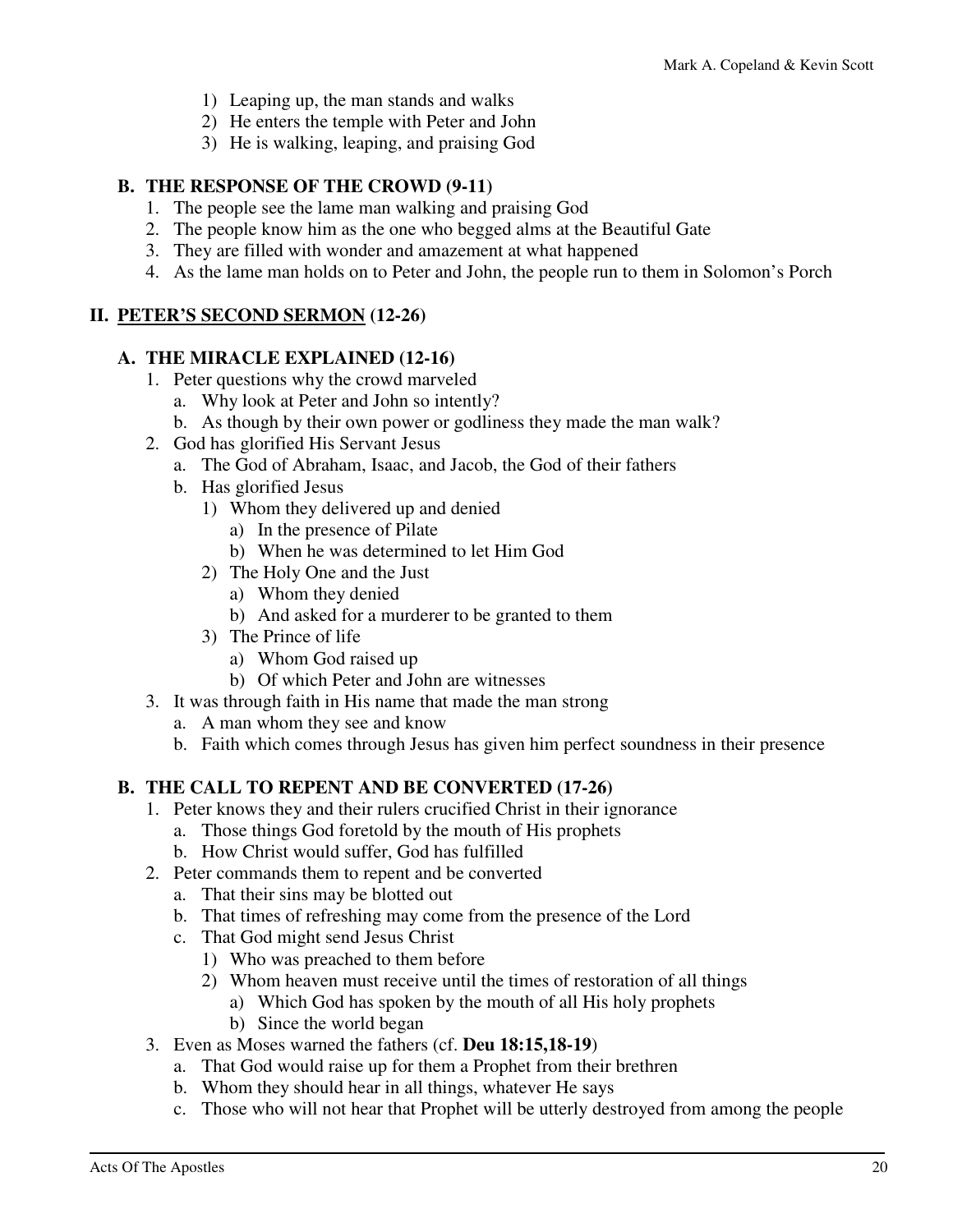- d. As all the prophets foretold these days, from Samuel and those who followed
- 4. They are the sons of the prophets, of the covenant God made with their fathers
	- a. Saying to Abraham, "And in your seed all the families of the earth shall be blessed"
	- b. To them first, God sent His Servant Jesus to bless them
		- 1) Having raised Him up
		- 2) To turn every one of them from their iniquities

### **REVIEW QUESTIONS FOR THE CHAPTER**

- **1) What are the main points of this chapter?** 
	- The healing of the lame man (1-11)
	- Peter's second sermon (12-26)
- **2) When did Peter and John go up to the temple? (1)** 
	- At the hour of prayer, the ninth hour (3 p.m.)
- **3) What was the name of the gate of the temple where the lame man begged for alms? (2)**  - Beautiful
- **4) When Peter and John spoke to the lame man, what he expecting? (3-5)**  - To receive something from them
- **5) As Peter prepared to heal the lame man, what did he say? What did Peter then do? (6-7)** 
	- "In the name of Jesus Christ of Nazareth, rise up and walk."
	- Took the lame man by the right hand and lifted him up
- **6) How soon was the lame man healed? How did the lame man respond? (7-8)** 
	- Immediately his feet and ankle bones received strength
	- Leaping up, stood, walked into the temple, leaping and praising God
- **7) Who saw the lame man walking in the temple? What was their reaction? (9-10)**
	- All the people, who knew he had been the lame beggar at the gate Beautiful
	- Filled with wonder and amazement
- **8) Where did the crowd gather in the temple area? (11)**  - Solomon's porch
- **9) What did Peter first deny? (12)** 
	- That by their own power or godliness they made the man walk
- **10) What had God done through this miracle? (13)** 
	- Glorified His Servant Jesus

### **11) Of what did Peter accuse of the crowd concerning Jesus? (13-15)**

- They delivered and denied Him in the presence of Pilate, who wanted to let Him go
- They denied the Holy One and the Just, and asked for murderer to be granted to them
- They killed the Prince of life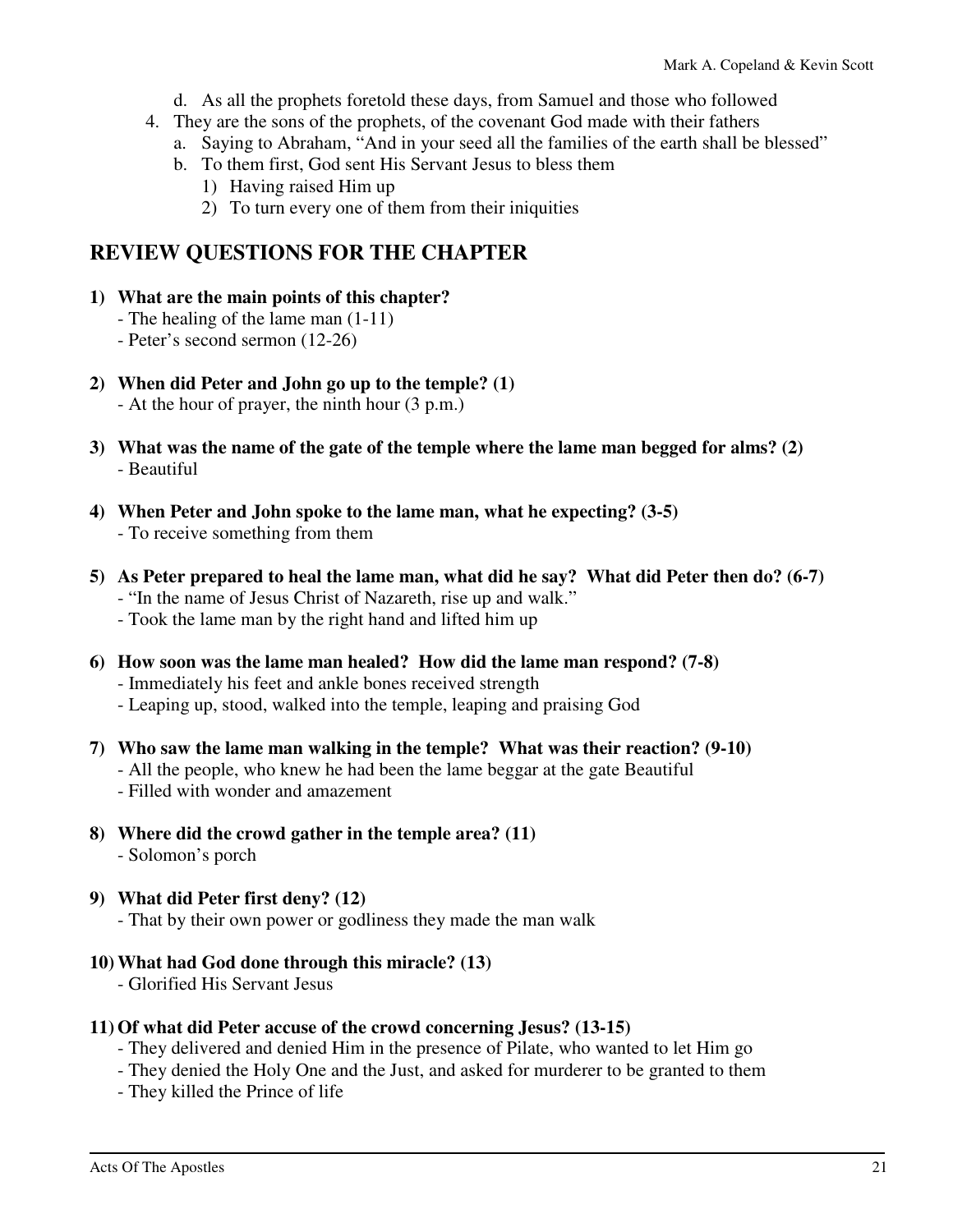#### **12) What did Peter then proclaim regarding Jesus? What evidence does he provide? (15)**

- God raised Him from the dead; he and John as witnesses

#### **13) To what does Peter attribute the healing of the lame man? (16)**

- The name of Jesus and faith in His name

**14) What does Peter say regarding their guilt? What else about their actions? (17-18)** 

- They did it in ignorance, as did their rulers

- It was foretold by God through His prophets, which God has now fulfilled

### **15) What two commands does Peter give to the people? (19)**

- Repent
- Be converted (lit., turn)

### **16) What three blessings are extended to those who obey? (19-20)**

- That your sins may be blotted out
- That times of refreshing may come from the presence of the Lord
- That He may send Jesus Christ

### **17) How long must Christ remain in heaven? As described by whom? (21)**

- Until the times of restoration of all things
- God, by the mouth of all His holy prophets since the world began

### **18) What did Moses promise to the fathers? What did he also warn them? (22-23)**

- God would raise up a Prophet like him whom they should hear
- Those who do not hear Him will be utterly destroyed

### **19) Who else foretold of these days? (24)**

- All the prophets, from Samuel and those who followed

### **20) How did Peter describe his audience? (25)**

- As sons of the prophets
- As those of the covenant God made with their fathers

### **21) What promise did God make to Abraham? (25)**

- "And in your seed all the families of the earth shall be blessed."

### **22) How was God seeking to bless the people? (26)**

- Having raised up Jesus, sending Him to bless them in turning people away from their iniquities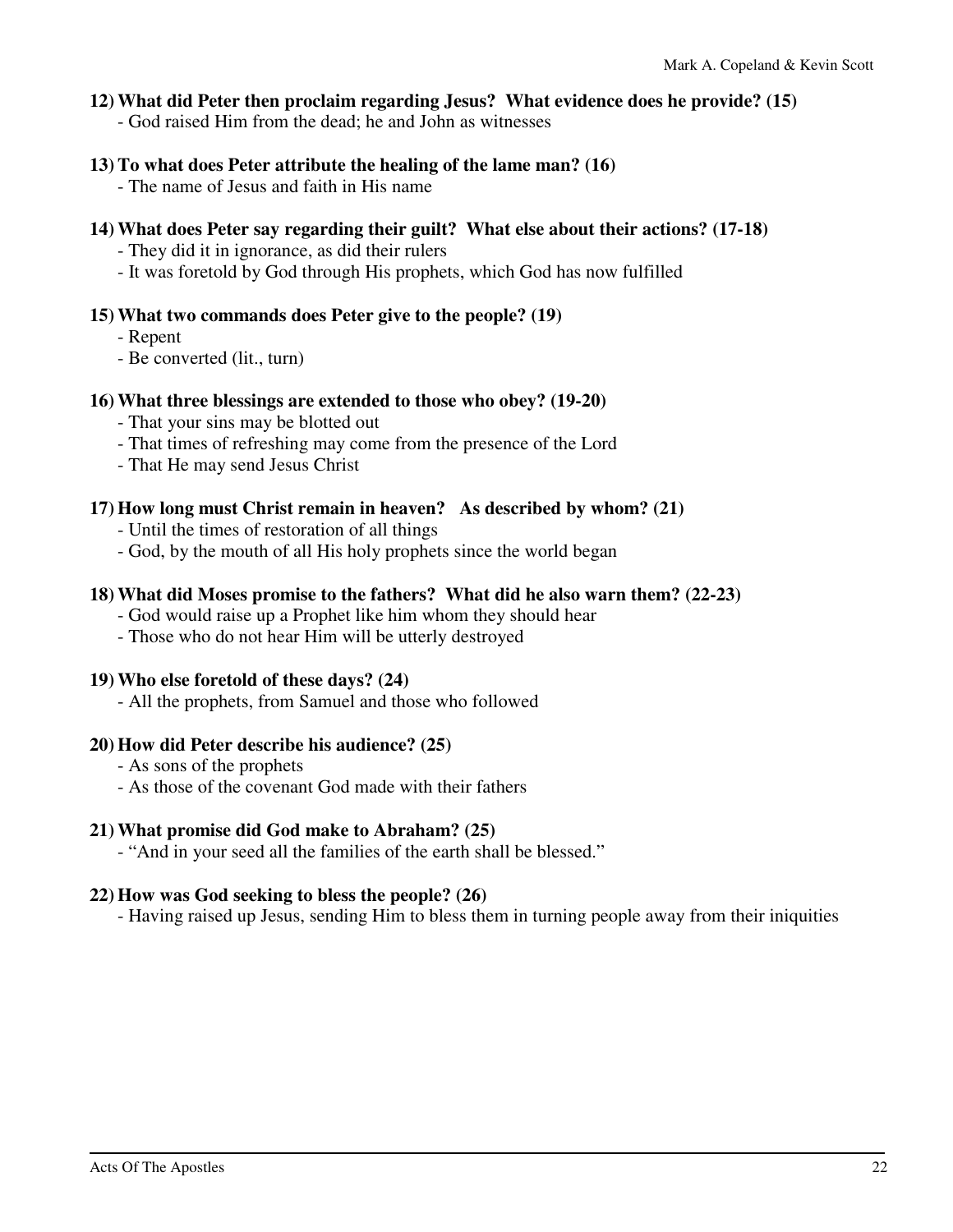# **Acts Of The Apostles Chapter Four**

### **OBJECTIVES IN STUDYING THIS CHAPTER**

1) To study the beginning of the persecution against the church, and the reason for it

2) To note the apostolic response to persecution, and continued progress of the church in Jerusalem

### **SUMMARY**

The first case of persecution against the church is described in this chapter. Peter and John are put into custody because their preaching on the resurrection of Jesus disturbed a number of the religious leaders (in particular the Sadducees who denied any resurrection, **Mt 22:23; Ac 23:8**). In spite of this, the number of men who believed came to be about five thousand (**1-4**).

After a night in jail, Peter and John are brought before the council, including the high priest and members of his family. Challenged to explain themselves, Peter proclaims the healing was done by the name of Jesus Christ, the very one they crucified yet whom God raised from the dead and who has now become "the chief cornerstone" (cf. **Psa 118:22**), and in whose name alone salvation is now available. Amazed at Peter and John's boldness, and unable to deny that the lame man had been healed, the council sends them outside and confer among themselves. They decide to prevent the spread of the apostles' doctrine by threatening Peter and John not to preach or teach in the name of Jesus. The apostles respond that they must speak what they have seen and heard. The council, unable to do anything more at this time because of the people, simply threaten the apostles once again and let them go (**5-22**).

Returning to their companions, Peter and John report what has been said. Prayer is offered, asking for boldness in view of the persecution foretold in **Psalms 2:1-2**, and for signs and wonders to continue in the name of Jesus. At the conclusion of the prayer, the place where they prayed was shaken and all were filled the Holy Spirit, emboldening them to speak the Word of God (**23-31**).

The chapter ends with a description of the continued growth of the church, with the oneness of the brethren and the empowered testimony of the apostles to the resurrection of Jesus. The great liberality continues, meeting the needs of the saints. One example in particular is noted, that of Barnabas, whose work is featured later in the book (cf. **Ac 11:22-30; 13:1-15:41**), and whose liberality stands in stark contrast to what takes place in the next chapter (**32-36**).

### **OUTLINE**

### **I. THE ARREST OF PETER AND JOHN (1-22)**

### **A. BROUGHT BEFORE THE COUNCIL (1-12)**

- 1. Peter and John taken into custody
	- a. By the priests, captain of the temple, and the Sadducees
	- b. Who were upset by their preaching in Jesus the resurrection from the dead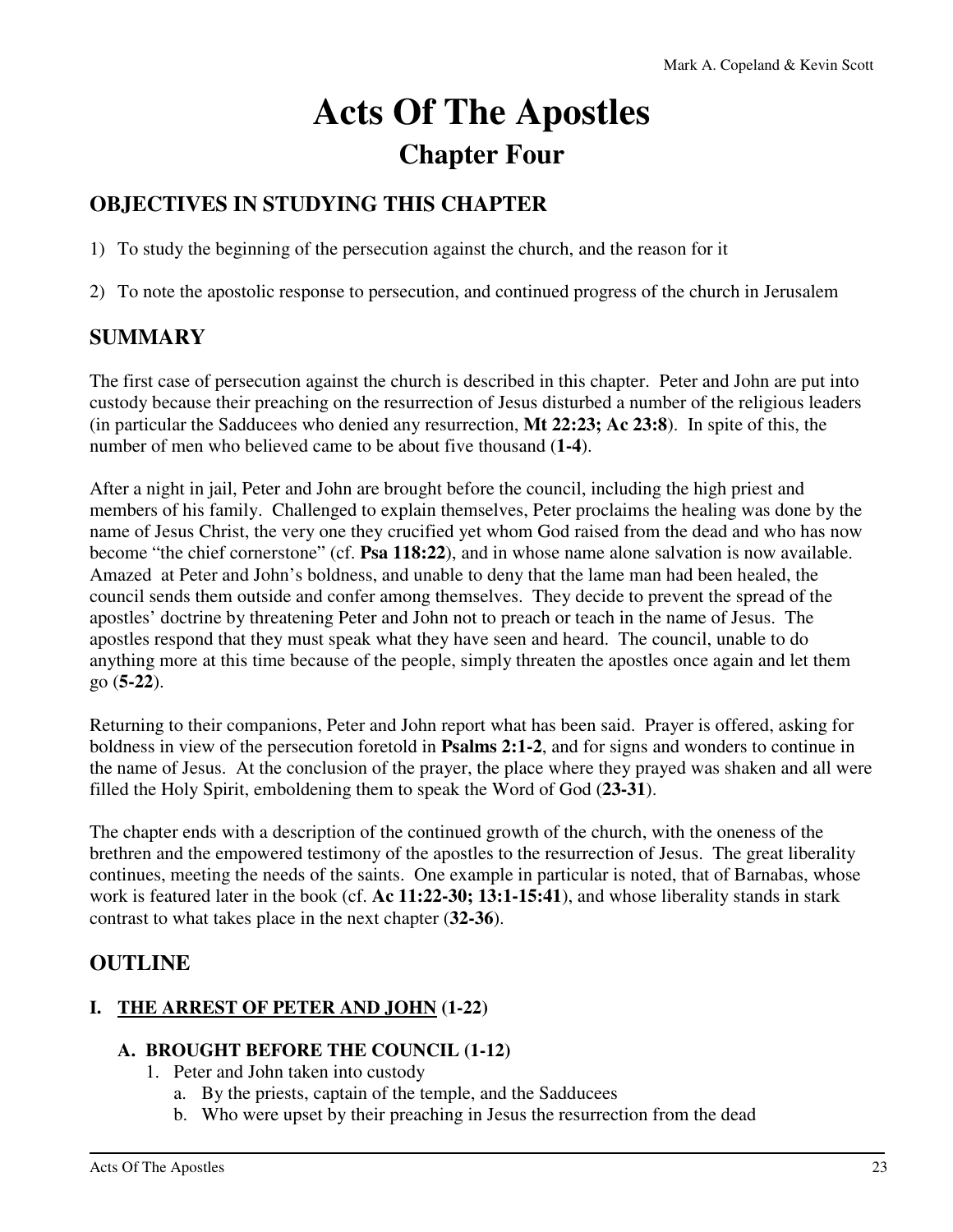- c. Kept overnight until the next day
- d. The number of those who believed came to be about five thousand
- 2. Their appearance before the Council (Sanhedrin)
	- a. Before the rulers, elders and scribes
	- b. Before Annas the high priest, Caiaphas, John, and Alexander, along with other family members of the high priest
	- c. Peter and John challenged to explain by what power or name they have acted
- 3. Peter's response as led be the Spirit
	- a. Were they being judged for doing a good deed to a helpless man in making him well?
	- b. It was by the name of Jesus Christ of Nazareth he was made whole
		- 1) Whom they crucified
		- 2) Whom God raised from the dead
		- 3) Who is the stone rejected by the builders, and has become the chief cornerstone - cf. **Psa 118:22**
	- c. There is salvation in no other name under heaven

### **B. THREATENED NOT TO TEACH (13-22)**

- 1. The council's reaction
	- a. What the council saw
		- 1) The boldness of Peter and John
			- a) Perceived as uneducated and untrained men
			- b) Realized as having been with Jesus
		- 2) The man who had been healed
			- a) Standing with Peter and John
			- b) Against whose healing nothing could be said
	- b. What the council reasoned
		- 1) A notable has occurred, evident to all, none could deny
		- 2) To prevent further spread, to threaten the apostles
	- c. What the council did
		- 1) Commanded Peter and John
		- 2) Not to speak at all or teaching in the name of Jesus
- 2. Peter and John's reply
	- a. Shall they listen to the council or God?
	- b. They cannot but speak what they have seen and heard
- 3. Peter and John released
	- a. Upon further threatening
	- b. Finding no way of punishing them,
	- c. Because of the people, who glorified God for what had been done
	- d. For the man who was healed was over forty years old

### **II. THE PRAYER FOR BOLDNESS (23-31)**

#### **A. PETER AND JOHN RETURN (23)**

- 1. To their brethren
- 2. To report all that had been said to them

#### **B. THEIR PRAYER (24-30)**

1. Addressed to the Lord God, Creator of all things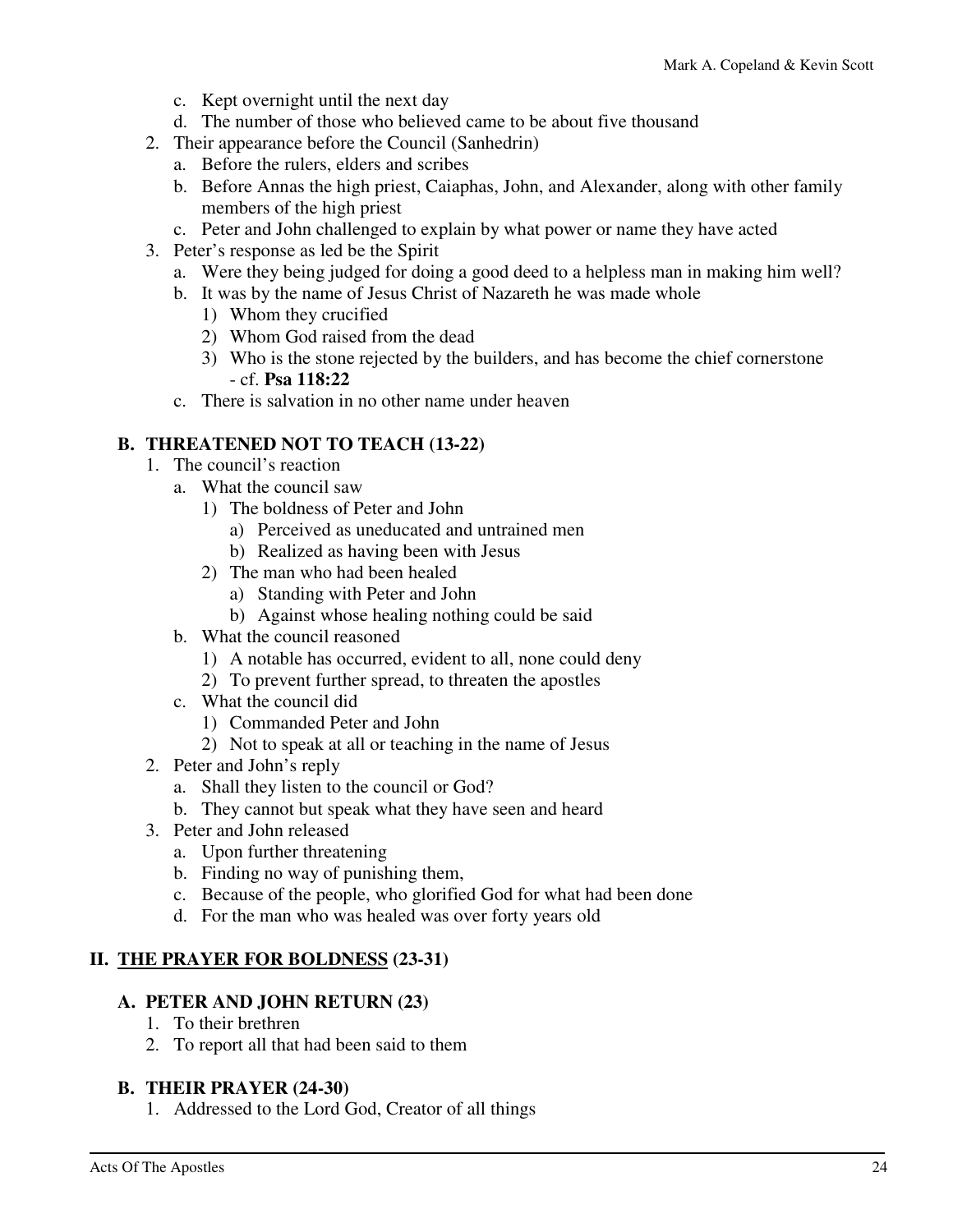- a. Who prophesied by the mouth of His servant David
- b. Of the nations' rage and plotting against His Christ
- c. As fulfilled by Herod and Pilate, by Gentiles and Israel
- d. Who did according to His predetermined purpose
- 2. Asking for all boldness in the face of such threats
	- a. That His servants may speak His word
	- b. That His hand might stretch out
		- 1) To heal, to do signs and wonders
		- 2) Through the name of His holy Servant Jesus

### **C. THE ANSWER (31)**

- 1. The place in which they were assembled was shaken
- 2. They were all filled with the Holy Spirit
- 3. They spoke the word of God with boldness

### **III. THE PROGRESS OF THE CHURCH (32-37)**

### **A. THEIR UNITY (32)**

- 1. The multitude of believers were of one heart and one soul
- 2. None claimed their possessions as their own; they had all things in common

### **B. THEIR GREATNESS (33)**

- 1. With great power the apostles gave witness to the resurrection of Jesus
- 2. And great grace was upon them all

### **C. THEIR LIBERALITY (34-37)**

- 1. None among them lacked what they needed
	- a. For all who possessed lands or houses sold them
	- b. The proceeds were laid at the apostles' feet
	- c. Distribution was made as each had need
- 2. The example of Joses
	- a. Called Barnabas, Son of Encouragement, by the apostles
	- b. A Levite of the country of Cyprus
	- c. Sold land, and laid the money at the apostles' feet

### **REVIEW QUESTIONS FOR THE CHAPTER**

#### **1) What are the main points of this chapter?**

- The arrest of Peter and John (1-22)
- The prayer for boldness (23-31)
- The progress of the church (32-37)

### **2) Who came upon Peter and John while they were speaking? (1)**

- The priests, the captain of the temple, and the Sadducees

### **3) Why were they upset with Peter and John? (2)**

- Because they preached in Jesus the resurrection of the dead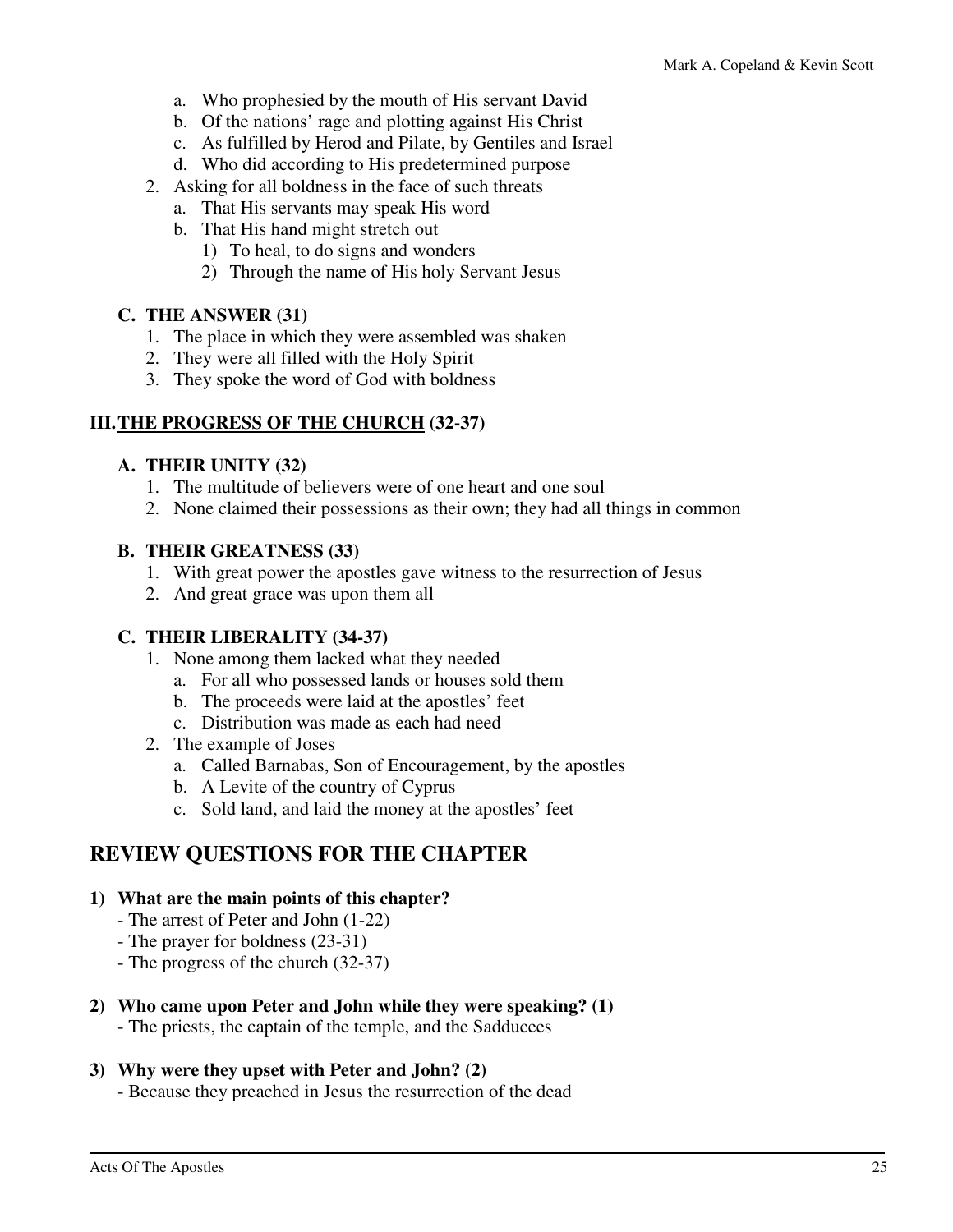- **4) Why did that upset them? (cf. Mt 22:23; Ac 23:8)**  - The Sadducees did not believe in a resurrection
- **5) What did they do with Peter and John? (3)**  - Placed them in custody until the next day
- **6) How many men had come to believe in Christ? (4)**  - About five thousand
- **7) Who joined the rulers, elders and scribes on the next day? (5-6)**  - Annas the high priest, Caiaphas, John, Alexander, and other members of the family of the high priest
- **8) What did they ask Peter and John? (7)** 
	- "By what power or by what name have you done this?"
- **9) What name did Peter given them? (8-10)** 
	- The name of Jesus Christ of Nazareth
- **10) What had the religious leaders done? What had God done? (10)** 
	- Crucified Jesus
	- Raised Jesus from the dead

#### **11) What else did Peter say about Jesus? (11-12)**

- He is the rejected stone which has become the chief cornerstone (cf. **Psa 118:22**)
- There is salvation in no other name but His

### **12) What did the religious leaders see, perceive, and realize about Peter and John? (13)**

- Their boldness
- That they were uneducated and untrained men
- That they had been with Jesus

### **13) What could the religious leaders not deny? (14)**

- That the man standing with Peter and John had been healed

### **14) After Peter and John were put out of the council, what did the council confer among themselves? (15-17)**

- They could not deny such a notable miracle
- To prevent the spread of the apostles' doctrine, to severely threaten them

### **15) What did the council command Peter and John? How did they respond? (18-20)**

- Not to speak at all or teach in the name of Jesus
- "Whether it is right in the sight of God to listen to you more than to God, you judge."
- "...we cannot but speak the things which we have seen and heard."

#### **16) After threatening the apostles some more, why did the council not punish them further? (21-22)**

- Because of the people, who glorified God for what had been done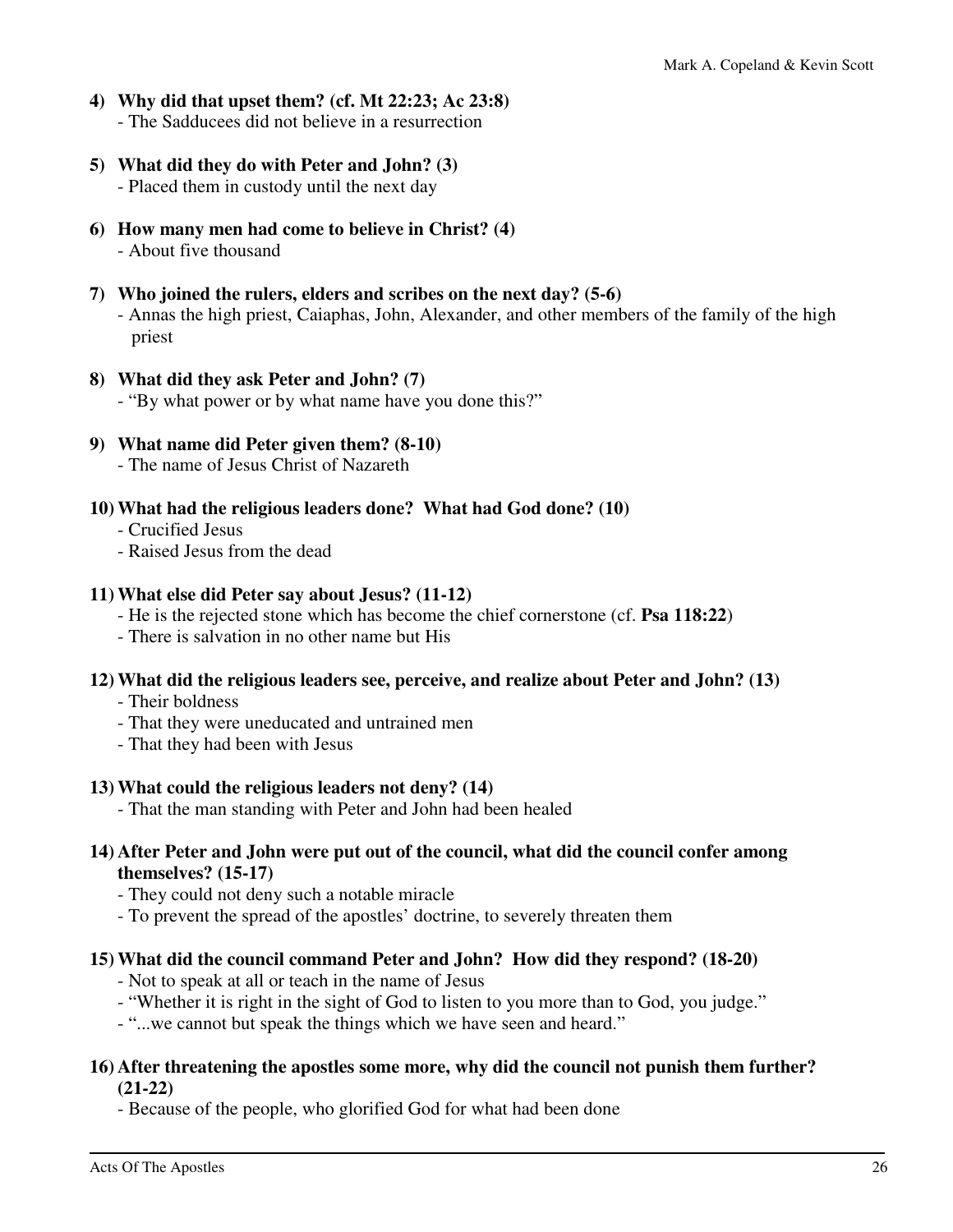### **17) Once released, what did Peter and John do? (23)**

- Returned to their companions and reported all the council had said

#### **18) What did they then do? (24)**

- Pray to God

### **19) What Messianic prophecy did they refer to in their prayer? (25-26)**

- The one found in Psa 2:1,2

**20) Who were mentioned as a fulfillment of opposing God and Christ? (27)** 

- Herod and Pilate; the Gentiles and the people of Israel

### **21) In their opposition against God, what had they actually done? (28)**

- What God had determined before to be done

### **22) In their prayer, what did the apostles ask of God? (29-30)**

- To consider the threats and give His servants boldness to speak His word
- To grant healing signs and wonders to be done in the name of Jesus

### **23) What happened in response to their prayer? (31)**

- The place where they assembled shook; they were all filled with the Holy Spirit
- They spoke the word of God with boldness

### **24) What manifested the oneness of the believers at that time? (32)**

- They had all things in common

### **25) What manifested the greatness enjoyed by the church at that time? (33)**

- With great power the apostles gave witness to the resurrection of Jesus
- Great grace was upon them all

### **26) What manifested their love and generosity at that time? (34-35)**

- Those who had lands or houses sold them, and brought the proceeds to the apostles
- Distribution was made as anyone had need

### **27) Who was singled out as an example of their liberality? (36-37)**

- Joses, a Levite from Cyprus named Barnabas (Son of Encouragement) by the apostles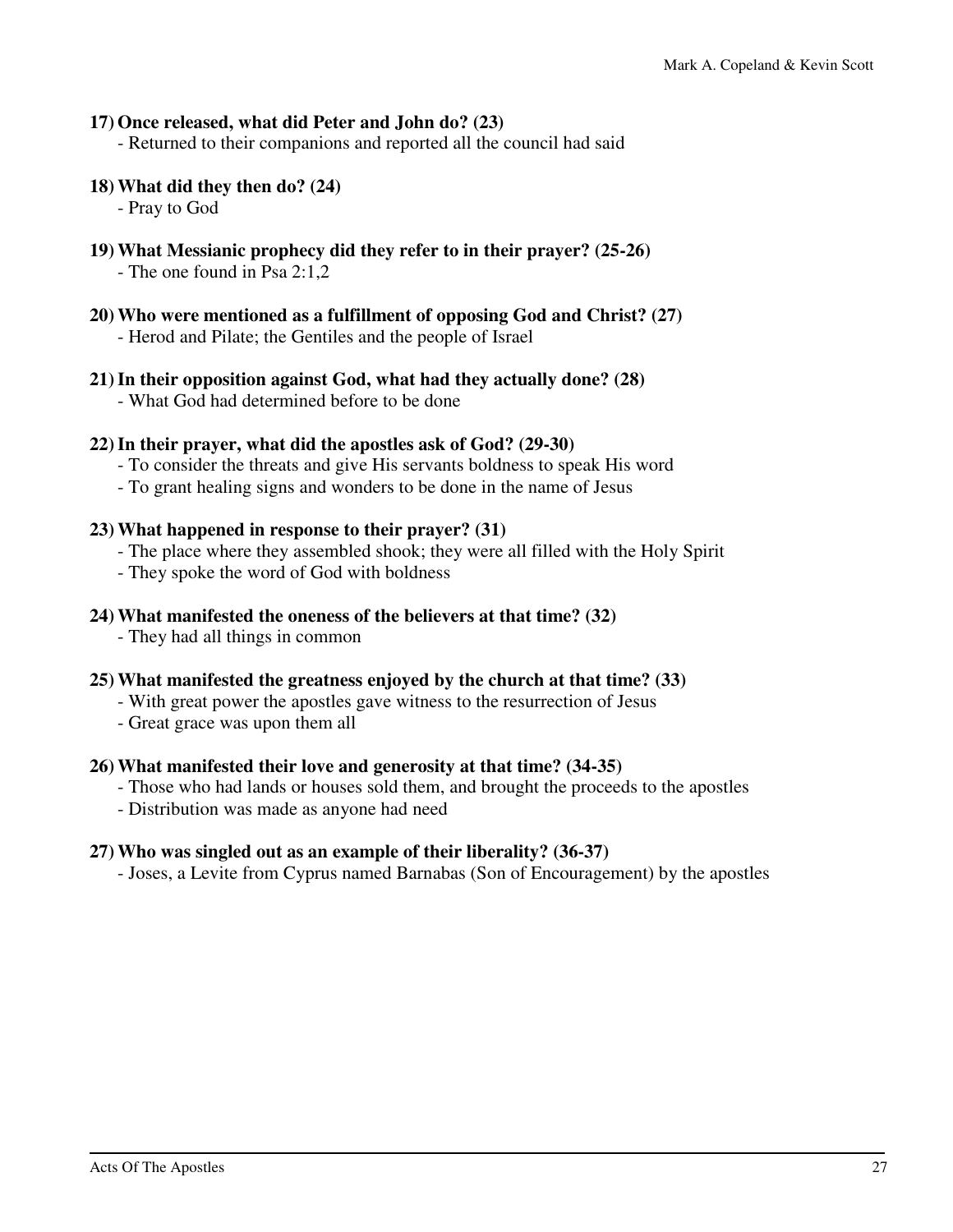# **Acts Of The Apostles Chapter Five**

### **OBJECTIVES IN STUDYING THIS CHAPTER**

1) To examine the sin of Ananias and Sapphira in lying to the Holy Spirit

- 2) To note the amazing signs and wonders that were done by the apostles, in which all were healed
- 3) To consider the apostles' response when government seeks to stifle the preaching of the gospel

### **SUMMARY**

In contrast to the remarkable liberality in the church as described in the previous chapter, we are now told of the example of Ananias and Sapphira. A husband and wife who sold a possession, they tried to mislead the apostles that they were giving the entire proceeds. Confronted one at a time by Peter and found guilty of lying against the Holy Spirit, they both fall dead, bringing great fear upon all (**1-11**).

Highly esteemed among the people, the apostles continue doing many signs and wonders among the people and in the temple (Solomon's Porch). Believers were added to the Lord in increasing numbers, who then brought the sick out into the streets on beds and couches, that perhaps the shadow of Peter might fall on some of them. A multitude from the surrounding cities brought those who were sick and tormented, and everyone was healed (**12-16**).

Once again the high priest and those of Sadducees are filled with anger. They have the apostles placed into custody. During the night, an angel of the Lord frees them and commands the apostles to continue to teach in the temple. In the morning when the council convenes, the prison is found secure but empty. When told that the apostles are teaching in the temple, officers are sent to bring the apostles peacefully to the council. When the high priest charges them of disobeying the command not to teach in the name of Jesus (cf. **4:18**), the apostles reply "We ought to obey God rather than man." They further proclaim that God raised Jesus (whom the council had murdered) and has exalted Him to be Prince and Savior who offers repentance to Israel and forgiveness of sins. To this the apostles claim to be witnesses, along with the Holy Spirit whom God has given to those who obey Him (**17-32**).

Infuriated, the council plots to kill the apostles. However, one in the council, a Pharisee and highly respected teacher of the law by the name of Gamaliel (cf. **22:3**), advises the council to leave the apostles alone. Based upon the history of other "movements" that had failed, Gamaliel reasons that if the apostles were doing the work of men, it would come to naught. But if it was the work of God, the council could do nothing to stop it and would only be fighting against God. The council is willing to heed his advice, though the apostles are beaten and charged not to speak in the name of Jesus before being released. The apostles leave the council rejoicing that they were counted worthy to suffer shame in the name of Jesus, and continue right on teaching and preaching Jesus as the Christ every day in the temple and in every house (**33-42**).

### **OUTLINE**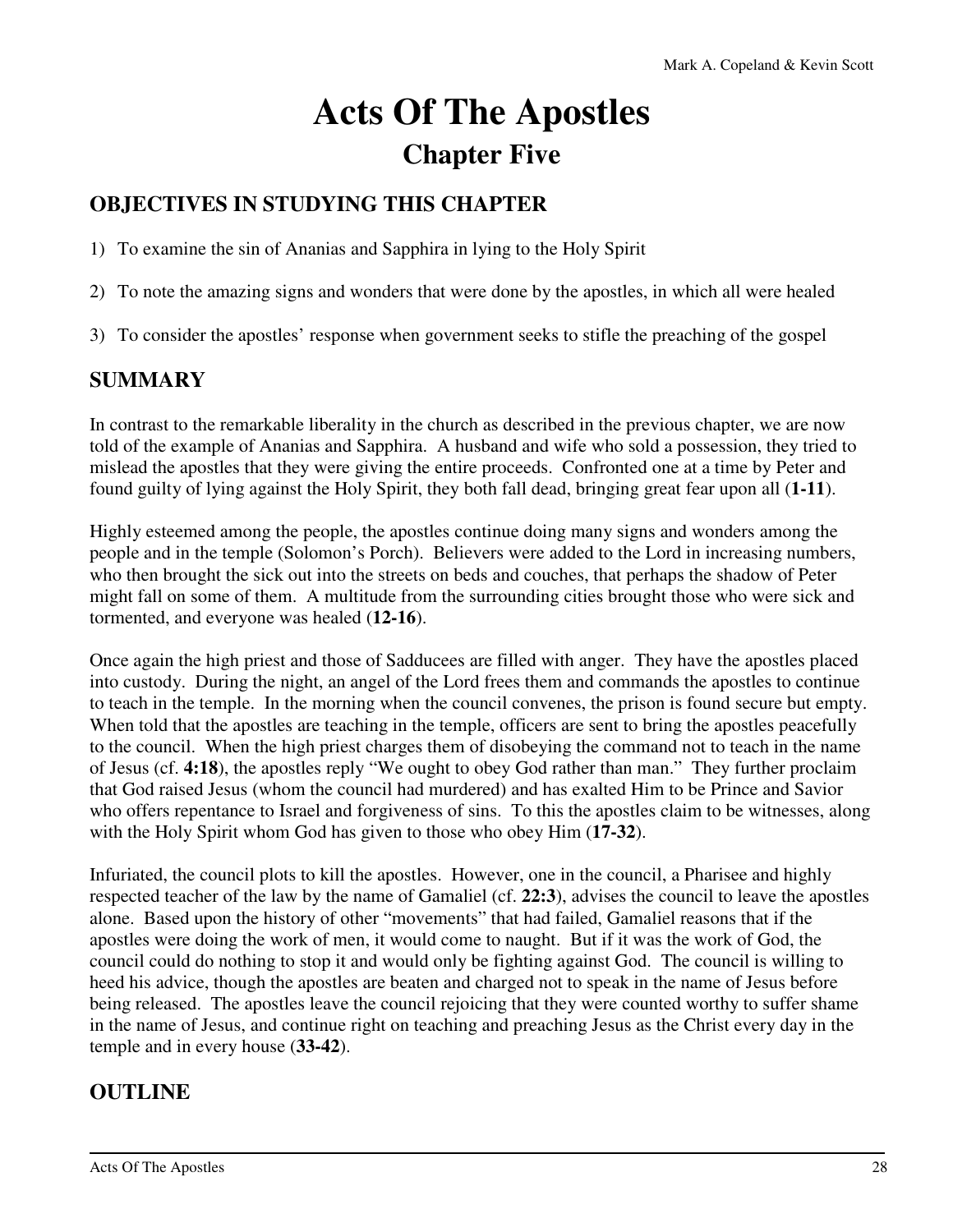### **I. ANANIAS AND SAPPHIRA (1-11)**

### **A. THEIR PLOT TO DECEIVE (1-2)**

- 1. They sold a possession, but kept back part of the proceeds
- 2. Ananias brings a part to the apostles, Sapphira aware of his intention to deceive

### **B. THE DEATH OF ANANIAS (3-6)**

- 1. Peter challenges Ananias
	- a. Why has he allowed Satan to enter his heart to lie to the Holy Spirit?
		- 1) The land was his to use
		- 2) The money was his to control
	- b. He has not lied to men, but to God!
- 2. Ananias drops dead
	- a. Upon hearing the words of Peter
	- b. Creating great fear on those who heard
	- c. Carried out by young men and buried

### **C. THE DEATH OF SAPPHIRA (7-11)**

- 1. Peter confronts Sapphira
	- a. She enters three hours later, unaware
	- b. Did she sell the land for a certain amount? Yes, she answers
	- c. Why did she agree with her husband to the test the Spirit?
	- d. Those who buried her husband are ready to carry her out
- 2. Sapphira falls dead
	- a. Immediately at the feet of Peter
	- b. Carried out by young men and buried by her husband
	- c. Creating great fear upon all the church and all who heard

### **II. THE POWER OF THE APOSTLES (12-16)**

### **A. WITH ONE ACCORD IN SOLOMON'S PORCH (12-13)**

- 1. Many signs and wonders were done by the apostles among the people
- 2. While none dared join them, they were esteemed highly

### **B. HEALING ALL WHO BROUGHT TO THEM (14-16)**

- 1. Believers were increasingly added to the Lord
- 2. They brought the sick out on the street
	- a. Laying them on beds and couches
	- b. That at least the shadow of Peter passing by might fall on them
- 3. A multitude gathered from the cities surrounding Jerusalem
	- a. Bringing the sick and those tormented by unclean spirits
	- b. They were all healed

### **III. THE PERSECUTION OF THE APOSTLES (17-42)**

### **A. IMPRISONED, THEN FREED (17-21a)**

- 1. The apostles put into the common prison
	- a. By the high priest and those of the sect of the Sadducees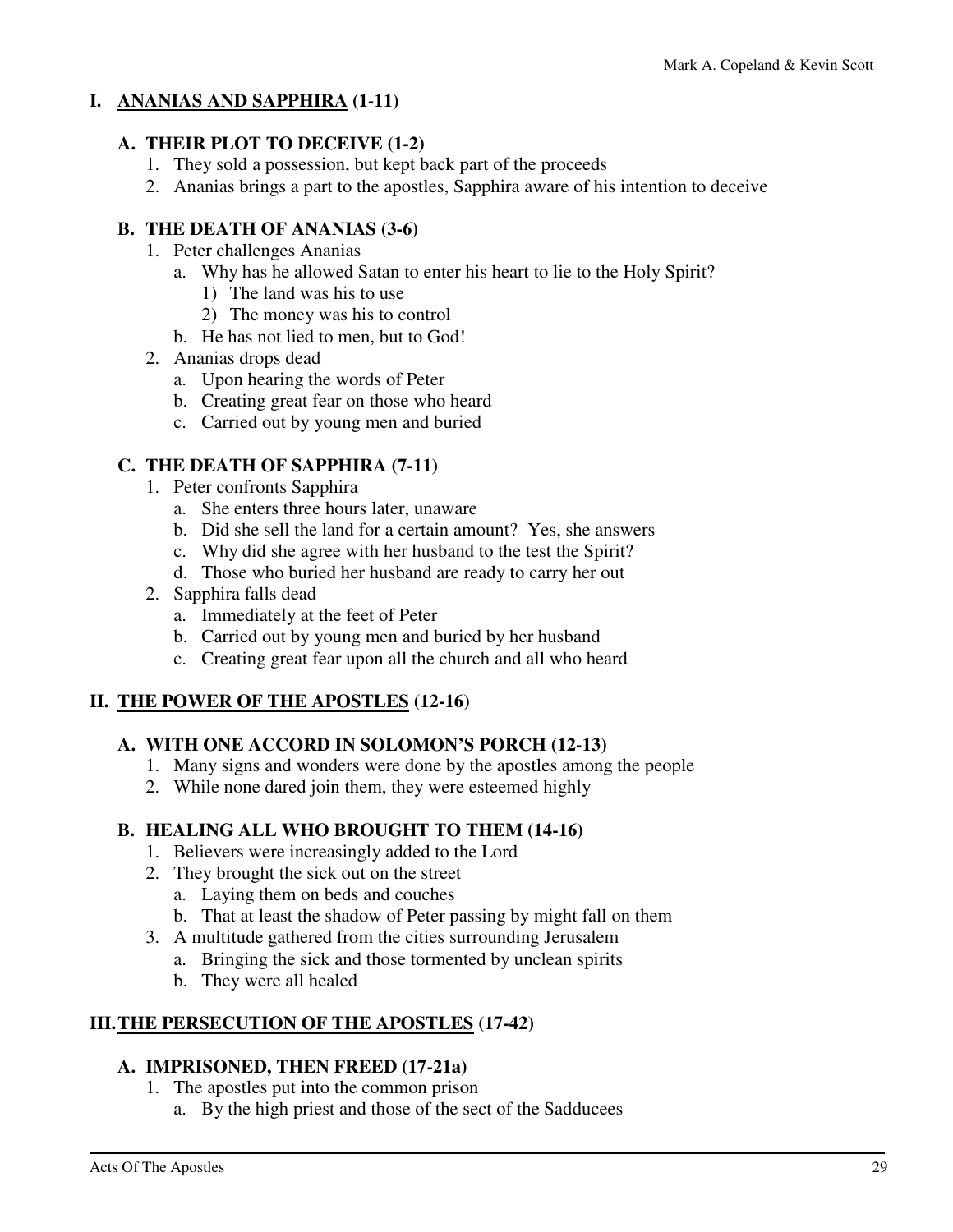- b. For they were filled with indignation
- 2. The apostles freed by an angel of the Lord
	- a. Who came at night, opened the prison doors, and brought them out
	- b. Who charged them to return to the temple and speak the words of life
	- c. Which they did, entering the temple in the early morning

### **B. BEFORE THE COUNCIL (21b-33)**

- 1. The council calls for the apostles to be brought from the prison
	- a. The officers are unable to do so, for the apostles are not there!
	- b. Despite the secure doors, and guards standing outside
- 2. The council has the apostles brought from the temple
	- a. The council is informed that the apostles are teaching the temple
	- b. The apostles are brought to the council peacefully, for fear of the people
- 3. The high priest challenges the apostles
	- a. Were they not strictly commanded to teach in Jesus' name?
	- b. You have filled Jerusalem with your doctrine, intending to bring this Man's blood on us!
- 4. Peter and the apostles respond
	- a. We ought to obey God rather than man
	- b. God has raised Jesus, whom you murdered
	- c. God has exalted Jesus to His right hand
		- 1) To be Prince and Savior
		- 2) To give repentance to Israel and forgiveness of sins
	- d. We are witnesses to these things
		- 1) And so is the Holy Spirit
		- 2) Whom God has given to those who obey Him
- 5. The council's immediate reaction
	- a. They were furious
	- b. They plotted to kill the apostles

### **C. THE ADVICE OF GAMALIEL (34-39)**

- 1. Gamaliel stands up in the council
	- a. A Pharisee, a teacher of the law
	- b. Held in respect by all the people
	- c. Who commands the apostles be put outside for awhile
- 2. Gamaliel cautions the council
	- a. To be careful what they do with the apostles
	- b. Remember what happened to Theudas
		- 1) A man claiming to be someone, joined by 400 men
		- 2) He was slain, and those who obeyed him came to nothing
	- c. Remember what happened to Judas of Galilee in the days of the census
		- 1) He drew away many people after him
		- 2) He also perished, and those who obeyed him dispersed
	- d. His advice regarding the apostles: leave them alone
		- 1) If their work is of men, it will come to nothing
		- 2) If it is of God, it cannot be overthrown and you will be fighting against God

### **D. THE APOSTLES' RELEASED (40-42)**

1. The council's decision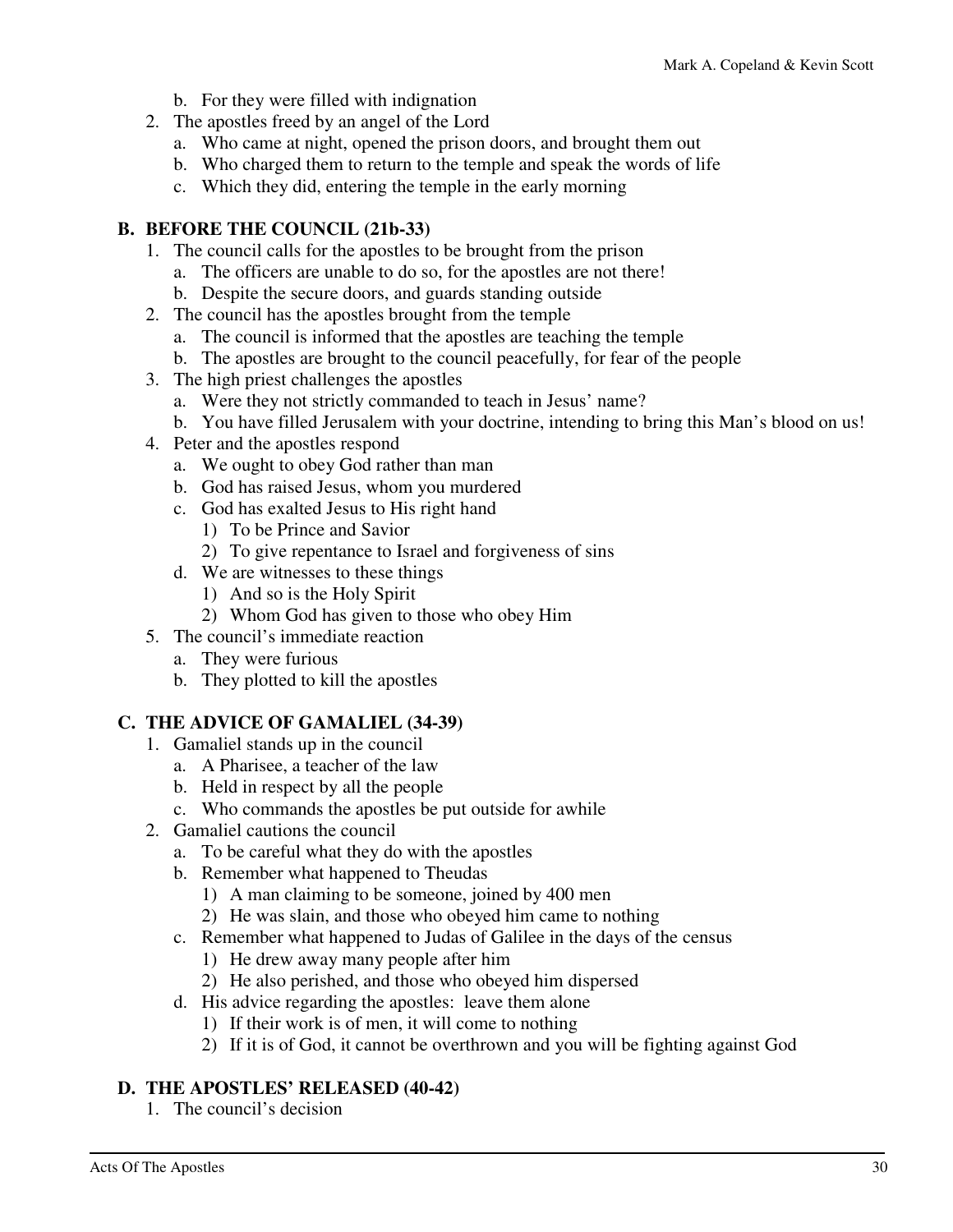- a. They agree with Gamaliel to let the apostles go
- b. But first beat them and command them not to speak in the name of Jesus
- 2. The apostles' reaction
	- a. They depart rejoicing they were counted worthy to suffer shame for His name
	- b. They continued to teach and preach Jesus daily in the temple and in every house

### **REVIEW QUESTIONS FOR THE CHAPTER**

### **1) What are the main points of this chapter?**

- Ananias and Sapphira (1-11)
- The power of the apostles (12-16)
- The persecution of the apostles (17-42)

### **2) Who is introduced as having sold a possession? (1)**

- Ananias and Sapphira, husband and wife
- **3) What did the husband do? Was the wife aware of it? (2)**  - He kept back part of the proceeds and brought a part to the apostles; yes, she was
- **4) What did Peter charge the husband of doing? In what way? (3)** 
	- Lying to the Holy Spirit
	- By keeping back part of the price (but implying he was giving all of it)
- **5) Who did Peter say he had lied to? (4)**  - Not to men but to God
- **6) What happened when the man heard this? What was the reaction of those who heard? (5)**  - He fell down and breathed his last; great fear come upon all who heard
- **7) How long before the wife came in? Was she aware of what happened? (7)**  - Three hours; no
- **8) Did she attempt to mislead Peter also? (8)**  - Yes
- **9) What did Peter charge her with being guilty of doing? (9)**  - Agreeing with her husband to test the Spirit of the Lord
- **10) What then happened? What was the reaction upon those who heard? (10-11)** 
	- She fell dead, and was buried by her husband; great fear came upon them
- **11) What was being done by the apostles? (12)** 
	- Many signs and wonders among the people
- **12) How did the people regard the apostles? (13)**  - None dared join them, but did esteem them highly
- **13) Did this hinder the growth of the church? (14)**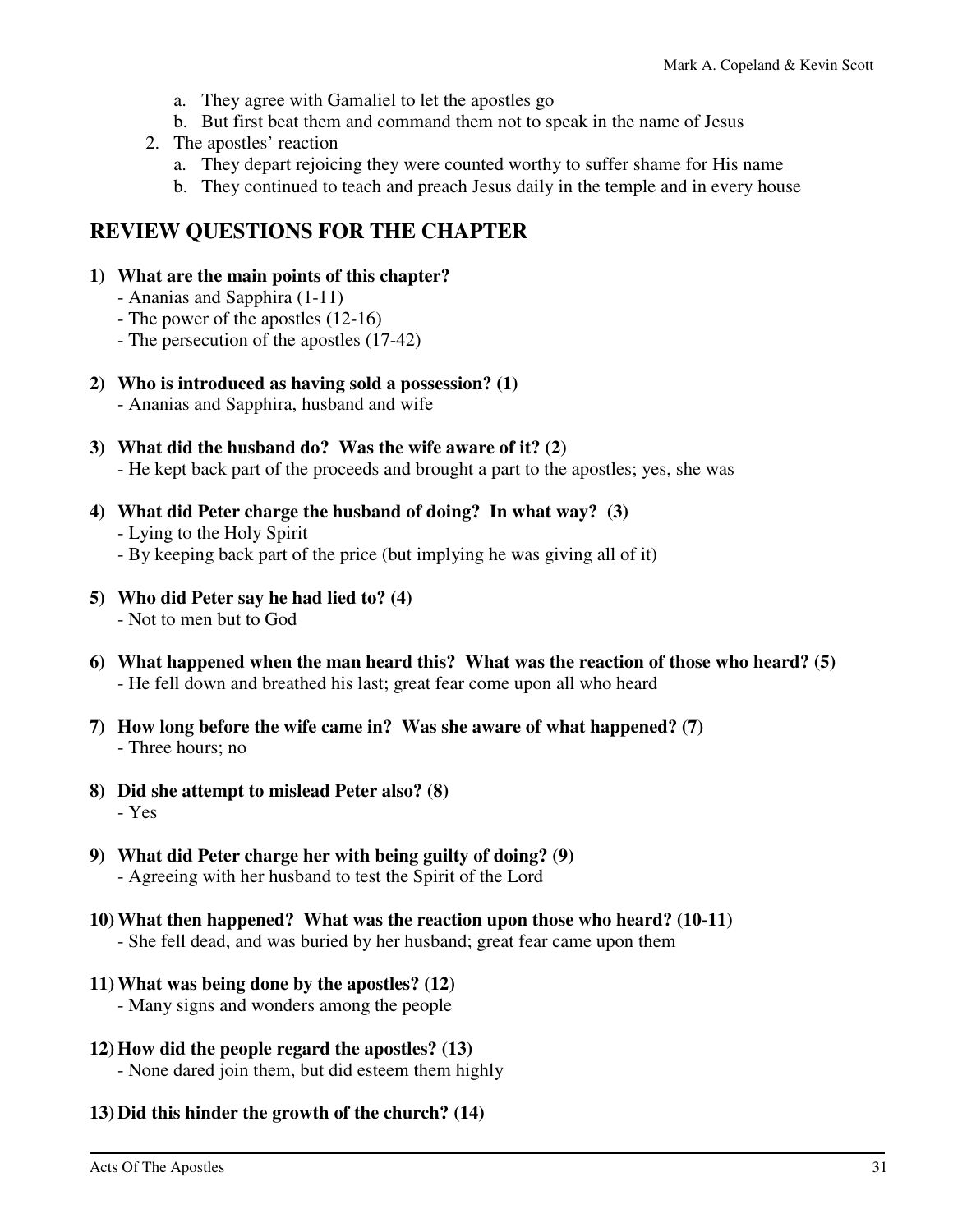- No, believers were being increasingly added to the Lord

### **14) What did the believers do? Why? (15)**

- They brought the sick out into the street on beds and couches
- That the shadow of Peter passing by might fall on them

### **15) Who else were bringing sick people? (16)**

- A multitude from the surrounding cities
- **16) Of those sick and tormented brought to the apostles, who were healed? (16)** - They were all healed
- **17) Who was filled with indignation and had the apostles put into custody? (17-18)**  - The high priest and those of the sect of the Sadducees
- **18) Who freed the apostles during the night? What were they told to do? (19-20)**  - An angel of the Lord; to go to the temple and speak to the people all the words of this life
- **19) What was discovered when the apostles were sent for from prison? (21-23)** 
	- The prison was secure with the guards standing outside, but no one was inside
- **20) When told that the apostles were teaching in the temple, what did the council do? (24-26)**

- Sent the officers to bring the apostles without violence, for they feared the people

- **21) What three charges did the high priest make against the apostles? (27-28)** 
	- Did we not command you not teach in this name?
	- You have filled Jerusalem with your doctrine
	- You intend to bring this Man's blood on us!
- **22) What was the initial response of Peter and the apostles to these charges? (29)** 
	- We ought to obey God rather than man

### **23) What else did the apostles proclaim on this occasion? (30-32)**

- God raised up Jesus whom they murdered by hanging on a tree
- God exalted Him to His right hand to be Prince and Savior
- To give repentance to Israel and forgiveness of sins
- We are witnesses to these things, as is the Holy Spirit whom God has given to those who obey Him

### **24) What was the council's initial reaction? What were they planning to do? (33)**

- They were furious; they plotted to kill the apostles

#### **25) Who in the council stood up? Who was he? What did he command? (34)**

- A Pharisee named Gamaliel
- A teacher of the law held in respect by all the people
- That the apostles be put outside for a while

### **26) What were his initial words to the council? (35)**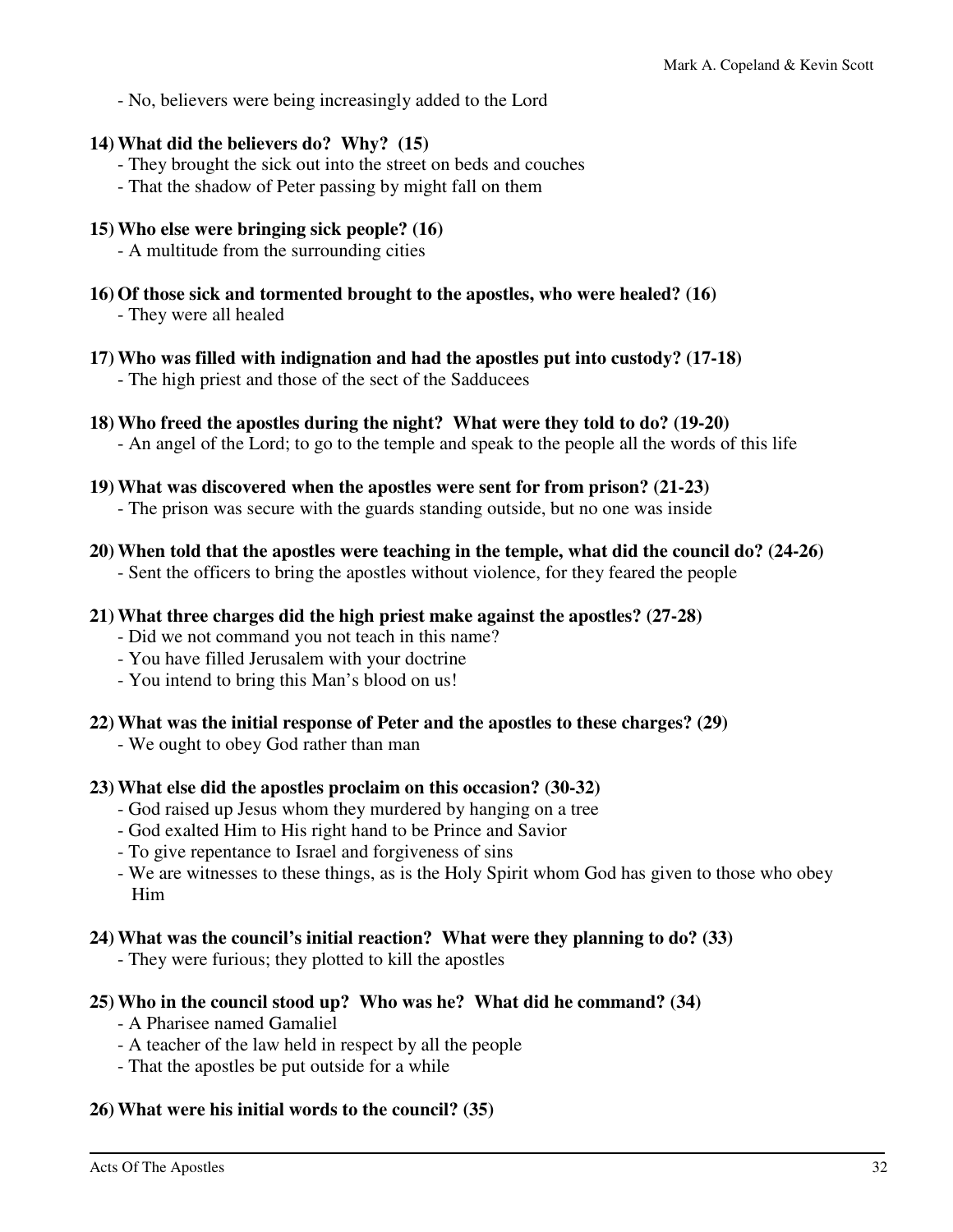- Take heed what you intend to do regarding these men

### **27) What two examples does he give of 'failed movements'? (36-37)**

- Theudas and his followers who came to nothing when he died
- Judas of Galilee and those who followed him, who were dispersed when he died

### **28) What counsel does Gamaliel then offer? Why? (38-39)**

- Keep away from the apostles and leave them alone
- If their work is of men, it will come to nothing; but if it is of God, they will be fighting against God and cannot overthrow it

### **29) What was the council's response to Gamaliel? Yet what did they still do? (40)**

- They agreed with him
- They beat the apostles, commanded them not to speak in the name of Jesus, then let them go

### **30) How did the apostles' respond as they left the council? (41)**

- Rejoicing that they were counted worthy to suffer shame for the name of Jesus

### **31) What did the apostles continue to do? Where? (42)**

- Teach and preach Jesus as the Christ; daily in the temple, and in every house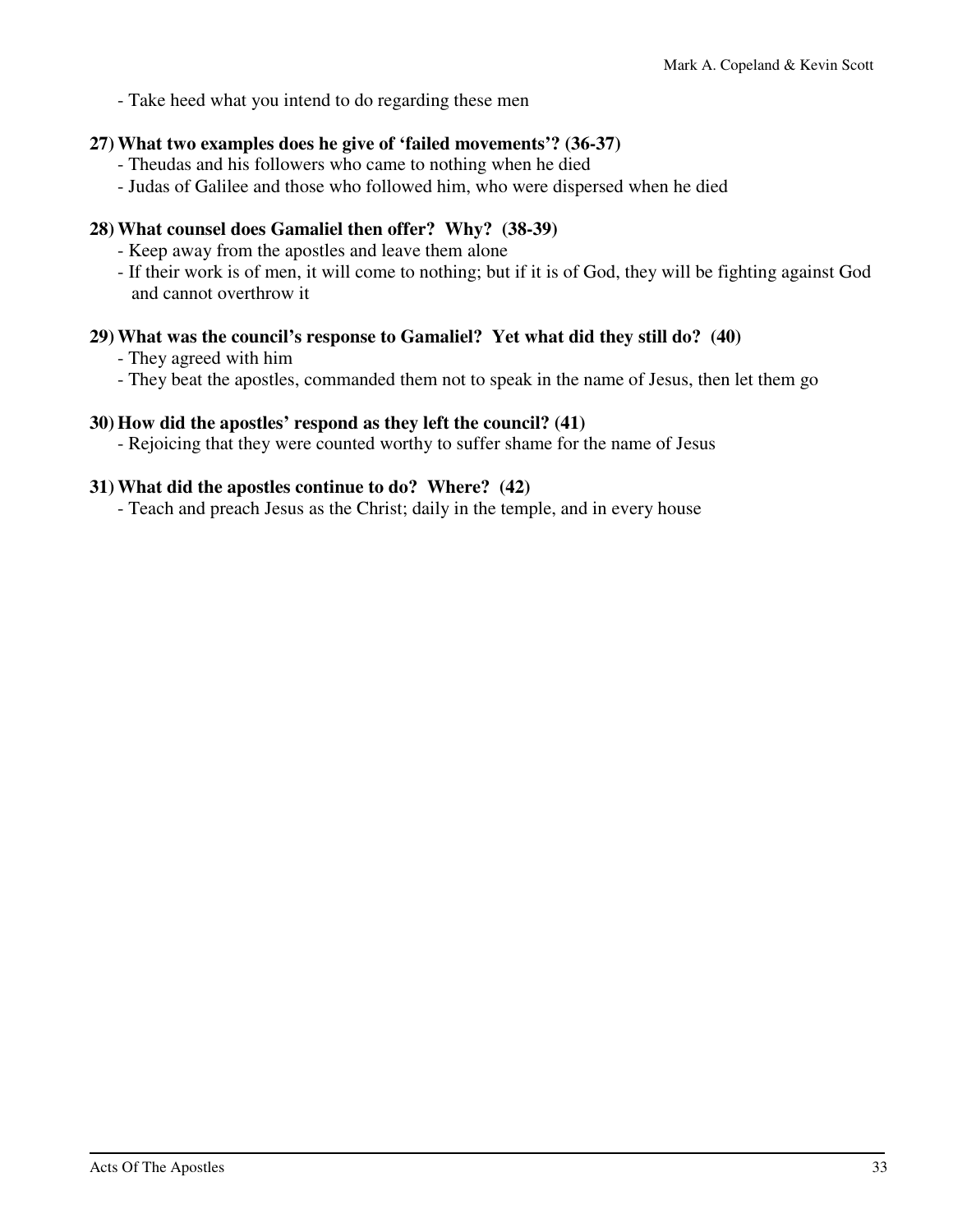# **Acts Of The Apostles Chapter Six**

### **OBJECTIVES IN STUDYING THIS CHAPTER**

- 1) To note how the church in Jerusalem handled their internal problems
- 2) To examine the process of selecting and appointing those who serve in the Lord's church
- 3) To evaluate the charges that were brought against Stephen

### **SUMMARY**

As the disciples in Jerusalem multiplied in number, it is not surprising to read of problems increasing as well. This chapter describes problems from within and without the congregation.

Hellenists (Jewish Christians who adopted Grecian culture) complained that the Hebrews (Jewish Christians who sought to preserve Jewish culture) neglected their widows in the daily distribution (cf. **2:44-45; 4:34-35**). The apostles, desiring not to be distracted from their own work, summon the disciples and charge them to select seven men whom the apostles might appoint to take care of this responsibility. Seven are selected by the people and appointed by the apostles through prayer and the laying on of hands. With the problem solved, the word of God spread and the number of disciples multiplied greatly, including the obedience of many priests (**1-6**).

Stephen, one of the seven, began doing many wonders and signs. Opposition arose from members of the Synagogue of the Freedmen who disputed with Stephen. Unable to resist the Spirit and the wisdom of which he spoke, they resorted to false witnesses to stir up the people, elders, and scribes. Brought before the council, Stephen was charged with blasphemy against the temple and the law of Moses. The chapter ends with the council looking at Stephen, seeing his face as the face of an angel (**7-15**).

### **OUTLINE**

### **I. THE SELECTION OF THE SEVEN (1-7)**

### **A. THE PROBLEM (1)**

- 1. As the church grew, there arose a complaint
- 2. The Hellenists were complaining against the Hebrews
- 3. The Hellenistic widows were being neglected during the daily distribution

#### **B. THE SOLUTION (3-6)**

- 1. The twelve apostles summon the multitude of disciples
	- a. It was not good that the apostles leave the word of God to serve tables
	- b. The congregation should select seven men that the apostles might appoint 1) Of good reputation
		- 2) Full of the Holy Spirit and wisdom
	- c. So the apostles might give themselves to prayer and the word of God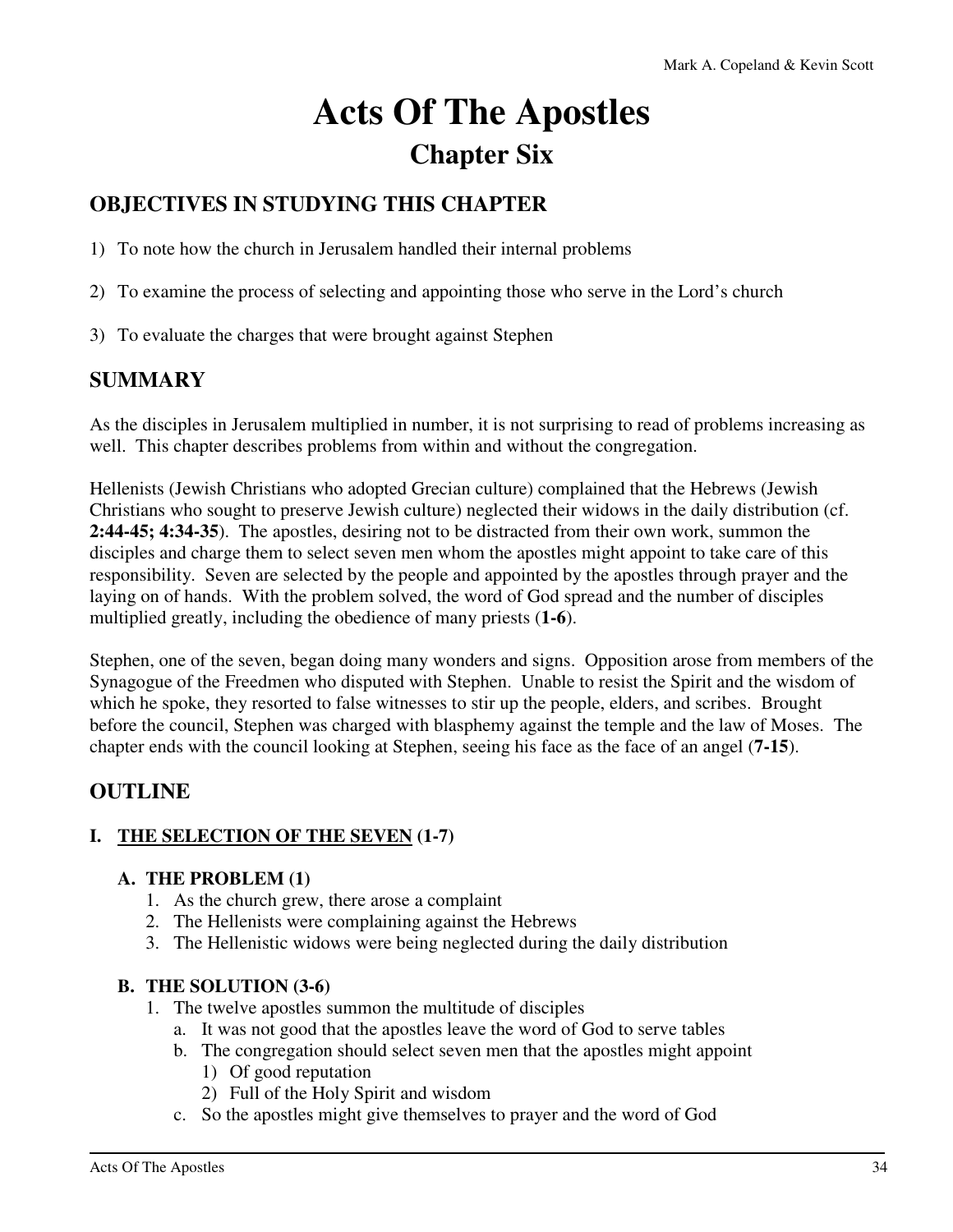- 2. The multitude is pleased, and select seven men
	- a. Stephen, a man full of faith and the Holy Spirit
	- b. Philip, Prochorus, Nicanor, Timon, Parmenas and Nicolas, a proselyte from Antioch
- 3. The seven men are appointed by the apostles
	- a. Having prayed
	- b. Laying hands on them

### **C. THE RESULT (7)**

- 1. The word of God spread, the number of the disciples multiplied
- 2. Many of the priests were obedient to the faith

### **II. THE CHARGES AGAINST STEPHEN (8-15)**

### **A. HIS MINISTRY (8-10)**

- 1. Full of faith and power, he did great wonders and signs among the people
- 2. Disputed with some from the Synagogue of the Freedmen
	- a. Cyrenians, Alexandrians, and those from Cilicia and Asia
	- b. Who were unable to resist the wisdom and the Spirit by which he spoke

### **B. THE ACCUSATIONS (11-14)**

- 1. They secretly induced men to charge him with blasphemy against Moses and God
- 2. They stirred up the people, the elders and the scribes
	- a. To come and seize him
	- b. To bring him to the (Sanhedrin) council
- 3. They set up false witnesses who charged Stephen with blasphemy against:
	- a. The holy place (temple): "We have heard him say that this Jesus of Nazareth will destroy this place"
	- b. Against the law (of Moses) "...and change the customs which Moses delivered to us"

### **C. HIS COMPOSURE (15)**

- 1. All who sat in the council looked steadfastly at him
- 2. They saw his face as the face of an angel

### **REVIEW QUESTIONS FOR THE CHAPTER**

### **1) What are the main points of this chapter?**

- The selection of the seven (1-7)
- The charges against Stephen (8-15)
- **2) As the church in Jerusalem grew in number, who raised a complaint? Why? (1)** 
	- The Hellenists against the Hebrews
	- The Hellenistic widows were being neglected in the daily distribution
- **3) When the apostles summoned the disciples, what did they first say to them? (2)** 
	- "It is not desirable that we should leave the word of God and serve tables"

### **4) What proposal did the apostles offer? (3)**

- For the congregation to select seven whom the apostles could appoint over this business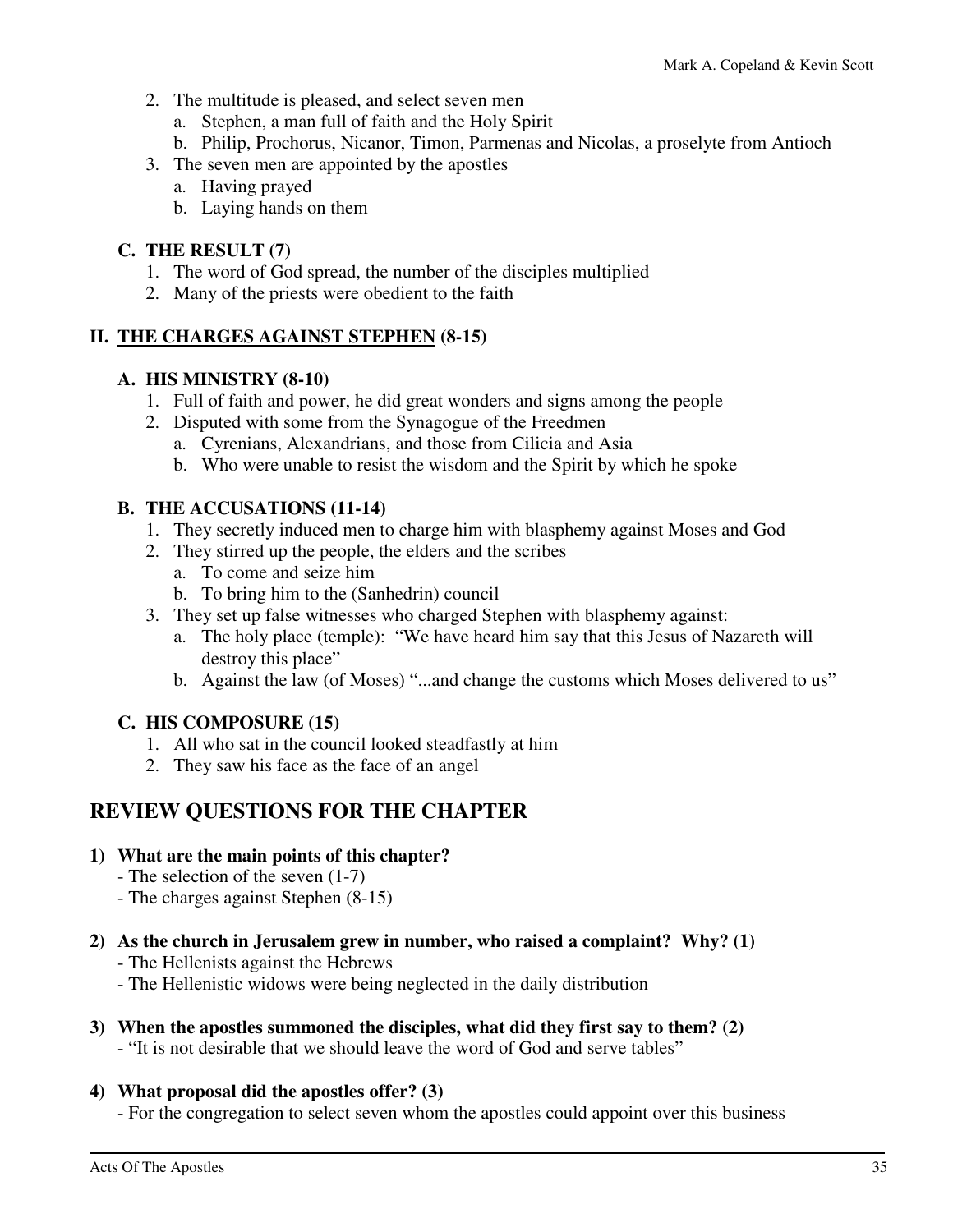- **5) What qualifications did the apostles lay down for the selection of the seven? (3)**  - Men of good reputation, full of the Holy Spirit and wisdom
- **6) What would this enable the apostles to do? (4)** 
	- Give themselves continually to prayer and to the ministry of the word
- **7) What were the names of the seven men who were selected? What is unique about their names? (5)** 
	- Stephen, Philip, Prochorus, Nicanor, Timon, Parmenas, Nicholas
	- They are all Grecian (Hellenistic) names
- **8) How did the apostles appoint those whom the congregation selected? (6)** 
	- Through prayer and the laying on of hands
- **9) As the word of spread, what two things occurred? (7)** 
	- The number of the disciples multiplied greatly
	- A great many of the priests were obedient to the faith
- **10) What did Stephen, one of the seven, do among the people? (8)** 
	- Great signs and wonders

### **11) Who began to dispute with Stephen? (9)**

- Men from the Synagogue of the Freedmen (Cyrenians, Alexandrians, some from Cilicia and Asia)

### **12) What were they unable to do? (10)**

- Resist the wisdom and the Spirit by which Stephen spoke

#### **13) What did they secretly induce men to say? (11)**

- "We have heard him speak blasphemous words against Moses and God"

### **14) What did they stir up the people, elders, and scribes to do? (12)**

- To seize Stephen and bring him to the council

### **15) What did they set up false witnesses to say? (13-14)**

- "This man does not cease to speak blasphemous words against this holy place and the law"
- "We have heard him say that this Jesus of Nazareth will destroy this place and change the customs which Moses delivered to us"

### **16) As those in the council looked at Stephen, what did they see? (15)**

- His face as the face of an angel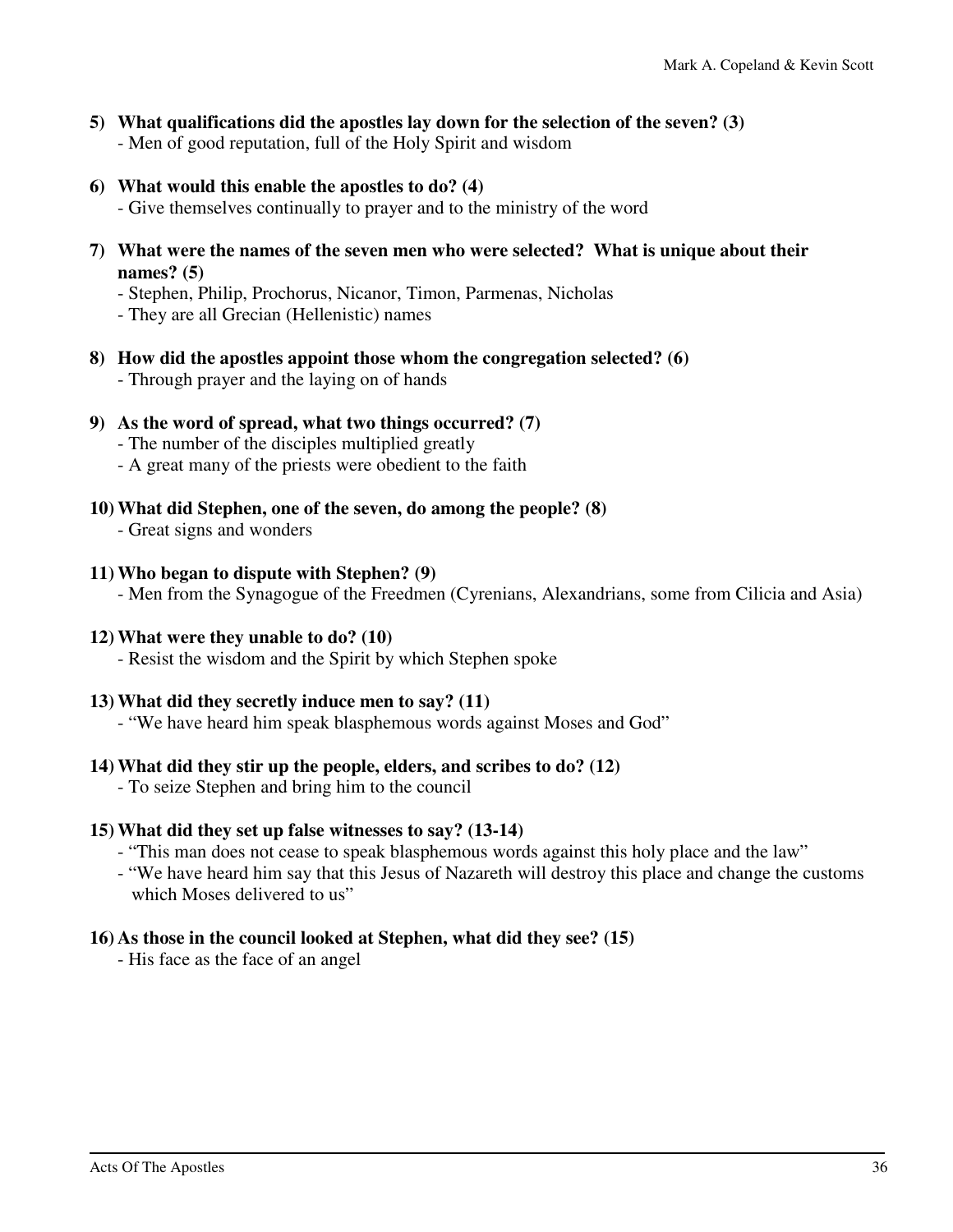# **Acts Of The Apostles Chapter Seven**

## **OBJECTIVES IN STUDYING THIS CHAPTER**

1) To review Stephen's defense to the charge of blasphemy against the temple and the Law

2) To note the remarkable manner in which the first martyr for Christ died

### **SUMMARY**

The previous chapter ended with Stephen before the Sanhedrin council facing accusations that he spoke blasphemy against the temple and the Law (cf. **6:13-14**). Chapter seven contains Stephen's defense to these charges, and the account of his martyrdom.

Stephen responded by reviewing the call of Abraham and God's promise to him and the nation of Israel. He then described how God used Moses to deliver Israel from Egyptian bondage and led them for forty years through the wilderness. Yet Israel rebelled against Moses, through whom God gave the Law. Not only in the incident involving the golden calf, but throughout their wilderness wanderings Israel continued to worship false gods (cf. **Amo 5:25-27**). Turning to the matter of God's dwelling place, Stephen acknowledged the role of the tabernacle of Moses and the temple of Solomon, but contended that God does not dwell in temples made with hands (cf. **Isa 66:1-2**). He concluded by charging the council of resisting the Holy Spirit just like their ancestors, for as their fathers persecuted and killed the prophets who foretold the coming of the Just One (Christ), so they became His betrayers and murderers. Indeed, they were the ones who have not kept the Law (**1-53**).

Cut to the heart, those in the council gnashed at Stephen with their teeth. Full of the Holy Spirit, he gazed into heaven and saw the glory of God with Jesus standing at His right hand. Upon telling the council what he saw, in rage they cast him out of city and began stoning him. The witnesses who brought the false charges laid their clothes at the feet of a young man named Saul (later known as Paul, the apostle). As Stephen was stoned, he called upon Jesus to receive his spirit, and to not charge his murderers with his death. In this way Stephen became the first martyr for Christ (**54-60**).

### **OUTLINE**

### **I. STEPHEN'S DEFENSE (1-53)**

### **A. GOD'S DEALINGS WITH ABRAHAM (1-8)**

- 1. The call to leave Mesopotamia
- 2. The sojourn in Canaan
- 3. The promise of possession to his descendants
- 4. The covenant of circumcision
- 5. His descendants: Isaac, Jacob, the twelve patriarchs

### **B. THE PATRIARCHS SOJOURN IN EGYPT (9-16)**

1. Joseph sold into Egypt, becomes governor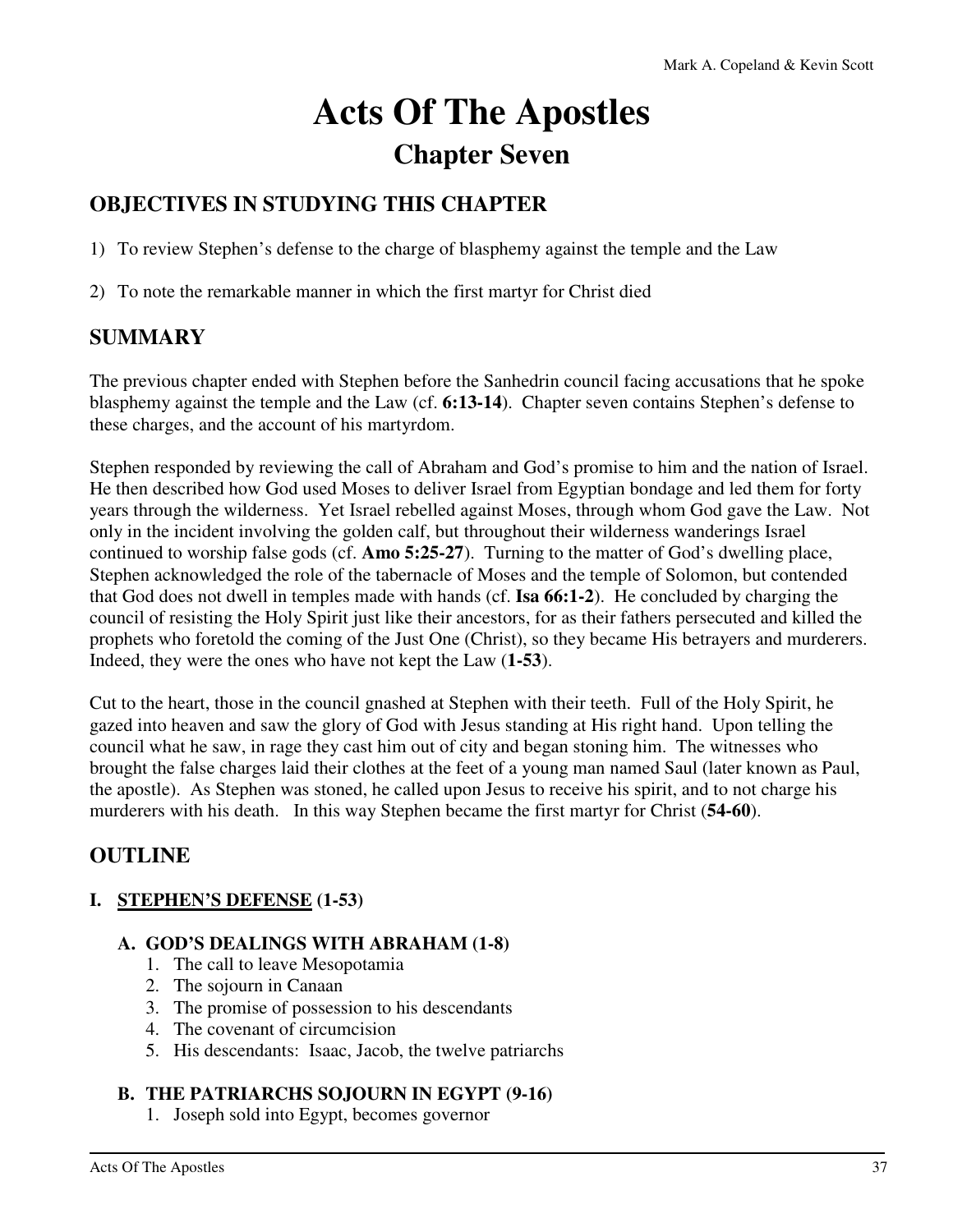- 2. Jacob and his sons move to Egypt during the famine
- 3. The patriarchs buried in Canaan

### **C. GOD'S DELIVERANCE OF ISRAEL BY MOSES (17-36)**

- 1. The children Israel in Egypt become slaves
- 2. The work of Moses, deliverer of Israel
	- a. Raised by Pharaoh's daughter
	- b. Kills an Egyptian, but despised by his brethren
	- c. Flees to Midian where he lives for forty years
	- d. The Lord appears to Moses in a burning bush at Mount Sinai
	- e. Returns to Egypt, delivers Israel and brings them into the wilderness

### **D. ISRAEL'S REBELLION AGAINST GOD AND MOSES (37-43)**

- 1. Moses is the person:
	- a. Who said God would raise up another prophet like him
	- b. Who spoke to the Angel on Mount Sinai
	- c. Who received living oracles to give to Israel
	- d. Whom the fathers would not obey but rejected
- 2. Israel is the nation:
	- a. Who turned back into Egypt in their hearts
	- b. Who pressured Aaron to make a golden calf
	- c. Whom God gave up to worship the host of heaven for forty years in the wilderness
		- 1) They may have offered sacrifices to the Lord
		- 2) They also worshiped Moloch and Remphan cf. **Amo 5:25-27**

### **E. GOD'S TRUE TABERNACLE (44-50)**

- 1. The fathers of Israel had the tabernacle of witness
	- a. In the wilderness, built according to the pattern shown Moses
	- b. Brought into the promised land by Joshua
- 2. They also had the temple
	- a. Asked for by David, who found favor before God
	- b. Built by his son Solomon
- 3. Yet the Most High does not dwell in temples made with hands
	- a. For heaven is His throne and earth is His footstool
	- b. His hand has made all these things cf. **Isa 66:1-2**

### **F. ISRAEL'S RESISTANCE OF THE HOLY SPIRIT (51-53)**

- 1. Stephen charges the council of resisting the Holy Spirit, just as their fathers did
- 2. Their fathers persecuted and killed the prophets, so they have killed the Just One
- 3. They received the law, but did not keep it

### **II. STEPHEN'S DEATH (54-60)**

### **A. THE REACTION OF THE COUNCIL (54-58a)**

- 1. Cut to the heart, they gnashed at Stephen with their teeth
- 2. Stephen, full of the Holy Spirit, gazed into heaven
	- a. He saw the glory of God, and Jesus standing at the right hand of God
	- b. He tells the council what he saw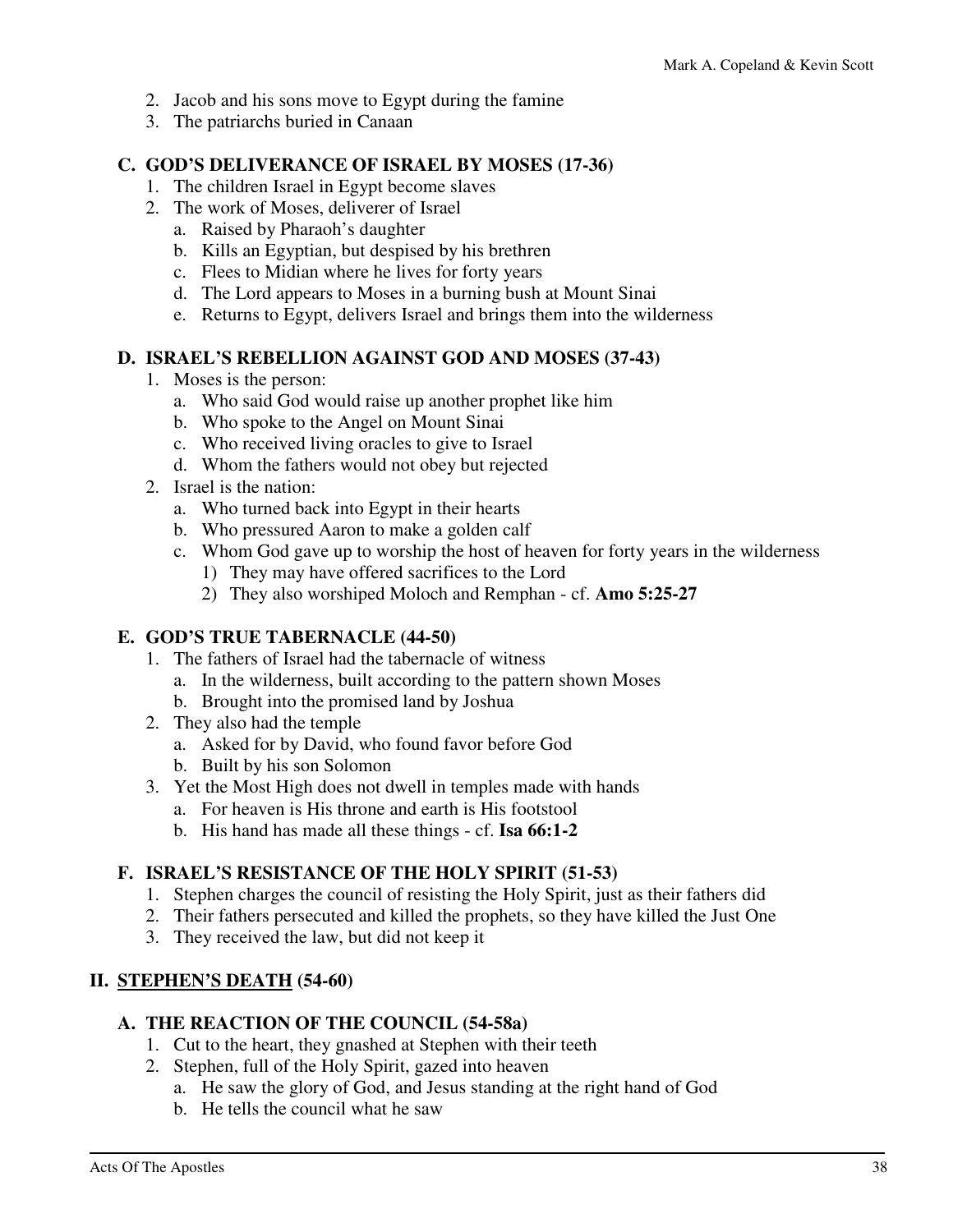- 3. In response, the council:
	- a. Cried out with a loud voice, and stopped their ears
	- c. Ran at him with one accord, and cast him out of the city

### **B. THE STONING OF STEPHEN (58b-60)**

- 1. The witnesses laid their clothes at the feet of Saul
- 2. They stoned Stephen as he was calling on God
	- a. "Lord Jesus, receive my spirit"
	- b. "Lord, do not charge them with this sin"
- 3. Having said this, he fell asleep (i.e., died)

### **REVIEW QUESTIONS FOR THE CHAPTER**

### **1) What are the main points of this chapter?**

- Stephen's defense (1-53)
- Stephen's death (54-60)
- **2) When did God first appear to Abraham? (2)** 
	- In Mesopotamia, before he dwelt in Haran

### **3) What did God tell Abraham to do? (3)**

- Leave his country and relatives, and go to a land that He would show him

- **4) Where did Abraham finally settle? (4)** 
	- Canaan (New Testament Palestine)
- **5) Who did God promise to give the land to? When? (5-7)** 
	- The descendants of Abraham
	- After they lived in a foreign land 400 years, following which God would judge that nation

#### **6) What covenant did God give Abraham? (8)**

- The covenant of circumcision

### **7) What was the lineage of Abraham leading to the formation of the nation of Israel? (8)**

- Abraham begot Isaac
- Isaac begot Jacob
- Jacob begot twelve sons, who became the twelve patriarchs of Israel

### **8) What bad and good thing happened to Joseph? (9-10)**

- He was sold into Egypt by his brothers
- Pharaoh made him governor over Egypt
- **9) What resulted in the rest of Jacob's family moving to Egypt? How many? (11-15)**  - A famine; 75 people

### **10) Where was Jacob and his sons eventually buried? (16)**

- Back in Canaan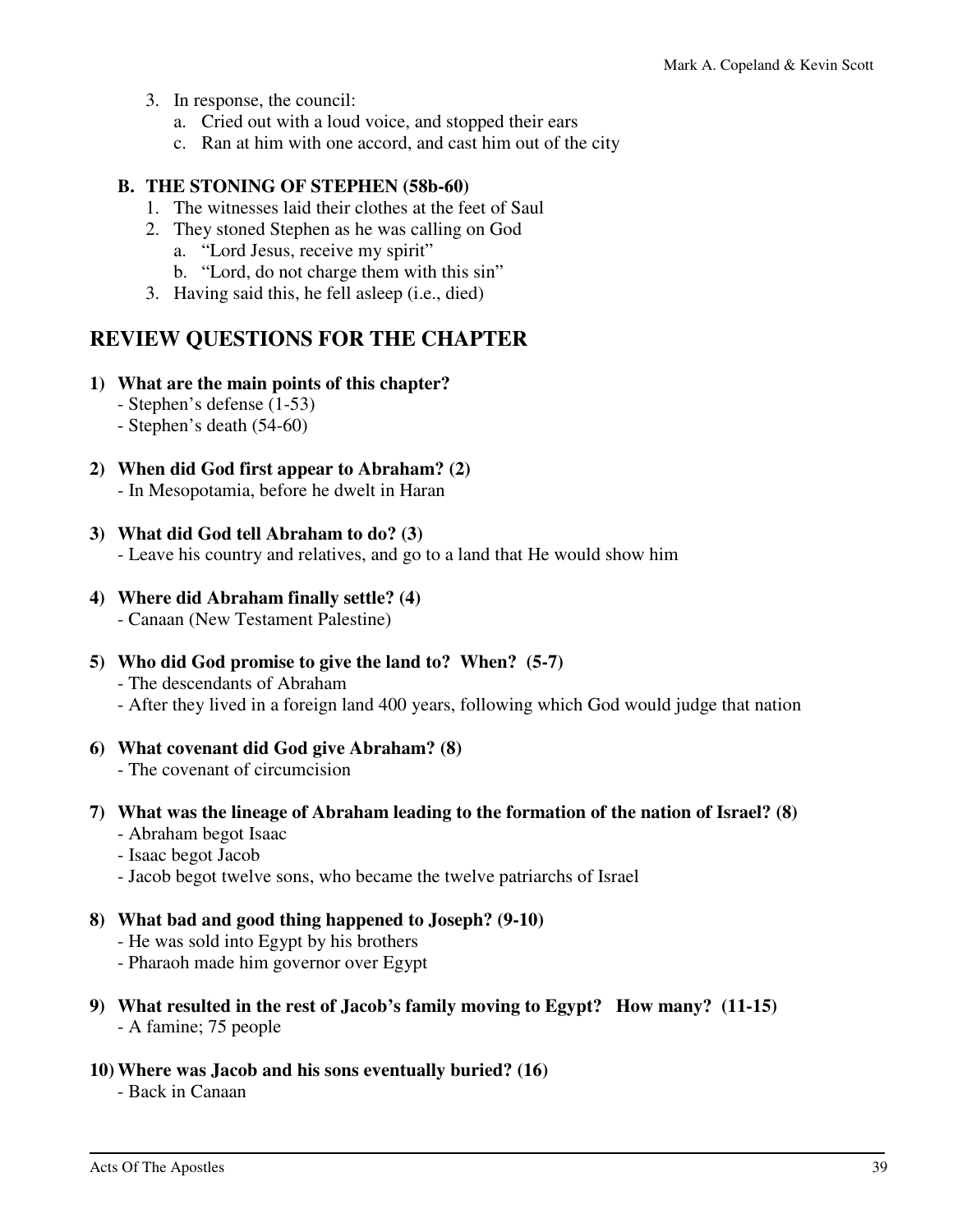# **11) Who eventually led Israel out of Egyptian bondage? (17-36)**

- Moses

**12) Who did Moses tell the children of Israel would eventually come? (37)** 

- A prophet like himself (cf. Deu 18:15)

- **13) What two examples does Stephen provide of Israel's disobedience? (38-43)** 
	- Their worship of the golden calf at Mount Sinai
	- Their worship of Moloch and Remphan throughout their forty years in the wilderness

### **14) What two dwelling places did Israel have for God? (44-47)**

- The tabernacle built by Moses; the temple built by Solomon
- **15) Yet what did God say through the prophet Isaiah? (48-50)** 
	- The Most High does not dwell in temples made with hands
- **16) How did Stephen describe the religious leaders of the council? (51)**
	- Stiff-necked and uncircumcised in hearts and ears

### **17) What did he accuse them of doing? In what way? (51-52)**

- Always resisting the Holy Spirit, just as their fathers did
- By murdering the Just One (Jesus), as their fathers killed the prophets who foretold His coming

### **18) What final charge did Stephen accuse them of? (53)**

- Receiving the law by the direction of angels, but not keeping it

### **19) How did those who heard this react? (54)**

- Cut to the heart, they gnashed at Stephen with their teeth

### **20) Filled with the Holy Spirit, what did Stephen see? (55-56)**

- The glory of God, and Jesus standing at the right hand of God

### **21) How did the council then act? (57-58)**

- Cried out with a loud voice, stopped their ears, and cast Stephen out of the city

### **22) What did they then do? At whose feet did the witnesses lay their garments? (58)**

- They stoned Stephen; a young man named Saul

### **23) As Stephen was stoned to death, what two things did he pray? (59-60)**

- "Lord Jesus, receive my spirit."; "Lord, do not charge them with this sin."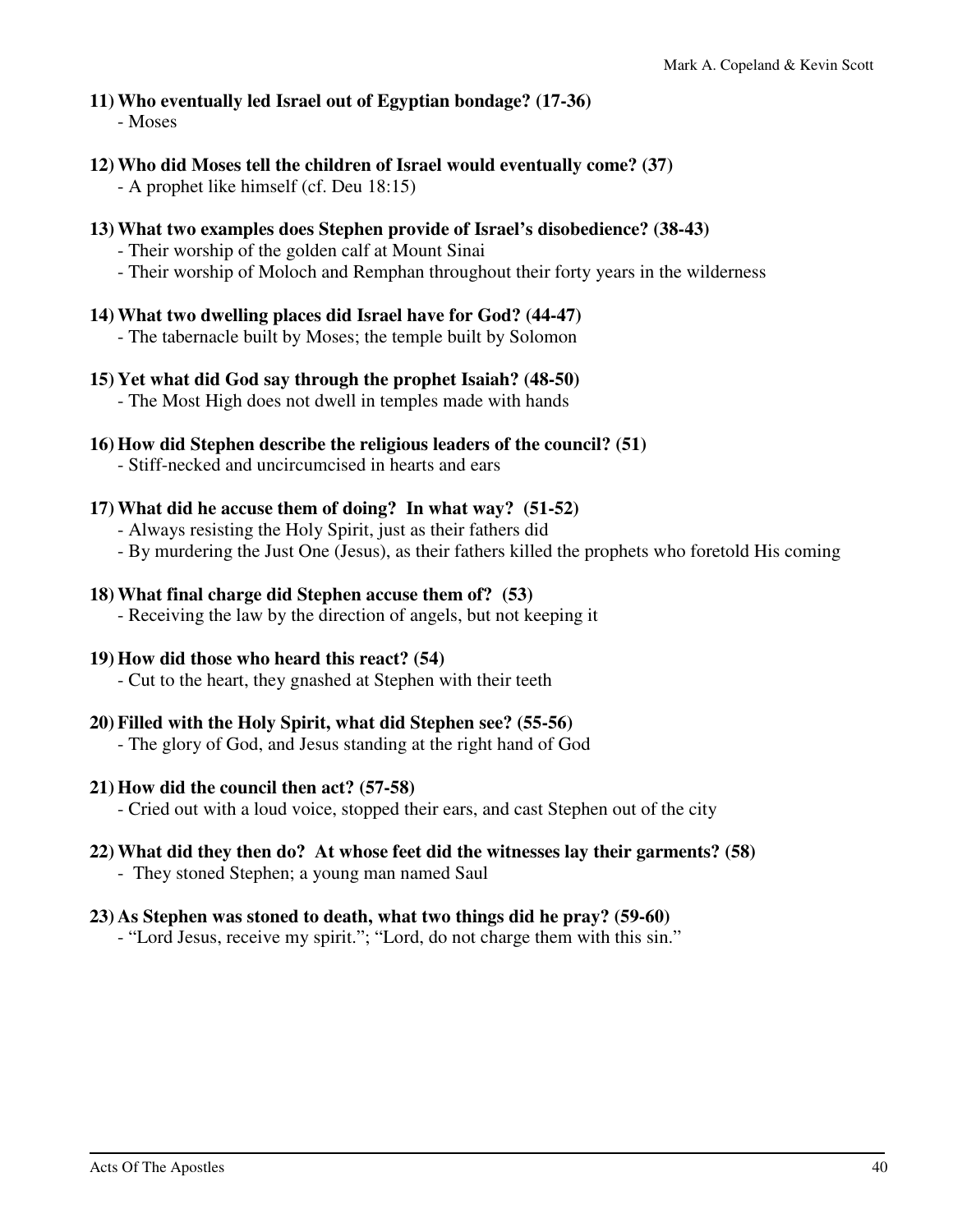# **Acts Of The Apostles Chapter Eight**

# **OBJECTIVES IN STUDYING THIS CHAPTER**

1) To note the spread of the gospel into Judea and Samaria, as foretold by Jesus (cf. **Ac 1:8**)

- 2) To review the conversions of the Samaritans and the Ethiopian eunuch
- 3) To examine the apostolic ministry of imparting the Spirit through the laying on of hands

### **SUMMARY**

Following the martyrdom of Stephen, the church in Jerusalem was severely persecuted. Prominent in leading the persecution was young Saul, going so far as to enter homes and dragging men and women off to prison (**1-3**).

This led to the dispersion of the church throughout Judea and Samaria, though the apostles remained in Jerusalem. Those who were scattered went everywhere preaching the Word, including Philip (one of the seven men selected to help needy widows, cf. **6:5**). Preaching Christ and performing miracles, many Samaritans believed and were baptized, including a sorcerer named Simon. When the apostles heard that the Samaritans had received the Word, they sent Peter and John to impart the Spirit through the laying on of hands. When Simon tried to buy the ability to impart spiritual gifts, Peter strongly rebuked him and told him to repent and pray for forgiveness. Peter and John eventually made their way back to Jerusalem, preaching the gospel in many villages of the Samaritans (**5-25**).

Philip was then told by an angel to go along the road between Jerusalem and Gaza where he saw a man reading in his chariot, who happened to be a eunuch and treasurer of Queen Candace of Ethiopia. Told by the Spirit to overtake the chariot, Philip heard him reading from the prophet Isaiah. Invited to explain the passage in Isaiah (cf. **Isa 53:7-8**), Philip proceeded to preach Jesus to him. When they came to some water, the eunuch requested to be baptized and Philip did so upon hearing his confession of faith. When they came up out of the water, the Spirit caught Philip away and the eunuch resumed his journey with great joy. Philip was later found at Azotus, and continued to preach in the cities until he came to Caesarea (**26-40**).

### **OUTLINE**

### **I. AFTERMATH OF STEPHEN'S DEATH (1-4)**

### **A. THE CHURCH PERSECUTED (1-3)**

- 1. Saul consents to Stephen's death
- 2. A great persecution arose against the church in Jerusalem
	- a. Christians scattered throughout Judea and Samaria
	- b. Except the apostles
- 3. Stephen buried and lamented by devout men
- 4. Saul makes havoc of the church, imprisoning men and women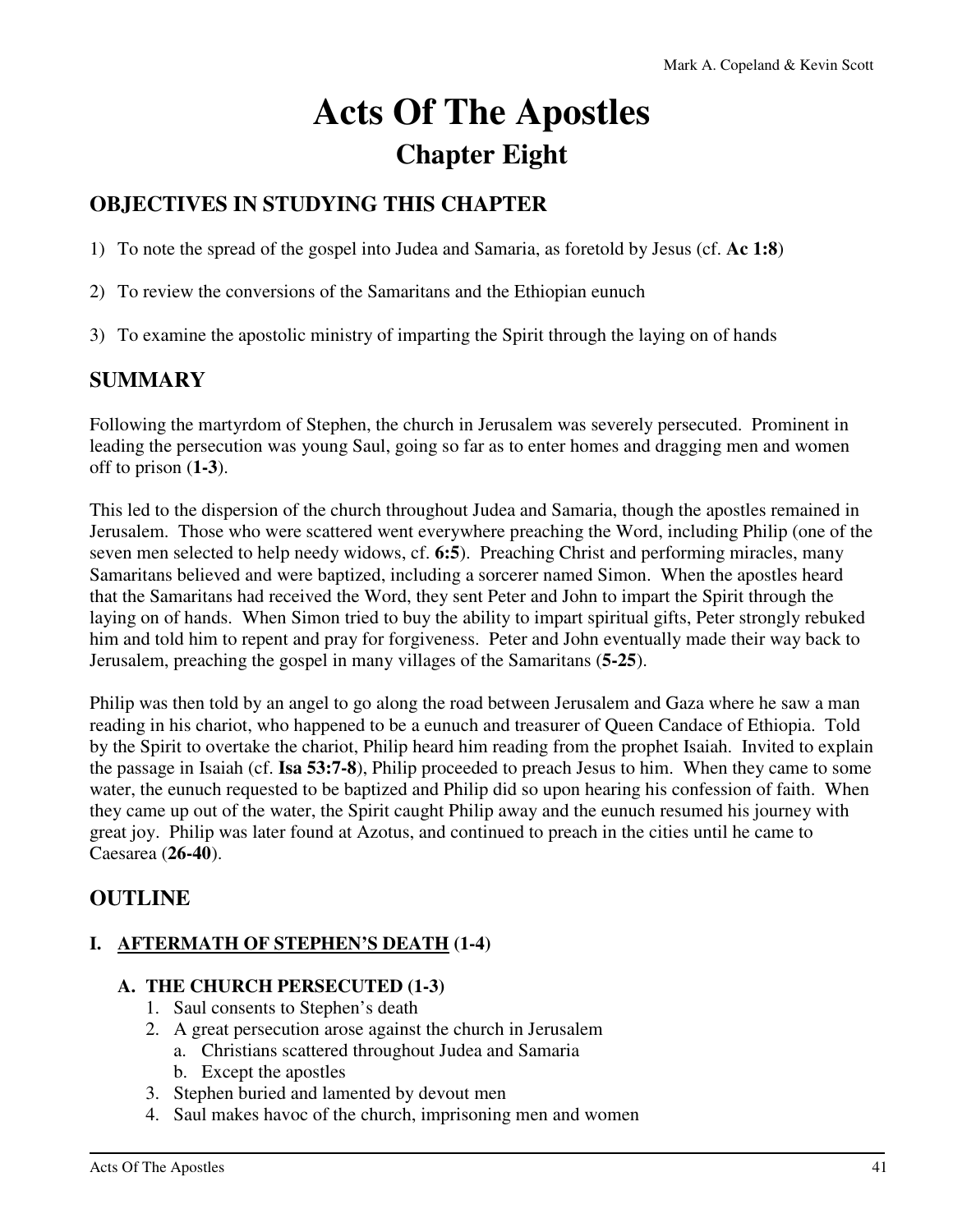### **B. THE CHRISTIANS PREACHING (4)**

- 1. Those scattered abroad went everywhere
- 2. Preaching the word

### **II. CONVERSION OF THE SAMARITANS (5-25)**

### **A. PHILIP AT SAMARIA (5-13)**

- 1. Preaches Christ to them
- 2. Multitudes give heed to the word, seeing the miracles he did
	- a. Casting out unclean spirits
	- b. Healing the paralyzed and lame
	- c. Creating great joy in the city
- 3. Background on Simon the sorcerer
	- a. Previously practiced sorcery, astonishing the people, claiming to be great
	- b. To whom people gave heed, calling him "the great power of God"
- 4. Many Samaritans converted
	- a. Believed Philip preaching concerning the kingdom of God and the name of Jesus
	- b. Were baptized, both men and women
- 5. Simon also believes and is baptized
	- a. Continued with Philip
	- b. Amazed with the signs and miracles that were done

### **B. PETER AND JOHN AT SAMARIA (14-25)**

- 1. Peter and John sent to Samaria
	- a. By the apostles at Jerusalem
	- b. Who heard the Samaritans received the word of God
- 2. Peter and John impart the Holy Spirit
	- a. Praying for the Samaritans, for they had only been baptized in the name of Jesus
	- b. Laying hands on them, whereby they received the Holy Spirit
- 3. Simon tries to buy the gift of imparting the Spirit
	- a. He saw that it was imparted by the laying on of the apostles' hands
	- b. He offered Peter and John money for the same gift
	- c. Peter strongly rebukes Simon
		- 1) For thinking the gift of God could be purchased with money
		- 2) He had no part in this matter, for his heart was not right in the sight of God
	- d. Peter counsels Simon
		- 1) To repent and pray for forgiveness
		- 2) For he is poisoned by bitterness and bound by iniquity
		- 3) Simon pleads with Peter to pray for him
- 4. Peter and John return to Jerusalem
	- a. After testifying and preaching the word of the Lord
	- b. After preaching the gospel in many of the villages of the Samaritans

### **III. CONVERSION OF THE ETHIOPIAN EUNUCH (26-40)**

### **A. PHILIP SENT TO THE EUNUCH (26-29)**

1. An angel of the Lord tells Philip to go south toward Gaza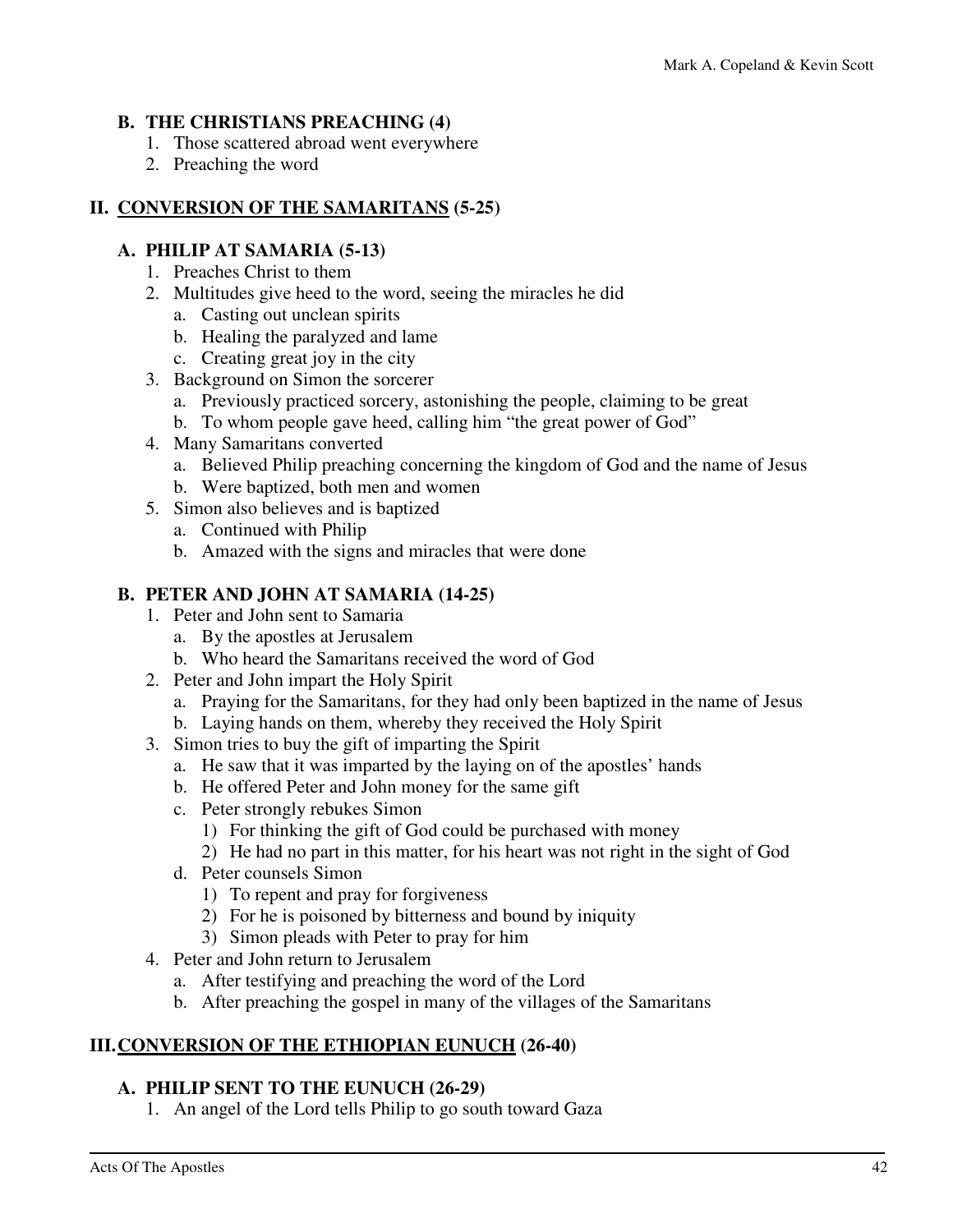- 2. In a desert area he sees a man in a chariot
	- a. A man of great authority
		- 1) A eunuch from Ethiopia
		- 2) In charge of the treasury of Candace, queen of Ethiopia
	- b. A religious man
		- 1) Had traveled to Jerusalem to worship
	- 2) Reading from Isaiah on his return home
- 3. The Spirit tells Philip to overtake the chariot

### **B. PHILIP PREACHES JESUS TO THE EUNUCH (30-40)**

- 1. Philip approaches the eunuch
	- a. Hears him reading from Isaiah **Isa 53:7-8**
	- b. Asks him if he understands what he is reading
	- c. The eunuch desires help in understanding the subject of the passage
- 2. Philip preaches to the Eunuch
	- a. Beginning with that scripture, He preached Jesus to him
	- b. Coming to some water, the eunuch requests baptism
	- c. Baptism requires faith in Jesus, which the eunuch confesses
	- d. Both go into the water, and Philip baptizes the eunuch
- 3. Following the baptism
	- a. The Spirit of the Lord caught Philip away so the eunuch saw him no more
	- b. The eunuch went on his way rejoicing
	- c. Philip was later found at Azotus, and preached in all the cities till he came to Caesarea

# **REVIEW QUESTIONS FOR THE CHAPTER**

### **1) What are the main points of this chapter?**

- Aftermath of Stephen's death (1-4)
- Conversion of the Samaritans (5-25)
- Conversion of the Ethiopian Eunuch (26-40)
- **2) Who consented to Stephen's death? (1)** 
	- Saul

### **3) What happened at that time? What was the result? (1)**

- A great persecution against the church
- The church was scattered throughout Judea and Samaria, except the apostles

### **4) What was Saul doing? (3)**

- Making havoc of the church, dragging men and women off to prison

### **5) What did those who were scattered do? (4)**

- They went everywhere preaching the word
- **6) Who went to Samaria and preached Christ to them? (5)**  - Philip (cf. Ac 6:5)
- **7) How did the multitudes respond? Why? (6)**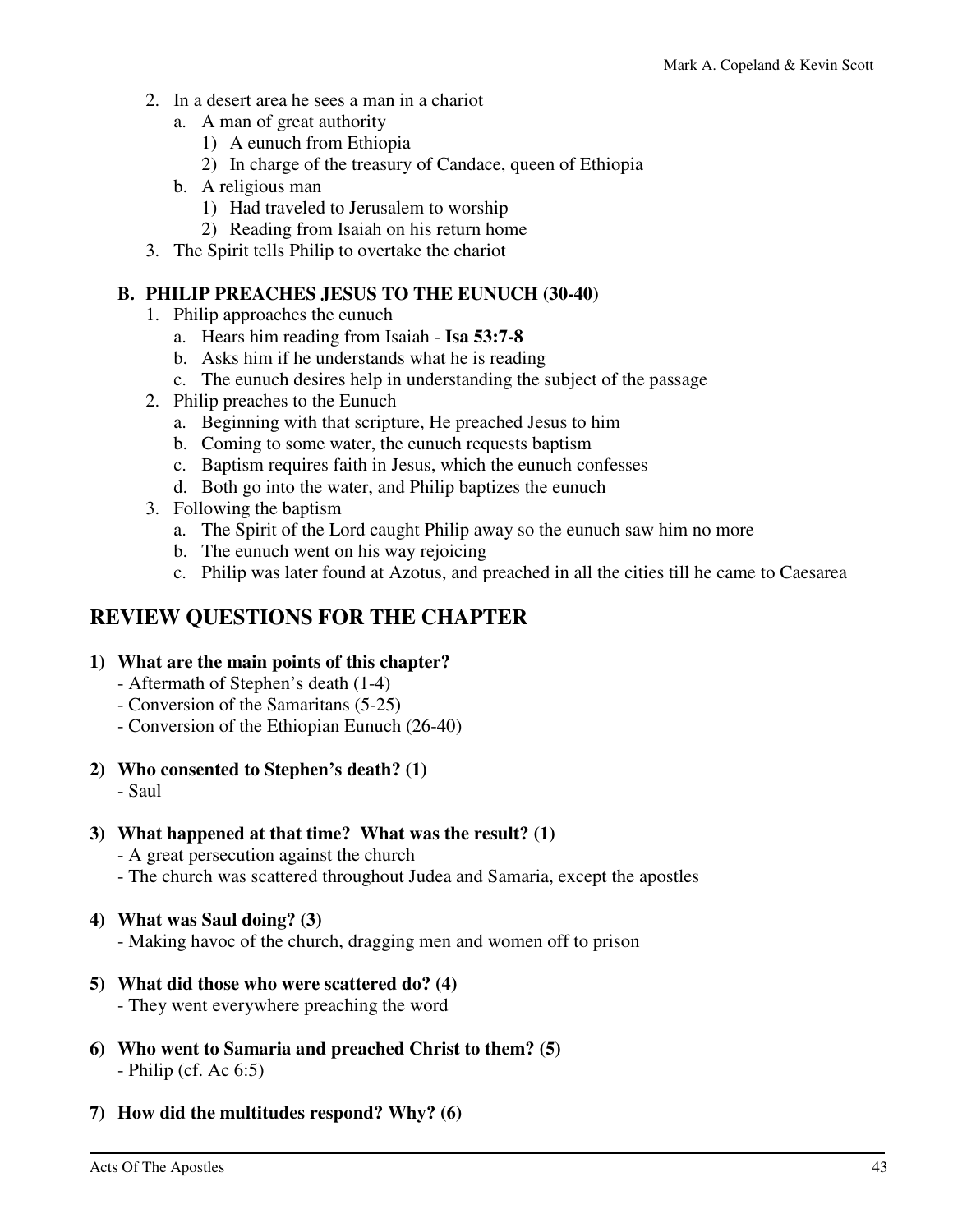- They heeded the things spoken by Philip
- Because of the miracles he did
- **8) What kind of miracles did Philip perform? (7)** 
	- Casting out unclean spirits, healing the paralyzed and lame
- **9) Who had the Samaritans previously heeded? (9-11)**  - Simon the sorcerer
- **10) What things did Philip preach that the Samaritans believed? (12)**  - The kingdom of God and the name of Jesus Christ
- **11) How did the Samaritans respond to Philip's preaching? (12)** 
	- With faith and baptism
- **12) Who else believed and was baptized? (13)** 
	- Simon the sorcerer
- **13) Who was sent to Samaria by the apostles? Why? (14-16)**  - Peter and John; that the Samaritans might receive the Holy Spirit
- **14) How was the Holy Spirit imparted to the Samaritans? (17-18)**  - By the laying on of the apostles' hands
- **15) What did Simon try to do? (18-19)** 
	- Purchase the ability to impart the Spirit by the laying on of hands
- **16) Why did Peter refuse and then rebuke Simon for his offer? (20-23)** 
	- Thinking that the gift of God could be purchased with money
	- His heart was not right; he was poisoned by bitterness and bound by iniquity
- **17) What did Peter tell Simon to do in order to be forgiven? What did Simon ask? (22)** 
	- To repent and pray; for Peter to pray for him
- **18) As Peter and John returned to Jerusalem, what did they do? (25)** 
	- Preached the gospel in many of the villages of the Samaritans
- **19) Where was Philip told to go next? Who told him? (26)** 
	- To go south along the road from Jerusalem to Gaza; an angel of the Lord
- **20) Who did Philip see? What was the man doing? (27-28)** 
	- An Ethiopian eunuch, the treasurer of Queen Candace
	- Returning from Jerusalem where he gone to worship, sitting in his chariot and reading from Isaiah
- **21) Who told Philip to overtake the chariot? (29)** 
	- The Spirit
- **22) When Philip heard him reading, what did he ask? How did the eunuch respond? (30-31)**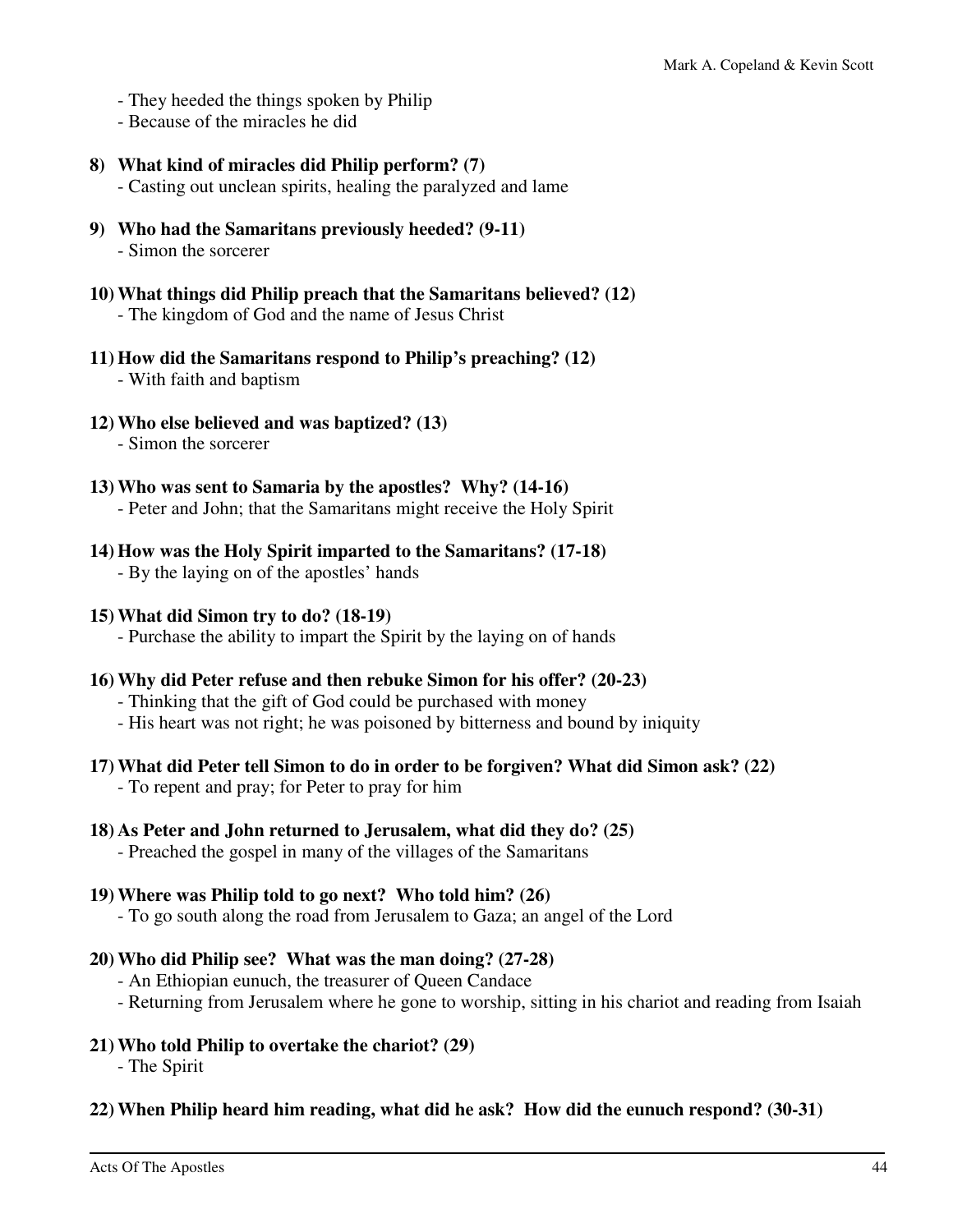- "Do you understand what you are reading?"
- "How can I, unless someone guides me?"
- **23) Where in Isaiah was the eunuch reading? (32-33)** 
	- Isaiah 53:7-8
- **24) What did the eunuch want to know? (34)** 
	- Was Isaiah writing of himself, or some other man
- **25) Beginning from that passage, what did Philip preach? (35)**  - Jesus
- **26) When they came to water, what did the eunuch ask? How did Philip respond? (36-37)** 
	- "See, here is water. What hinders me from being baptized?"
	- "If you believe with all your heart, you may."
- **27) How did Philip baptize the eunuch? (38-39)** 
	- They both went down into the water, Philip baptized him, they both came up out of the water

### **28) What happened when they came up out of the water? What did the eunuch do? (39)**

- The Spirit caught Philip away, so the eunuch saw him no more
- He went on his way rejoicing

### **29) Where was Philip found? What did he then do? (40)**

- Azotus; preached in all the cities until he came to Caesarea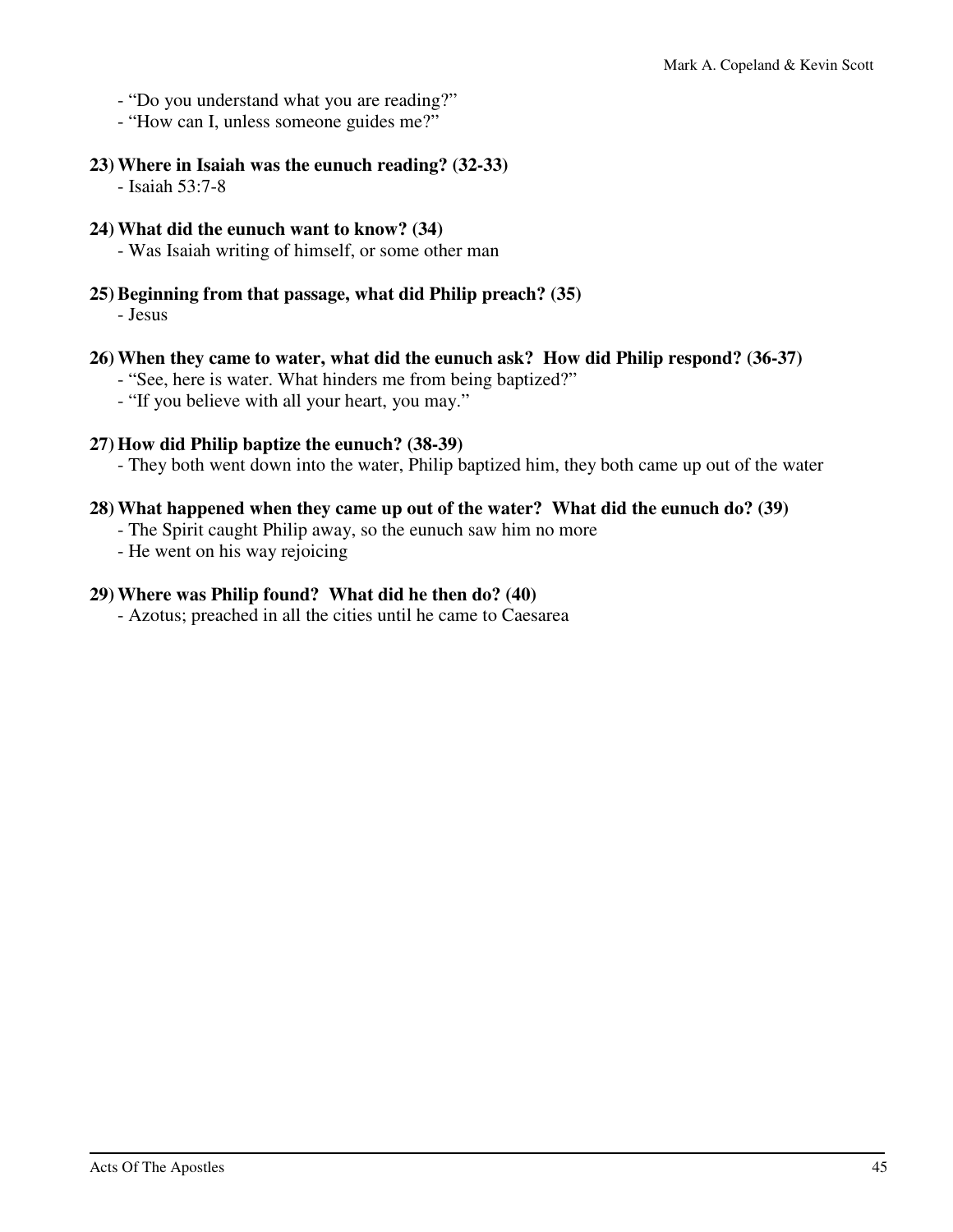# **Acts Of The Apostles Chapter Nine**

# **OBJECTIVES IN STUDYING THIS CHAPTER**

- 1) To study the conversion of Saul, comparing Luke's account in this chapter with Saul's own words recorded later on in chapters 22 and 26
- 2) To note two miracles by Peter, and the affect they had on many people who heard about them

## **SUMMARY**

Not content with persecuting Christians in Jerusalem, Saul received permission from the high priest to seek out those of the Way in Damascus and bring them bound to Jerusalem. It was near Damascus that Saul was blinded by a vision of the risen Jesus. Told to go into Damascus for further instructions, Saul was led blind into the city where he waited for three days, neither eating nor drinking (**1-9**).

The Lord then appeared to a disciple named Ananias and sent him to restore Saul's sight and tell him what he would do as a chosen vessel for Christ. With his sight restored, Saul was baptized and resumed eating. For some days Saul remained in Damascus and began immediately preaching in the synagogues that Jesus was the Christ, the Son of God, to the amazement of those who knew that he had come to the city to arrest Christians (**10-19**).

After many days had passed (during which Saul apparently spent about 3 years in Arabia, cf. **Ga 1:17- 18**), Saul barely escaped a plot to kill him by the Jews in Damascus (cf. **2 Co 11:32-33**). He went to Jerusalem where after Barnabas spoke in his behalf he was accepted by the brethren. Another plot by the Jews to kill Saul prompted the brethren to bring him to Caesarea and send him on to Tarsus. The churches in Judea, Galilee, and Samaria then enjoyed peace and grew as they walked in the fear of the Lord and the comfort of the Holy Spirit (**20-31**).

Luke then records two miracles performed by Peter. The first in Lydda, where Peter healed Aeneas, a man paralyzed and bedridden for eight years. This led many in Lydda and Sharon to turn to the Lord. In nearby Joppa, a disciple named Tabitha (Dorcas) became sick and died. Having heard that Peter was in Lydda, the disciples sent for him to come without delay. Peter raised Tabitha from the dead, leading many people in Joppa to believe on the Lord. Peter then remained in Joppa for many days, staying with Simon, a tanner (**32-43**).

### **OUTLINE**

### **I. CONVERSION OF SAUL (1-31)**

### **A. THE APPEARANCE ON THE ROAD (1-9)**

- 1. Saul granted authority by the high priest
	- a. While aggressive in persecuting disciples of the Lord
	- b. With letters to the synagogues in Damascus
	- c. To find those of "the Way" and bring them bound to Jerusalem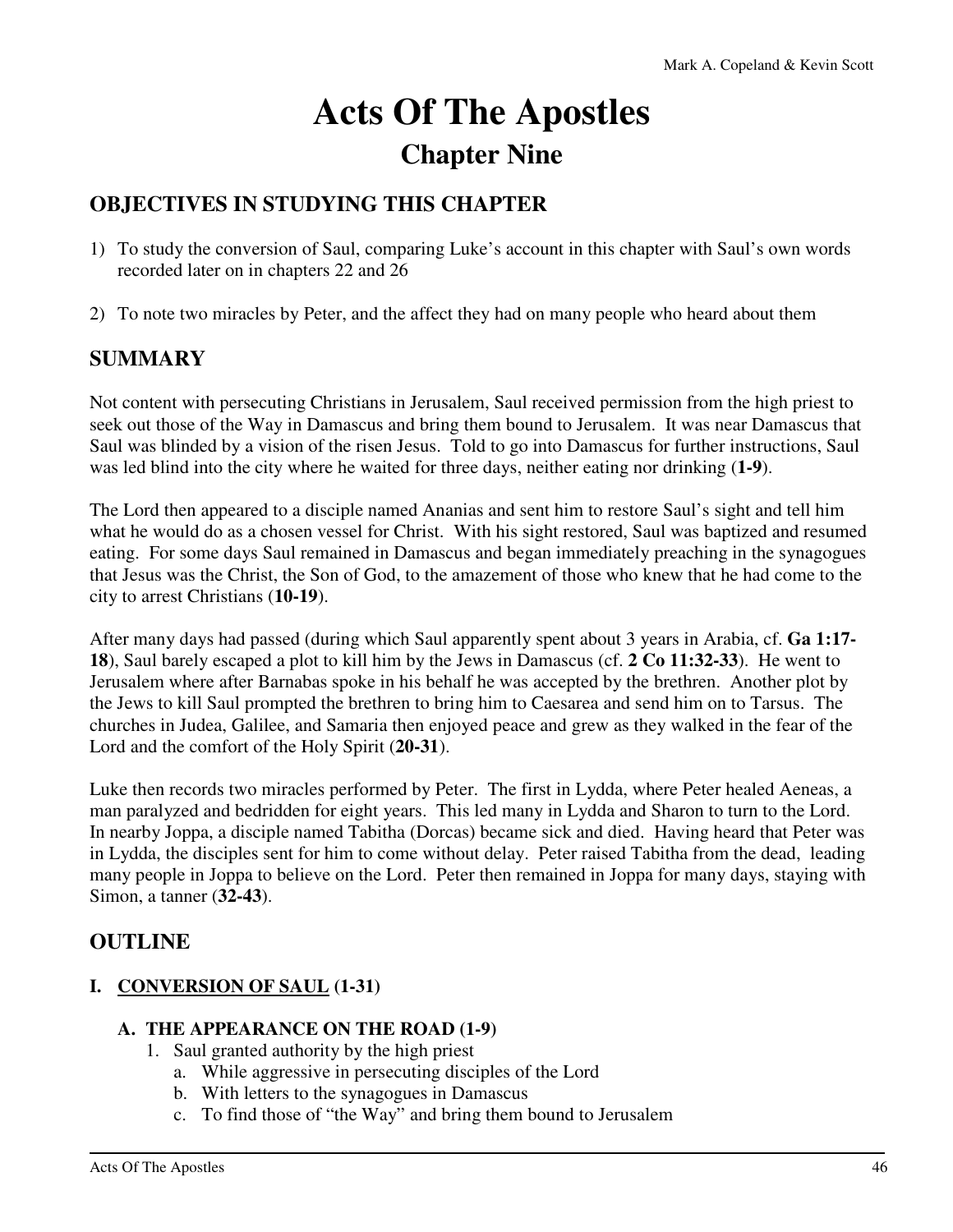- 2. The Lord's appearance on the road to Damascus
	- a. Approaching Damascus, suddenly a light from heaven shone around him
	- b. Falling to the ground, he hears a voice: "Saul, Saul, why are you persecuting Me?"
	- c. When he asks, "Who are you, Lord?", he is told:
		- 1) "I am Jesus, whom you are persecuting."
		- 2) "It is hard for you to kick against the goads."
	- d. When asked what to, he is told:
		- 1) "Arise, go into the city."
		- 2) "You will be told what you must do."
	- e. His companions stand speechless, hearing a voice but seeing no one
- 3. Saul's arrival in Damascus
	- a. Getting up, he sees no one
	- b. His companions lead him by the hand into the city
	- c. There he waits for three days, without sight, neither eating or drinking

### **B. THE ARRIVAL OF ANANIAS (9-19)**

- 1. The Lord appears in a vision to Ananias, a disciple in Damascus
	- a. Instructed to go to house of Judas on the street called Straight
		- 1) Where Saul is praying and has seen a vision in which Ananias restores his sight
		- 2) Ananias is reluctant, knowing of Saul's persecution of the saints
	- b. Ananias is commanded to go, for Saul is a chosen vessel
		- 1) Who will bear the Lord's name before Gentiles, kings, and the children of Israel
		- 2) Who will be shown how many things he must suffer for His name's sake
- 2. Ananias goes to Saul
	- a. Laying hands on Saul as he explains his purpose in coming
		- 1) That Saul might receive his sight
		- 2) And be filled with the Holy Spirit
	- b. Saul's sight is immediately restored, and is baptized
	- c. He resumes eating and spends some days with the disciples

### **C. THE MINISTRY IN DAMASCUS (20-25)**

- 1. Saul immediately preaches Christ as the Son of God in the synagogues
	- a. To the amazement of all who heard and knew his background
		- 1) How he destroyed those in Jerusalem who called on His name
		- 2) How he came to Damascus to bring them bound to the chief priests
	- b. He increases in strength
		- 1) Confounding the Jews who dwelt in Damascus
		- 2) Proving that Jesus is the Christ
- 2. Saul is forced to leave Damascus
	- a. After many days, the Jews plot to kill him
	- b. When the plot is revealed, they watch the gates day and night to kill him
	- c. The disciples help Saul escape at night by letting him over a wall in a basket

### **D. THE VISIT TO JERUSALEM (26-31)**

- 1. Saul joins himself to the disciples
	- a. Though at first they were afraid and did not believe him
	- b. Barnabas brought him to the apostles and told them:
		- 1) How he had seen the Lord on the road, who spoke to him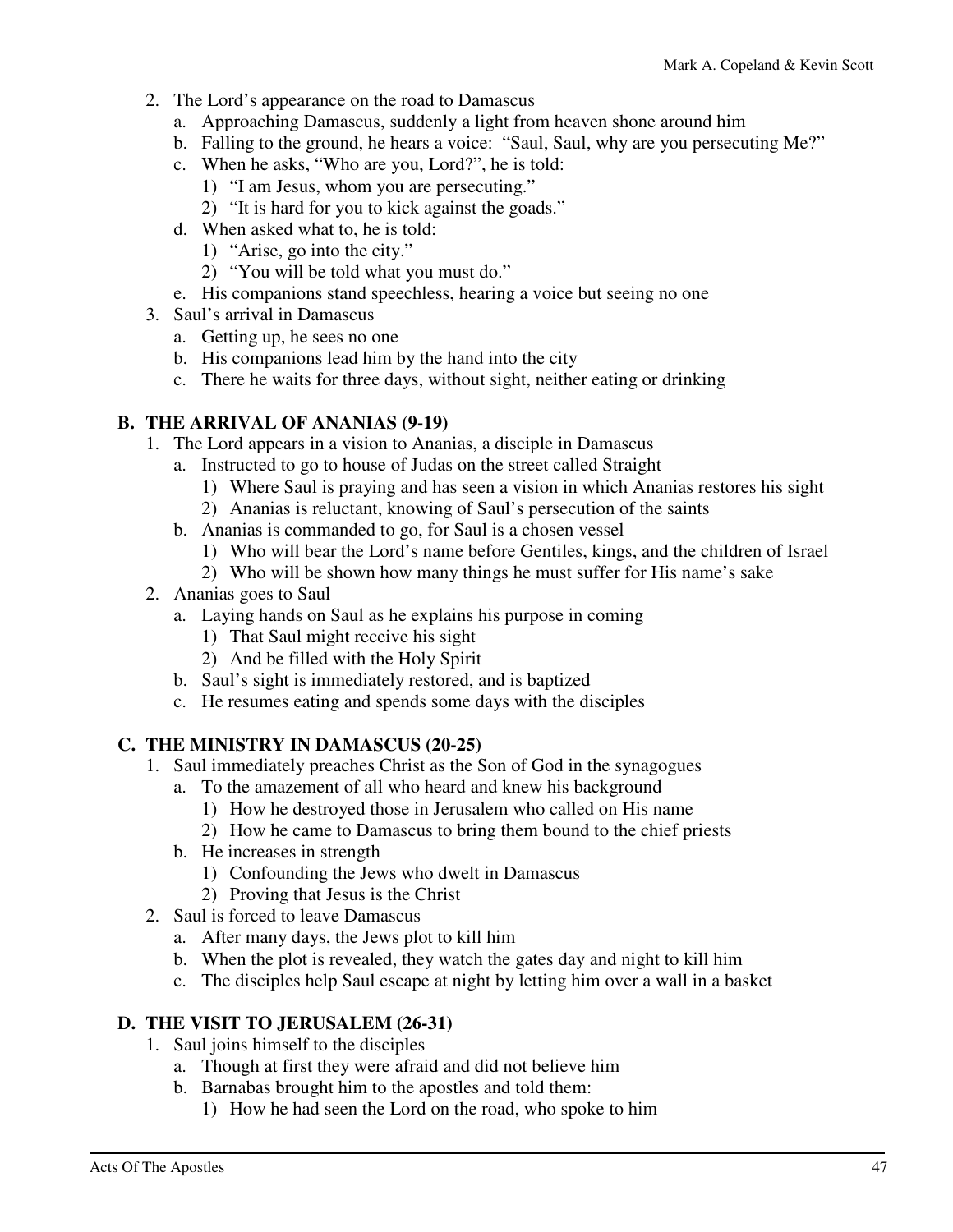- 2) Of his bold preaching in Damascus
- c. Saul is accepted and circulates freely among the disciples in Jerusalem
- 2. Saul is forced to leave Jerusalem
	- a. He speaks boldly in the name of the Lord Jesus
		- 1) Disputing against the Hellenists
		- 2) Who attempt to kill him
	- b. The brethren learn of the attempt to kill Saul
		- 1) They bring him down to Caesarea
		- 2) They send him to Tarsus

### **II. MIRACLES OF PETER (32-43)**

### **A. THE HEALING OF AENEAS (32-35)**

- 1. Peter comes to the saints in Lydda
- 2. He meets Aeneas, paralyzed and bedridden for eight years
- 3. Peter tells him that Jesus Christ heals him, and he arose immediately
- 4. All who dwelt at Lydda and Sharon saw him and turned to the Lord

### **B. THE RAISING OF DORCAS (36-43)**

- 1. At Joppa, a certain disciple named Tabitha (Dorcas) dies
	- a. A woman full of good works and charitable deeds
	- b. Her body was washed and laid in an upper room
	- c. Two men were sent to Peter in nearby Lydda
- 2. Peter raises Dorcas from the dead
	- a. He is brought to the upper room, where weeping widows showed garments by Dorcas
	- b. Sending the widows out, Peter kneels down and prays
	- c. Telling her "Tabitha, arise", she opened her eyes and sat up
	- d. Peter presents her alive to the saints and widows
	- e. As it became known throughout Joppa, many believed on the Lord
- 3. Peter remains in Joppa with Simon, a tanner

# **REVIEW QUESTIONS FOR THE CHAPTER**

### **1) What are the main points of this chapter?**

- Conversion of Saul (1-31)
- Miracles of Peter (32-43)

### **2) What was Saul doing when he went to the high priest? (1)**

- Breathing threats and murder against the disciples of the Lord

### **3) What did Saul get from the high priest? (2)**

 - Letters to the synagogues of Damascus, authorizing him to arrest and bring those of "The Way" to Jerusalem

### **4) As Saul came near Damascus, what happened? What did he hear? (3-4)**

- Suddenly a light shone around him from heaven

- Falling down, he heard a voice saying, "Saul, Saul, why are you persecuting Me?"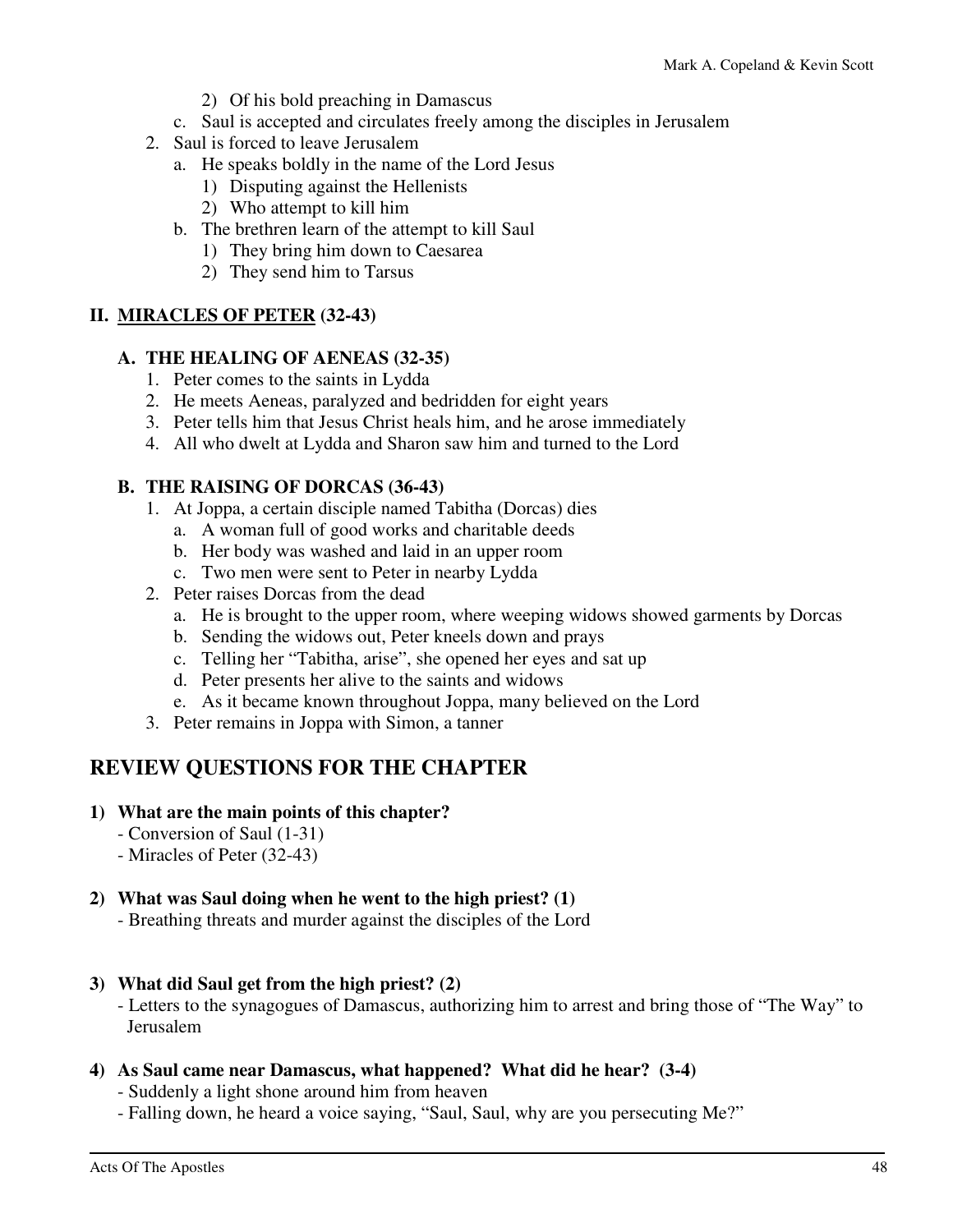- **5) When he asked "Who are You, Lord?", what was he told? (5)**  - "I am Jesus, whom you are persecuting."
- **6) What did Jesus tell Saul to do? (6)**

- To go to the city, where he would be told what to do

**7) How did the men with him respond to what was happening? (7)** 

- They stood speechless, hearing a voice but seeing no one

- **8) How was Saul led into the city? What did he do for three days? (8-9)** 
	- By the hand, for he was blind when he arose from the ground
	- He did not eat or drink, and remained without sight
- **9) To whom did the Lord appear in a vision? (10)** 
	- A disciple at Damascus named Ananias

### **10) What did Jesus tell him to do? (11)**

- To go to the street called Straight
- To inquire at the house of Judas for one called Saul
- **11) What had Saul been doing during this time? What had he seen in a vision? (11-12)**

- Praying; a man named Ananias laying hands on him that he might receive his sight

### **12) Why was Ananias hesitant to go? (13-14)**

- He had heard what Saul had done to the saints in Jerusalem, and why he had come to Damascus

### **13) What did the Lord say about Saul to reassure Ananias to go to him? (15-16)**

- Saul is His chosen vessel to bear His name before Gentiles, kings, and the children of Israel
- He will be shown how many things he must suffer for the Lord's sake

### **14) When Ananias laid his hands on Saul, what did he say as to why the Lord sent him? (17)**

- That Saul might receive his sight
- That Saul might be filled with the Holy Spirit

### **15) What happened immediately thereafter? (18)**

- Something like scales fell from his eyes and his sight returned
- He arose and was baptized
- He was strengthened when he ate

### **16) What did Saul then do? (19-20)**

- He received food and was strengthened
- He spent some days with the disciples at Damascus
- He immediately began preaching in the synagogues Christ as the Son of God

### **17) What was the reaction of those who heard him? (21)**

- They were amazed, for they knew what he had done in Jerusalem and why he came to Damascus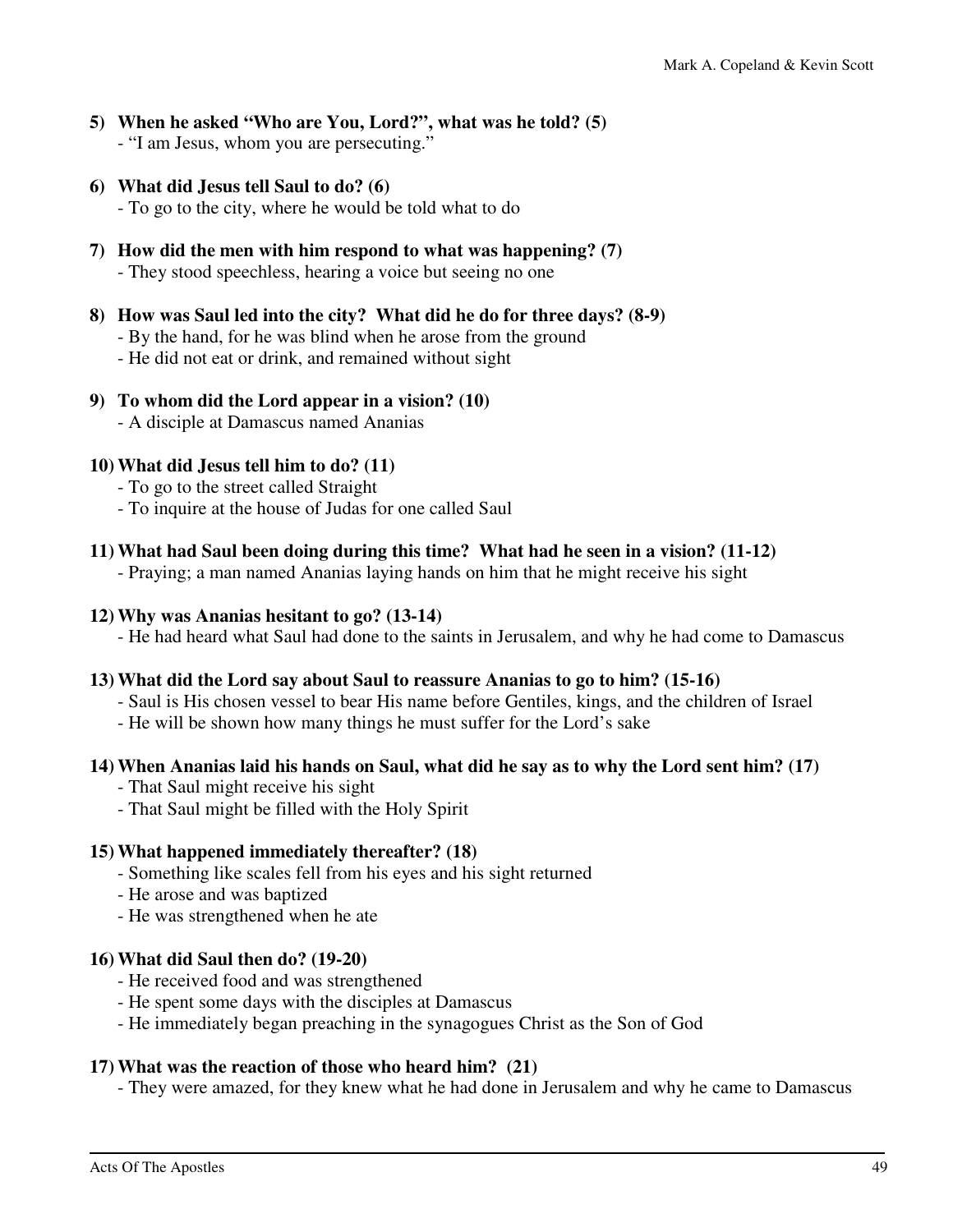### **18) As Saul increased in strength, what did he do? (22)**

- He confounded the Jews in Damascus, proving that Jesus was the Christ

#### **19) After many days had passed, who plotted to kill Saul? How did he escape? (23-25)**

- The Jews, who watched the gates day and night
- The disciples let him down through the wall in a large basket

### **20) When Saul came to Jerusalem, what did he try to do? What was the reaction? (26)**

- To join the disciples; they were afraid of him, for they did not believe he was a disciple

#### **21) Who brought him before the apostles? What did he tell them about Saul? (27)**

 - Barnabas; how Saul had seen the Lord who spoke to him, and how Saul preached boldly at Damascus in the name of Jesus

#### **22) What was Saul then permitted to do? (28)**

- To be with the disciples, coming in and going out

### **23) What did Saul do while at Jerusalem? What then happened? (29-30)**

- He spoke boldly in the name of the Lord Jesus and disputed with the Hellenists
- An attempt was made to kill him, but the brethren took him to Caesarea and sent him on to Tarsus

### **24) What was the condition of the churches in Judea, Galilee, and Samaria at that time? (31)**

- They had peace and were edified
- Walking in the fear of the Lord and the comfort of the Holy Spirit, they were multiplied

### **25) Where did Peter go and what did he find there? (32-33)**

- He went to Lydda where he found Aeneas, paralyzed and bedridden for eight years

### **26) What did Peter do and what was the result? (34-35)**

- He healed him in the name of Jesus, all in Lydda and Sharon turned to the Lord

### **27) Who died at Joppa, and what did the disciples there do? (36-38)**

- A disciple named Tabitha (Dorcas), a woman full of good works and charitable deeds
- They washed her body, laid her in an upper room, and sent two men for Peter

### **28) When Peter arrived, what did he see and what did he do? (39-41)**

- Widows weeping in the upper room, showing the garments Dorcas made
- He sent the widows out, knelt and prayed, and then said "Tabitha, arise"
- After she opened her eyes and sat up, Peter called the saints and widows back into the room and presented her alive

### **29) What happened when this became known throughout all Joppa? (42)**

- Many believed on the Lord

### **30) What did Peter then do? (43)**

- Stayed in Joppa for many days with Simon, a tanner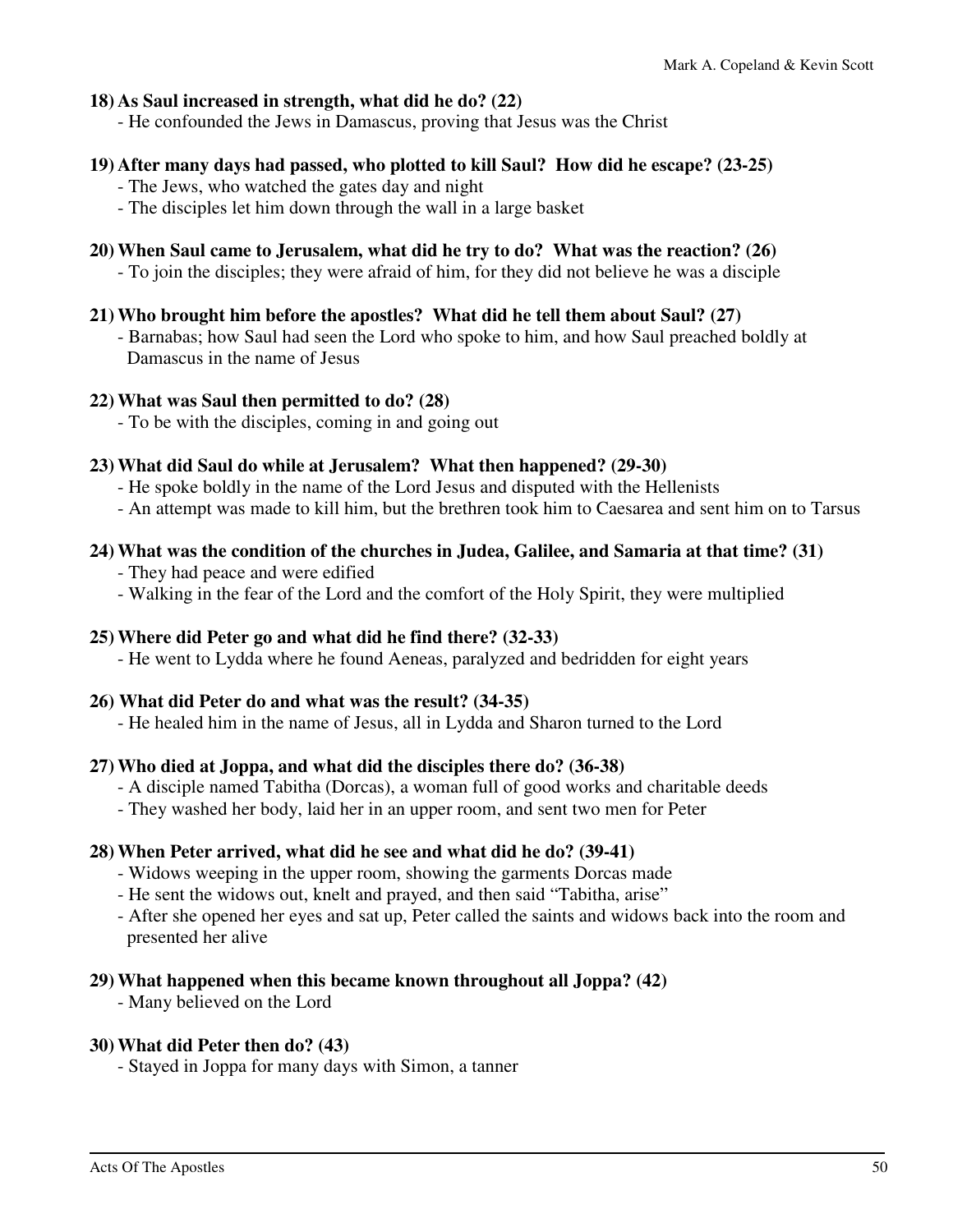# **Acts Of The Apostles Chapter Ten**

# **OBJECTIVES IN STUDYING THIS CHAPTER**

1) To study the conversion of Cornelius and his household, the first Gentiles to obey the gospel

- 2) To note the need for religious and devout people to be saved, despite their good works
- 3) To ascertain the purpose of the Holy Spirit falling upon the Gentiles, based on the context

## **SUMMARY**

Up to this time, the gospel had been preached only to Jews (also Samaritans, who shared a Jewish ancestry). With the conversion of Cornelius and his household, Gentiles were now granted repentance that leads to eternal life. Because the Law of Moses for generations had forbid socializing with Gentiles, it took a series of miraculous events to help Jewish Christians realize that they should no longer consider those of other nations as common or unclean.

We are told about Cornelius, a Roman soldier in Caesarea who was extremely religious. His fervent prayers and charity to the poor, though not saving him, were noticed by God. In a vision, an angel of God instructed him to send men for Peter who would tell him what he needed to do (**1-8**).

As Cornelius' men were on their way, Peter had a vision in which the Lord told him to kill and eat unclean animals. When he refused, Peter was told what God has cleansed no one should call common or unclean. As Peter contemplated the vision, the Spirit told him that three men will seek him with whom he should go without doubting. The men arrived and informed Peter about Cornelius. The next day, Peter and some brethren from Joppa accompanied them back to Caesarea (**9-23**).

When he arrived, Peter found a waiting audience in home of Cornelius. Cornelius fell down and worshipped at Peter's feet, but was kindly rebuked for doing so. Peter then explained how he has learned not to call any man common or unclean, and Cornelius related his vision and charge to send for Peter. Now that Peter was there, Cornelius along with his family and friends were ready to hear the things Peter had been commanded by God to say (**24-33**).

Perceiving that God was no respecter of persons, but now accepts people from every nation who fear Him and works righteousness, Peter proclaimed the gospel of Jesus Christ. He summarized the ministry of Jesus in Judea, His crucifixion, and His resurrection from the dead, who was seen by witnesses who ate and drank with Him. These same witnesses were commanded by God to preach that Jesus was ordained to be the Judge of the living and the dead. Also, the prophets bore witness that those who believed in Him would receive remission of sins (**34-43**).

As Peter was speaking, the Holy Spirit fell upon those who heard the word. The Jewish brethren who had accompanied Peter were astonished, because the gift of the Holy Spirit had been poured out on the Gentiles as evidenced by their speaking in tongues. Peter saw the clear implication of these events, that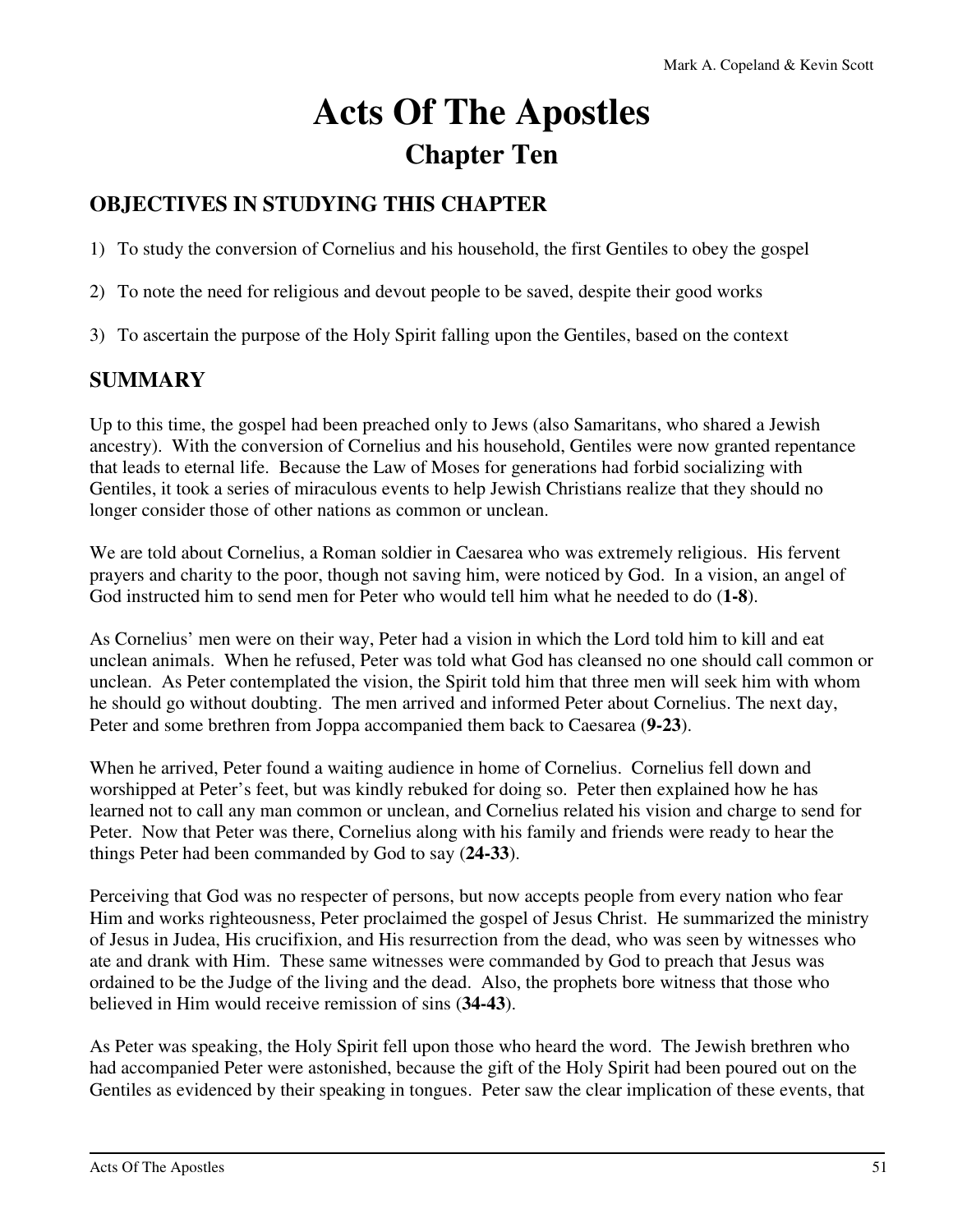Gentiles could also be baptized (cf. **Mk 16:15-16; Ac 2:38; 8:12,35-38**). Thus he commanded them to be baptized in the name of the Lord (**44-48**).

### **OUTLINE**

### **I. CORNELIUS SENDS FOR PETER (1-33)**

### **A. CORNELIUS AND HIS VISION (1-8)**

- 1. Cornelius introduced
	- a. A certain man in Caesarea, centurion of the Italian Regiment
	- b. A devout man who feared God with all his family
	- c. Who gave alms generously and prayed always
- 2. Cornelius' vision
	- a. About the ninth hour of the day he sees an angel of God
	- b. Who tells him his prayers and alms have come up for a memorial before God
	- c. He is told to send for Peter, who is lodging with Simon the tanner in Joppa
- 3. Cornelius' action
	- a. Calls for two of his servants and a devout soldier
	- b. Tells them what happened and sends them to Joppa

### **B. PETER AND HIS VISION (9-23)**

- 1. Peter has a vision
	- a. The next day Peter goes to the housetop to pray, about the sixth hour
	- b. Hungry, he falls into trance while food was being prepared
	- c. He sees a great sheet bound at the four corners
		- 1) Descending down to the earth
		- 2) With all kinds of animals, wild beasts, creeping things, and birds
	- d. He is told to kill and eat
		- 1) He protests that he is never eaten anything common or unclean
		- 2) He is told "What God has cleansed you must not call common"
	- e. This was done three times, and then it was taken back into heaven
- 2. Peter summoned to Caesarea
	- a. As he wondered what the vision meant, the men from Cornelius arrive
	- b. The Spirit tells Peter to go with them, doubting nothing
	- c. Peter hears their story about Cornelius, and provides them lodging
	- d. The next day Peter leaves with them, accompanied by some brethren

### **C. PETER MEETS CORNELIUS (24-33)**

- 1. Cornelius welcomes Peter
	- a. Waiting for Peter with family and close friends
	- b. Falling down at Peter's feet, he is told to stand up
- 2. Peter explains his presence
	- a. It was unlawful for a Jew to keep company with those of another nation
	- b. But God has shown him not to call any man common or unclean
	- c. So he came without objection, and is ready to hear why they sent for him
- 3. Cornelius recounts his vision
	- a. Which occurred four days previously, while he fasted and prayed
	- b. When he was visited by a man in bright clothing and told to send for Peter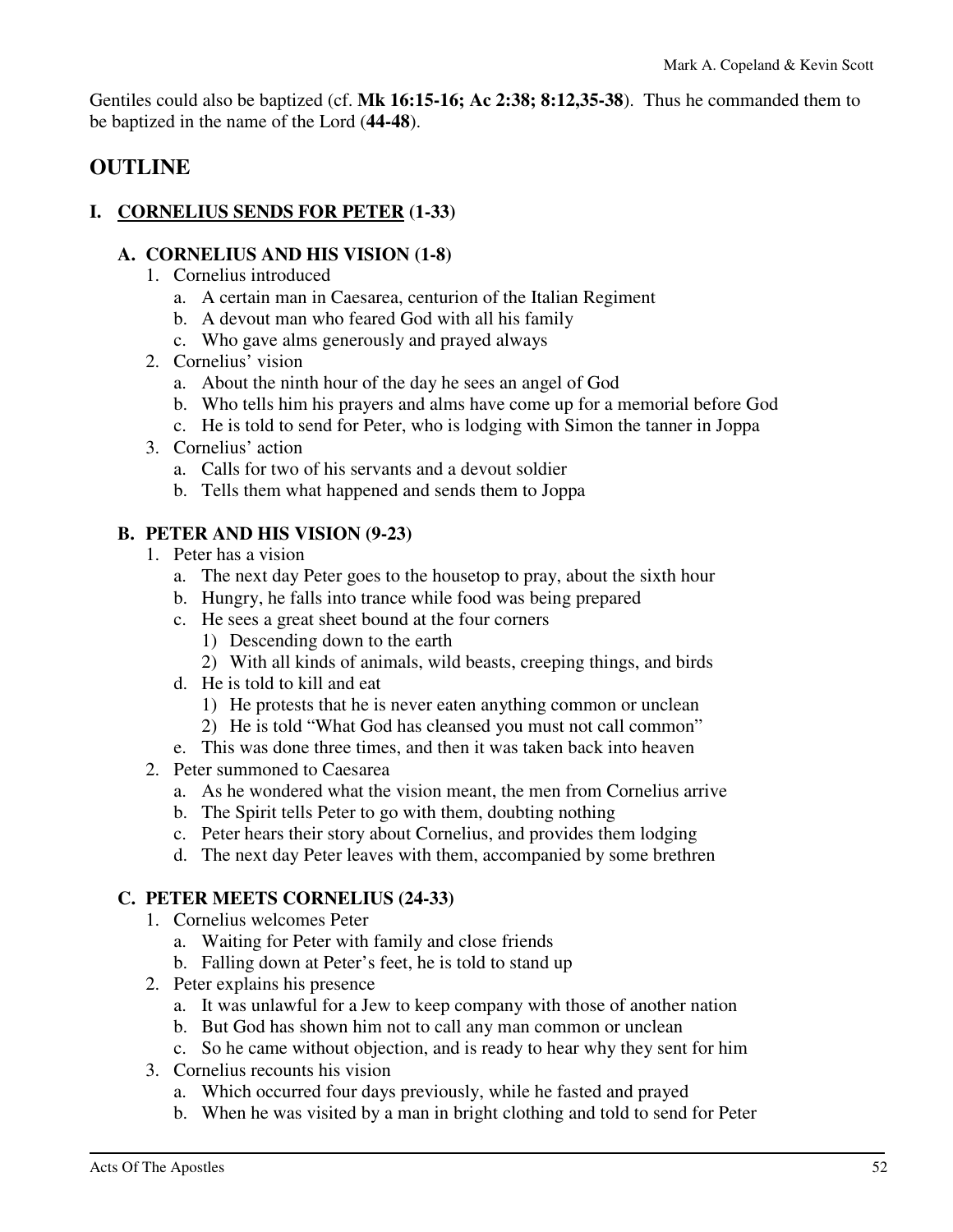c. So they are all present to hear whatever God has commanded Peter to say

### **II. THE CONVERSION OF THE GENTILES (34-48)**

### **A. PETER'S SERMON (34-43)**

- 1. Introductory remarks
	- a. He sees that God shows no partiality
	- b. In every nation whoever fears God and works righteousness is accepted by Him
- 2. The ministry, death and resurrection of Jesus
	- a. God sent Jesus, Lord of all, to the children of Israel, preaching peace (as they know)
		- 1) Beginning from Galilee after the baptism of John
		- 2) Proclaiming throughout all Judea
	- b. God anointed Jesus with the Holy Spirit and power
		- 1) Who went about doing good
		- 2) Healing all who were oppressed by the devil
		- 3) Witnessed by Peter and those who came with him
	- c. God raised Jesus from the dead
		- 1) Who was killed by hanging on the tree
		- 2) Raised the third day, and shown openly to witnesses chosen before by God
		- 3) Who ate and drank with Him after He arose from the dead
- 3. Concluding remarks
	- a. Peter and others were commanded to testify that Jesus was ordained to the Judge of the living and the dead
	- b. All the prophets witness to Jesus, that through His name whoever believes in Him will receive remission of sins

### **B. THE HOLY SPIRIT FALLS ON THE GENTILES (44-48)**

- 1. The Holy Spirit's action
	- a. He fell upon all those who heard the word
	- b. Those of the circumcision who believed were astonished because the gift of the Holy Spirit had been poured out on the Gentiles also
	- c. They heard them speak with tongues and magnify God
- 2. Peter's reaction
	- a. Questions whether anyone can forbid water baptism for those who received the Spirit just like they have
	- b. Commands them to be baptized in the name of the Lord
	- c. Invited to stay a few days

### **REVIEW QUESTIONS FOR THE CHAPTER**

#### **1) What are the main points of this chapter?**

- Cornelius sends for Peter (1-33)
- The conversion of the Gentiles (34-48)
- **2) What position did Cornelius hold? (1)** 
	- Centurion of the Italian Regiment
- **3) List the qualities that characterized Cornelius (2)**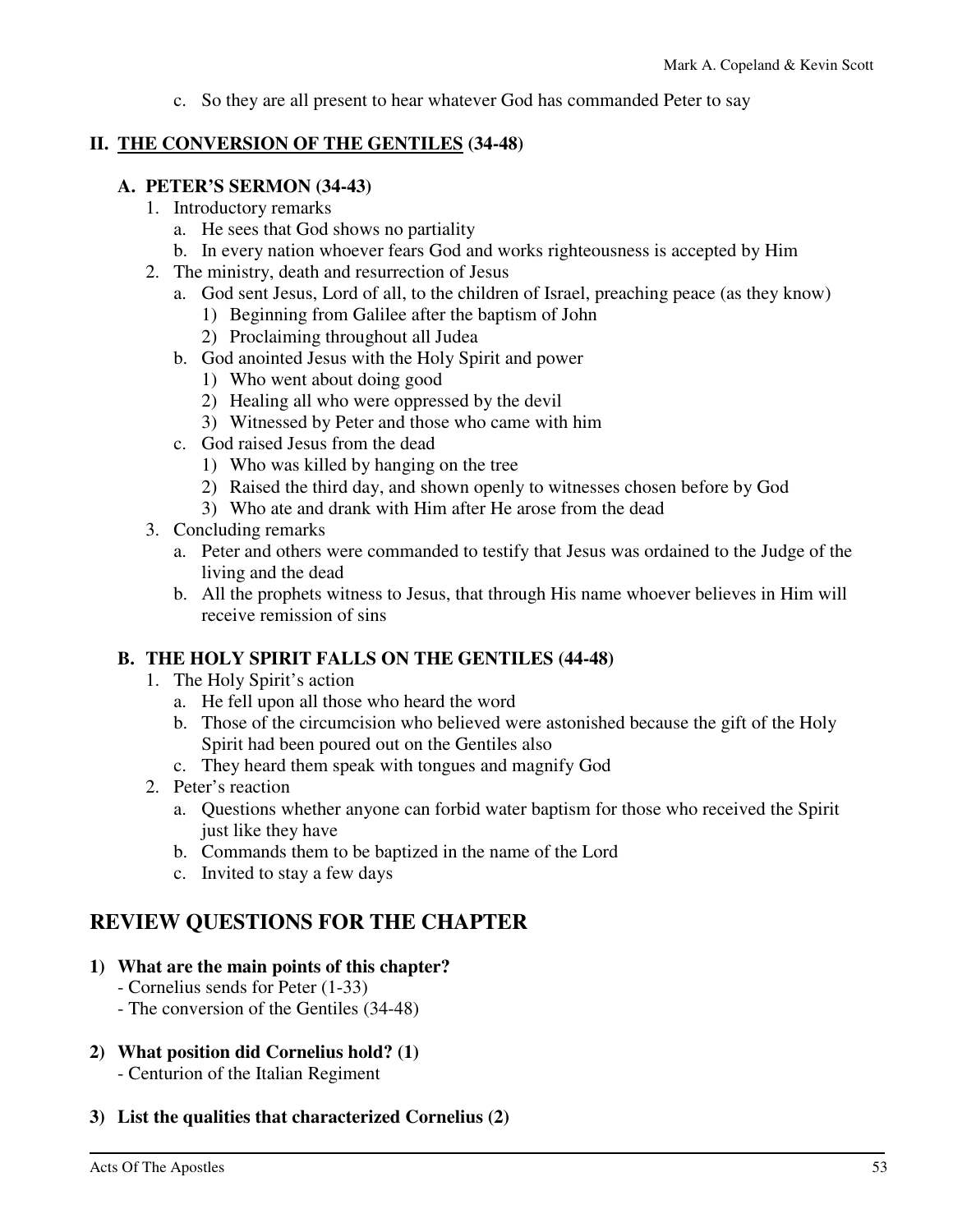- A devout man who feared God with all his household
- Who gave alms generously to the people and prayed to God always
- **4) What did the angel of God say to him about his prayers and alms? (3-4)**  - They have come up for a memorial before God
- **5) Why was he told to send for Peter? (5-6)**  - Peter would tell him what he must do (KJV) (i.e., to be saved, cf. Ac 11:14)
- **6) What happened the next day as Peter was praying? (10)**  - He fell into a trance
- **7) What did he see? (11-12)** 
	- Heaven opening and a great sheet descending, filled with all kinds of animals, insects and birds
- **8) What did a voice tell Peter to do? How did Peter respond? (13-14)**  - "Rise, Peter; kill and eat."
	- "Not so, Lord! For I have never eaten anything common or unclean."
- **9) What was Peter then told? (15)** 
	- "What God has cleansed you must not call common."
- **10) How many times was this repeated? (16)** 
	- Three times
- **11) When the men from Cornelius arrived, what did the Spirit say to Peter? (19-20)**  - "Arise therefore, go down and go with them, doubting nothing; for I have sent them."
- **12) What did the messengers tell Peter regarding Cornelius? (22)**  - He was divinely instructed by a holy angel to summon Peter and hear words from him
- **13) When Peter went with the messengers from Cornelius, who accompanied him? (23)**  - Some brethren
- **14) When Peter arrived, who did Cornelius have waiting for him? (24)** 
	- His relatives and close friends
- **15) When Cornelius met Peter, what did he do? How did Peter respond? (25-26)** 
	- Cornelius fell down at Peter's feet and worshiped
	- Peter lifted him up, telling him that he also was a man
- **16) What did Peter say had been unlawful for a Jewish man? (28)** 
	- To keep company with or go to one of another nation
- **17) What did Peter say God had shown him? (28)**

- Not to call any man common or unclean

**18) After recounting his vision to Peter, what did Cornelius tell him? (30-33)**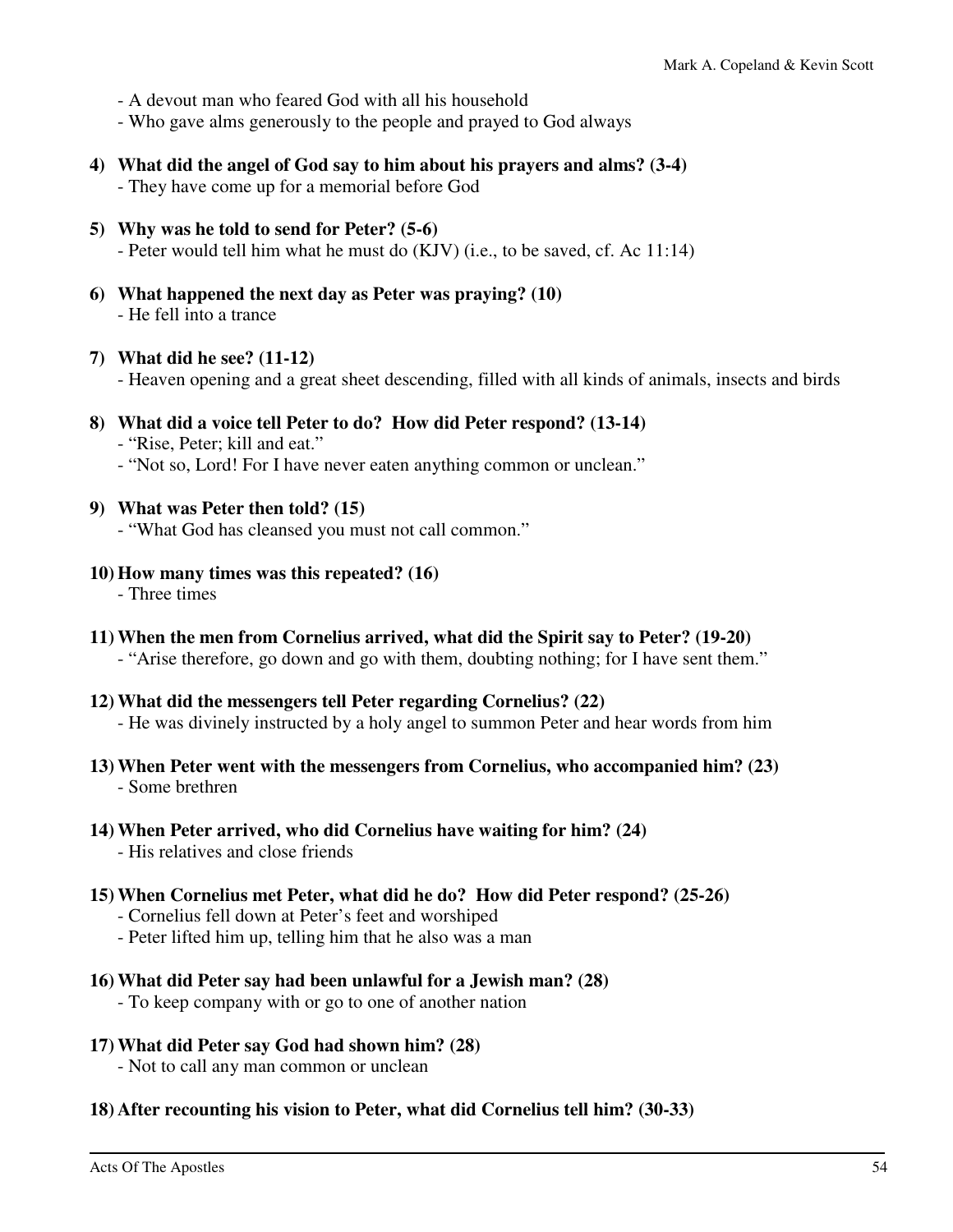- "We are all present before God, to hear all the things commanded you by God."

### **19) What two things did these circumstances lead Peter to conclude? (34-35)**

- That God shows no partiality
- In every nation whoever fears God and works righteousness is accepted by Him

### **20) What does Peter say about the preaching of Jesus? (36-37)**

- That God sent Him from Galilee to proclaim peace throughout all Judea

### **21) What does Peter say about the miracles of Jesus? (38)**

- That God anointed Jesus with the Holy Spirit and power to do good

**22) What does Peter claim for himself and others to be in regards to such things? (39)** 

- Witnesses of all that Jesus did in the land of the Jews and in Jerusalem

### **23) What did the Jews do to Jesus? (40)**

- They killed Him by hanging Him on a tree

### **24) What did God do? (41)**

- Raised Jesus on the third day

### **25) To whom did Jesus appear after His resurrection? (41)**

- To witnesses chosen before God
- To those who ate and drank with Him after He arose from the dead

### **26) What did Jesus command His witnesses? (42)**

- To preach and testify that Jesus was ordained by God to be Judge of the living and the dead

#### **27) What did the prophets bear witness to regarding Jesus? (43)**

- That through His name, whoever believes in Jesus will receive remission of sins

#### **28) While Peter was still speaking, what happened? (44)**

- The Holy Spirit fell upon all those who heard the word

#### **29) Who was astonished by this? Why? (45)**

- Those of the circumcision who believed, who had accompanied Peter
- Because the gift of the Holy Spirit had been poured out on the Gentiles also

### **30) How was the outpouring of the Spirit manifested? (46)**

- They spoke with tongues and magnified God

#### **31) What was Peter's conclusion from this sequence of events? (47)**

 - "Can anyone forbid water, that these should not be baptized who have received the Holy Spirit just as we have?"

### **32) What did Peter command the Gentiles? (48)**

- To be baptized in the name of the Lord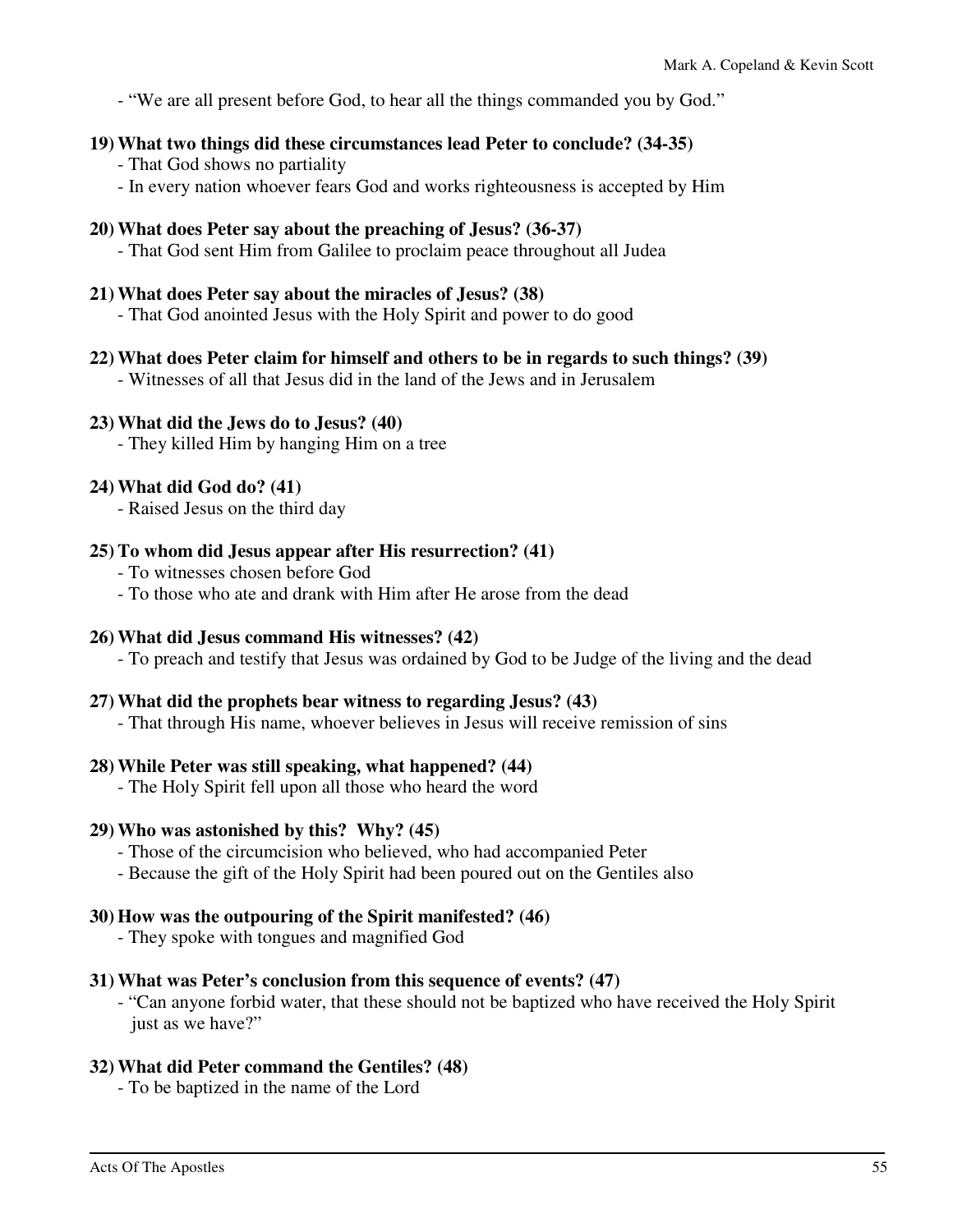# **Acts Of The Apostles Chapter Eleven**

# **OBJECTIVES IN STUDYING THIS CHAPTER**

- 1) To glean from Peter's own account of the conversion of the household of Cornelius, what was the purpose of the baptism of the Holy Spirit on the Gentiles
- 2) To note the beginning of the Lord's church in Antioch, and the early ministry of Barnabas and Saul

## **SUMMARY**

The apostles and brethren in Judea soon heard of the Gentiles' conversion. When Peter returned to Jerusalem, brethren who were "of the circumcision" (i.e., Jewish Christians) took issue with his eating with uncircumcised men. Peter carefully explained the sequence of events, including the vision in Joppa and the manner in which the Spirit fell upon the Gentiles as he began to speak to them. The baptism of the Spirit on the Gentiles was understood to indicate that Gentiles were now allowed to hear the words of salvation, and that they could repent in order to have life (**1-18**).

Luke then records how the gospel spread from Jerusalem to Antioch. Those scattered after the persecution of Stephen (**Ac 8:1,4**) included men from Cyprus and Cyrene who began preaching Jesus to the Hellenists (Grecian Jews). When a great number believed and turned to the Lord, the news was soon heard by those in the church at Jerusalem. Barnabas was sent to Antioch, and rejoiced in what he saw. He first spent sometime encouraging them by himself, but later went to Tarsus to find Saul. For a full year they worked together with the church in Antioch and taught many people. The disciples were first called Christians in Antioch, and in hearing from the prophet Agabus that there was going to be a famine, they displayed their Christ-like character by sending relief according to their ability to brethren in Judea. This they did, sending it to the elders by the hands of Barnabas and Saul (**19-30**).

### **OUTLINE**

### **I. CONVERSION OF THE GENTILES DEFENDED (1-18)**

### **A. PETER CHALLENGED BY JEWISH CHRISTIANS (1-3)**

- 1. Apostles and brethren in Judea hear that Gentiles received the Word of God
- 2. Peter challenged upon his return to Jerusalem
	- a. Those of the circumcision contend with him
	- b. They accuse him of eating with the uncircumcised

### **B. PETER RECOUNTS THE GENTILES' CONVERSION (4-18)**

- 1. He explains the events in the order in which they occur
	- a. His vision in Joppa with the sheet and the unclean beasts
	- b. The voice from heaven: "What God has cleansed you must not call common."
	- c. The arrival of men from Caesarea at the conclusion of the vision
	- d. The Spirit telling him to go with them, accompanied by six brethren
	- e. How Cornelius was told to by an angel to send for Peter who would tell him words by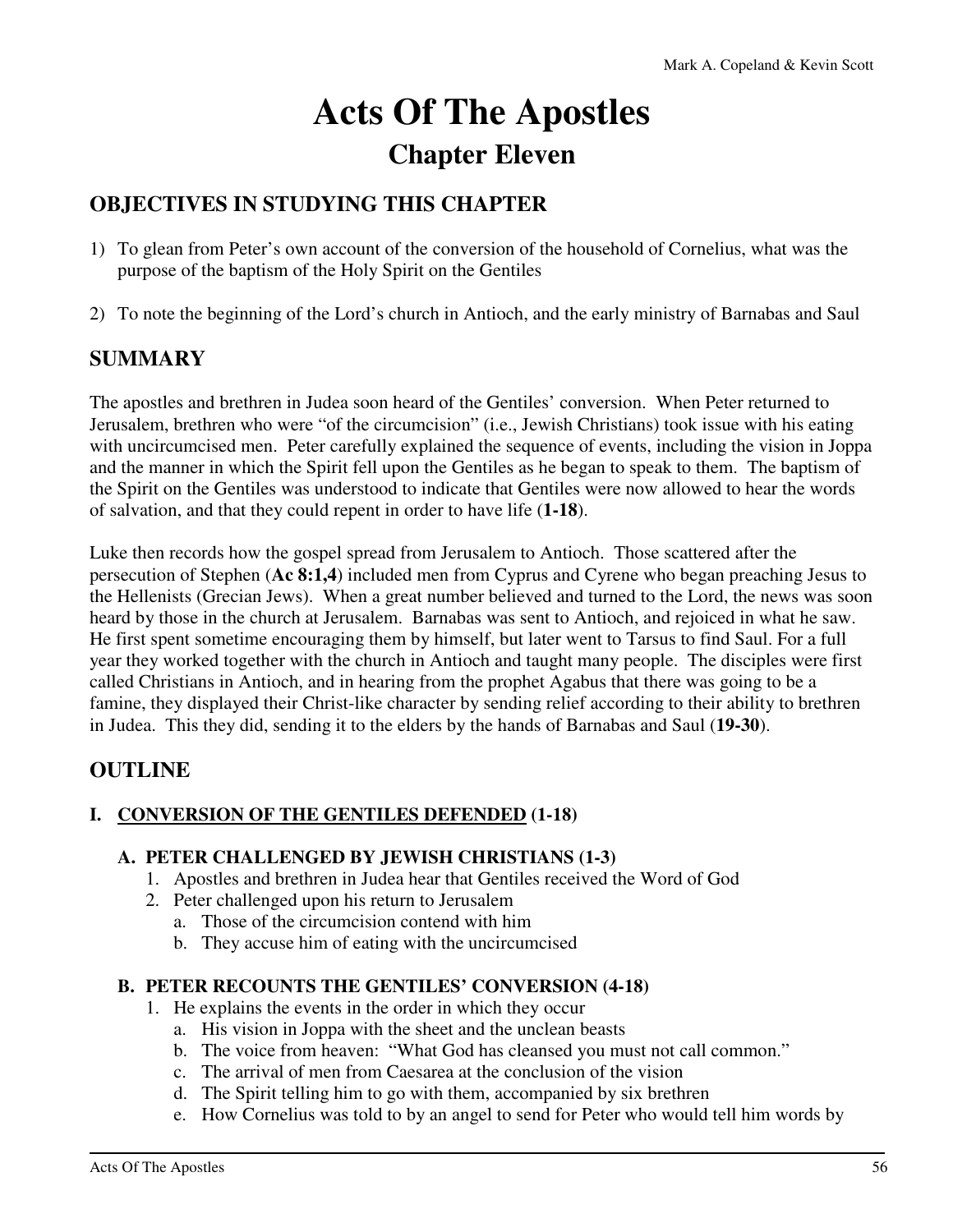which they would be saved

- f. How as he began to speak, the Holy Spirit fell on the Gentiles just as upon the apostles at the beginning
- 2. Peter's reaction to the events
	- a. He remembered the Lord's promise of the baptism of the Holy Spirit
	- b. He reasoned that if Gentiles received the same promise as they did when they believed, who was he to stand in God's way?
- 3. The reaction by those who heard Peter's account
	- a. They became silent, and then glorified God
	- b. They concluded that God has granted Gentiles repentance to life

### **II. THE MINISTRY OF BARNABAS AND SAUL (19-30)**

### **A. THEIR WORK IN ANTIOCH (19-26)**

- 1. Those scattered by persecution preach the word
	- a. They travel as far as Phoenicia, Cyprus, and Antioch, preaching only to the Jews
	- b. Some from Cyprus and Cyrene preach to the Hellenists in Antioch
- 2. They enjoy great success in Antioch
	- a. The hand of the Lord is with them
	- b. A great number believe and turn to the Lord
- 3. Barnabas arrives in Antioch
	- a. Sent by the church in Jerusalem
	- b. Glad to see the grace of God
	- c. Encouraging them to continue with the Lord with purpose of heart
	- d. He was a good man, full of the Holy Spirit and of faith
	- e. A great many people are added to the Lord
- 4. Saul arrives in Antioch
	- a. Brought from Tarsus by Barnabas
	- b. Assembling with the church for a whole year, teaching a great many people
	- c. The disciples are first called Christians in Antioch

### **B. THEIR WORK IN JUDEA (27-30)**

- 1. Prompted by prophets coming from Jerusalem to Antioch
- 2. Agabus shows by the Spirit that there will be a famine
- 3. The disciples determine to send relief to brethren in Judea
- 4. They send it to the elders by the hands of Barnabas and Saul

# **REVIEW QUESTIONS FOR THE CHAPTER**

### **1) What are the main points of this chapter?**

- Conversion of the Gentiles defended (1-18)
- The ministry of Barnabas and Saul (19-30)

### **2) What had the apostles and brethren in Judea heard? (1)**

- That the Gentiles had received the word of God

### **3) When Peter returned to Jerusalem, who contended with him? Why? (2-3)**

- Those of the circumcision (Jewish Christians)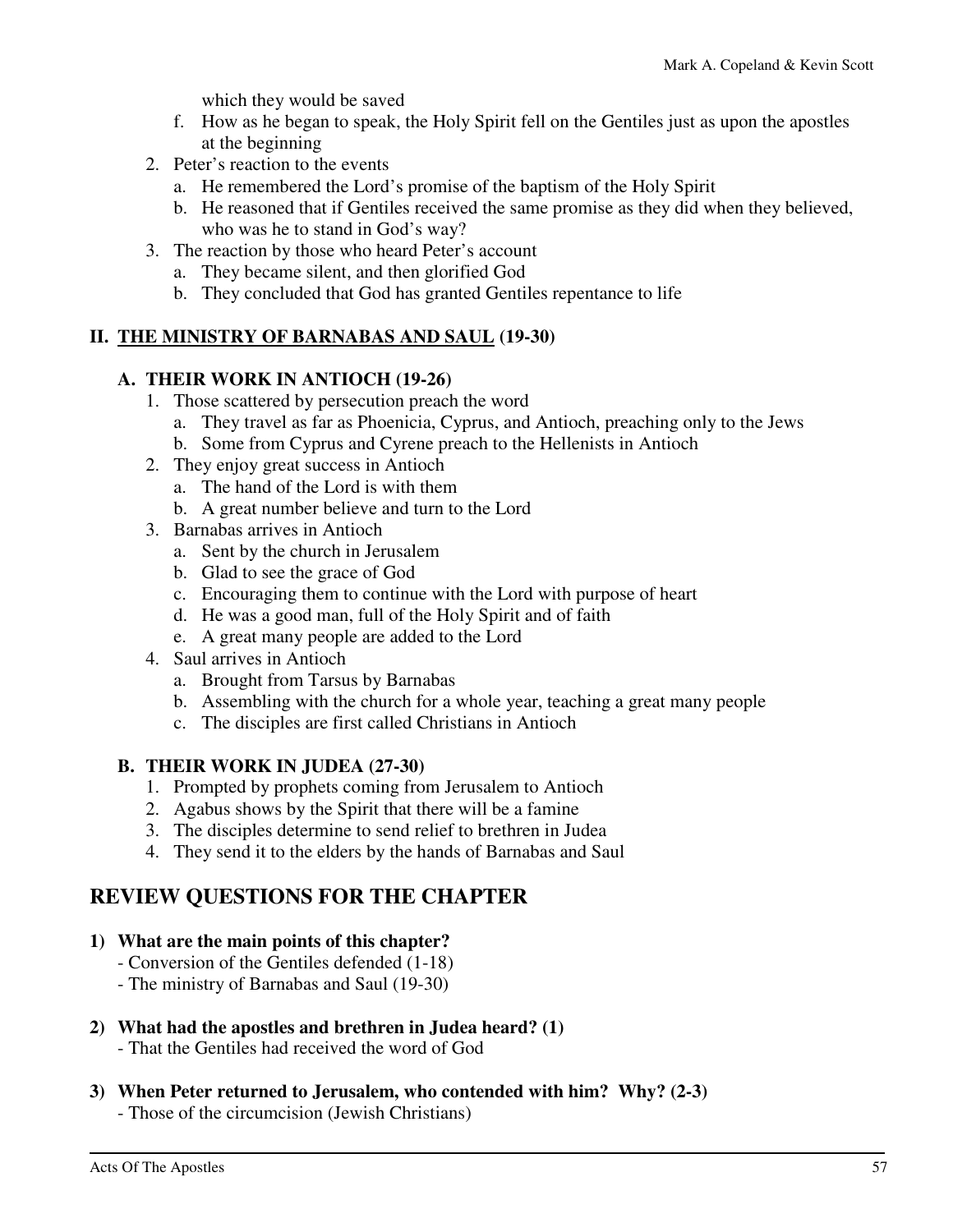- Because he had eaten with the uncircumcised

- **4) How did Peter recount the events that had happened? (4)**  - In order from the beginning
- **5) What happened while Peter was praying in Joppa? (5)**  - In a trance he saw a vision with an object like a great sheet let down from heaven
- **6) What did he see as he observed it closely? (6)**  - All kinds of animals, creeping things and birds
- **7) What did a voice tell Peter to do? How did Peter respond? (7-8)**  - "Rise, Peter; kill and eat."
	- "Not so, Lord! For nothing common or unclean has at any time entered my mouth."
- **9) What was Peter then told? (9)**

- "What God has cleansed you must not call common."

- **10) How many times was this repeated? (10)** 
	- Three times

#### **11) What happened at that very moment? (11)**

- Three men stood before the house, having been sent to him from Caesarea

#### **12) What did the Spirit tell Peter to do? Who went with him? (12)**

- To go with them, doubting nothing
- Six brethren

#### **13) Upon arriving at the man's house, what was Peter and his companions told? (13)**

- How he (Cornelius) had seen an angel, was told to send to Joppa for Peter

#### **14) What was Cornelius told Peter would tell him? (14)**

- Words whereby he and his household would be saved

#### **15) What happened as Peter began to speak? (15)**

- The Spirit fell upon Cornelius and his household, as upon the apostles at the beginning (Ac 2:1-4)

#### **16) What did that bring to Peter's remembrance? (16)**

- Jesus' promise of the baptism of the Holy Spirit (Ac 1:5)

#### **17) What conclusion did Peter draw? What did those who heard him conclude? (17-18)**

- Who was he to withstand God?
- God has granted Gentiles repentance to life

#### **18) What did those who were scattered after Stephen's death do? (19)**

- Traveled as far as Phoenicia, Cyprus, and Antioch, preaching to Jews only

#### **19) What did some from Cyprus and Cyrene do when they came to Antioch? (20)**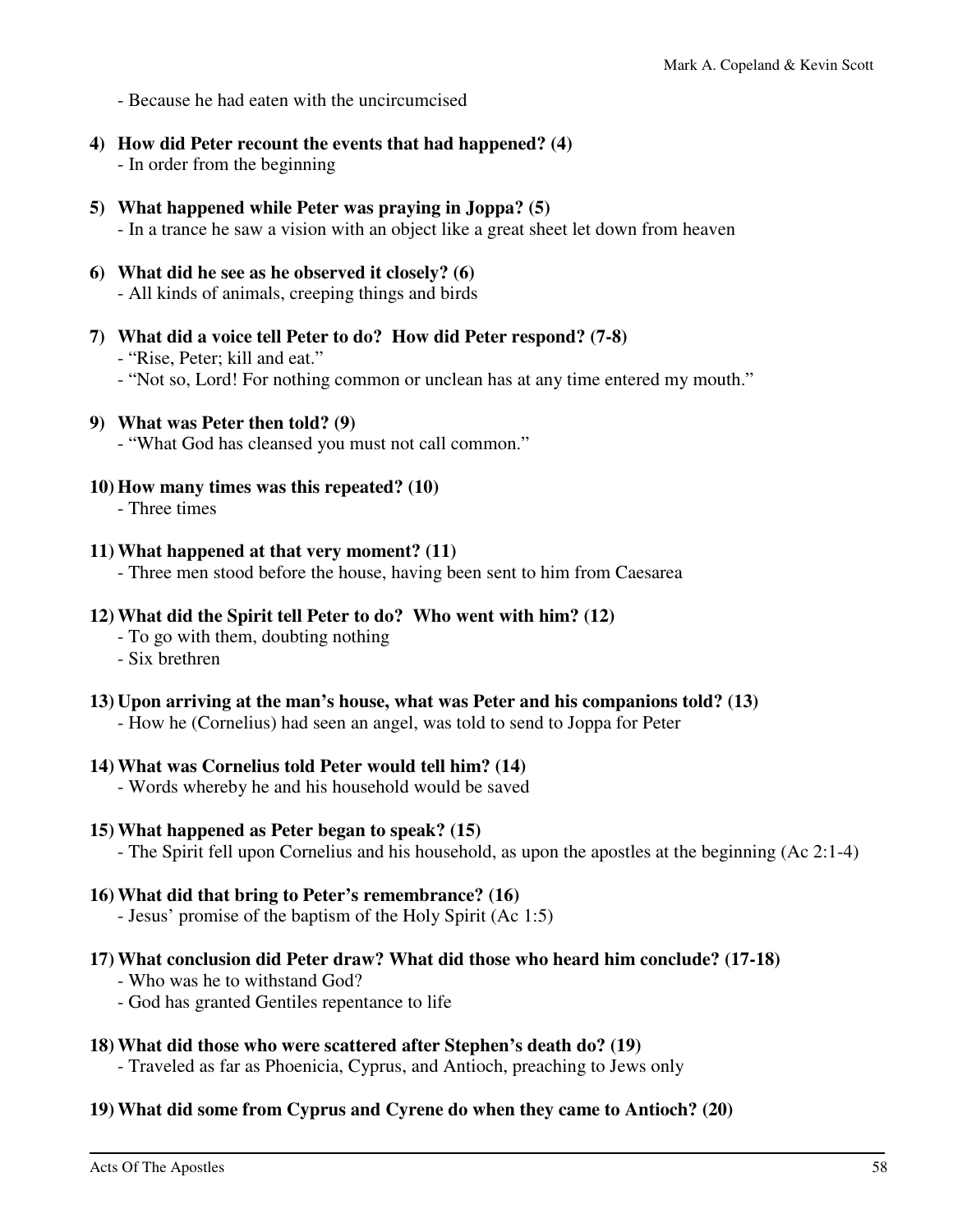- Preached the Lord Jesus to the Hellenists (Grecian Jews)

**20) What was the response? (21)** 

- A great number believed and turned to the Lord

**21) What did those in Jerusalem do when they heard the news? (22)** 

- Sent out Barnabas to go as far as Antioch

- **22) When Barnabas saw what happened, what was his reaction? (23)** 
	- He was glad, and encouraged them to continue with the Lord with purpose of heart

### **23) What kind of man was Barnabas? What kind of results accompanied his ministry? (24)**

- A good man, full of the Holy Spirit and of faith
- A great many people were added to the Lord

### **24) Who did Barnabas go to find in Tarsus? What did the two men do? (25-26)**

- Saul

- Returned to Antioch and assembled with the church for a year, teaching many people

### **25) What were disciples called for the first time in Antioch? (26)**

- Christians

#### **26) Who came to Antioch from Jerusalem? What did one of them show by the Spirit? (27-28)**  - Prophets

- Agabus showed that there would be a great famine throughout the world

### **27) What did the disciples decide to do? How did they do it? (29-30)**

- To send relief to the brethren in Judea, according to their ability
- They sent it to the elders by the hands of Barnabas and Saul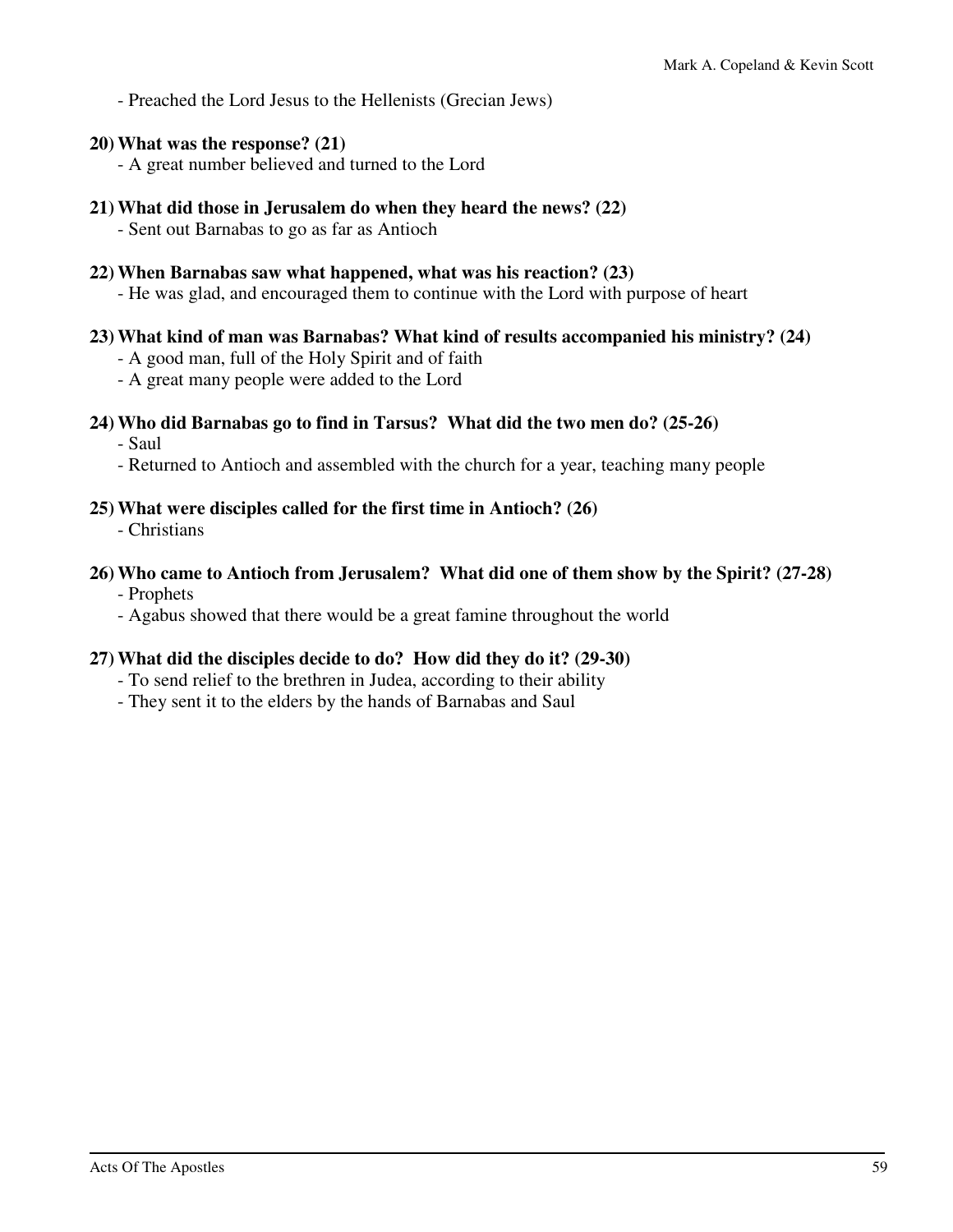# **Acts Of The Apostles Chapter Twelve**

## **OBJECTIVES IN STUDYING THIS CHAPTER**

1) To note the martyrdom of James, and the miraculous release of Peter from prison

2) To review the untimely death of Herod, and the continued success of the word of God

### **SUMMARY**

This chapter records the efforts by King Herod to harass the church in Jerusalem. This Herod was Agrippa I, son of Herod Antipas (who beheaded John the Baptist, **Mt 14:1-12**), and grandson of Herod the Great (who slew the infants at Bethlehem, **Mt 2:1-16**). Successfully killing James the brother of John with the sword, Herod had Peter arrested and imprisoned, intending to bring Peter before the people after the Passover. Herod's plans were thwarted when an angel of the Lord freed Peter from prison. After meeting with brethren at the home of Mary, mother of John Mark, Peter sent word to James and the brethren of his miraculous release. When Peter was not found in the prison, Herod had the guards examined and executed. Herod then went down to Caesarea (**1-19**).

While at Caesarea, the people of Tyre and Sidon came to Herod to appeal for peace. When he gave them an oration, the people praised his speech as "the voice of a god and not of a man." Failing to give glory to God, an angel of the Lord struck Herod and he died. The word of God, however, grew and multiplied. Barnabas and Saul, having completed their ministry to the saints in Judea (cf. **11:29-30**), returned from Jerusalem to Antioch accompanied by John Mark. At this point in Luke's narrative of the history of the church, the focus turns from the ministry of Peter to the ministry of Paul (**20-24**).

### **OUTLINE**

### **I. THE PERSECUTION BY HEROD THE KING (1-19)**

### **A. JAMES KILLED WITH THE SWORD (1-2)**

- 1. Herod begins to harass some from the church
- 2. He killed James the brother the John

### **B. PETER ARRESTED, FREED BY AN ANGEL (3-19)**

- 1. Peter seized during the days of Unleavened Bread
	- a. Since Herod saw that it pleased the Jews
	- b. Intending to bring Peter before the people after Passover
- 2. Peter released by an angel
	- a. Constant prayer was being offered by the church
	- b. Though bound with chains between two guards, with more before the door
	- c. An angel stands before Peter, along with a shining light
	- d. The angel strikes Peter on the side, and raises him; chains fell off
	- e. Told to gird himself, tie his sandals, put on his garments, and follow
	- f. Thinking it was a vision, Peter follows the angel past the guards and into the city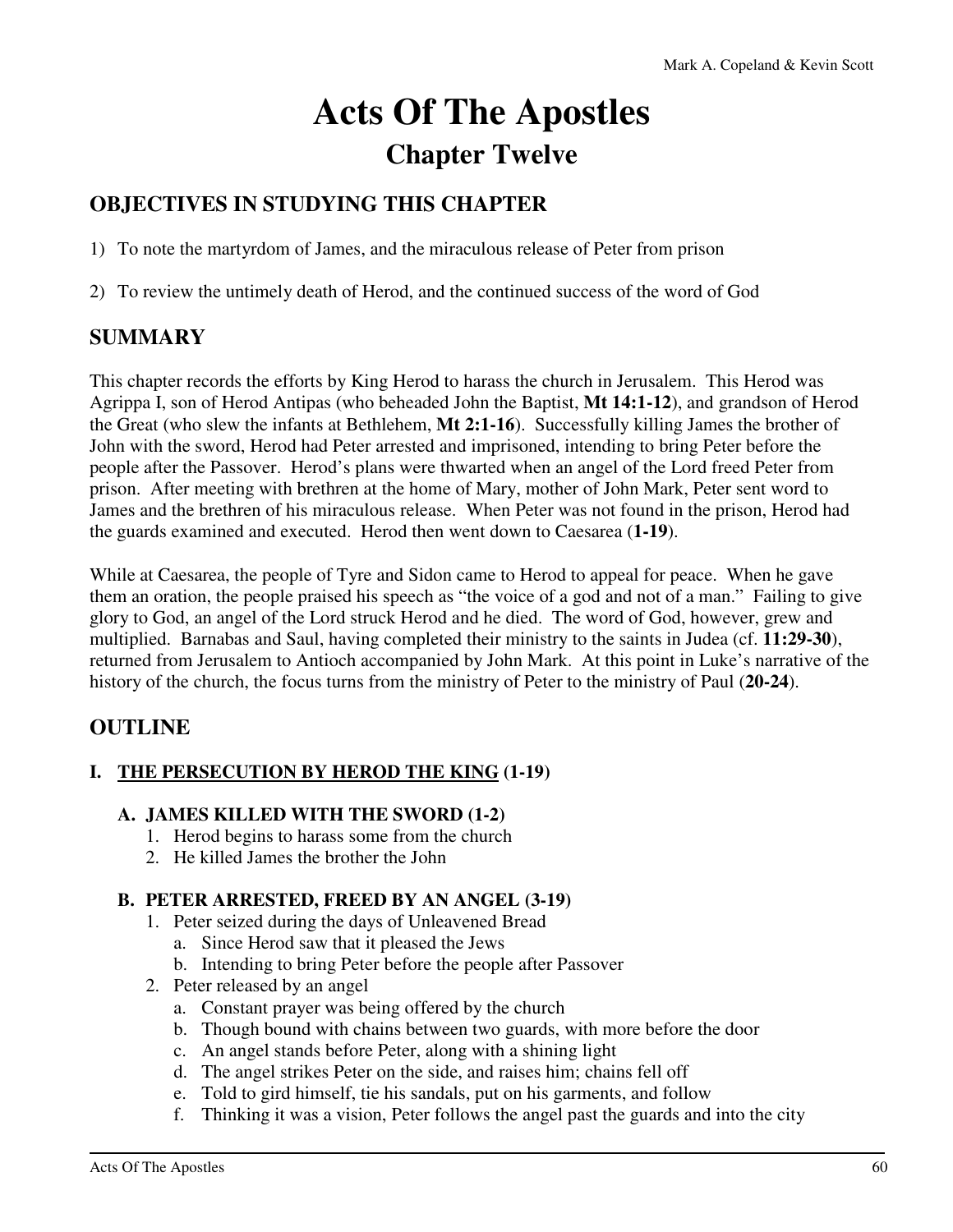- 3. Peter rejoined with his brethren
	- a. He realizes that the angel has delivered him from Herod
	- b. He comes to the house of Mary, mother of John Mark, where many are praying
	- c. He is first left standing at the door by Rhoda, then astonishes the brethren when they come to the door
	- d. He relates what happened, sends word to James and the brethren, and departs
- 4. Peter's release causes a stir
	- a. Herod is unable to find Peter
	- b. Herod examines the soldiers and has them put to death
	- c. Herod leaves Judea and goes to Caesarea

### **II. THE DEATH OF HEROD THE KING (20-25)**

### **A. HIS LAST ORATION (20-22)**

- 1. The people of Tyre and Sidon appeal for peace to Herod through Blastus, the king's aide
- 2. On a set day, in royal apparel and on his throne, Herod gives them an oration
- 3. The people praise him as having the voice of a god and not of a man

### **B. STRUCK DOWN BY AN ANGEL (23)**

- 1. An angel of the Lord strikes him immediately because he did not give glory to God
- 2. He is eaten of worms and dies

### **C. WORD OF GOD CONTINUES (24-25)**

- 1. The word of God grows and multiplies
- 2. Barnabas and Saul return from Jerusalem with John Mark, fulfilling their ministry

### **REVIEW QUESTIONS FOR THE CHAPTER**

### **1) What are the main points of this chapter?**

- The persecution by Herod the King (1-19)
- The death of Herod the King (20-25)

### **2) How did Herod begin to harass the church? (1-3)**

- By having James the brother of John killed with the sword
- By having Peter put in prison
- **3) When was Peter imprisoned? When did Herod intend to present him to the people? (3-4)** 
	- During the Days of Unleavened Bread
	- After Passover
- **4) How did the church respond to Peter's imprisonment? (5)** 
	- They offered constant prayer to God in his behalf
- **5) How was Peter bound, the night before Herod intended to bring him before the people? (6)**  - With two chains between two soldiers, and guards before the door of the prison
- **6) As the angel freed Peter and led him out of the prison, what was Peter thinking? (7-9)**  - That he was seeing a vision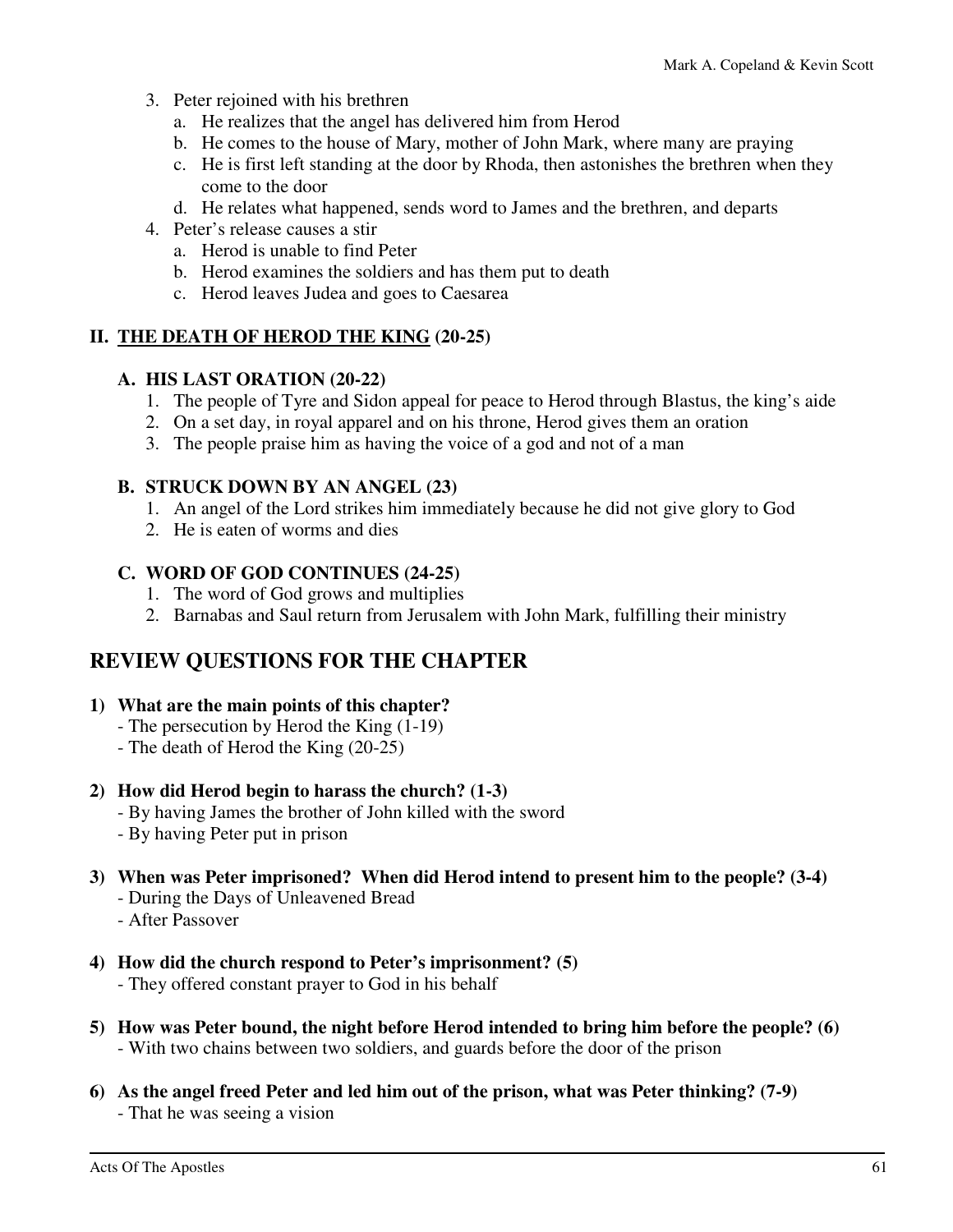- **7) After the angel led Peter into the city and then left, what did Peter come to realize? (10-11)**  - The Lord had sent His angel to deliver him from Herod and the expectation of the people
- **8) Where did Peter first go? What were the people there doing? (12)** 
	- The house of Mary, mother of John Mark
	- Praying
- **9) Who answered the door? How did she react? (13-14)** 
	- A girl named Rhoda
	- She recognized Peter, but in her excitement left him standing at the door
- **10) What did the people think she had seen at the door? (15)**

- Peter's angel

- **11) After they finally went to the door and let him in, what instructions did Peter give? (16-17)**  - To tell what happened to James and the brethren
- **12) When Peter was not found in the prison on the next day, what happened? (18-19)** 
	- There was a big stir among the soldiers
	- Herod had the guards examined, then executed

### **13) Where did Herod then go? Who came with an appeal for peace? (19-20)**

- From Judea down to Caesarea
- The people of Tyre and Sidon
- **14) When Herod gave them an oration, what did the people say? (21-22)** 
	- "The voice of a god and not of man!"

### **15) What happened to Herod? Why? (23)**

- An angel of the Lord struck him, so that he was eaten by worms and died
- Because he did not give glory to God
- **16) Despite Herod's effort to harass the church, what was the result? (24)** 
	- The word of God grew and multiplied

### **17) Who returned from Jerusalem, and whom did they bring with them? (25)**

- Barnabas and Saul, having fulfilled their ministry
- John Mark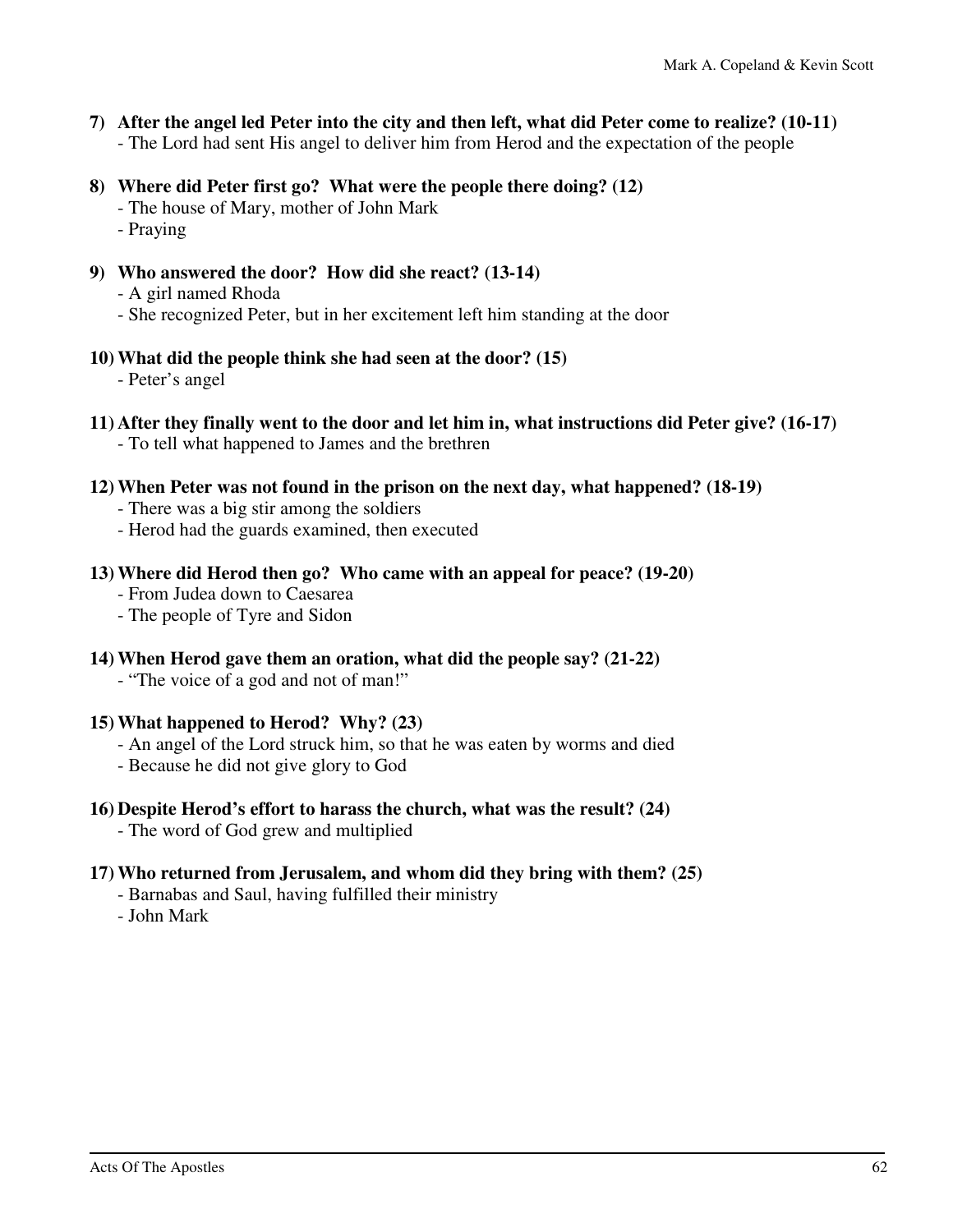# **Acts Of The Apostles Chapter Thirteen**

# **OBJECTIVES IN STUDYING THIS CHAPTER**

- 1) To trace the route of Paul and Barnabas on their missionary journey
- 2) To give special attention to their evangelistic methods and message
- 3) To notice that people judge themselves unworthy of eternal life, not God; and that people ordained for eternal life are those with good and noble hearts, willing to listen and heed the gospel

# **SUMMARY**

With his attention now on the ministry of Paul, Luke narrates the beginning of Paul's first missionary journey. It started with the call of the Holy Spirit, who instructed the prophets and teachers at the church in Antioch of Syria to separate Barnabas and Saul for the work He has called them. With fasting, prayer, and the laying on of hands, the two men were sent out on their journey (**1-3**)

Sailing from Selucia, they arrived at the island of Cyprus, the home country of Barnabas (cf. **4:36**). Assisting them was John Mark (Barnabas' cousin who had joined them earlier, and was later the companion of Peter and author of the gospel of Mark; cf. **12:25; Co 4:10; 1 Pe 5:13**). Here they began what Luke later describes as Paul's custom: preaching in the synagogues of the Jews (cf. **17:1-3**). Starting in Salamis, they made their way to Paphos, where they met the sorcerer Elymas Bar-Jesus along with the proconsul Sergius Paulus. When Sergius wanted to hear the Word of God, Elymas tried to prevent Barnabas and Saul from speaking. Filled with the Holy Spirit, Saul rebuked the sorcerer and rendered him sightless. Astonished at the power behind the teaching of the Lord, Sergius believes. From this point forward, Saul is now called Paul and also became the more prominent member of the missionary team (**4-12**).

From Cyprus they sailed to Perga in Pamphylia, where John Mark left them to return to Jerusalem (later causing contention between Paul and Barnabas; cf. **15:36-40**). Arriving in Antioch of Pisidia, they attended the synagogue of the Jews on the Sabbath. Invited to speak, Paul preached Jesus by first reviewing the history of Israel from the Exodus to the time of David. Noting God's promise concerning the seed of David, Paul summarized the ministry of John the Baptist and then introduced Jesus as the Savior who was crucified, buried and raised from the dead, and seen by eyewitnesses. Offering further evidence of the resurrection from Old Testament prophecy, Paul proclaimed forgiveness of sins through Jesus with a warning against unbelief (**13-41**).

The response was positive, especially among the Gentiles, and Paul and Barnabas were invited to speak the following Sabbath. When unbelieving Jews saw that the whole city came out to hear, they were filled with envy and opposed the things spoken by Paul. Declared themselves unworthy of eternal life, Paul turned his efforts toward the Gentiles who were much more receptive. The word of the Lord spread through the region, but eventually Paul and Barnabas were forced to leave and thus went to Iconium. Their work in Antioch was not in vain, for left behind were disciples filled with joy and the Holy Spirit (**42-52**).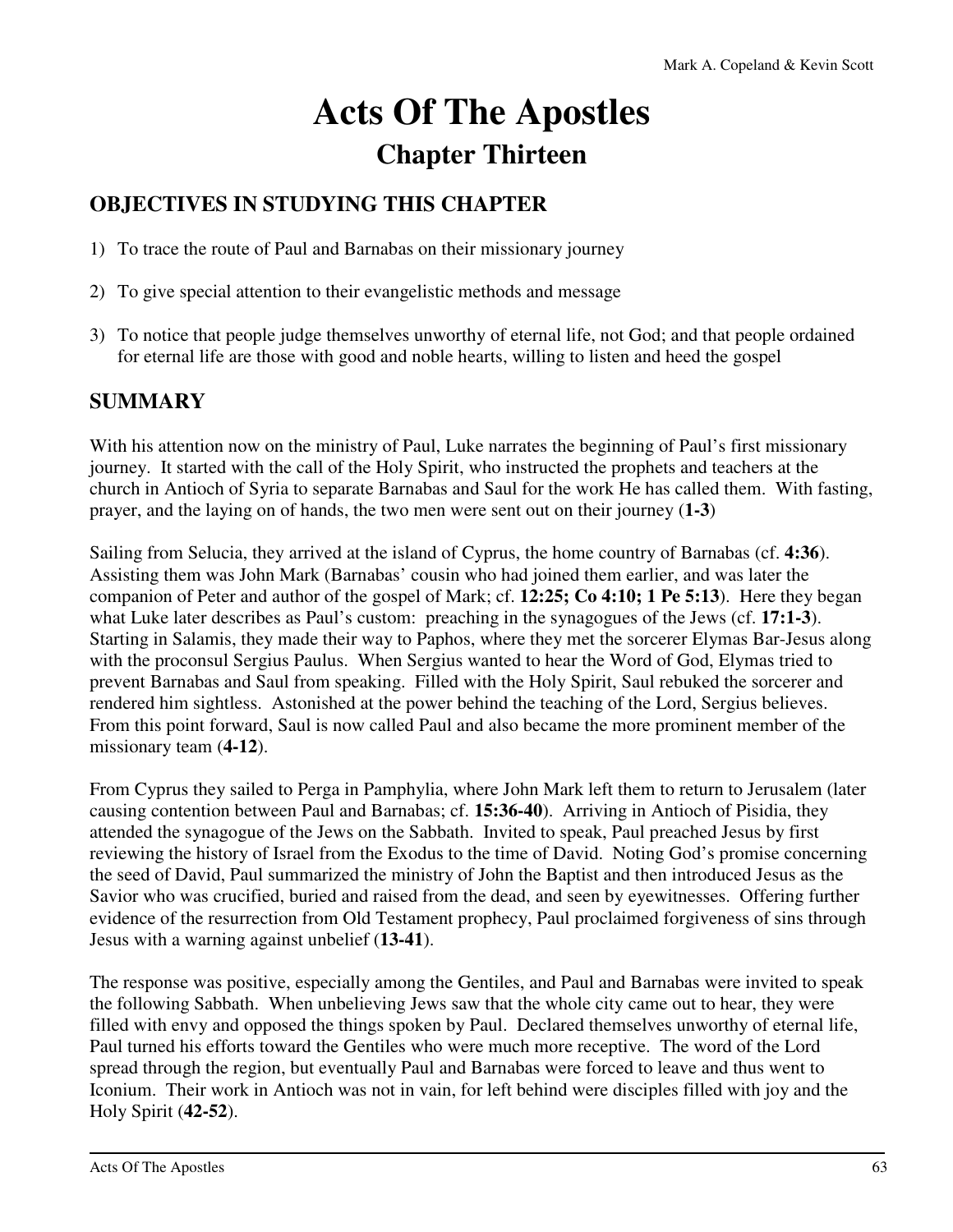### **OUTLINE**

### **I. DEPARTURE FROM ANTIOCH OF SYRIA (1-3)**

### **A. PROPHETS AND TEACHERS AT ANTIOCH (1)**

- 1. Barnabas, Simeon (called Niger), Lucius of Cyrene
- 2. Manaen (who had been brought up with Herod), Saul

### **B. BARNABAS AND SAUL SEPARATED AND SENT (2-3)**

- 1. As the prophets and teachers ministered to the Lord and fasted
- 2. The Holy Spirit commands that Barnabas and Saul be separated for His work
- 3. With fasting, prayer, and laying on of hands, Barnabas and Saul are sent away

### **II. MINISTRY ON THE ISLAND OF CYPRUS (4-12)**

### **A. JOURNEY TO SALAMIS (4-5)**

- 1. Sent out by the Holy Spirit, Barnabas and Saul go down to Seleucia
- 2. From Seleucia they sail to Cyprus and arrive at Salamis
- 3. In Salamis they preach the Word in the Jewish synagogue, assisted by John Mark

### **B. CONFRONTATION AT PAPHOS (6-12)**

- 1. Crossing the island of Cyprus they arrive at Paphos
- 2. There they encounter Elymas Bar-Jesus, a sorcerer and false prophet
	- a. The proconsul, Sergius Paulus, wanted to hear the Word of God
	- b. Elymas sought to keep him from hearing Barnabas and Saul
- 3. Saul (who is also called Paul from this point forward) confronts and confounds Elymas
	- a. Filled with the Holy Spirit, Paul looked at him intently and saw that he was full of deceit and fraud
	- b. Calling him a son of the devil and enemy of righteousness, Paul charged him with perverting the ways of the Lord
	- c. Paul then foretells his blindness by the hand of the Lord, which happens immediately
- 4. Seeing what happened, Sergius Paulus believes, astonished at the teaching of the Lord

### **III. PREACHING IN ANTIOCH OF PISIDIA (13-52)**

### **A. FROM CYPRUS TO ANTIOCH, BY WAY OF PERGA (13-14)**

- 1. Setting sail from Paphos, they arrive in Perga of Pamphylia
- 2. At Perga, John Mark leaves them and returns to Jerusalem
- 3. From Perga, they come to Antioch of Pisidia

### **B. THE FIRST SABBATH IN ANTIOCH (14-43)**

- 1. Visiting the synagogue, they are invited to address the people
- 2. Paul's sermon to the men of Israel and those who fear God
	- a. He reviews Israel's history from the Exodus to the time of David
	- b. He proclaims Jesus as the seed of David who was introduced by John the Baptist
	- c. He preaches the death, burial and resurrection of Jesus
	- d. He offers evidence for the resurrection: eyewitnesses and messianic prophecies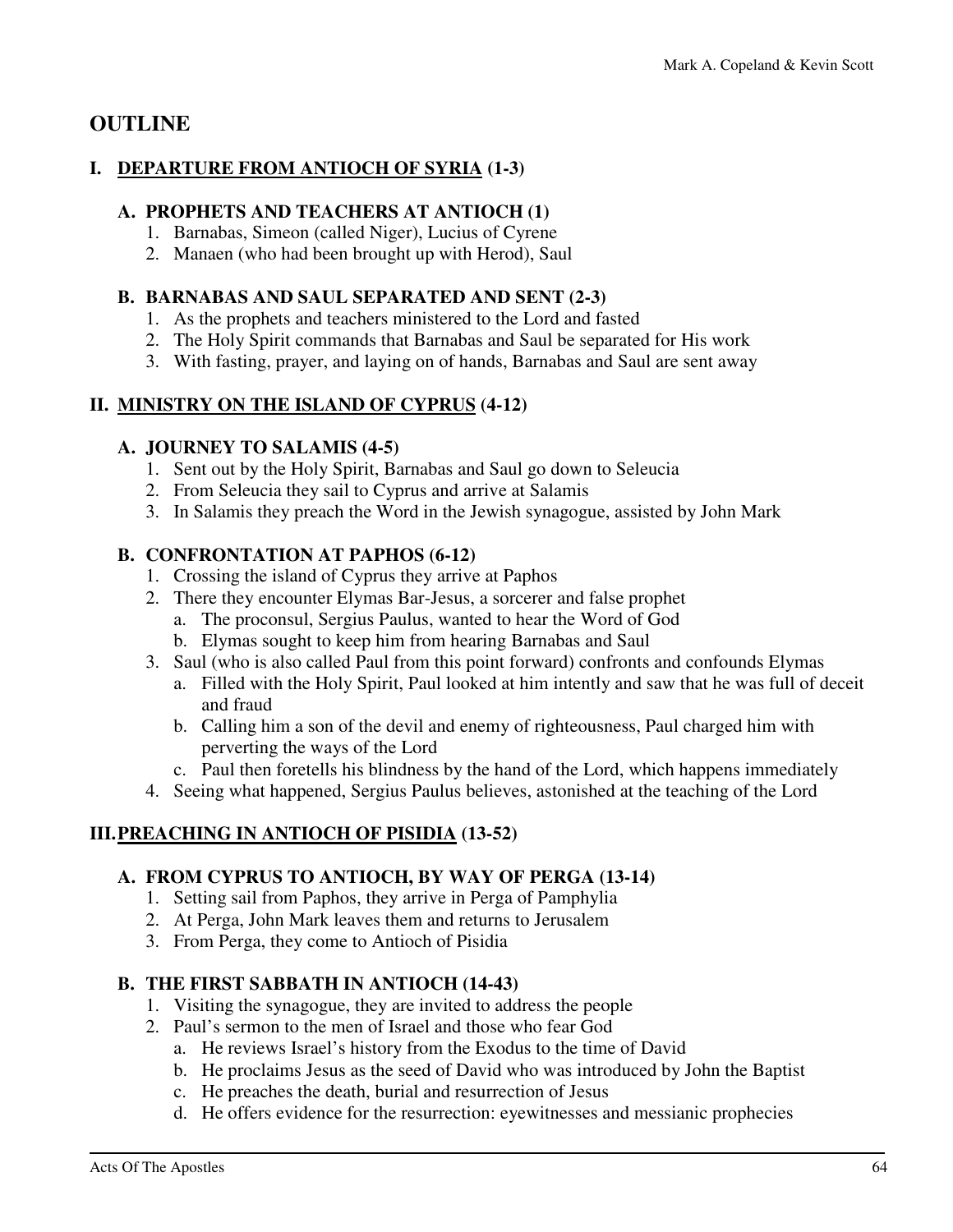- e. He announces forgiveness and justification available through Jesus Christ, not the law
- f. He warns them not to despise the wonderful work of God
- 3. The response and follow up to his sermon
	- a. The Gentiles beg that he will preach the same to them on the next Sabbath
	- b. Many Jews and devout proselytes follow Paul and Barnabas, who persuade them to continue in the grace of God

### **C. THE SECOND SABBATH IN ANTIOCH (44-49)**

- 1. Almost the whole city gathers to hear the Word of God
- 2. The Jews become envious, and begin contradicting and blaspheming Paul
- 3. Paul and Barnabas boldly rebuke the Jews for rejecting the Word, and turn to the Gentiles as commanded by the Lord
- 4. The Gentiles rejoice, many believe, and the Word of the Lord is spread throughout the region

### **D. PERSECUTION AND EXPULSION TO ICONIUM (50-52)**

- 1. The Jews stir up devout and prominent women and chief men to persecute and expel Paul and Barnabas from their region
- 2. Shaking the dust of their feet against them, Paul and Barnabas go to Iconium
- 3. The disciples, meanwhile, are filled with joy and with the Holy Spirit

### **REVIEW QUESTIONS FOR THE CHAPTER**

### **1) What are the main points of this chapter?**

- Departure from Antioch of Syria (1-3)
- Ministry on the island of Cyprus (4-12)
- Preaching in Antioch of Pisidia (13-52)
- **2) Who were the prophets and teachers at the church in Antioch? (1)** 
	- Barnabas, Simeon (Niger), Lucius of Cyrene, Manaen, Saul
- **3) Who told them to send Barnabas and Saul on their journey? (2)**  - The Holy Spirit
- **4) What activities helped to prepare them for their mission? (3)**  - Fasting, prayer, the laying on of hands
- **5) From what city did they disembark, and to where did they sail? (4)**  - Selucia; the island of Cyprus
- **6) Where did they first preach? Who was with them? (5)** 
	- Salamis
	- John (Mark); cf. **12:25**
- **7) At Paphos, who wanted to hear the Word of God? Who sought to prevent him? (6-8)**
	- Sergius Paulus, proconsul
	- Bar-Jesus, a Jewish false prophet, also known as Elymas the sorcerer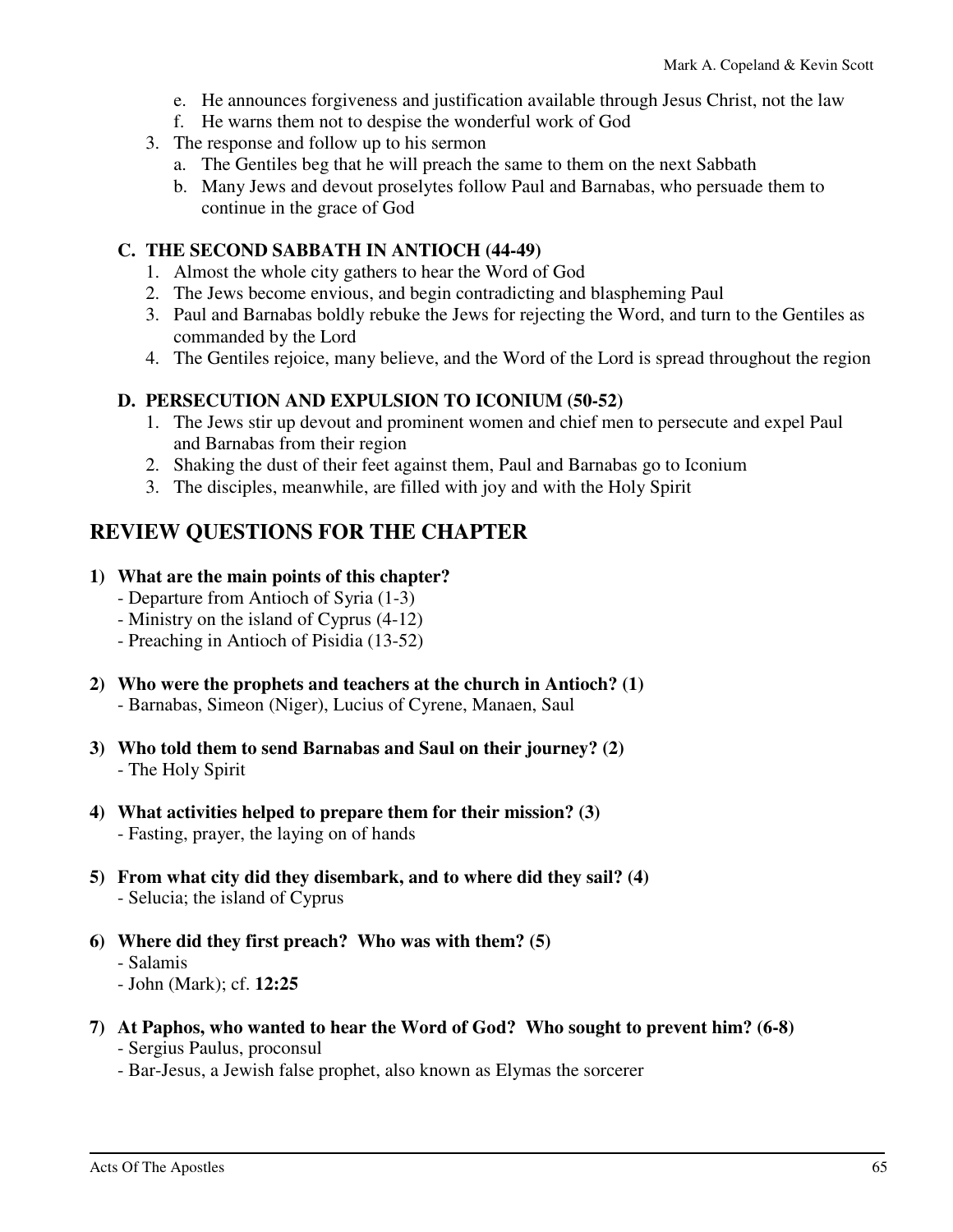- **8) What did Saul do to Elymas? What affect did this have on Sergius Paulus? (9-12)** 
	- Caused a dark mist to fall on him, resulting in blindness
	- Caused him to believe, being astonished at the teaching of the Lord
- **9) Setting sail from Paphos, where did they go? Who left when they arrived? (13)** 
	- Perga in Pamphylia
	- John, who returned to Jerusalem
- **10) Where did Paul and Barnabas go next? What did they do on the Sabbath day? (14)** 
	- Antioch of Pisidia
	- Attended the synagogue
- **11) Invited to speak, what periods of Israel's history did Paul first review? (15-22)** 
	- The exodus, wilderness wanderings, the judges, the kings Saul and David
- **12) Skipping from David to his descendant Jesus, whose ministry does Paul review? (23-25)**  - That of John the Baptist
- **13) Focusing on the word of salvation, what does Paul proclaim concerning Jesus? (26-30)**  - His death, burial and resurrection
- **14) What evidence does Paul provide for the resurrection of Jesus? (31-37)** 
	- Testimony of witnesses
	- Testimony of scripture
- **15) What does Paul preach in the name of Jesus? (38-39)** 
	- Forgiveness of sins
	- Justification not provided by the Law of Moses
- **16) With what does Paul conclude his sermon? (40-41)** 
	- A warning against unbelief, as forewarned in the Scriptures
- **17) Who begged to hear more the next Sabbath? (42)** 
	- The Gentiles

### **18) Who followed Paul and Barnabas? (43)**

- Many of the Jews and devout proselytes

### **19) What happened on the next Sabbath? (44-45)**

- The whole city came to hear the word of God
- Envious Jews began to contradict and blaspheme, opposing Paul

### **20) What did Paul say of those who rejected the gospel? (46)**

- They judged themselves unworthy of eternal life (i.e., not God, cf. **1 Ti 2:3-4; 2 Pe 3:9; Re 22:17**)

### **21) What happened next, as foretold by the prophet Isaiah? (46-48)**

- Paul turned to the Gentiles, many who gladly received the word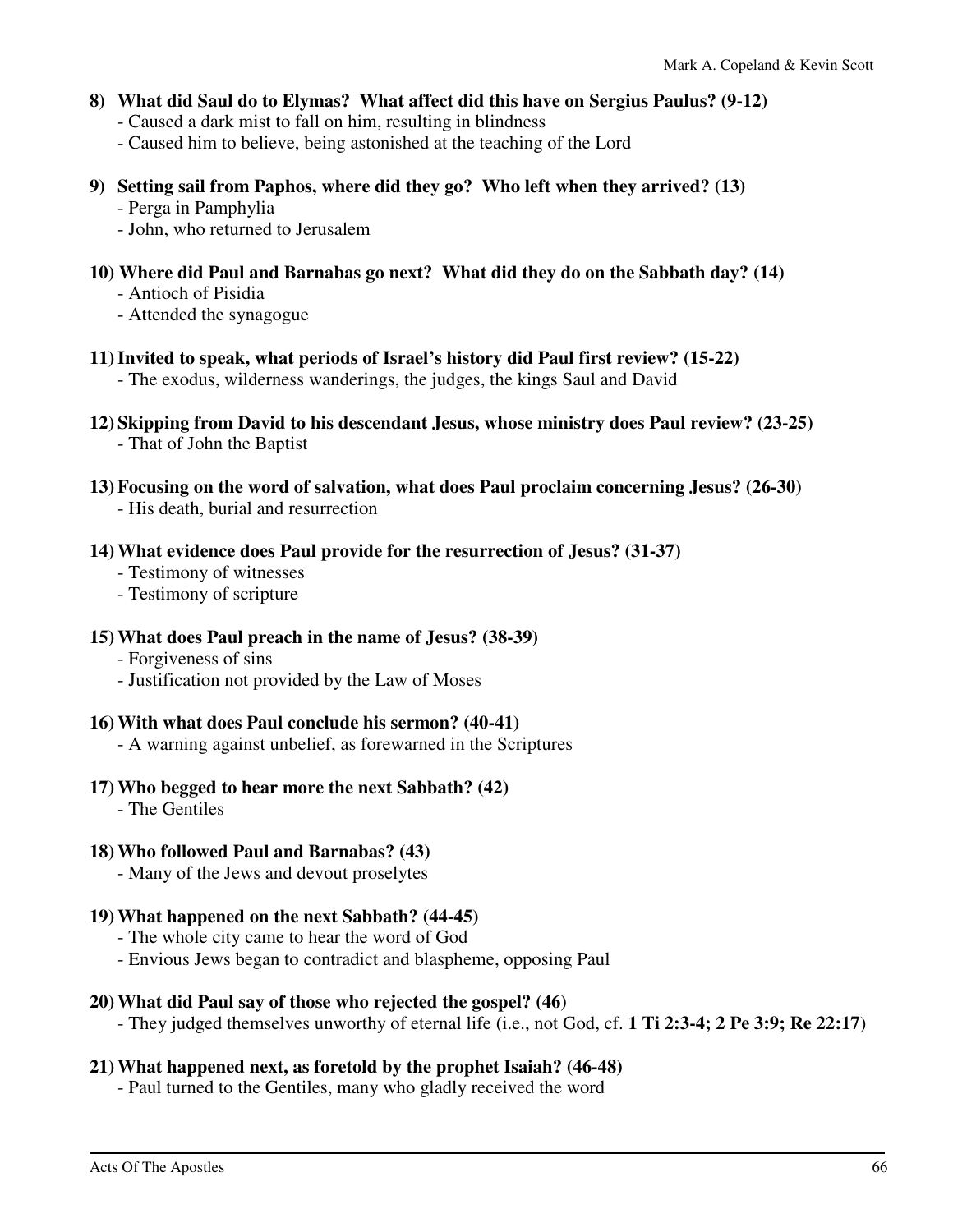### **22) What sort of people were ordained to eternal life and thus believed? (48)**

 - Those glad to hear and glorify the Word (i.e., those of good and noble hearts, willing to receive the seed of the gospel which produces faith, cf. **Lk 8:15; Ac 17:11; Ro 10:17**)

### **23) What two opposite effects did Paul's preaching have in Antioch? (49-50)**

- The word of the Lord was spread throughout the region
- Persecution by the unbelieving Jews forced Paul and Barnabas to leave

### **24) Where did Barnabas and Paul then go? What about the disciples left behind? (51-52)**

- Iconium

- They were filled with joy and with the Holy Spirit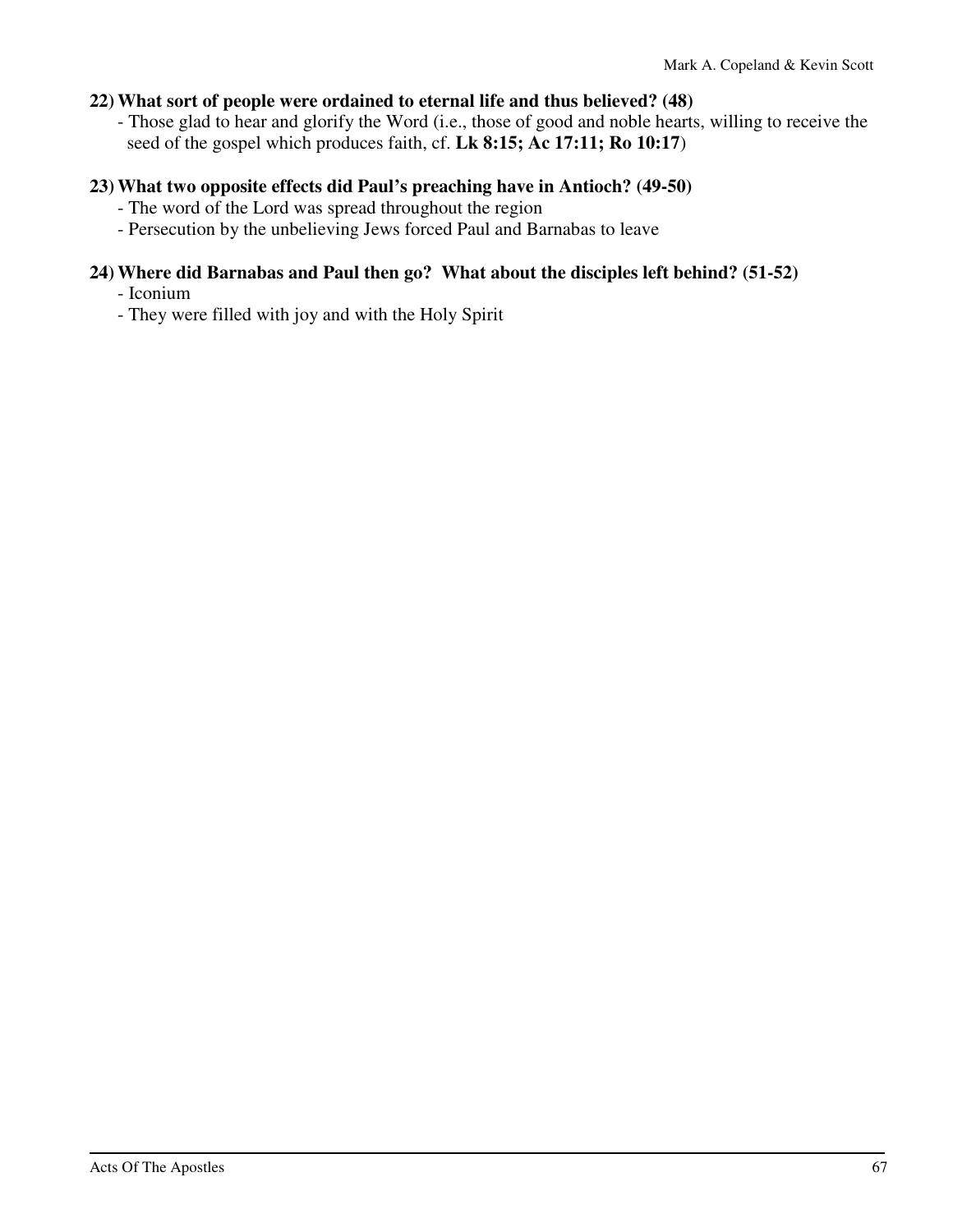# **Acts Of The Apostles Chapter Fourteen**

# **OBJECTIVES IN STUDYING THIS CHAPTER**

1) To continue tracing the route of Paul and Barnabas on their missionary journey

- 2) To note the increasing persecution endured by the apostle Paul (cf. **2 Ti 3:10-11**)
- 3) To give special attention to their appointment of elders in every church

### **SUMMARY**

Luke continues his narration of events during Paul's first missionary journey. Upon arriving in Iconium, Paul and Barnabas again visited the local synagogue. Response to their message was positive among both Jews and Greeks, but soon opposition again came from unbelieving Jews. Even so, Paul and Barnabas stayed "a long time" in Iconium, speaking boldly and performing signs and wonders. Eventually the opposition became violent, forcing Paul and Barnabas to flee to Lystra and Derbe (**1-6**).

In Lystra, Paul healed a man crippled from birth (similar to Peter, cf. **3:1-10**). The people assumed that Paul and Barnabas must be gods, and so named them Zeus (Barnabas) and Hermes (Paul). When the priest of Zeus prepared to offer sacrifices, the apostles tore their own clothes and barely restrained them by an impassioned speech. Not long after, Jews from Antioch and Iconium persuaded the multitudes to stone Paul and drag him outside the city. Though assumed to be dead, Paul was able to return to the city and departed the next day with Barnabas to Derbe where they preached the gospel and made many disciples (**7-21**).

From Derbe, Paul and Barnabas retraced their steps, strengthened the disciples in Lystra, Iconium and Antioch (Pisidia) and appointed elders in every church with prayer and fasting. Passing through Pisidia they came to Pamphylia where they preached the gospel in Perga. From there they went down to Attalia and then sailed to Antioch (Syria) from which they began their journey, where they reported to the church all that God had done with them. There they stayed for "a long time" (**21-28**).

### **OUTLINE**

### **I. PREACHING IN ICONIUM, LYSTRA, DERBE (1-21)**

### **A. MINSTRY AND PERSECUTION IN ICONIUM (1-6)**

- 1. Speaking at the local synagogue leads many Jews and Gentiles to believe
- 2. Unbelieving Jews stir up and poison the minds of the Gentiles against the brethren
- 3. Paul and Barnabas stay a long time, speaking boldly and performing signs and wonders
- 4. The city becomes divided, and an attempt is made by Gentiles and Jews along with their rulers to abuse and stone them
- 5. Made aware of the planned violence, Paul and Barnabas flee to Lystra and Derbe

### **B. MINISTRY AND PERSECUTION IN LYSTRA AND DERBE (7-21)**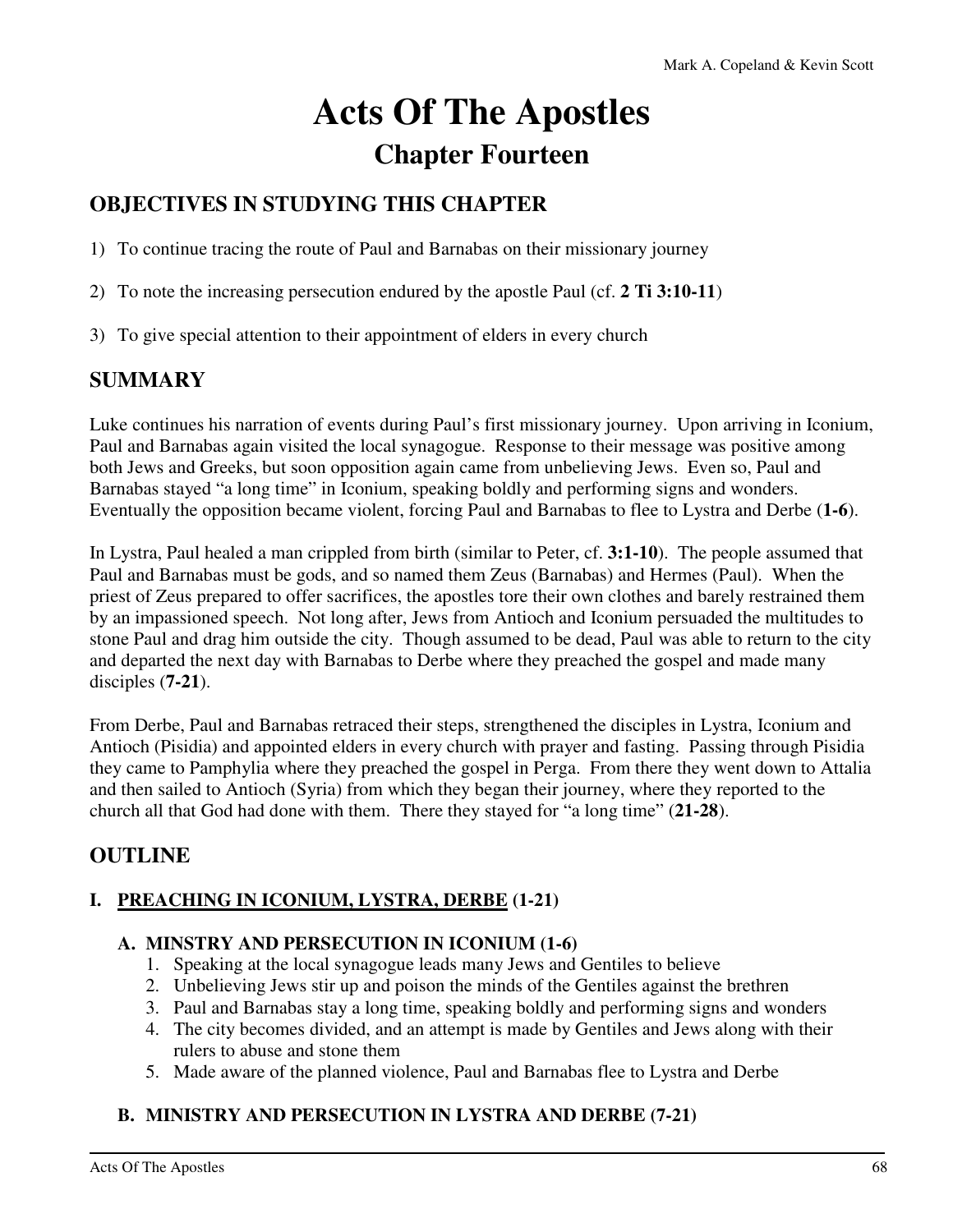- 1. Paul and Barnabas preach there and in the surrounding region
- 2. In Lystra Paul heals a man crippled from birth
- 3. The people proclaim Paul and Barnabas to be gods, the priest of Zeus sought to offer sacrifices to them
- 4. Tearing their clothes, Barnabas and Paul proclaim themselves to be men who preach the one true living God and scarcely restrain the people from sacrificing to them
- 5. Jews arrive from Antioch and Iconium and persuade the multitude to stone Paul
- 6. Presumed dead, Paul is dragged outside the city where later as he is surrounded by disciples he revives and returns to the city
- 7. The next day Paul and Barnabas depart to Derbe where they preach the gospel and make many disciples before beginning their return trip through Lystra, Iconium, and Antioch

### **II. CONFIRMING DISCIPLES AND APPOINTING ELDERS (22-23)**

### **A. STRENGTHENING THE DISCIPLES (22)**

- 1. Paul and Barnabas exhort them to continue in the faith
- 2. They warn them: "We must through many tribulations enter the kingdom of God."

### **B. APPOINTING ELDERS IN EVERY CHURCH (23)**

- 1. Paul and Barnabas appoint elders in every church with prayer and fasting
- 2. They commend them to the Lord in whom they believed

### **III. RETURN TO ANTIOCH OF SYRIA (24-28)**

### **A. THE JOURNEY HOME (24-26)**

- 1. Passing through Pisidia, they come to Pamphylia
- 2. After preaching in Perga, they go down to Attalia
- 3. From there they sail to Antioch of Syria, from which they had been commended to the grace of God for the work accomplished on their journey

### **B. THEIR REPORT AND STAY AT ANTIOCH (27-28)**

- 1. Paul and Barnabas report to the church all that God had done with them, and how He opened a door of faith to the Gentiles
- 2. They stay a long time in Antioch with the disciples

### **REVIEW QUESTIONS FOR THE CHAPTER**

#### **1) What are the main points of this chapter?**

- Preaching in Iconium, Lystra, and Derbe (1-21)
- Confirming disciples and appointing elders (22-23)
- Return to Antioch of Syria (24-28)

### **2) Upon their arrival in Iconium, what did Paul and Barnabas first do? (1)**

- They spoke at the Jewish synagogue, producing faith in many Jews and Greeks

### **3) What did the unbelieving Jews do in response? (2)**

- They stirred up and poisoned the minds of the Gentiles against them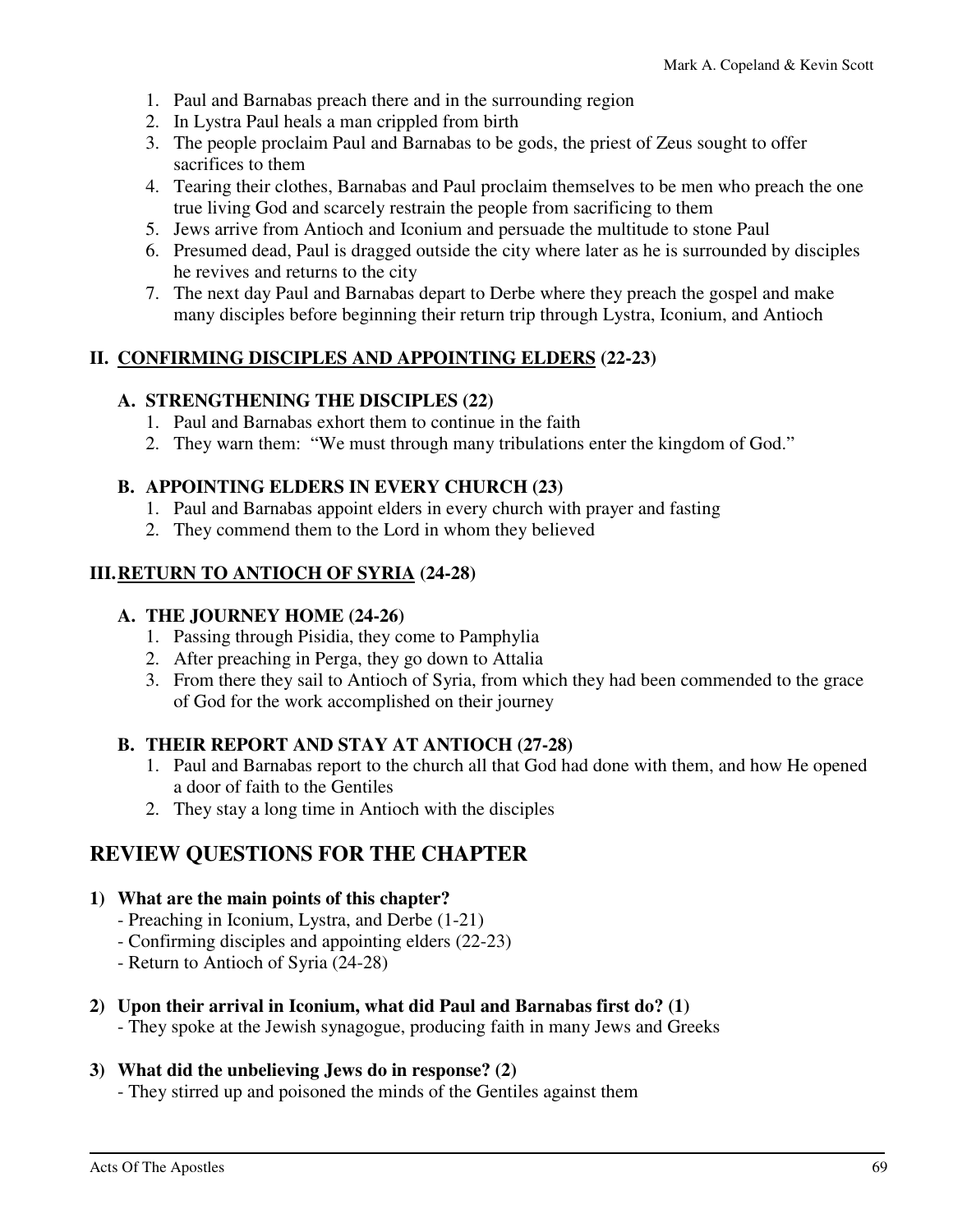**4) What did Paul and Barnabas do? Who was with them and how? (3)** 

- Stayed a long time, speaking boldly in the Lord

- The Lord, who bore witness to His word by granting signs and wonders to be done by the apostles' hands
- **5) As the city became divided, what attempt was made against Paul and Barnabas? (4-5)**  - To stone them
- **6) How did they respond to such a threat? (6-7)**  - By fleeing to the cities of Lystra and Derbe, and preaching the gospel there
- **7) What miracle did Paul perform in Lystra? (8-10)**  - He healed a man crippled from birth
- **8) How did the people react? What names did they give to Paul and Barnabas? (11-12)** 
	- They thought that gods had come in the likeness of men
	- Barnabas they called Zeus, and Paul they called Hermes
- **9) Who attempted to lead the city in offering sacrifices to them? (13)** 
	- The priest of Zeus, whose temple was in the front of the city
- **10) How did Barnabas and Paul restrain the crowd from offering the sacrifices? (14-18)** 
	- By tearing their clothes and crying out to the multitude
	- By professing themselves to be but men, and encouraging them to turn to the living God
- **11) How did the apostles describe the true God? (15-17)** 
	- As the Creator of all things who bore witness of Himself through His blessings to mankind
- **12) Who then came to the city and persuaded the people to stone Paul? (19)** 
	- Jews from Antioch (Pisidia) and Iconium
- **13) After Paul revived from his stoning, where did he and Barnabas go? (20)** 
	- First back to Lystra, and then on to Derbe

### **14) What happened in Derbe? When they left, where did they go? (21)**

- They preached the gospel and made many disciples
- They retraced their steps, going back through Lystra, Iconium, and Antioch

### **15) What did they do as they made their way through such cities? (22-23)**

- Strengthened the brethren, exhorting them to continue despite persecutions
- Appointed elders in every church with prayer and fasting, commending them to God

### **16) Where they go after passing through Pisidia? What did they do there? (24-25)**

- To Perga in Pamphylia, where they preached the gospel

**17) From where did they then sail? (25-26)** 

- Attalia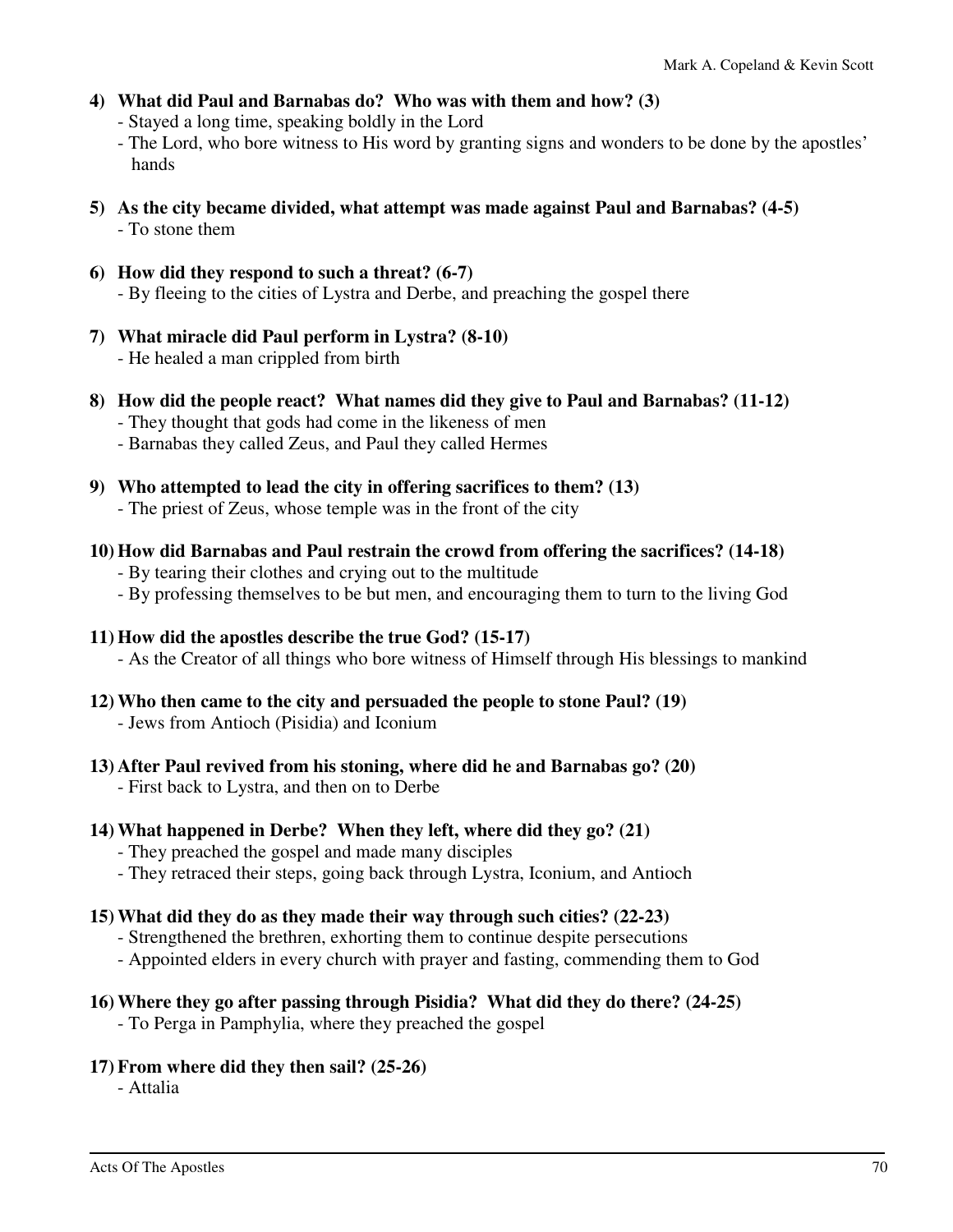### **18) What is significant about Antioch of Syria? (26)**

- It was where they started and ended their missionary journey

### **19) What did Paul and Barnabas do upon their arrival? (27)**

 - Gathered the church together and reported what God had done with them to open a door of faith among the Gentiles

### **20) How long did Paul and Barnabas remain in Antioch of Syria? (28)**

- A long time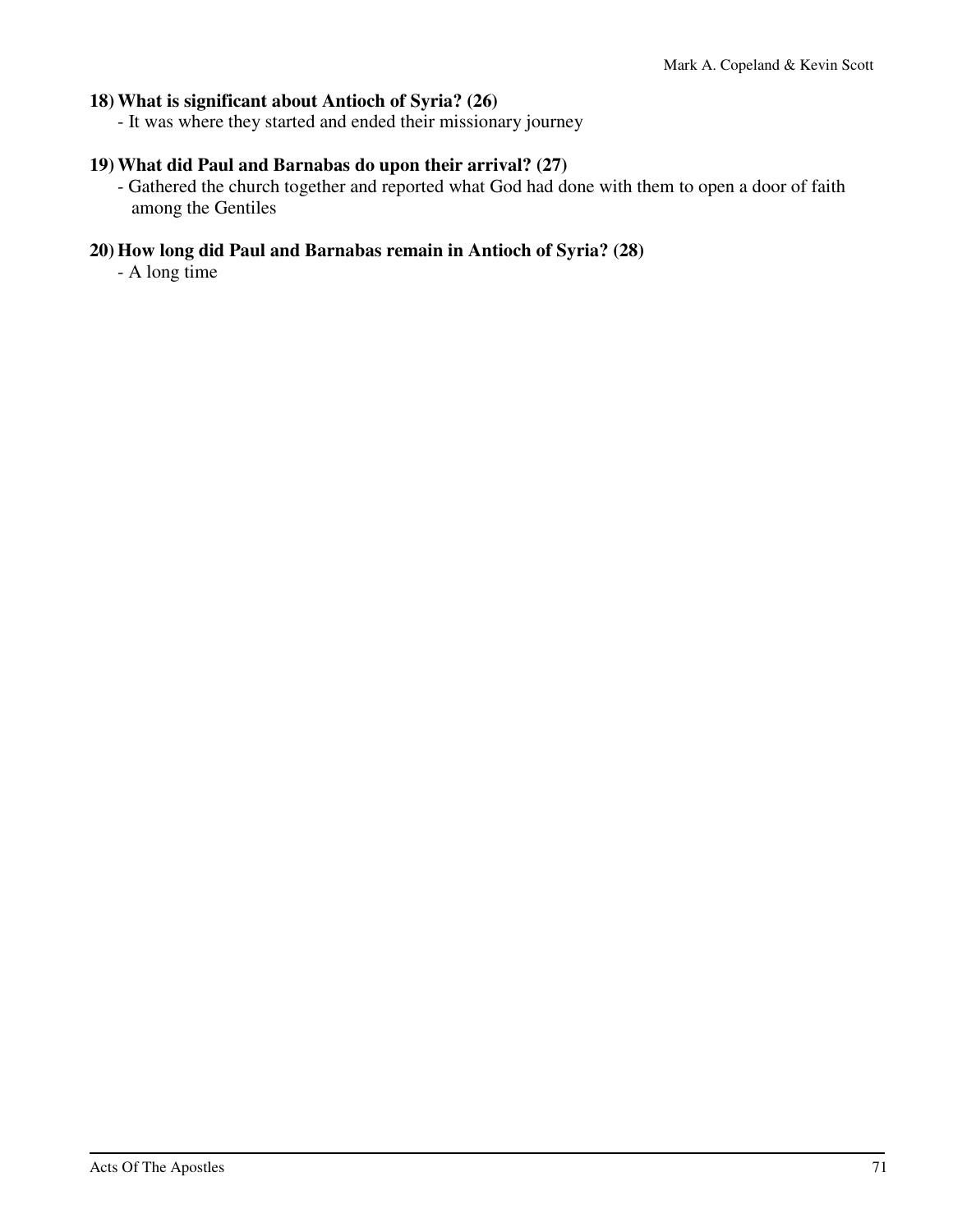# **Acts Of The Apostles Chapter Fifteen**

# **OBJECTIVES IN STUDYING THIS CHAPTER**

- 1) To see how the early church dealt with the issue of circumcision and the Law of Moses
- 2) To note that Paul, Peter, and James were in complete accord, and that Judaizing teachers acted without any apostolic authority
- 3) To notice the rift between Paul and Barnabas, how it did not keep them from serving the Lord

## **SUMMARY**

This chapter records a pivotal event in the early church, confirming that what Jesus accomplished on the cross was the creation of one new body, in which both Jews and Gentiles were to have the same access to God through faith in Jesus Christ and not the Law of Moses (cf. **Ep 2:11-18**).

Men from Judea came to Antioch teaching the necessity of circumcision and keeping the Law. Paul and Barnabas disputed this, and the decision was made to send them to Jerusalem to talk with the apostles and elders. Along the way, Paul and Barnabas described the conversion of the Gentiles which caused great joy (**1-3**).

At Jerusalem Paul and Barnabas first reported to the whole church. When Pharisees who were believers said that circumcision and keeping the Law of Moses were necessary, the apostles and elders met to discuss the issue further. After much dispute, Peter spoke of how God chose him to be the first to preach the gospel to the Gentiles, how God acknowledged them by giving them the Holy Spirit, and how God made no distinction, purifying their hearts through faith. Peter thus questioned why they should put a yoke on the Gentiles that even they themselves were unable to bear. Rather, by the grace of the Lord both Jews and Gentiles could be saved in the same manner. Barnabas and Paul again reported the miracles and wonders God had done through them among the Gentiles (**4-12**).

Finally James, the Lord's brother, offered Amos' prophecy in support of what Peter said. He then recommended they not trouble the Gentiles, but that a letter be written asking them to abstain from things offered to idols, blood, things strangled, and sexual immorality. The apostles and elders, with the whole church, agreed to send the letter, and to have Judas and Silas accompany Paul and Barnabas to confirm its authenticity. The letter, its counsel approved by the Holy Spirit, was delivered and joyously received by the brethren in Antioch. Judas and Silas offered their exhortation and strengthened the brethren before Judas returned to Jerusalem (**13-34**).

After some time teaching and preaching in Antioch, Paul wanted to visit the brethren in the cities they had traveled to on his first missionary journey. Barnabas was willing, but determined to take John Mark. Paul insisted they should not take John because he left them on the first trip. Unable to reconcile, Barnabas took John and sailed to Cyprus, while Paul took Silas, and with commendation from the brethren in Antioch went through Syria and Cilicia strengthening the churches (**35-41**).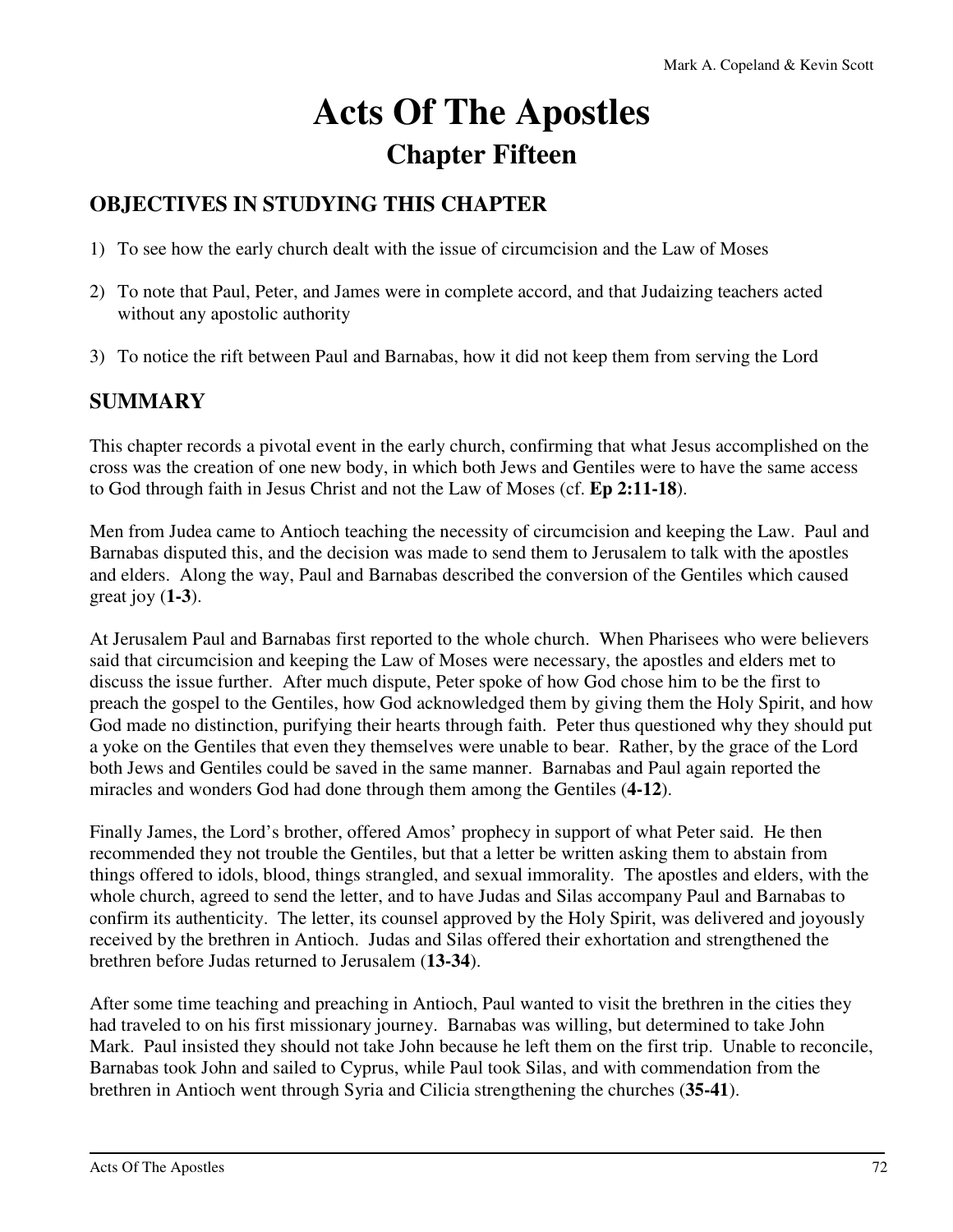## **OUTLINE**

#### **I. CONFLICT OVER CIRCUMSION (1-3)**

#### **A. TROUBLEMAKERS FROM JUDEA (1-2a)**

- 1. Individuals from Judea teach the brethren in Antioch they must be circumcised
- 2. Paul and Barnabas dissent and dispute with them

#### **B. CONTINGENT SENT TO JERUSALEM (2b-3)**

- 1. Paul, Barnabas, and others sent to Jerusalem to meet with the apostles and elders
- 2. On their way, they tell of the conversion of Gentiles, causing great joy

#### **II. CONFERENCE AT JERUSALEM (4-29)**

#### **A. THE MEETING WITH THE WHOLE CHURCH (4-5)**

- 1. Paul and Barnabas report what God had done with them
- 2. Pharisees who believed demand circumcision and keeping the Law of Moses

#### **B. THE MEETING WITH THE APOSTLES AND ELDERS (6-21)**

- 1. After much dispute, Peter speaks
	- a. He reminds them how God:
		- 1) Chose him to preach the gospel to Gentiles
		- 2) Acknowledged Gentiles by giving them the Holy Spirit
		- 3) Made no distinction between Jew and Gentile, purifying their hearts by faith
	- b. He offers his conclusion:
		- 1) Why test God by demanding that Gentiles do what Jews could not?
		- 2) Through the grace of the Lord Jesus both will be saved in the same way
- 2. Paul and Barnabas then speak
	- a. The multitude remain silent and listen
	- b. As they recount the many miracles and wonders God did among the Gentiles
- 3. James then speaks
	- a. Providing OT prophecy (cf. **Amo 9:11-12**) to support what Peter had done
	- b. Offering his judgment that Gentiles who turn to God not be troubled
	- c. Suggesting that a letter be written
		- 1) Telling them to abstain from things polluted by idols, sexual immorality, what has been strangled, and blood
		- 2) Seeing that Moses has been read every Sabbath in the synagogues for generations

#### **C. THE CONCLUSION OF THE MATTER (22-29)**

- 1. The apostles and the elders, with the whole church, agree to send:
	- a. Judas and Silas to Antioch along with Paul and Barnabas
	- b. A letter to Gentile Christians in Antioch, Syria and Cilicia
- 2. The letter from the apostles and the elders states:
	- a. That the troublemakers had not been sent by them
	- b. That Barnabas and Paul are beloved
	- c. That Judas and Silas will offer confirmation by word of mouth
	- d. That they and the Holy Spirit place no greater burden on them than to abstain from:
		- 1) What has been sacrificed to idols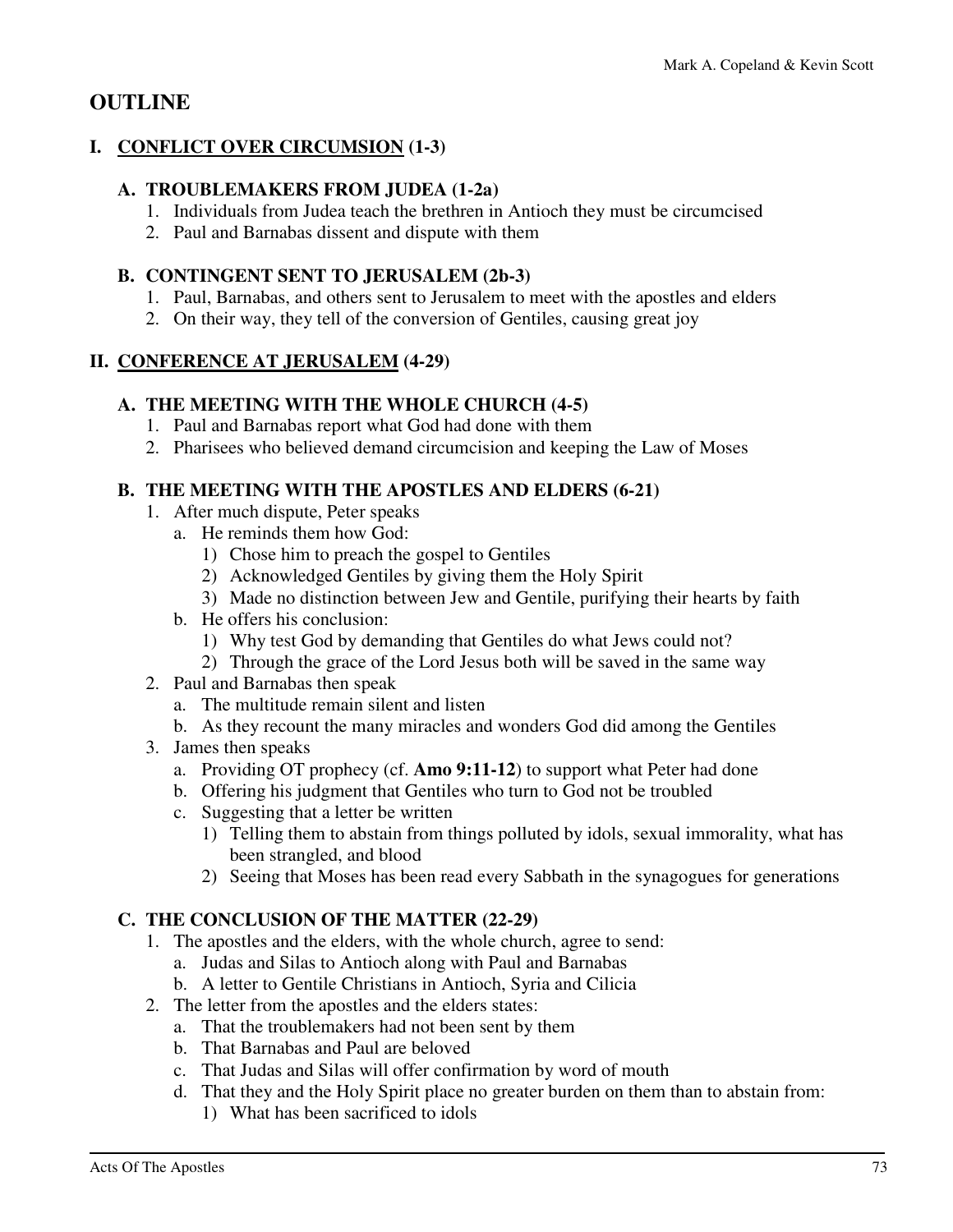- 2) Blood
- 3) What has been strangled
- 4) Sexual immorality
- e. The Gentile brethren will do well if they keep themselves from these things

#### **III. CONSOLATION IN ANTIOCH (30-35)**

#### **A. THE LETTER IS DELIVERED (30-31)**

- 1. Paul and Barnabas return to Antioch, the multitude gather together
- 2. The letter is read, the people rejoice over its encouragement

#### **B. THE CHURCH IS STRENGTHENED (32-35)**

- 1. As prophets, Judas and Silas exhort and strengthen the brethren with many words
- 2. After a while, Judas is sent back with greetings from the brethren to the apostles
- 3. It seems good for Silas to remain in Antioch
- 4. Paul and Barnabas remain also, teaching and preaching with many others

#### **IV. CONTENTION BETWEEN PAUL AND BARNABAS (36-41)**

#### **A. THE ARGUMENT (36-39a)**

- 1. After teaching and preaching in Antioch for some days, Paul wants to visit the brethren where they preached during the first missionary journey
- 2. Barnabas is determined to take with them John Mark
- 3. Paul is insistent that John should not go since he left them in Pamphylia
- 4. The contention became so sharp they parted from one another

#### **B. THE RESULT (39b-41)**

- 1. Barnabas takes Mark and sails to Cyprus
- 2. Paul chooses Silas, commended by the brethren to the grace of God, and passes through Syria and Cilicia strengthening the churches

# **REVIEW QUESTIONS FOR THE CHAPTER**

#### **1) What are the main points of this chapter?**

- Conflict over circumcision (1-3)
- Conference in Jerusalem (4-29)
- Consolation in Antioch (30-35)
- Contention between Paul and Barnabas (36-41)

#### **2) What were some people from Jerusalem teaching the brethren in Antioch? (1)**

- That circumcision as proscribed by Moses was necessary to be saved

#### **3) Who disagreed with them? What actions were taken? (2)**

- Paul and Barnabas
- To send Paul and Barnabas along with others to the apostles and elders in Jerusalem

#### **4) On the way to Jerusalem, what did Paul and Barnabas do? (3)**

- Described the conversion of the Gentiles to the brethren in Phoenicia and Samaria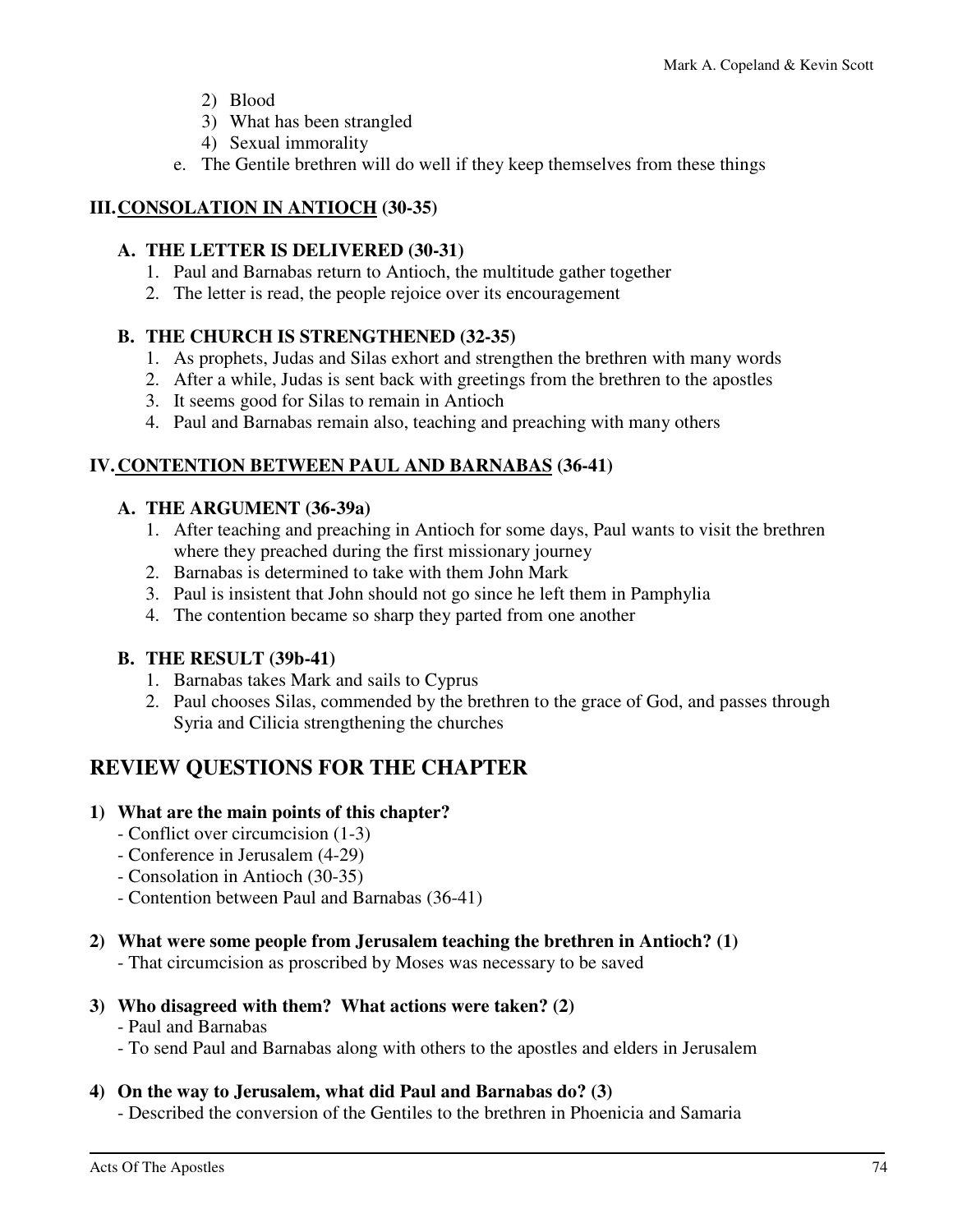#### **5) When they arrived at Jerusalem, with whom did they first meet? What did they tell them? (4)**

- The church, along with the apostles and elders
- All the things that God had done with them

#### **6) Who then stood up, and what did they say? (5)**

- Some of the Pharisees who believed in Jesus

- That it was necessary for Gentiles to be circumcised and keep the Law of Moses
- **7) Who then came together to discuss the matter? (6)** 
	- The apostles and elders

#### **8) Who spoke first? What did he say? (7-11)**

- Peter
- God chose him to preach the gospel to the Gentiles
- God acknowledged the Gentiles by giving them the Holy Spirit
- God made no distinction, purifying their hearts by faith
- Why test God by putting on Gentiles a yoke even Jews could not bear?
- Through the grace of the Lord, Jews and Gentiles will be saved the same way

#### **9) Who spoke second? What did they say? (12)**

- Barnabas and Paul
- God worked many miracles through them among the Gentiles

#### **10) Who spoke last? What did he say? (13-21)**

- James (the Lord's brother)
- The prophet Amos agreed with what Peter said
- They should not trouble the Gentiles who are turning to God
- That a letter be written, asking them to abstain from polluted by idols, sexual immorality, things strangled, and blood
- Since for generations Moses had been read in many synagogues every Sabbath

#### **11) What was the reaction to James' suggestions? (22-23)**

- It pleased the apostles and elders, along with the whole church
- They determined to send Judas and Silas along with Paul and Barnabas, to Antioch
- To write a letter to Gentile Christians in Antioch, Syria, and Cilicia

#### **12) What are key points in that letter? (24-29)**

- Those who had troubled them regarding circumcision and the Law did so without any authority
- The apostles and elders agreed to send Judas and Silas along with beloved Barnabas and Paul to confirm the report of what happened in Jerusalem
- The Holy Spirit, along with the apostles and elders, saw fit to lay no burdens upon them, save to abstain from things sacrificed to idols, blood, things strangled, and sexual immorality

#### **13) How did the brethren in Antioch react to the letter? (30-31)**

- They rejoiced over its encouragement

#### **14) What did Judas and Silas do? (32-34)**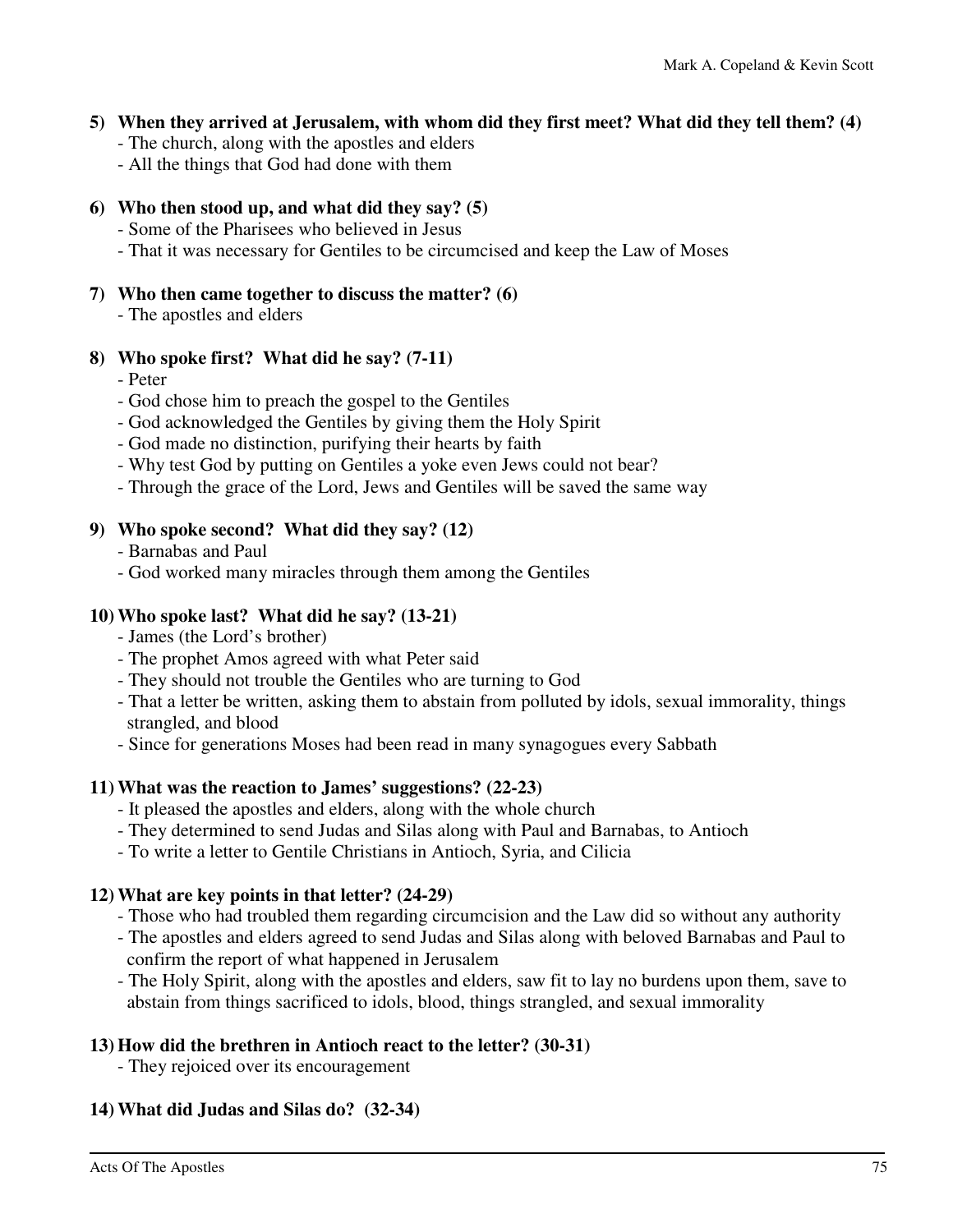- As prophets they exhorted and strengthened the brethren with many words
- Judas was later sent back to Jerusalem with greetings to the apostles
- Silas remained in Antioch

#### **15) What did Paul and Barnabas do for a while in Antioch? (35)**

- Teach and preach the word of the Lord

#### **16) After some time, what did Paul recommend to Barnabas? (36)**

- To go back and visit the brethren in the cities where they preached, to see how they were doing

#### **17) What was Barnabas determined to do? (37)**

- Take John Mark with them

#### **18) What did Paul insist? Why? (38)**

- They should not take John Mark

- He had left them in Pamphylia (cf. Ac 13:13) and not gone on with them

#### **19) When the contention became strong between Barnabas and Paul, what did they do? (39-41)**

- Barnabas took John Mark and sailed to Cyprus

 - Paul took Silas, commended by the brethren to the grace of God, and went through Syria and Cilicia strengthening the churches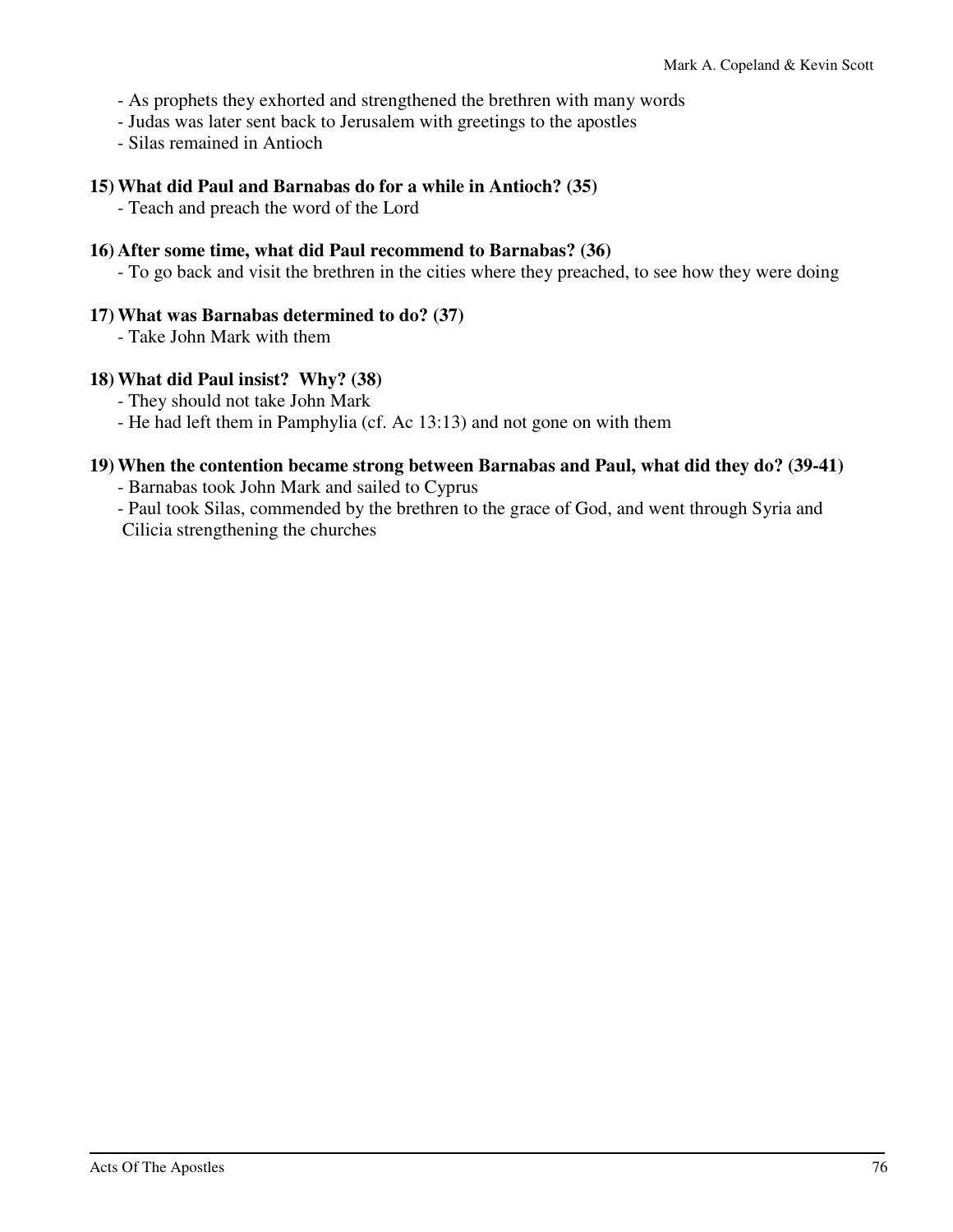# **Acts Of The Apostles Chapter Sixteen**

# **OBJECTIVES IN STUDYING THIS CHAPTER**

1) To trace the route of Paul and Silas on their missionary journey

- 2) To consider whether the Spirit led Paul through impressions or some other less subjective way
- 3) To study carefully the conversions of Lydia and the Philippian jailer

# **SUMMARY**

With this chapter we find Paul on his second missionary journey that began in **Ac 15:40** with Paul and Silas passing through Syria and Cilicia, strengthening churches along the way. In Derbe and Lystra, Paul enlisted a young disciple named Timothy who would become a life-long fellow-worker in the kingdom. His mother was a believing Jew (cf. **2 Ti 1:5**) but his father was Greek, so with many Jews in the region Paul had Timothy circumcised. As Paul's company traveled through Phrygia and Galatia, they delivered the decrees from the apostles and elders in Jerusalem and strengthened the churches (**1-5**).

With the guidance of the Holy Spirit they found themselves in Troas, where Paul had a vision of a man from Macedonia asking for help. Concluding that the Lord was calling them to preach the gospel there, Paul's company left Troas accompanied by the author of Acts himself, as indicated by the first person pronoun plural "we" (**6-10**).

From Troas to Samothrace and then Neapolis, the company finally arrived in Philippi. A major city of Macedonia and Roman colony, it marked Paul's first ministry on the European continent. On the Sabbath Paul and his companions went down to the river where women were praying. As Paul spoke, a religious business woman of Thyatira named Lydia listened. The Lord opened her heart to heed Paul, which resulted in her and her household being baptized. She then persuaded Paul and his companions to stay at her house (**11-15**).

Paul and his company were soon followed by a slave girl possessed by a spirit of divination that made money for her owners through fortune telling. For days she cried out, "These men are the servants of the Most High God, who proclaim to us the way of salvation." While true, it annoyed Paul (probably because it was not of her own free will) and he cast the spirit out in the name of Jesus. This greatly angered the girl's masters, who had Paul and Silas beaten and imprisoned. At midnight while Paul and Silas were praying and singing hymns, a great earthquake shook the prison and broke free their chains. Assuming all had fled, the jailer was about to kill himself when Paul stopped him. When the jailor asked what he must do to be saved, Paul and Silas told him to believe on the Lord Jesus, and then proceeded to teach him and his family the word of the Lord. That same night, the entire family was baptized. In the morning, the magistrates sent word to release Paul and Silas, but Paul demanded a personal release as they were Roman citizens who were beaten and imprisoned without trial. Scared, the magistrates came and pleaded with Paul and Silas to leave the city, which they did after a short visit to Lydia's house to encourage the brethren. Note that the author's return to the use of "they" indicates that Luke stayed behind in Philippi (**16-40**).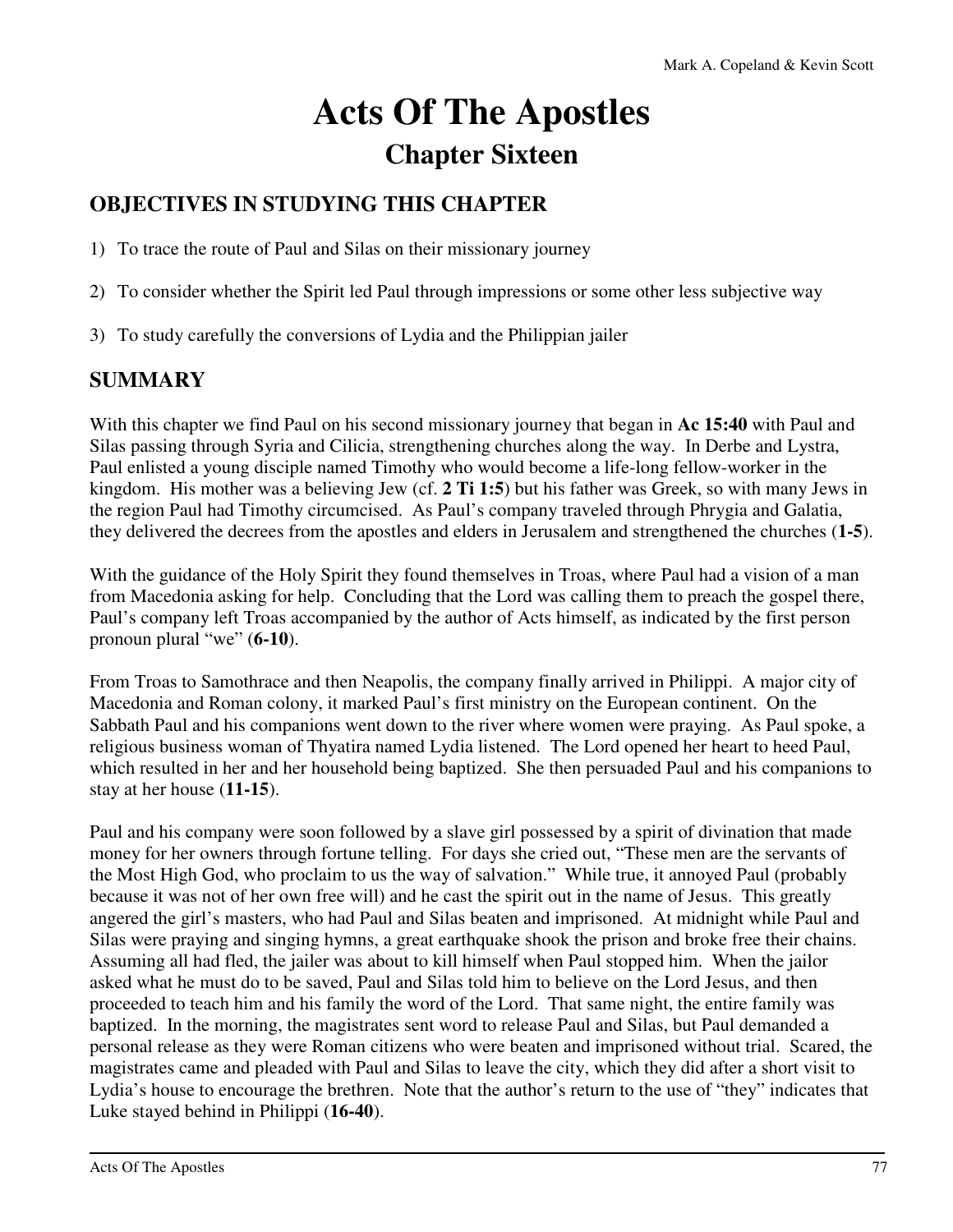## **OUTLINE**

#### **I. TIMOTHY JOINS PAUL AND SILAS (1-5)**

#### **A. TIMOTHY'S BACKGROUND (1-3)**

- 1. Paul and Silas travel to Derbe and Lystra, where they meet Timothy
- 2. A disciple, whose mother was a Jewish Christian and father was Greek
- 3. Well spoken of by the brethren at Lystra and Iconium

#### **B. TIMOTHY'S CIRCUMCISION (3)**

- 1. Paul wants Timothy to join him
- 2. Paul has Timothy circumcised, on account of the Jews in the region

#### **C. TIMOTHY'S FIRST MISSION (4-5)**

- 1. Traveling with Paul and Silas, they deliver the decrees from Jerusalem
- 2. The churches are strengthened, increasing in number daily

#### **II. THE MACEDONIA CALL (6-10)**

#### **A. DIRECTED BY THE SPIRIT (6-8)**

- 1. Passing through Phrygia and Galatia, the Spirit forbids them from preaching in Asia
- 2. Nearing Mysia, they try to go to Bithynia, but the Spirit does not permit them
- 3. Bypassing Mysia, they arrive in Troas

#### **B. CALLED BY A VISION (9-10)**

- 1. Paul has a vision of a Macedonian man asking for help
- 2. Paul and his companions conclude God wants them to go to Macedonia
- 3. The use of "we" indicates Luke, the author, has now joined them

#### **III. CONVERSIONS AT PHILIPPI (11-40)**

#### **A. THE CONVERSION OF LYDIA (11-15)**

- 1. From Troas, by way of Samothrace and Neapolis, Paul's company arrive at Philippi of Macedonia, a Roman colony
- 2. On the Sabbath, they meet with women gathered by the river to pray and Paul speaks
- 3. Lydia, who worshiped God, listens and the Lord opens her heart to heed Paul
- 4. She and her household are baptized, and persuades Paul's company to stay at her house

## **B. THE CONVERSION OF THE JAILER (16-40)**

- 1. On the way to prayer, Paul's and his companions are followed by a slave girl
	- a. Who was possessed with a spirit of divination
	- b. Who had brought her masters much profit through fortune telling
- 2. She proclaims Paul's company to be servants of God, proclaiming the way of salvation
	- a. This she does for many days, which annoys Paul
	- b. Paul therefore casts out the spirit in the name of Jesus
- 3. Her masters seize Paul and Silas, and drag them before the magistrates
	- a. Where they are accused as troublemakers, teaching unlawful customs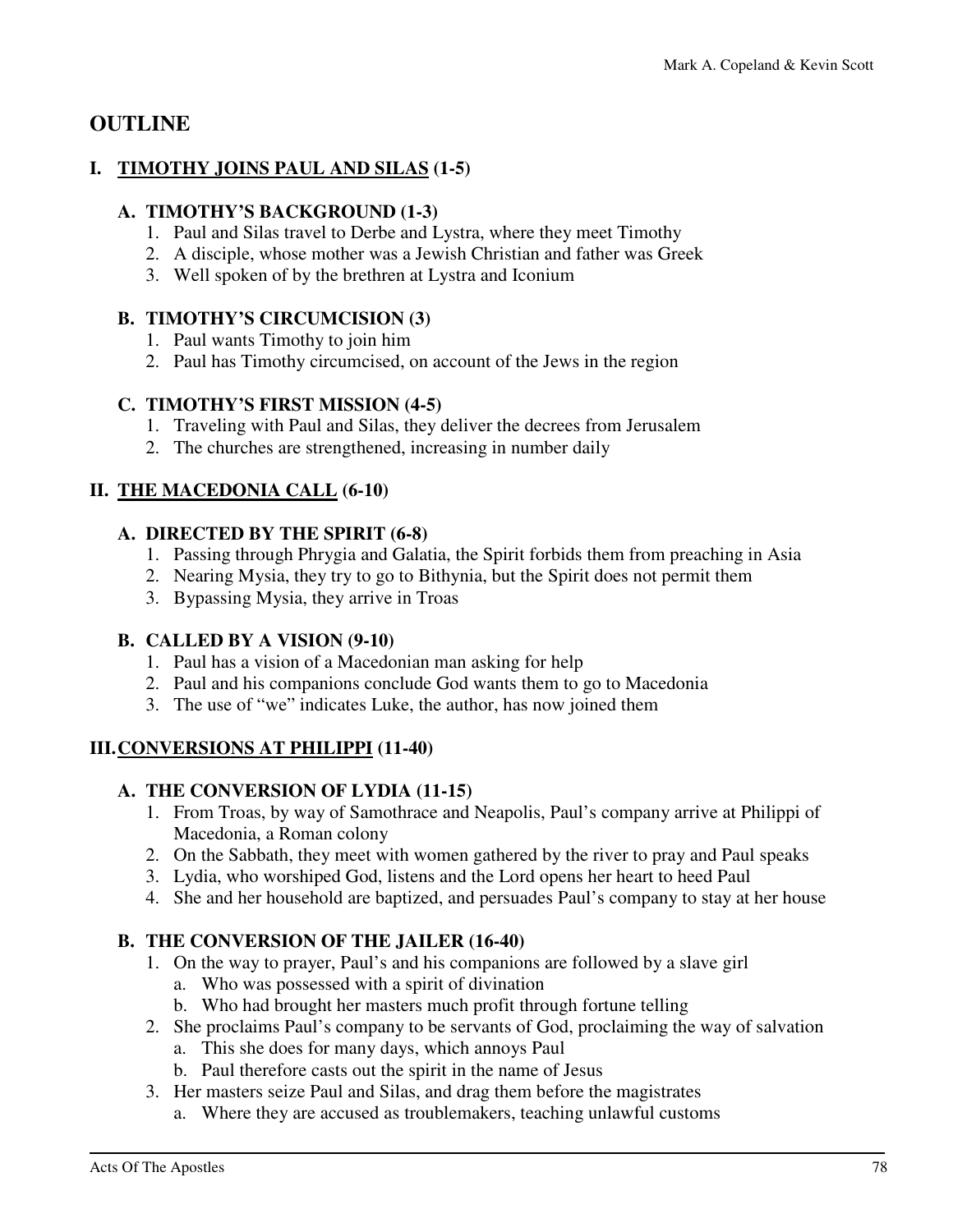- b. Where they are beaten with rods, then imprisoned with feet in stocks
- 4. At midnight, Paul and Silas are praying and singing hymns, the prisoners listening
- 5. There is a great earthquake, opening the doors and loosening the prisoners' chains
- 6. The jailer comes in, assumes all have escaped, prepares to kill himself
- 7. Paul cries out with a loud voice to stop him, assuring him that all were still there
- 8. The jailer asks for a light, falls before Paul and Silas, and asks what he must do to be saved
	- a. They first tell him to believe on the Lord Jesus Christ
	- b. They then speak the word of the Lord to him and his household
	- c. That same hour he washes their stripes, then he and his household are baptized
	- d. He then takes Paul and Silas to his house, feeds them, and rejoices that he and his household has believed in God
- 9. The next day the magistrates send officers to release Paul and Silas
	- a. When the jailer tells Paul he is free to go, Paul demands that the magistrates come personally, as they have beaten Roman citizens without a trial
	- b. So the magistrates come, release Paul and Silas, and plead for them to leave the city
- 10. Returning to Lydia's house, Paul and Silas encourage the brethren, then leave Philippi

## **REVIEW QUESTIONS FOR THE CHAPTER**

- **1) What are the main points of this chapter?** 
	- Timothy joins Paul and Silas (1-5)
	- The Macedonian call (6-10)
	- Conversions at Philippi (11-40)
- **2) Where did Paul go after passing through Syria and Cilicia (1; cf. 15:41)**  - Lystra and Derbe
- **3) Who did Paul want to travel with him? What is said about him? (1-2)** 
	- A disciple named Timothy
	- Son of a Jewish woman who believed, and whose father was Greek
	- Well spoken of by the brethren in Lystra and Iconium
- **4) Why did Paul have him circumcised? (3)** 
	- Because of the Jews in that region that knew his father was Greek
	- I.e., not to be saved, but to conciliate his relationship with other Jews (cf. w/Titus, **Ga 2:3-5**)
- **5) What did Paul's company deliver as they traveled? What was the reaction? (4-5)** 
	- The decrees to keep as determined by the apostles and elders at Jerusalem
	- The churches were strengthened in number and grew daily
- **6) How did the Spirit guide Paul's company in their travels? Where did they wind up? (6-8)** 
	- By forbidding them to preach in Asia; not permitting them to go into Bithynia
	- In Troas
- **7) What vision did Paul have? What did he and his companions conclude? (9-10)** 
	- A man in Macedonian apparel pleading with him, "Come over to Macedonia and help us"
	- The Lord had called them to preach the gospel to those in Macedonia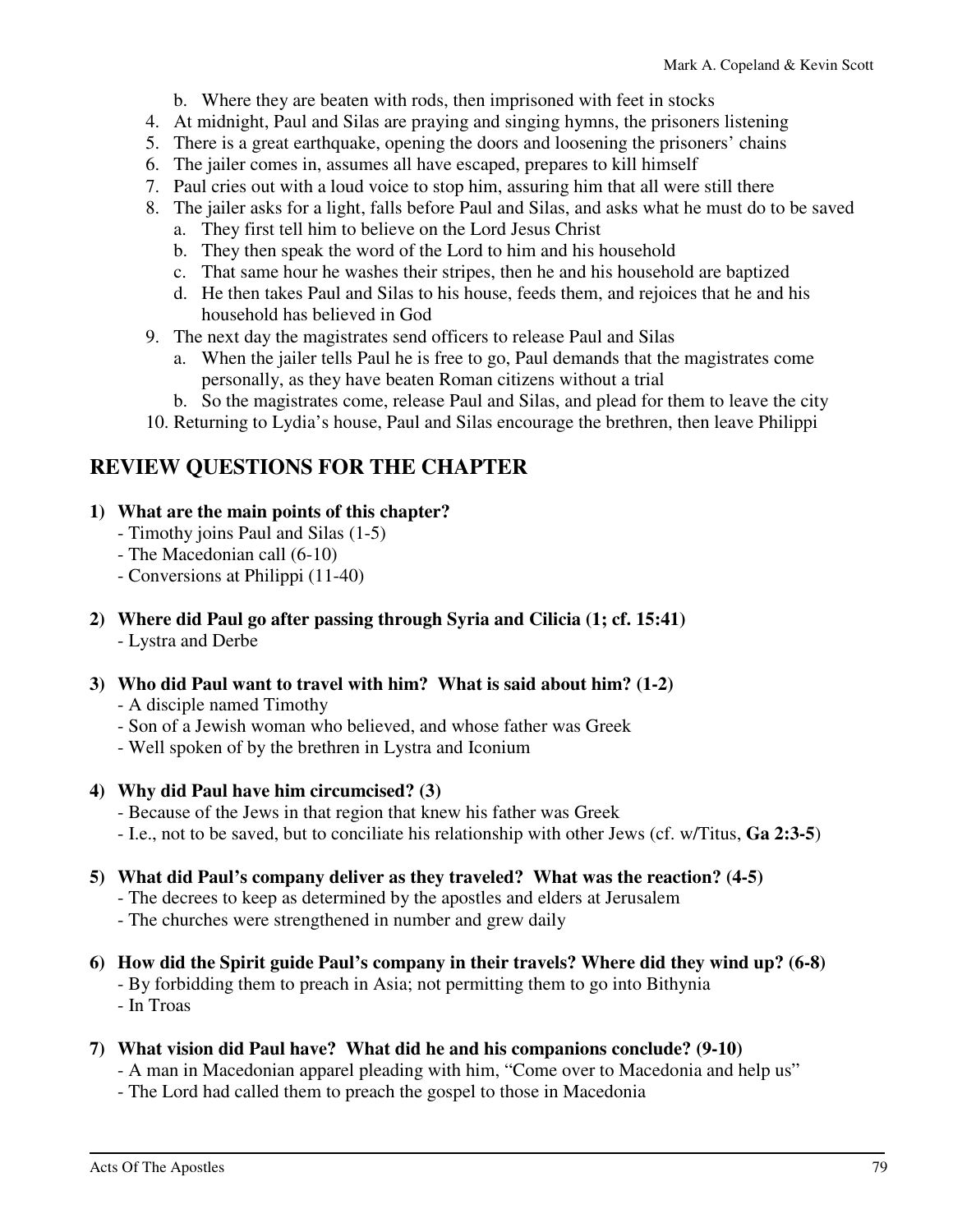#### **8) From Troas, where did they go? Who evidently joined them at Troas? (11-12)**

- Samothrace, Neapolis, and then to Philippi, a major city of Macedonia and Roman colony
- Luke, the author of Acts, as indicated by the pronoun "we"

#### **10) Where did Paul's company go on the Sabbath? What did they do? (13)**

- The riverside where prayer was customarily made; they spoke to the women gathered there

#### **11) Who heard them? What kind of woman was she? What happened as she listened? (14)**

- Lydia, a seller of purple from Thyatira
- A worshiper of God
- The Lord opened her heart to heed the things spoken by Paul

#### **12) What happened next? Afterwards, what did she do? (15)**

- She and her household were baptized
- She persuaded Paul and his company to stay at her house

#### **13) Who began to follow Paul and his company? What did she do? (16-17)**

- A slave girl possessed with a spirit of divination, who earned money by fortune telling
- Followed them for many days, saying "These men are the servants of the Most High God, who proclaim to us the way of salvation"

#### **14) Why do you think Paul was greatly annoyed? What did he then do? (18)**

- Her proclamation was not freely given, by compelled by the spirit that possessed her
- He cast out the spirit in the name of Jesus Christ

#### **15) What sequence of events followed this miracle? (19-24)**

- Her masters dragged Paul and Silas to the marketplace and before the authorities
- They roused the multitude against Paul and Silas, the magistrates had them beaten with rods
- Paul and Silas were then secured in the inner prison with their feet in stocks

#### **16) What did Paul and Silas do while imprisoned? (25)**

- Prayed and sang hymns while other prisoners listened

#### **17) What led to the jailer asking what he must do to be saved? (26-30)**

- There was a great earthquake, all the doors were opened and chains loosened
- The jailer assumes all escaped and was about to kill himself
- Paul stops him, telling him that all the prisoners were present

#### **18) What does Paul say and do in answer to the jailor's question? (31-32)**

- Tells him to believe on the Lord Jesus Christ to be saved
- Speaks the word of the Lord to him and his household

#### **19) What happened that same hour of the night? (33)**

- The jailer took Paul and Silas and washed their stripes
- The jailer and all his family were baptized immediately

#### **20) What else did the jailer do for Paul and Silas? How would you describe his attitude? (34)**

- Brought them into his home and fed them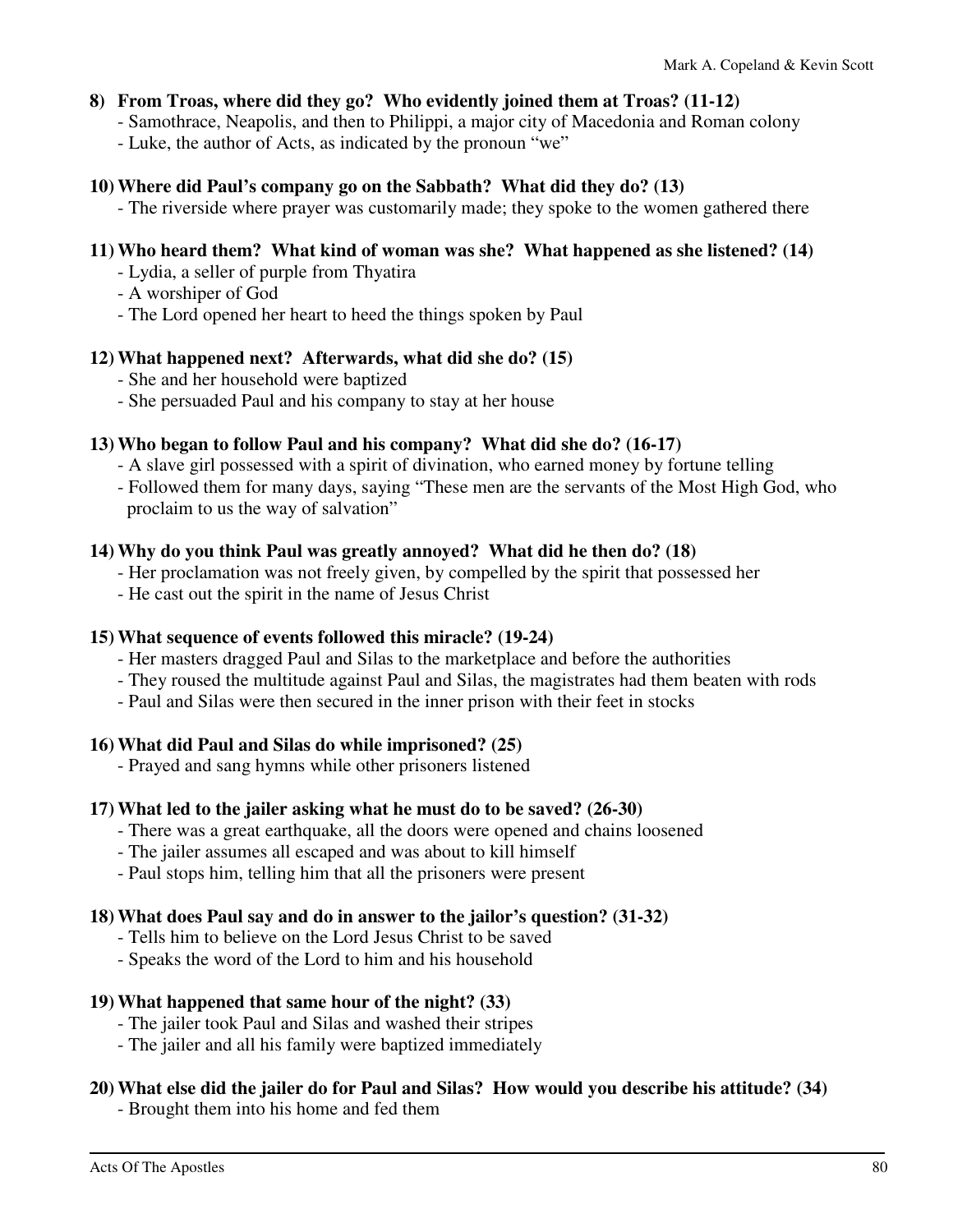- Happy that he and his household believed in God

#### **21) When word was sent for Paul and Silas to be released, how did Paul respond? (35-37)**

 - He demanded the magistrates appear in person, because they had beaten Romans without being properly condemned

#### **22) How did the magistrates respond? (38-39)**

- With fear, then personally pleading with Paul and Silas to leave the city

#### **23) Leaving the prison, what did Paul and Silas do before departing the city? (40)**

- Encouraged the brethren at the house of Lydia

#### **24) Who evidently stayed behind at Philippi? (40)**

- Luke, the author of Acts, as indicated by the pronoun "they"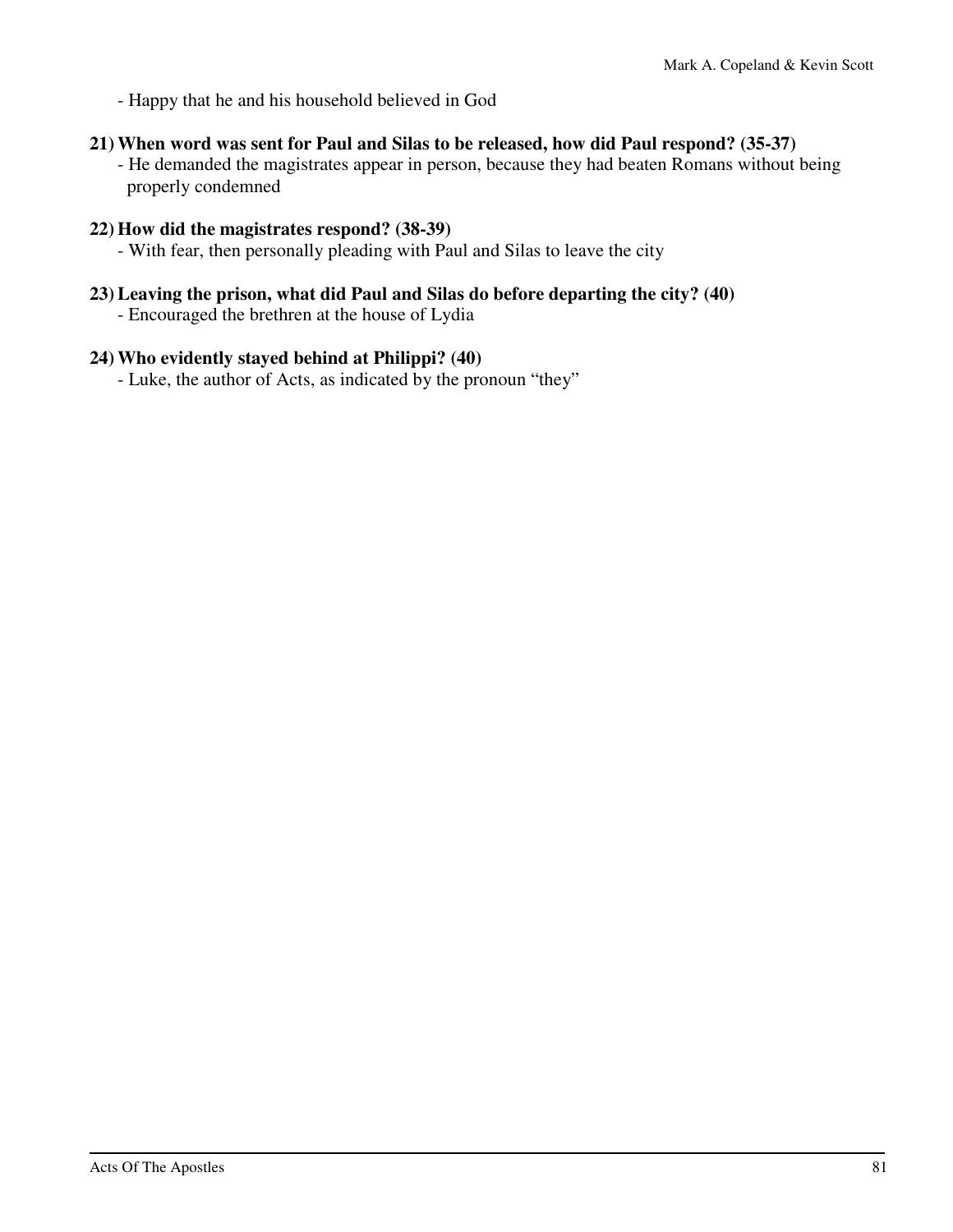# **Acts Of The Apostles Chapter Seventeen**

# **OBJECTIVES IN STUDYING THIS CHAPTER** (Kevin Scott)

- 1) To explore how Paul preached in Thessalonica and Berea, and how his preaching was received in each
- 2) To recognize how the enemies of the gospel can be relentless in their efforts to stop the spread of the Truth
- 3) To examine how Paul preached in Athens and how he found common ground from which to teach the Gospel of Christ in an idolatrous city

## **SUMMARY** (Kevin Scott)

Paul, Silas and Timothy continued on the second missionary journey. As they departed Philippi, they traveled through Amphipolis and Apollonia, arriving at Thessalonica (**1**). Paul found the Jewish synagogue and for three Sabbaths "reasoned with them from the Scriptures" (**2**). He taught them that Jesus had suffered and died, and then was raised from the dead. He proclaimed to them that Jesus was the Christ. Some Jews and a great multitude of Greeks believed and joined them. (**3-4**)

The Jews, who did not believe, became envious of the success of the gospel of Christ. They set out to create a mob, and enraged them against Paul and Silas, but they could not find them. Thus, they took Jason and some of the brethren before the rulers of the city, claiming they had harbored these men who were "acting contrary to the decrees of Caesar, saying there is another king — Jesus." This incited the crowd and the city rulers. They tried to depict Paul and Silas as revolutionaries against Caesar. The rulers then took security from Jason and the others, and released them. (**5-9**)

The brethren sent Paul and Silas away by night to Berea (about 50 miles away). They went to the Jewish synagogue there and found the people to be receptive to the gospel. They were willing to study the Scriptures to determine the Truth. Many believed. When word got back to Thessalonica, Jews traveled there to stir up the city against them. The brethren sent Paul away to Athens. Silas and Timothy remained there. Paul requested that they quickly join him in Athens. (**10-15**)

Upon arrival in Athens, Paul's "spirit was provoked within him when he saw that the city was given over to idols." Again, he went to the synagogue to reason with the Jew and Gentile worshipers, daily. He also reasoned with others in the marketplace each day. This created an opportunity to speak with the philosophers (i.e., Epicureans, Stoics, and others). Some derided him, calling him a "babbler." Others thought he spoke of foreign gods. They invited him to speak in the Areopagus (also called Mar's Hill). This was the place of the supposed experts of philosophy and religion in Athens. (**16-19**)

Paul spoke to them by finding common ground from which to launch into his gospel message. He keyed into the inscription: "TO THE UNKNOWN GOD." This is the One he proclaimed to them. Paul also referenced a saying of their own poets, "For we are also His offspring." He pointed out that since we were the offspring of God, He could not be made of gold or silver or stone by human artists. Paul then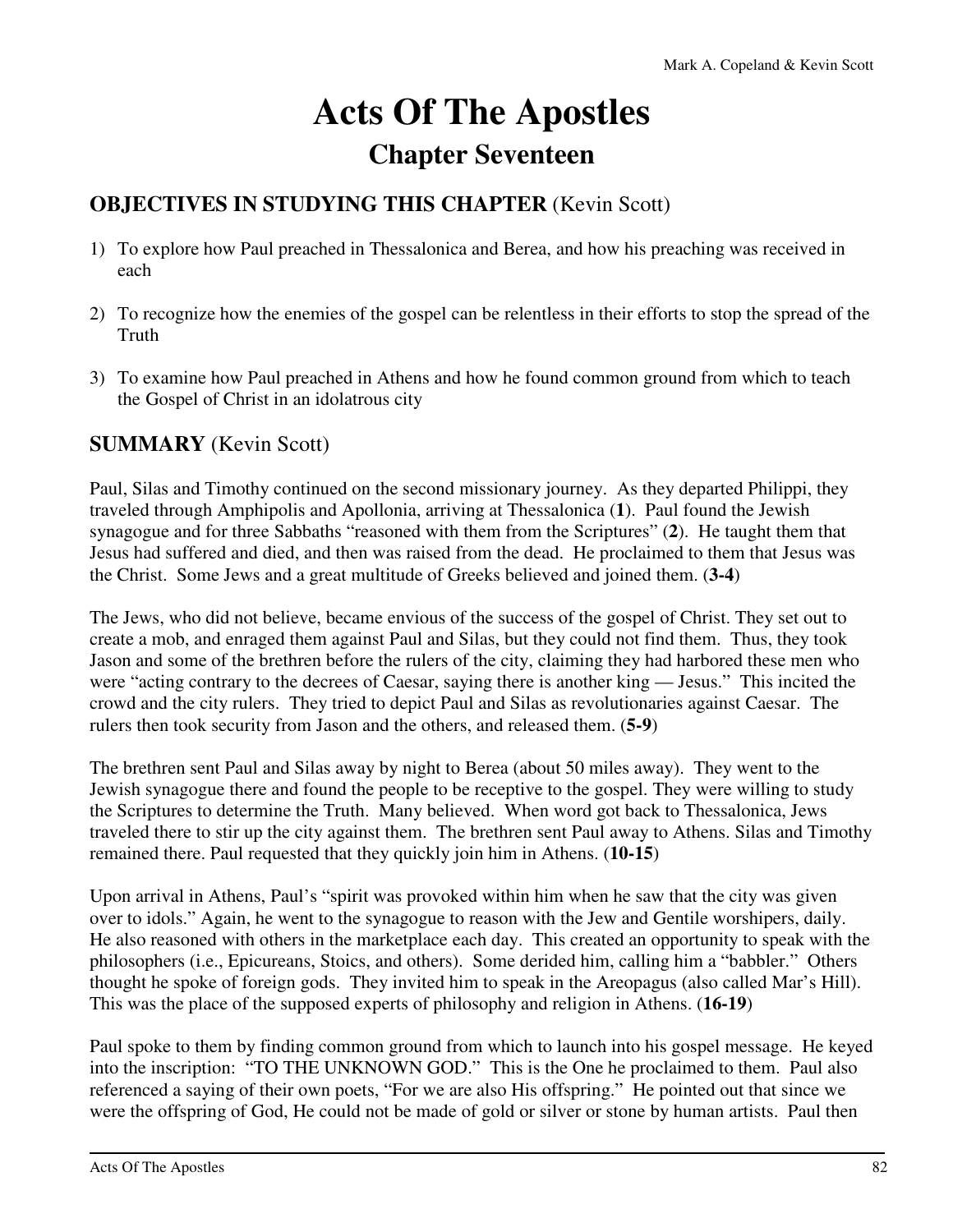taught them of repentance and judgment. He indicated that Christ would be the judge and that He was raised from the dead. Some mocked Paul at this saying. Others wanted to hear more about this later. Some believed and joined him. (**20-34**)

## **OUTLINE** (Mark Copeland)

#### **I. PREACHING IN THESSALONICA (1-9)**

#### **A. REASONING IN THE SYNAGOGUE (1-4)**

- 1. Passing through Amphipolis and Apollonia, they arrive in Thessalonica
- 2. Paul visits the synagogue and reason with the Jews for three weeks
- 3. His goal: to convince them that Jesus is the Christ who had to suffer and rise from the dead
- 4. Some were persuaded, including a large number of devout Greeks and leading women who join Paul and Silas

#### **B. RESISTANCE IN THE CITY (5-9)**

- 1. Envious Jews use evil men from the marketplace to gather a mob
- 2. They set the city in an uproar, and attack Jason's house
- 3. Unable to find Paul, they drag Jason and others before the rulers of the city
- 4. Accusing them of turning the city upside down, disobeying Caesar, claiming Jesus as king
- 5. The rulers take security from Jason and the others before letting them go

#### **II. PREACHING IN BEREA (10-14)**

#### **A. RECEPTION BY THE LOCALS (10-12)**

- 1. Sent by night to Berea, Paul and Silas go to the synagogue
- 2. The Jews are more fair-minded than those in Thessalonica
- 3. They receive the word with all readiness, then search the Scriptures daily
- 4. Many Jews believe, also Greeks, prominent women as well as men

#### **B. RESISTANCE BY THE OUTSIDERS (13-14)**

- 1. Hearing of their success, Jews from Thessalonica come and stir up the crowds
- 2. Paul is immediately sent away to the sea, while Silas and Timothy remain

#### **III. PREACHING IN ATHENS (15-34)**

#### **A. IN THE SYNAGOGUE AND THE MARKETPLACE (15-18)**

- 1. Paul arrives in Athens, sends word for Silas and Timothy to come
- 2. While waiting, Paul's spirit is provoked by the idolatry in the city
- 3. He reasons with Jews and Gentile worshippers in the synagogue, and with people in the Marketplace
- 4. Epicurean and Stoic philosophers hear him preach about Jesus and the resurrection

#### **B. AT THE AREOPAGUS (19-34)**

- 1. Brought to the Areopagus, the inquisitive Athenians invite Paul to present his doctrine
- 2. Paul preaches to the men of Athens
	- a. Mentioning their spirituality
	- b. Especially the altar inscribed "To The Unknown God"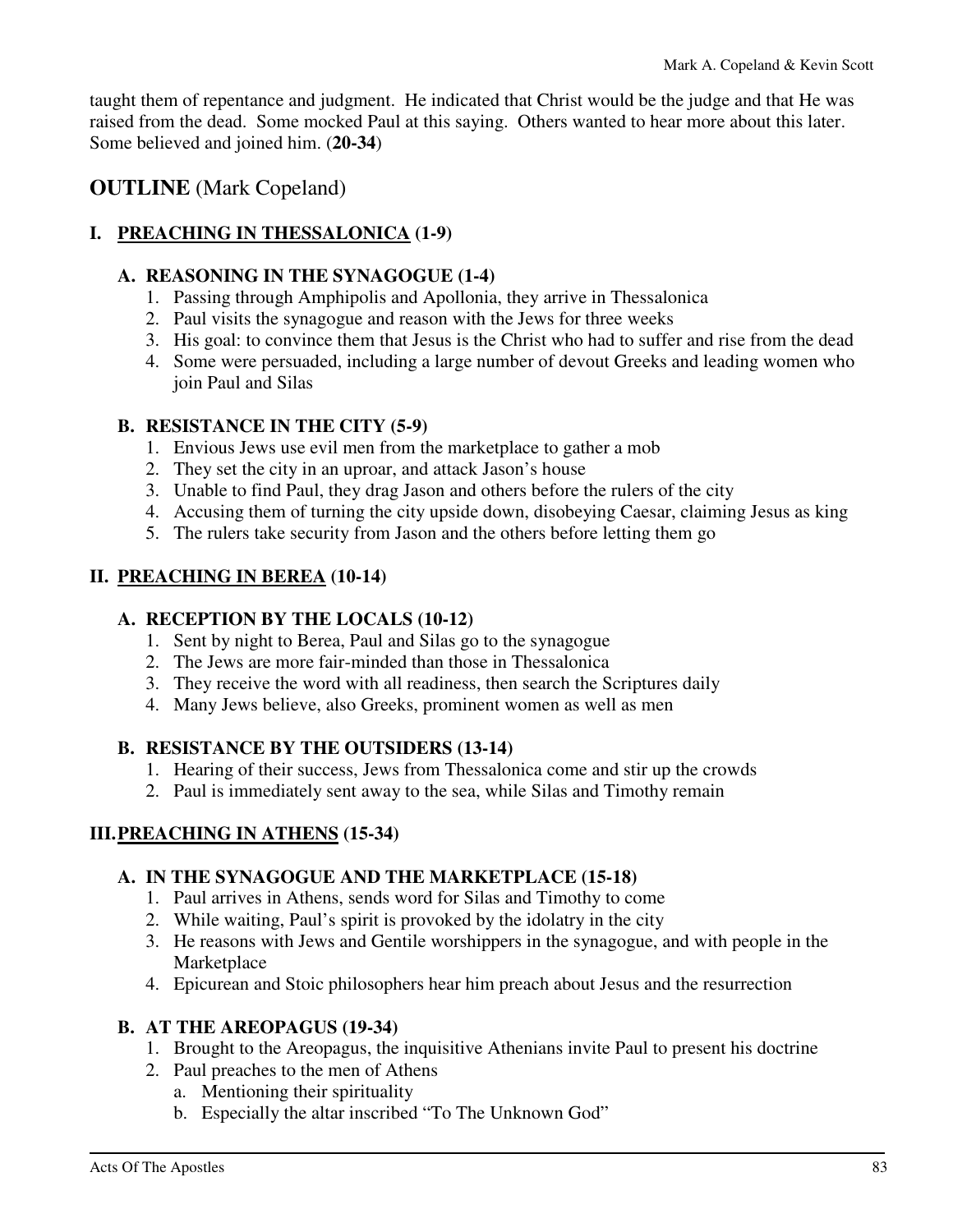- 3. Paul proclaims this God they do not know as the Creator:
	- a. Who does not dwell in temples
	- b. Who is not worshiped as though He needed anything
	- c. Who gives to all life, breath, and all things
	- d. Who has made from one blood all nations to dwell on the earth
	- e. Who has determined their appointed times and dwelling boundaries
	- f. Who does things so that men might seek for Him, grope for Him, and find Him
	- g. Who is not far from anyone, for in Him we live, move, and exist, even as some of their own poets have said, "We are also His offspring"
	- h. Who is not an idol, shaped by art and man's devising
- 4. Paul proclaims that God now commands all men everywhere to repent
	- a. Even though He may have overlooked their ignorance in times past
	- b. He has appointed a Day of Judgment
	- c. He will judge the world in righteousness by a Man He has ordained
	- d. He has given proof of this judgment by raising Him from the dead
- 5. The response to Paul's sermon, especially his mention of the resurrection of the dead
	- a. Some mocked, others were willing to hear him again
	- b. As Paul left, he was joined by some who believed, including Dionysius the Aeropagite and a woman named Damaris

## **REVIEW QUESTIONS FOR THE CHAPTER** (Mark Copeland)

#### **1) What are the main points of this chapter?**

- Preaching in Thessalonica (1-9)
- Preaching in Berea (10-14)
- Conversions at Philippi (15-34)
- **2) After passing through Amphipolis and Apollonia, where did Paul's company arrive? (1)**  - In Thessalonica
- **3) What was Paul's custom when he found a synagogue in a city? (2)** 
	- To visit on the Sabbath to reason with the Jews from the Scriptures
- **4) What was his purpose in visiting the synagogue? (3)** 
	- To demonstrate that the Christ had to die and rise again, and that Jesus is the Christ

#### **5) What was the initial reaction to Paul's teaching in the synagogue? (4)**

 - Some were persuaded, and a great multitude of devout Greeks along with some leading women joined Paul and Silas

- **6) What did the Jews who were not persuaded do? (5-6)** 
	- Took some evil men from the market place and formed a mob
	- Set the city in uproar, attacked the house of Jason looking for Paul and Silas
	- Not finding Paul and Silas, drag Jason and some brethren to the rulers of the city

#### **7) What charges did they bring against Jason and those whom he received? (6-7)**

- "These who have turned the world upside down have come here too."
- "These are all acting contrary to the decrees of Caesar, saying there is another king—Jesus."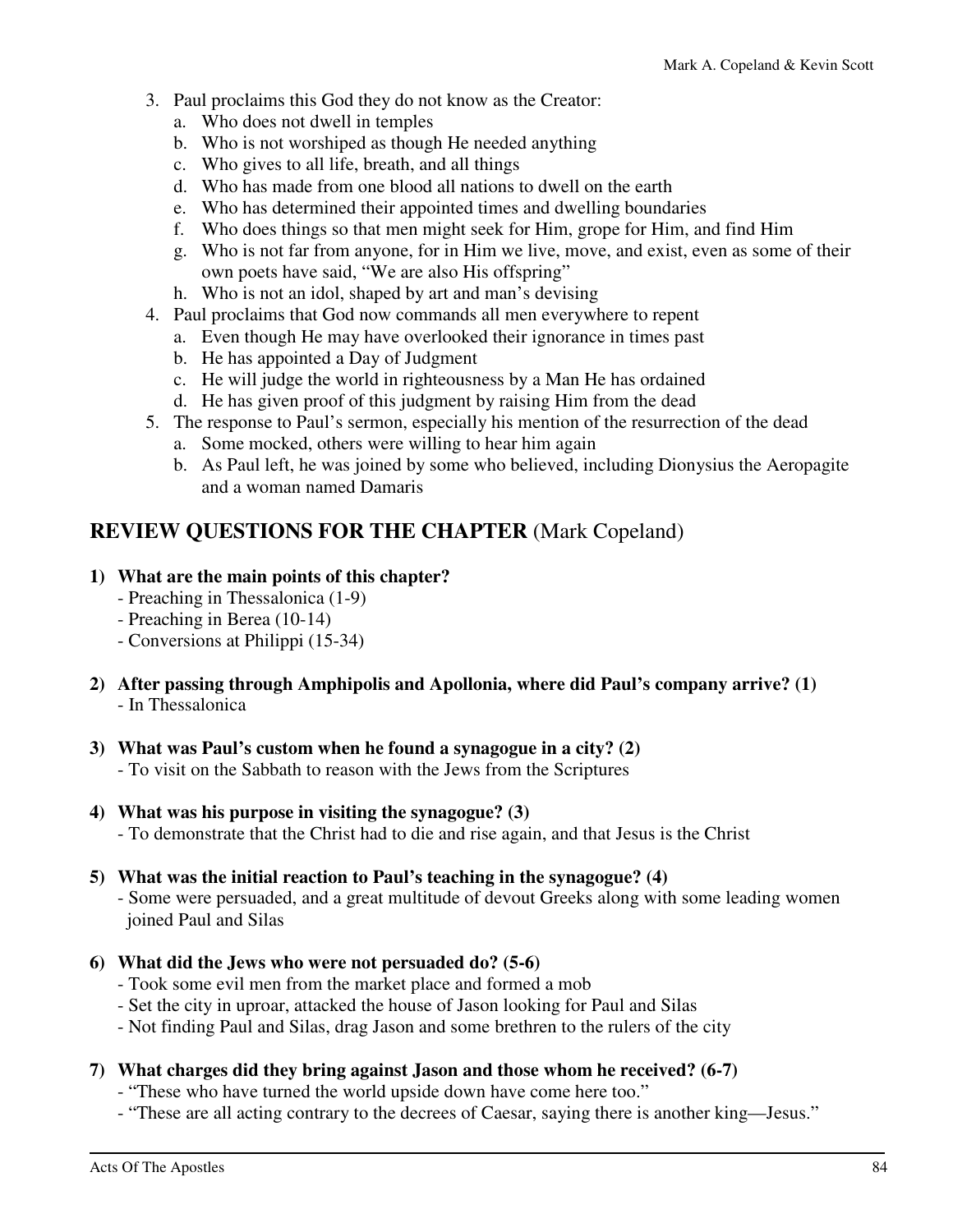- **8) Troubled by such charges, what did the rulers of the city do? (8-9)** 
	- Took security from Jason and let them go
- **9) What did the brethren do with Paul and Silas? What did they find there? (10)** 
	- Sent them away by night to Berea; a synagogue of the Jews

#### **10) List two ways the Bereans were more noble-minded than those in Thessalonica. (11)**

- They first received the word with all readiness
- They then searched the Scriptures daily to see if what Paul taught were so

#### **11) What was the initial response? Who soon stirred up trouble? (12-13)**

- Many believed, including Greeks along with prominent women and men
- Jews from Thessalonica, who came as soon as they heard Paul was in Berea
- **12) Where was Paul then sent? Who initially stayed behind in Berea? (14-15)** 
	- By sea to Athens; Silas and Timothy
- **13) As Paul waited for his companions to arrive in Athens, what provoked Paul? (16)** 
	- How the city was given over to idols

#### **14) What two venues did Paul use to reason with people? (17)**

- The synagogue with Jews and the Gentile worshipers
- The market place daily with those gathered there
- **15) Who encountered Paul? Why did they think he proclaimed some foreign god? (18)** 
	- Certain Epicurean and Stoic philosophers
	- Because he preached Jesus and the resurrection

#### **16) Where did they invite Paul to speak? Why were they willing to listen to him? (19-21)**

- The Aeropagus (Mar's Hill)
- Because Athenians and the foreigners loved to hear new things

#### **17) As Paul began to speak, what did he first acknowledge? Why? (22-23)**

- They were very religious
- Because of all their idols, including an altar inscribed: "To The Unknown God"

#### **18) Whom did Paul proclaim as the subject of his speech? (23)**

- The God whom they worshiped without knowing

#### **19) What seven things did Paul first declare about Him? (24-26)**

- He made the world and everything in it
- He is Lord of heaven and earth
- He does not dwell in temples made with hands
- He is not worshiped with men's hands as though He needed anything
- He gives to all life, breath and everything
- He has made from one blood every nation of men
- He has determined their pre-appointed times and boundaries of their dwelling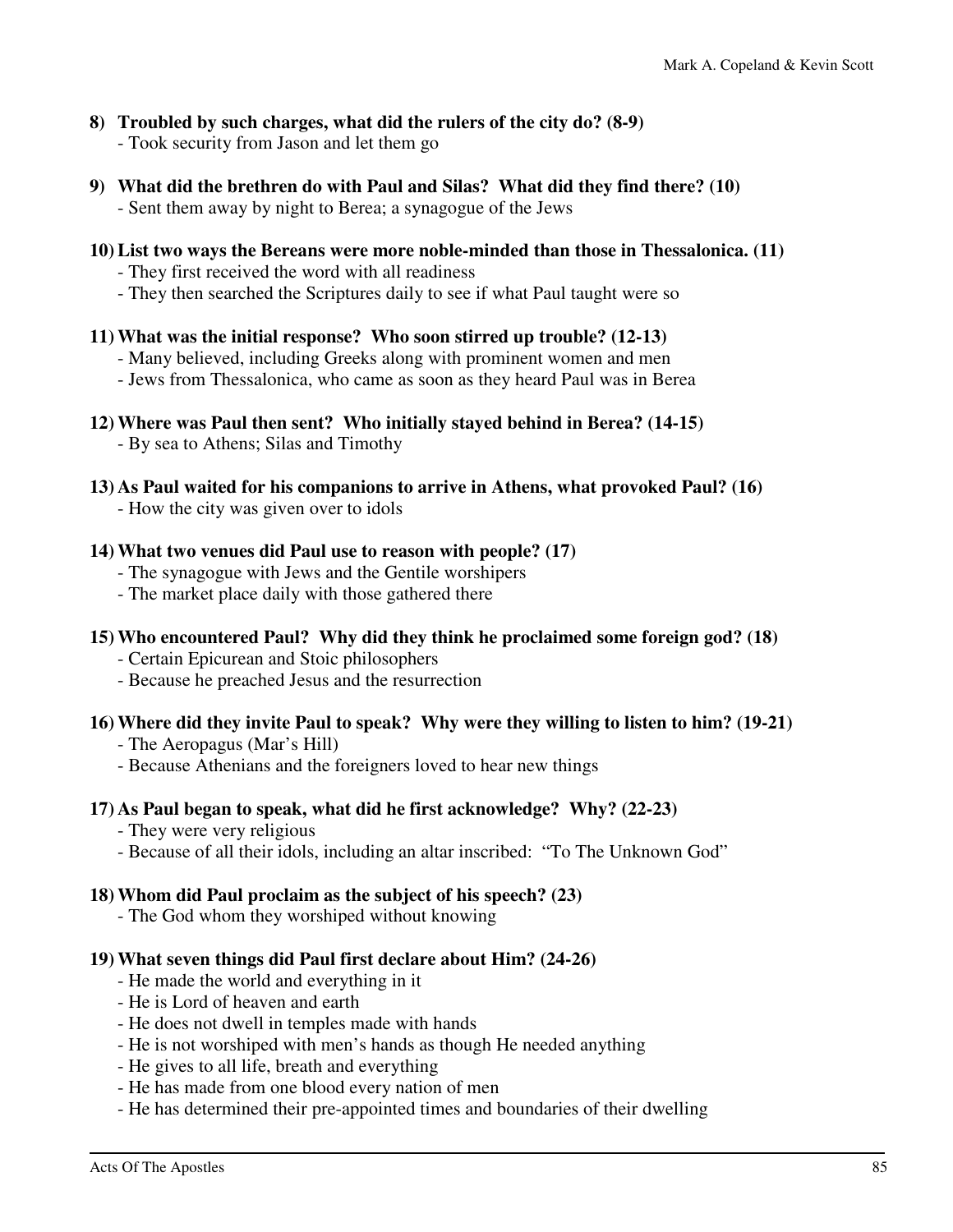#### **20) What was God's purpose in all this? (27)**

- So that man should seek the Lord, in the hope they will grope for Him and find Him

#### **21) What should give one hope that God can be found? (27-28)**

- He is not far from us
- In Him we live and move and have our very being

#### **22) To whom did Paul appeal for support in what he was saying? (28)**

- Some of their own poets, who said 'For we are also His offspring'

#### **23) What conclusion did Paul draw from such observations? (29)**

- As God's offspring, we should not think that He is like gold, silver, or stone shaped by man

#### **24) What does Paul then reveal? (30)**

- Such times of ignorance God once overlooked, but now commands all men every where to repent

#### **25) Why should man repent? What evidence has God given? (31)**

- There is a Day of Judgment on which God will judge the world in righteousness by a Man whom He has ordained
- Raising Jesus from the dead

#### **26) What reaction was there to the subject of the resurrection? (32)**

- Some mocked, while others were willing to listen again on another occasion

#### **27) As Paul left, who joined him? (33-34)**

- Some men who believed, including Dionysius the Aeropagite
- A woman named Damaris, and others with them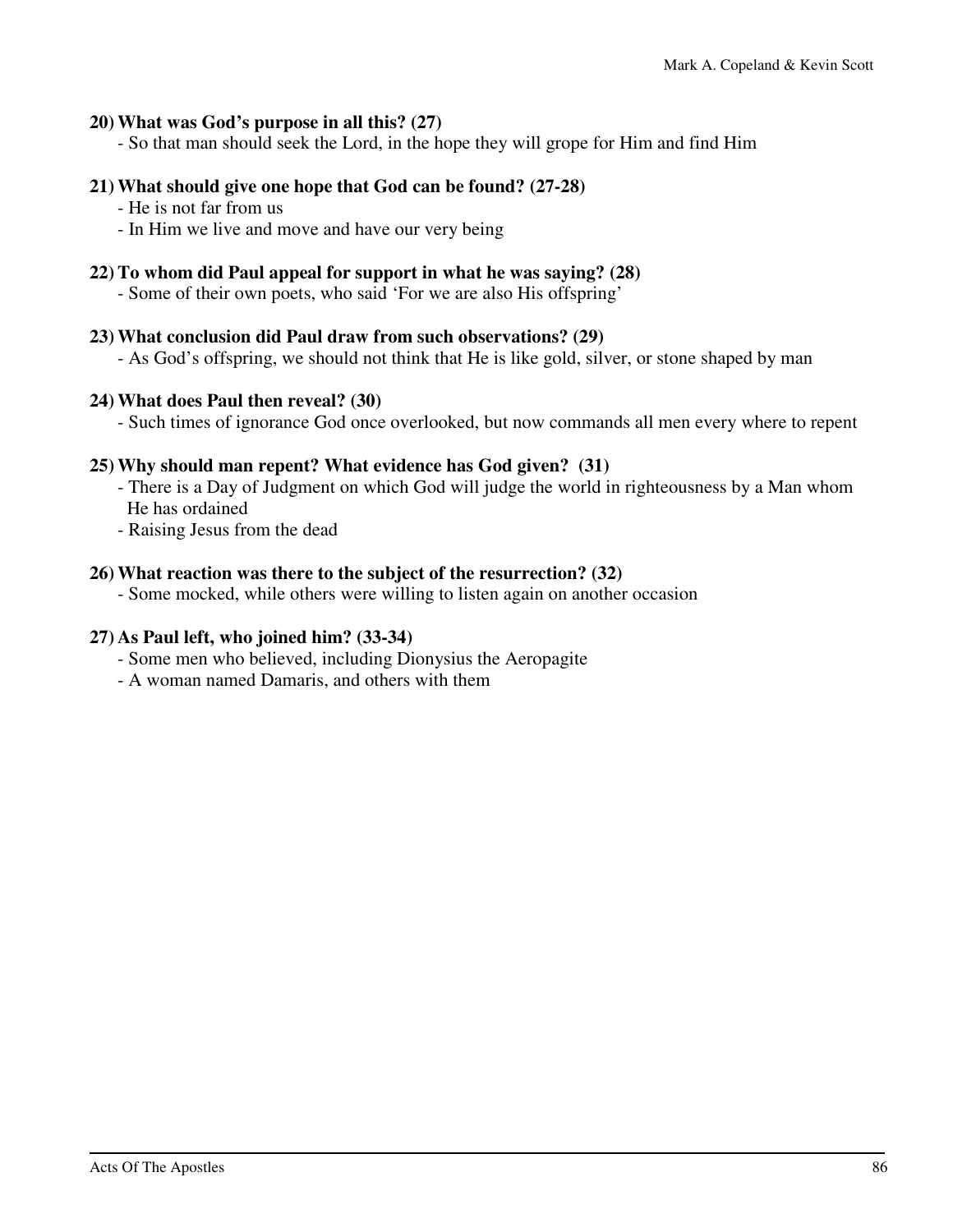# **Acts Of The Apostles Chapter Eighteen**

# **OBJECTIVES IN STUDYING THIS CHAPTER**

1) Examine the final travels of Paul's  $2<sup>nd</sup>$  Journey, from Corinth back to Antioch of Syria

2) Review the work of Aquila and Priscilla, and Apollos

3) Observe the beginning of Paul's  $3<sup>rd</sup>$  Journey

## **SUMMARY**

Paul left Athens and went to Corinth. He found Aquila and Priscilla. He stayed with them, as they were of the same trade, tentmakers. Aquila and Priscilla had left Rome because of the command by Claudius. During this time, Paul taught in the synagogue and "persuaded both Jews and Greeks." Silas and Timothy then joined Paul at Corinth, coming from Macedonia. Paul taught the Jews that "Jesus is the Christ." They opposed him. Paul told them, "Your blood be on your own heads; I am clean. From now on I will go to the Gentiles." Paul then went to Justus' house, which was next to the synagogue. Crispus, the ruler of the synagogue, and his household believed. Many Corinthians believed and were baptized. The Lord spoke to Paul in a vision, encouraging him to be bold and to continue to speak; for the Lord would be with him. Paul continued teaching there another year and a half. The Jews then took Paul before the proconsul of Achaia, Gallio, charging that he "persuades men to worship God contrary to the law." Gallio refused to be a "judge of such matters" and drove them away from the judgment seat. [I and II Thessalonians may have been written.] (**1-17**)

Paul remained there a while longer. Next, Paul, Aquila and Priscilla set sail for Syria. As they were departing, Paul had his hair cut off at Cenchrea as part of a vow. Paul left Aquila and Priscilla in Ephesus, as they were traveling. Paul did not remain in Ephesus, as he wanted to keep the feast in Jerusalem. He sailed on to Caesarea, greeted the church there, and went on to Antioch. (**18-22**)

Paul departed from Antioch of Syria to begin the 3<sup>rd</sup> journey. He traveled through Galatia and Phrygia, strengthening the disciples. Apollos of Alexandria is then introduced as an "eloquent man and mighty in the Scriptures." Apollos traveled to Ephesus and spoke boldly in the synagogue. He taught the way of the Lord, but he only knew the baptism of John. When Aquila and Priscilla heard him, they took him aside and "explained to him the way of God more accurately." Apollos then traveled to Achaia and "greatly helped" the believers. "He vigorously refuted the Jews publicly, showing from the Scriptures that Jesus is the Christ." (**23-28**)

## **OUTLINE**

# **I. THE APOSTLE PAUL IN CORINTH (continuing the 2nd Journey) (1-17)**

#### **A. PAUL TAUGHT IN CORINTH (1-17)**

- 1. Found Aquila and Priscilla (2-3)
	- a. Worked and stayed with Aquila and Priscilla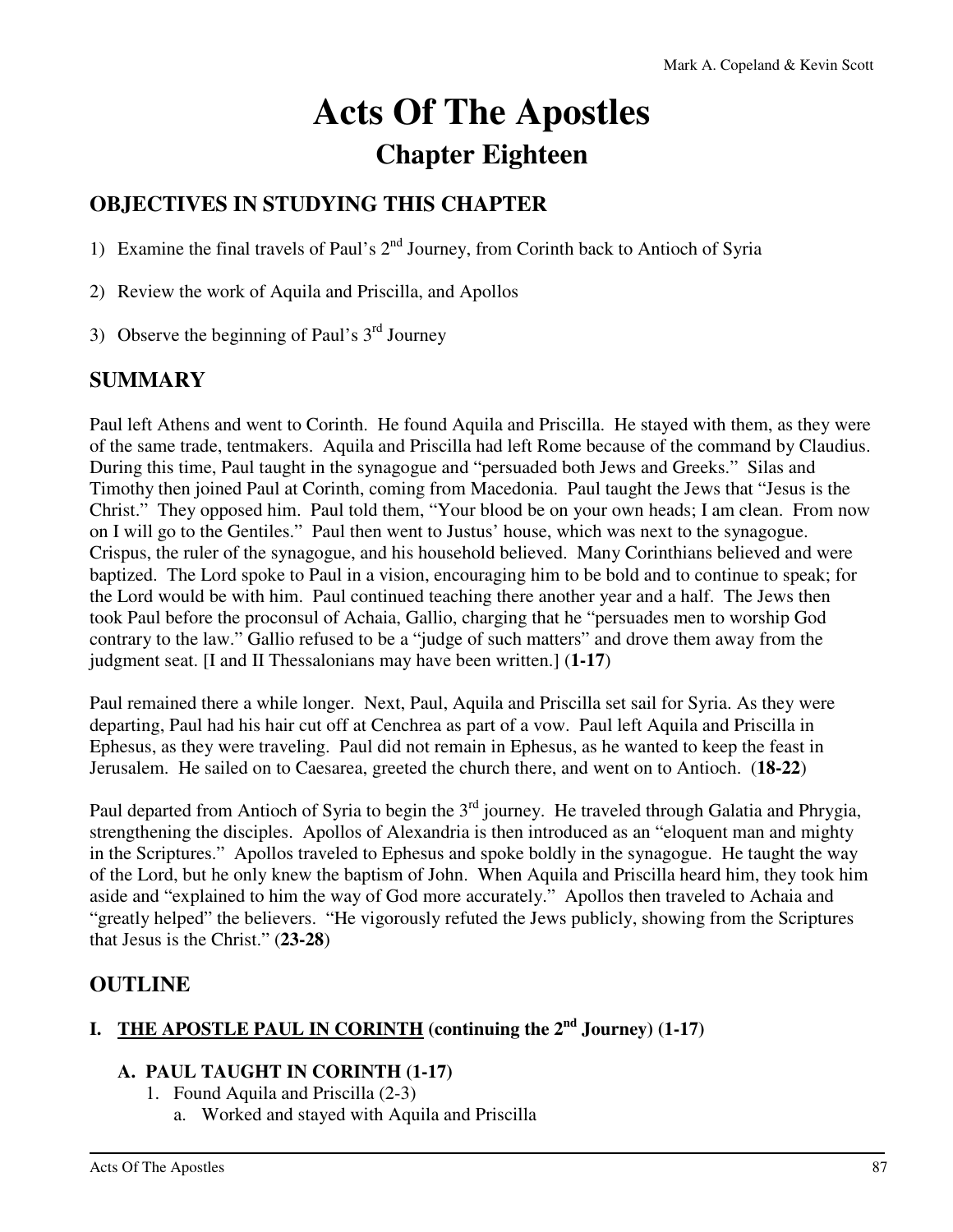- b. They were tentmakers by trade
- 2. Paul taught in the synagogue every Sabbath (4)
	- a. He persuaded by Jews and Greeks
- 3. Paul preached that Jesus is the Christ (5-6)
	- a. Silas and Timothy join Paul, arriving from Macedonia
	- b. Jews opposed Paul and blasphemed
	- c. Paul decided to go to the Gentiles
- 4. Paul went to Justus' house (by synagogue) and taught (7-11)
	- a. Crispus, ruler of the synagogue, believed (and his house)
	- b. Many Corinthians believed and were baptized
	- c. The Lord spoke to Paul, "Do not be afraid, but speak…"
	- d. Paul continued teaching the Word of God there 18 months
- 5. Jews brought Paul before Gallio, proconsul of Achaia (12-17)
	- a. Charged that Paul persuaded men to worship God "contrary to the law"
	- b. Gallio refused to hear the case, as it was not a "matter of wrongdoing or wicked crimes"
	- c. Gallio drove them from the judgment seat and ignored them

#### **II. PAUL RETURNED TO ANTIOCH OF SYRIA (18-22)**

#### **A. PAUL DEPARTED CORINTH, AND SAILED FOR SYRIA (18)**

- 1. After the encounter before Gallio, Paul remained a good while
- 2. Paul, with Aquila and Priscilla, sailed for Syria
- 3. Paul had taken a vow; at the end, he cut his hair at Cenchrea
	- a. Cenchrea was a port that served Corinth (approx. 8-9 miles)
	- b. Upon expiration of the vow, the hair was cut off

#### **B. PAUL ARRIVED AT EPHESUS, WITH AQUILA AND PRISCILLA (19-22)**

- 1. Paul leaves Aquila and Priscilla in Ephesus
- 2. Paul entered the synagogue and reasoned with the Jews
	- a. The Jews asked him to stay longer
	- b. Paul declined, as he wanted to keep the feast in Jerusalem
	- c. Paul indicated he would return; thus he departed
- 3. Paul landed at Caesarea, greeted the church, and went to Antioch
	- a. Recall Cornelius and his household/friends' conversion
	- b. Paul arrived in Antioch in completion of the  $2<sup>nd</sup>$  journey

### **III. PAUL BEGAN THE 3rd JOURNEY (23-28)**

#### **A. PAUL RETURNED TO THE REGIONS OF GALATIA AND PHRYGIA (23)**

- 1. Paul departs Antioch, beginning the  $3<sup>rd</sup>$  journey
- 2. He travels through Galatia and Phrygia, strengthening the disciples

#### **B. APOLLOS IN EPHESUS AND ACHAIA (24-28)**

- 1. Apollos of Alexandria was "eloquent and mighty in the Scriptures"
- 2. Apollos arrived in Ephesus and taught the "way of the Lord"
	- a. He knew only the baptism of John
	- b. Aquila and Priscilla took him aside
	- c. They explained "more accurately" the way of God to Apollos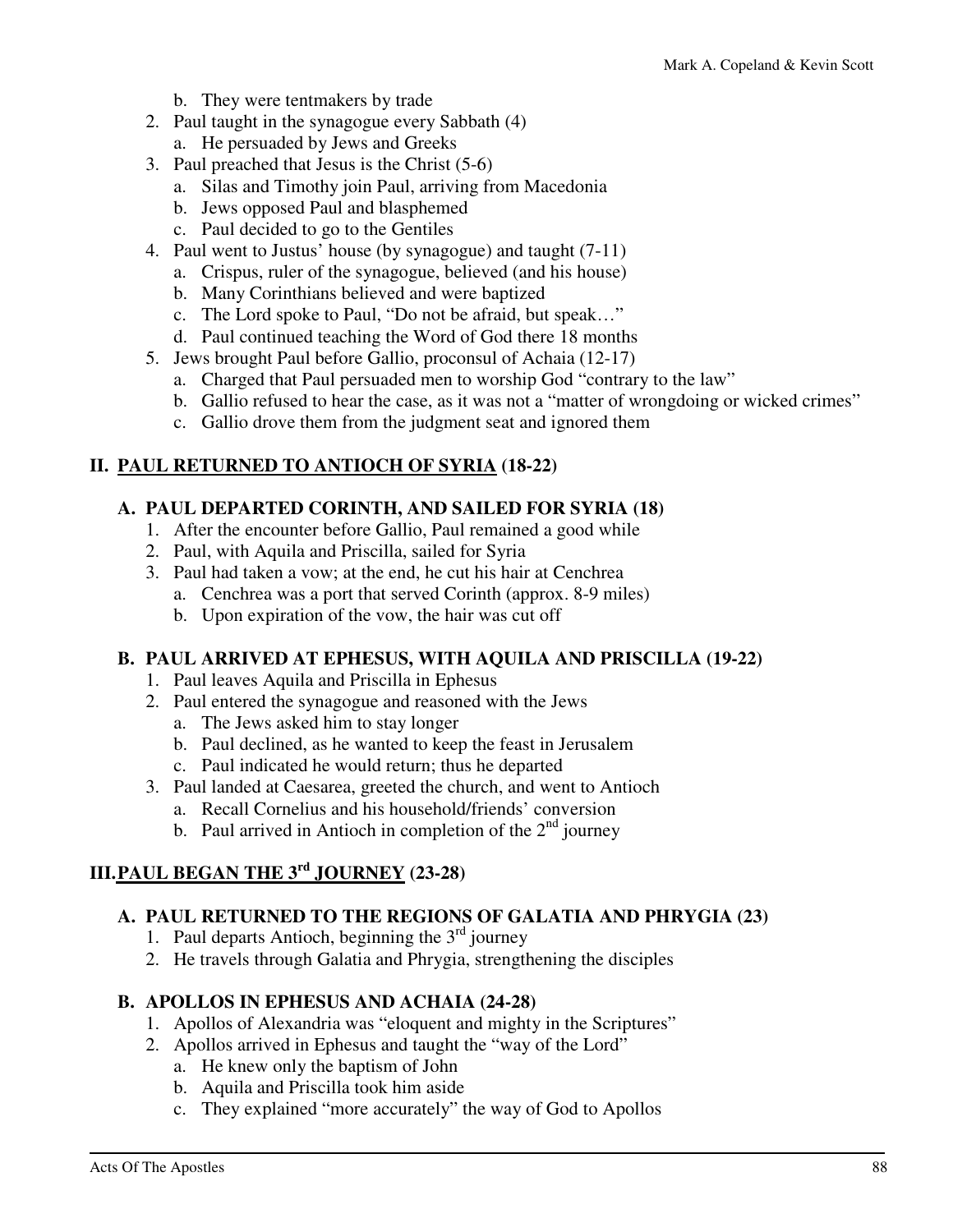- 3. Apollos desired to go to Achaia
	- a. The brethren wrote a letter to those in Achaia to receive him
	- b. Apollos helped the believers there
	- c. He vigorously showed that "Jesus is the Christ" from the Scriptures and "refuted the Jews publicly"

# **REVIEW QUESTIONS FOR THE CHAPTER**

#### **1) What are the main events in this chapter?**

- Paul teaches in Corinth (1-17)
- Paul returns to Antioch of Syria (18-22)
- Paul begins the  $3<sup>rd</sup>$  journey (23)
- Apollos taught more "accurately" by Aquila and Priscilla (24-28)

#### **2) Why were Aquila and Priscilla in Corinth rather than Rome? (2)**

- Claudius had commanded all Jews to depart Rome (2)
- **3) What was the common occupation of Paul and Aquila and Priscilla? (3)** 
	- Tentmakers (3)

#### **4) What did Paul do every Sabbath? (4)**

- Reasoned in the synagogue (4)
- Persuaded both Jews and Greeks (4)
- **5) When Silas and Timothy joined Paul, what was he compelled to testify by the Spirit and to whom? (5)** 
	- That Jesus is the Christ; to the Jews (5)
- **6) What was the reaction of the Jews? (6)**  - They opposed him and blasphemed (6)

## **7) How did Paul respond and to whom was he going next? (6)**

- "Your blood be upon your own heads; I am clean." (6)
- "From now on I will go to the Gentiles." (6)

#### **8) Whose house did Paul enter and where was it located? (7)**

- Justus' house (he worshipped God) (7)
- Next door to the synagogue (7)

#### **9) What resulted with the people of Corinth? (8)**

- Crispus, ruler of the synagogue believed with his household (8)
- Many Corinthians believed and were baptized (8)

#### **10) After the vision from the Lord, how long did Paul remain there? (11)**

- A year and six months, teaching among them (11)

#### **11) What was Gallio not willing to be a judge over? (15)**

- Question of words and names and your own [Jewish] law (15)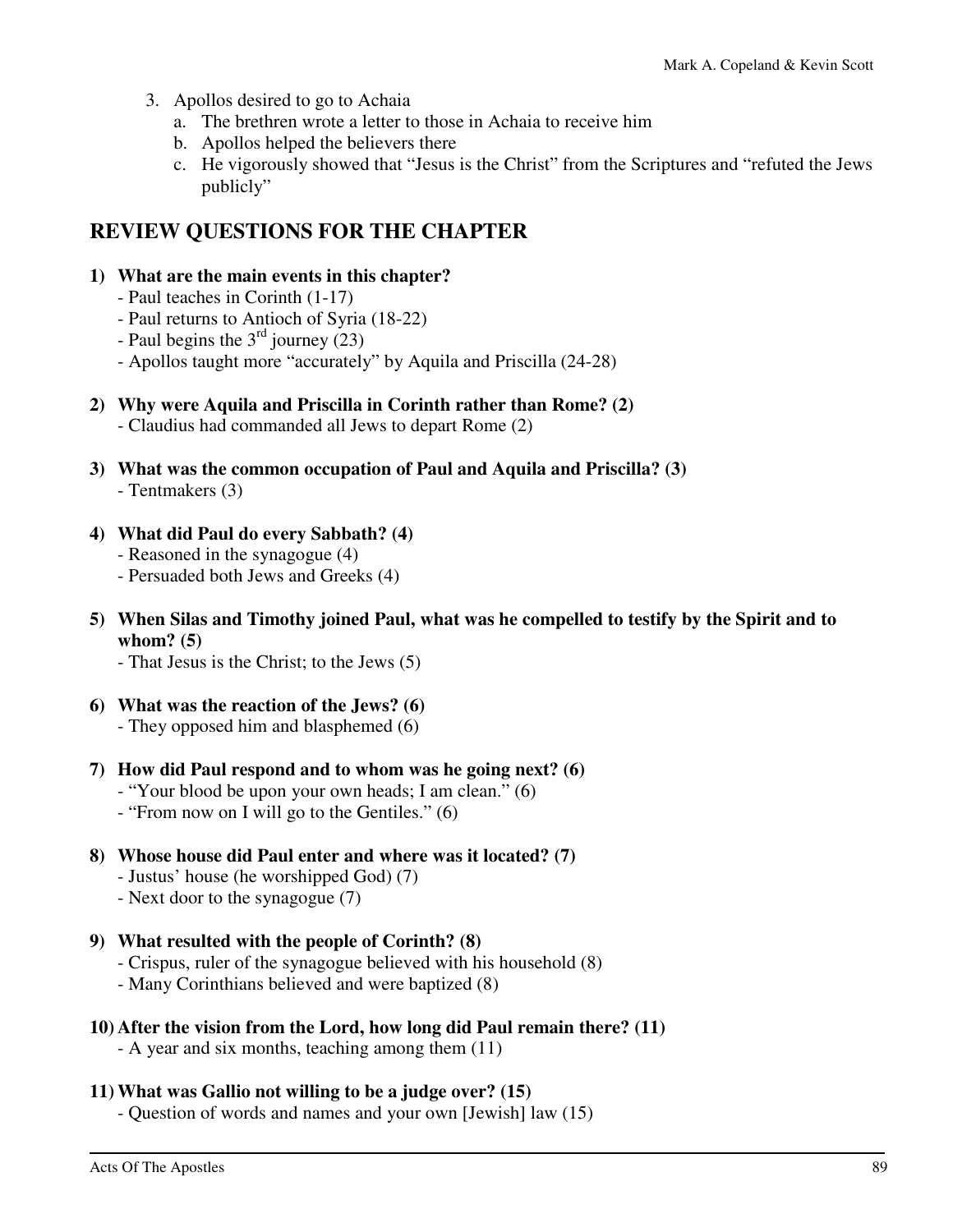#### **12) After a good while, Paul departed. Who accompanied him and where did they go? (18-19)**

- Aquila and Priscilla accompanied Paul (18)
- They sailed for Syria (18)
- Paul left Aquila and Priscilla in Ephesus (19)

#### **13) Why did Paul not stay longer in Ephesus? (21)**

- He was intent on keeping the feast in Jerusalem (21)

#### **14) After his arrival in Antioch of Syria, where did Paul go? What did he do? (23)**

- He went over the region of Galatia and Phrygia (23)
- He strengthened all the disciples (23)

#### **15) In Ephesus, when Aquila and Priscilla heard Apollos speak, what did they do? (25-26)**

- They took him aside and explained to him more accurately the way of God (26)
- He only knew the baptism of John (25)

#### **16) What did Apollos do in Achaia? (27-28)**

- He greatly helped those who had believed (27)
- He vigorously refuted the Jews publicly, showing from the Scriptures that Jesus is the Christ (28)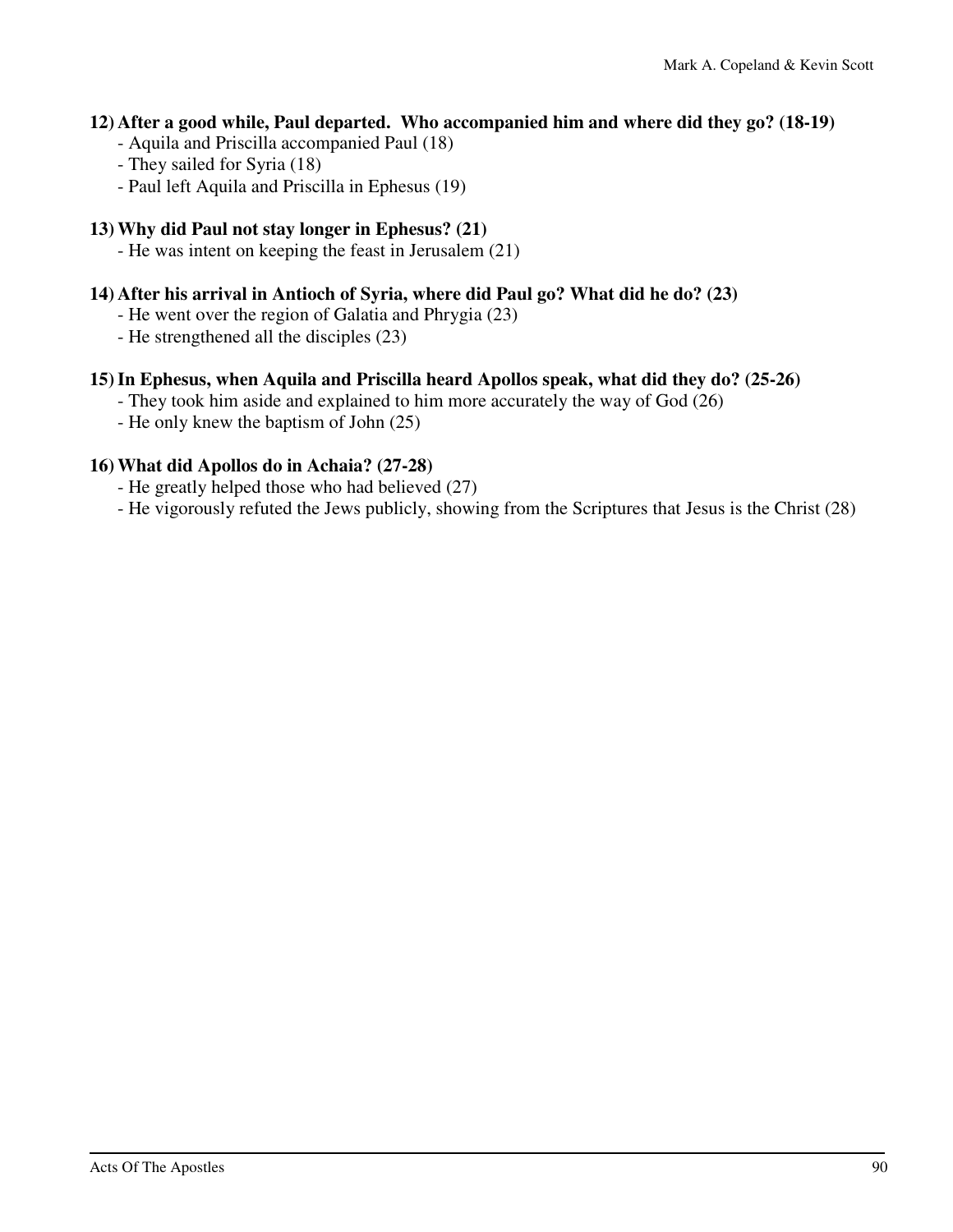# **Acts Of The Apostles Chapter Nineteen**

## **OBJECTIVES IN STUDYING THIS CHAPTER**

- 1) Note that those only baptized in John's baptism, were taught to believe in Jesus and were baptized in His name
- 2) Examine how Paul taught in the area of Ephesus for some two years
- 3) Review what happened when false teachers (exorcists) attempted to cast out evil spirits in the name of Jesus
- 4) Examine the uprising caused by Demetrius and his fellow silversmiths

## **SUMMARY**

When Paul arrived in Ephesus, he found some disciples who had only been baptized in John's baptism. He instructed them that they should believe on Jesus. When they heard this, they were baptized in the name of the Lord Jesus. Paul laid his hands on them, and they received the Holy Spirit. They spoke in tongues and prophesied. (**1-7**)

Paul spoke boldly about the kingdom of God in the synagogue in Ephesus for three months. Some were hardened and spoke evil of "the Way." Paul then went to the school of Tyrannus, reasoning daily with the disciples. Paul continued this for two years. [Galatians may have been written at this time.] All of Asia heard the Word of the Lord. (**8-10**)

God worked miracles through Paul. Even handkerchiefs and aprons brought from Paul drove out diseases and evil spirits. Some itinerant Jewish exorcists called on the name of the Lord Jesus to drive out evil spirits. Seven sons of Sceva, a Jewish chief priest, did this as well. An evil spirit in a man recognized the name of Jesus and Paul, but did not recognize them. The man with the evil spirit leaped on them, overpowered them and prevailed against them. They fled naked and wounded. Both Jews and Greeks heard of this in Ephesus, and the name of the Lord was magnified. Many who practiced magic brought their books together and burned them. The books were worth about fifty thousand pieces of silver. The word of the Lord grew mightily and prevailed. (**11-20**)

Paul purposed in the Spirit to go to Jerusalem and then to Rome. He sent Timothy and Erastus into Macedonia, while he remained in Asia. [1 Corinthians may have been written at this time.] A great commotion occurred about the Way. Demetrius, a silversmith, called together those of similar occupation. Recognizing they prospered greatly from this trade of making idols, he warned that Paul was preaching that the idols were "not gods which are made with hands." He proclaimed that their trade was in danger, and even the temple of the goddess Diana was in danger. He claimed this preaching was happening throughout Ephesus, and across most of Asia. The people were stirred up, became angry, and cried out, "Great is Diana of the Ephesians!" They seized Gaius and Aristarchus, Paul's traveling companions. Paul wanted to go into the crowd, but the disciples would not allow it. The crowd was in great confusion. The Jews put Alexander forward to speak, but when the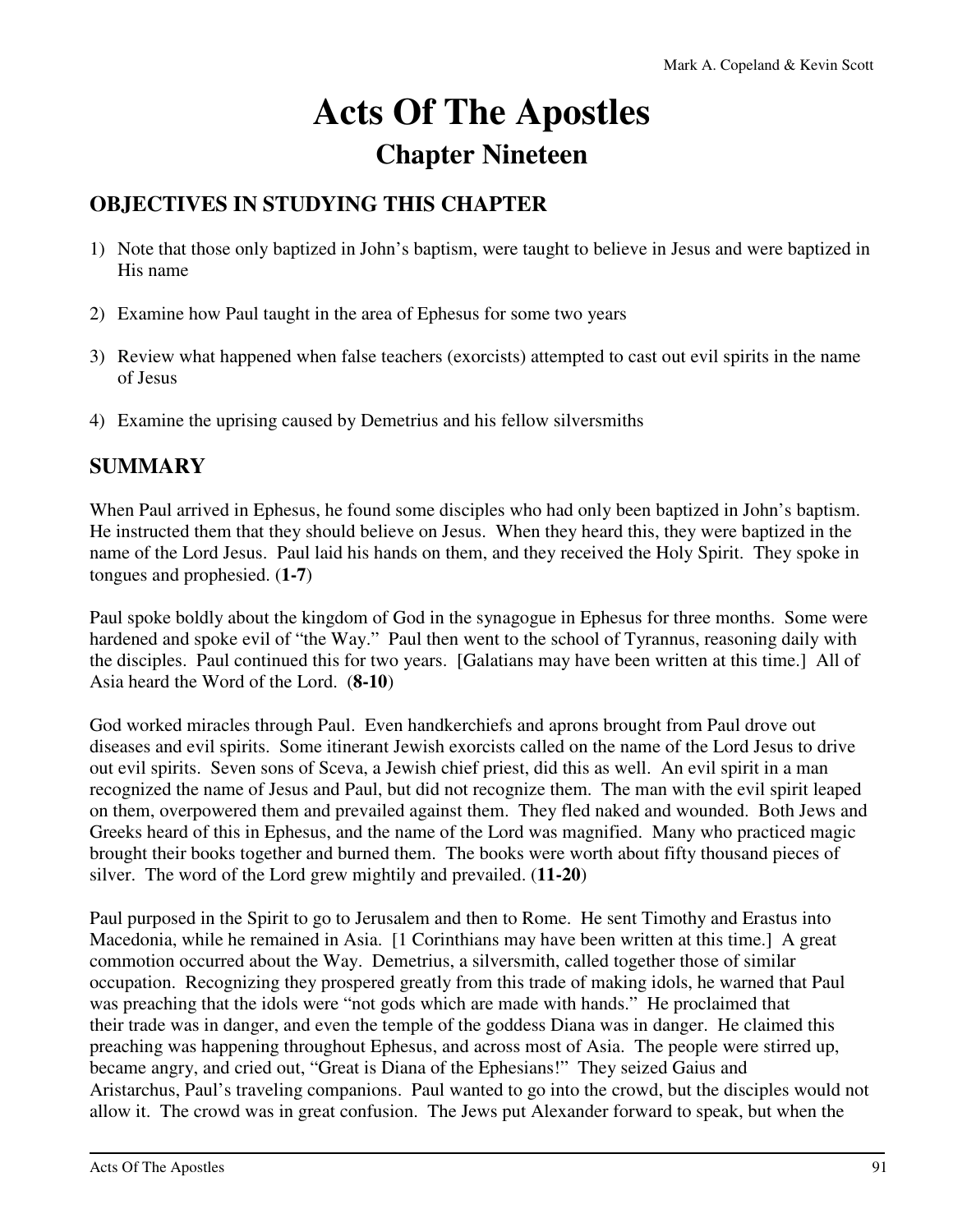crowd realized he was a Jew, they cried out for about two hours, "Great is Diana of the Ephesians!" The city clerk calmed the crowd. He told Demetrius and his fellow craftsman to take their cases to the open courts, and that any other inquiry should be made in a lawful assembly. This assembly was a disorderly gathering, and they were in danger of being called in question. He then dismissed the assembly. (**21- 41**)

# **OUTLINE**

### **I. PAUL IN EPHESUS (1-41)**

#### **A. PAUL FOUND SOME DISCIPLES IN EPHESUS (1-7)**

- 1. Paul discovered they had only been baptized in John's baptism
- 2. They needed to "believe" on Christ Jesus [implies obedience]
- 3. They were baptized in the name of the Lord Jesus
- 4. Paul laid his hands on them to impart gifts of the Holy Spirit on them spoke in tongues and prophesied

### **B. PAUL SPOKE IN THE SYNAGOGUE (8-10)**

- 1. Paul spoke boldly in the synagogue for 3 months about the kingdom of God
- 2. Some were hardened and did not believe spoke evil of "the Way"
- 3. Paul departed from them, withdrew the disciples and taught in the school of Tyrannus
- 4. Paul continues there 2 years all in Asia heard the Word of the Lord

#### **C. MIRACLES AND THE SEVEN SONS OF SCEVA (11-20)**

- 1. Handkerchiefs and aprons brought from Paul drove out diseases and evil spirits
- 2. Traveling Jewish exorcists called on the name of the Lord Jesus to cast out evil spirits
- 3. Seven sons of Sceva did the same man with evil spirit overpowered them exposed them as false
- 4. This caused many to believe and magnify Jesus
- 5. Many magicians came together to burn their magic books
- 6. The Word of the Lord "grew mightily and prevailed"

#### **D. AN UPROAR AT EPHESUS (21-41)**

- 1. Paul planned to go to Jerusalem, and then to Rome.
- 2. He sent Timothy and Erastus into Macedonia, while he remained in Asia.
- 3. Demetrius, a silversmith, stirred up the people, because Paul was preaching that the idols were "not gods which are made with hands."
- 4. The people became angry, rushed into the theater, and cried out, "Great is Diana of the Ephesians!"
- 5. The city clerk calmed the crowd
	- a. He told Demetrius and the others to take their cases to the open courts
	- b. He then dismissed the assembly

# **REVIEW QUESTIONS FOR THE CHAPTER**

#### **1) What are the main events in this chapter?**

- Paul taught those who were only baptized in John's baptism (1-7)
- Paul taught in the synagogue and the school of Tyrannus (8-10)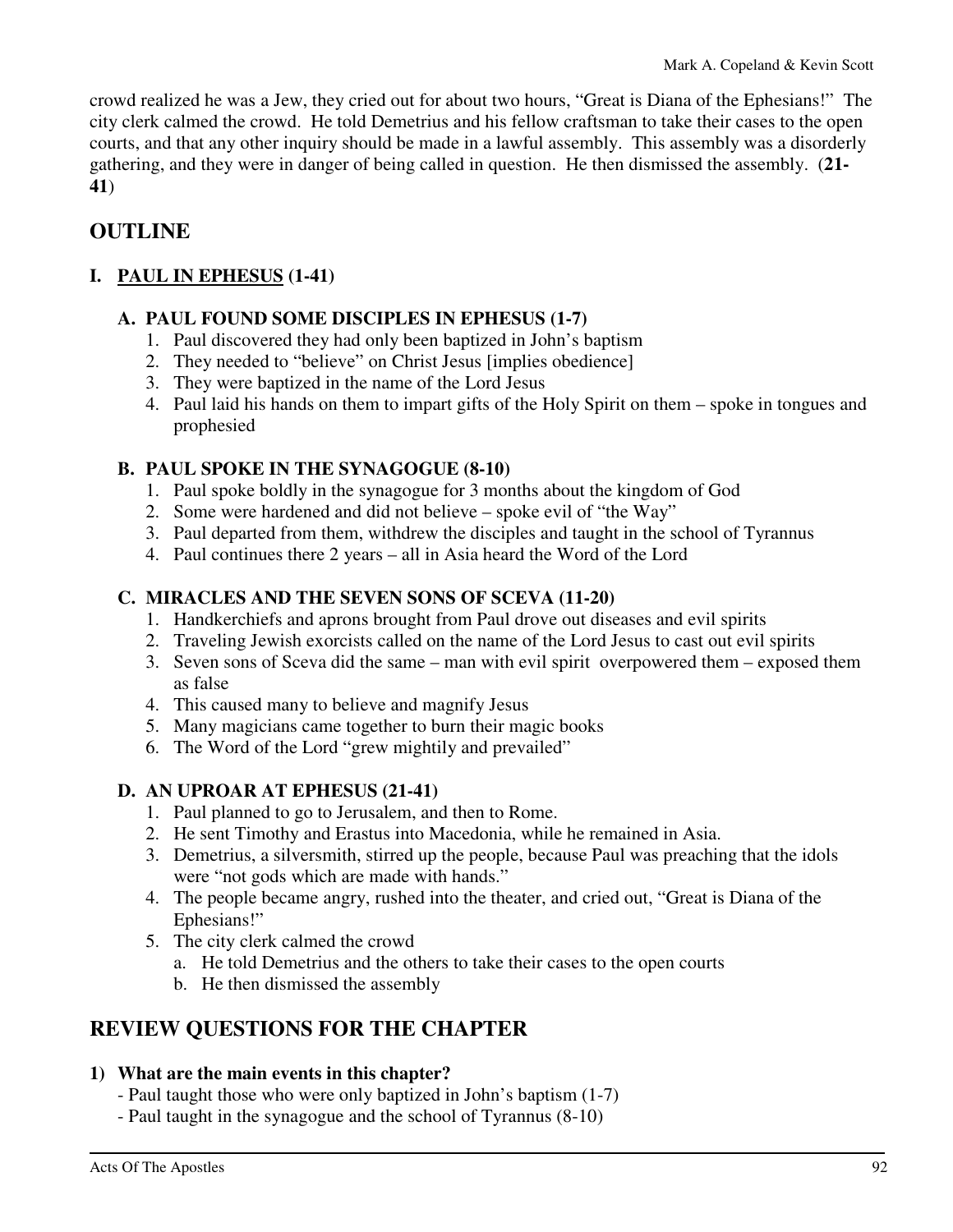- Miracles performed by Paul and the seven sons of Sceva (11-20)

- Uproar brought on by Demetrius and the other silversmiths (21-41)

- **2) What two questions did Paul ask the disciples he first encountered in Ephesus? (2-3)** 
	- Did you receive the Holy Spirit when you believed? (2)
	- Into what then were you baptized? (3)
- **3) When Paul told them they should "believe on Jesus," what did they do? (5)**  - They were baptized in the name of the Lord Jesus (5)
- **4) Paul taught in the synagogue and in the school of Tyrannus for more than 2 years. What were the results of his efforts? (10)**

- All who dwelt in Asia heard the word of the Lord Jesus, both Jews and Greeks (10)

- **5) What were brought from Paul's body to heal the sick and drive out evil spirits? (12)**  - Handkerchiefs or aprons (12)
- **6) What did the itinerant Jewish exorcists take upon themselves to do, when driving out evil spirits? (13)** 
	- Call the name of the Lord Jesus over those who had evil spirits (13)
- **7) What resulted when the seven sons of Sceva attempted this? (14-16)** 
	- Evil spirit said, "Jesus I know, and Paul I know; but who are you?" (15)
	- The man in whom the evil spirit resided leaped on them, overpowered them, and prevailed against them. They fled out naked and wounded. (16)
- **8) When this became known to those in Ephesus, what resulted? (17-20)** 
	- Fear fell on them all and the Lord's name was magnified (17)
	- Many who practiced magic brought their books together and burned them (19)
	- The word of the Lord grew mightily and prevailed (20)
- **9) Where did Paul purpose in the Spirit to go? (21)** 
	- Jerusalem and then to Rome (21)
- **10) Where did Paul send Timothy and Erastus? (22)** 
	- Macedonia (22)
- **11) What did Demetrius tell his fellow silversmiths that Paul had persuaded almost all Asia? (26)** 
	- "They are not gods which are made with hands" (26)
- **12) What did Demetrius say could happen as a result? (27)** 
	- Their trade was in danger of falling into disrepute (27)
	- The temple of Diana may be despised (27)
	- Diana's magnificence may be destroyed (27)

#### **13) When the crowd rose up, what did they cry? (28)**

- "Great is Diana of the Ephesians!"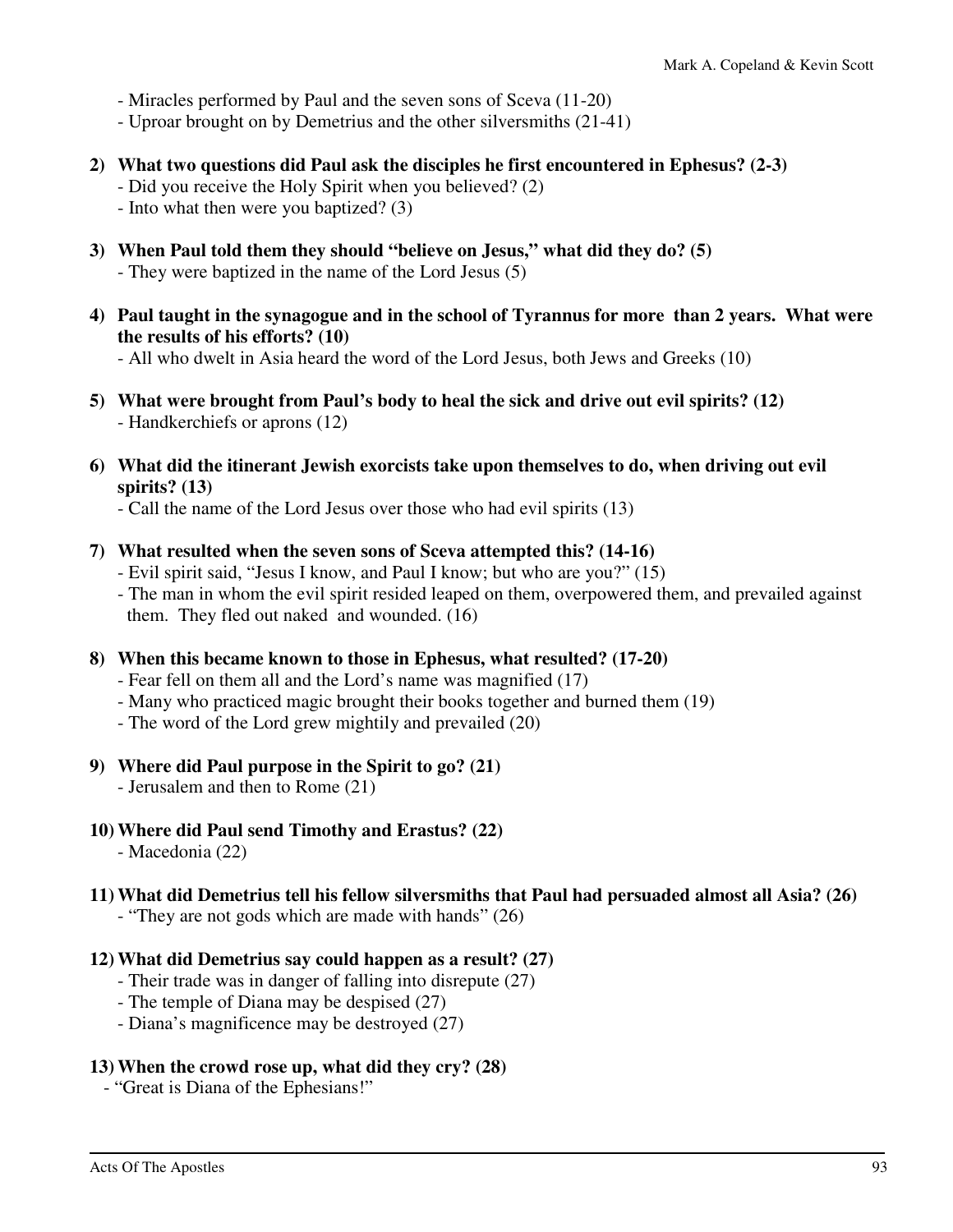- **14) When the crowd rushed into the theater, what did Paul want to do? Was he allowed? By whom? (30)** 
	- Paul wanted to go in to the people (30)
	- The disciples would not allow him (30)
- **15) Who finally quieted the crowd? (35)** 
	- The city clerk (35)
- **16) How did the city clerk say the image came to be in Ephesus? (35)** 
	- The image fell down from Zeus (35)
- **17) Where did the city clerk tell Demetrius and his fellow silversmiths to take their cases? What if there were other inquiries? (38-39)** 
	- To the open courts and proconsuls (38)
	- Other inquiries were to be determined in the lawful assembly (39)

#### **18) What was this assembly in danger of? (40)**

- May be called in question for today's uproar (40)
- There was no reason for this disorderly gathering (40)

#### **19) What did the city clerk then do? (41)**

- Dismissed the assembly (41)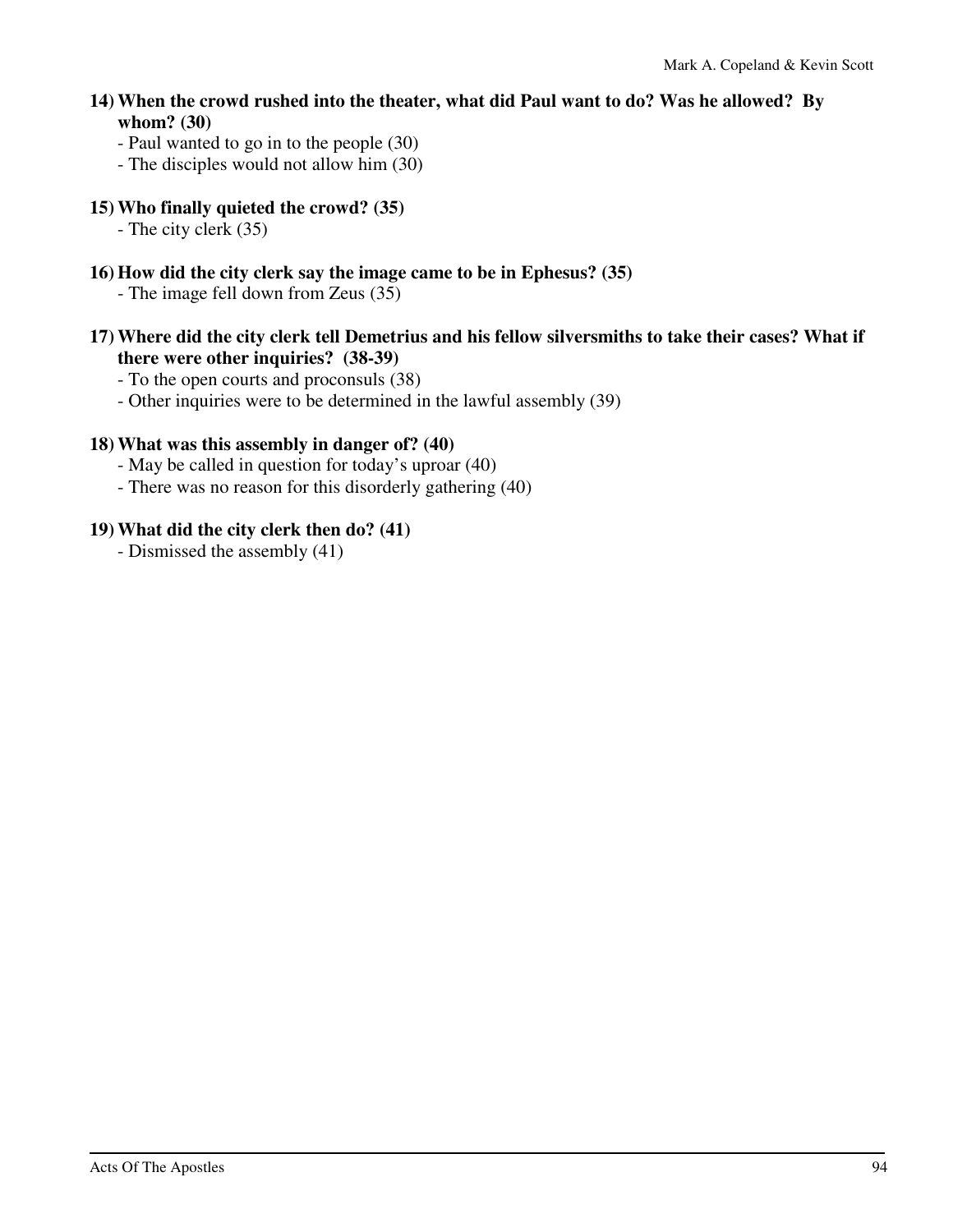# **Acts Of The Apostles Chapter Twenty**

# **OBJECTIVES IN STUDYING THIS CHAPTER**

- 1) To review Paul's travels in Macedonia and Greece, during the  $3<sup>rd</sup>$  journey
- 2) To note Paul's preaching until midnight and then talking until daybreak, after Eutychus falls out of the third floor window
- 3) To review Paul's travels from Troas to Miletus
- 4) To examine Paul's meeting with the Ephesian elders while in Miletus

## **SUMMARY**

After the uproar in Ephesus had ceased, Paul gathered the disciples and exhorted them; he then departed for Macedonia. [During this period, 2 Corinthians may have been written.] Paul provided much exhortation throughout the region. He then arrived in Greece and remained some three months. [Romans may have been written at this time.] As Paul planned to sail to Syria, the Jews plotted against him. He decided to return through Macedonia. The seven brethren traveling with Paul travelled on to Troas, while Paul went to Philippi. Luke joined Paul, and they met the seven brethren in Troas. (**1-6**)

The traveling group remained in Troas for seven days. Paul preached on Sunday until midnight, for they had gathered to "break bread." Paul planned to depart on the next day. A young man, Eutychus, was sitting in the window. He was overcome with sleep, and fell from the third floor window. He was taken up dead. Paul went down and "fell on him." Eutychus was made alive. Paul broke bread with them, and continued talking with them until daybreak. They were greatly comforted that Eutychus was alive. (**7-12**)

Paul traveled from Troas to Assos by foot, while his companions sailed there. Paul joined them aboard ship in Assos. Over some four days, they sailed to/near: Mitylene, Chios, Samos, and Miletus. Paul decided to sail past Ephesus, as he desired to be in Jerusalem on the day of Pentecost. (**13-16**)

While at Miletus, Paul called for the elders of the church at Ephesus. Paul reviewed his labors (history) with them: he had served the Lord with humility, tears and trials; he taught publicly and house-tohouse; he taught Jews and Greeks; and, he taught repentance toward God and faith toward Christ. Paul spoke of his future. He was to go "bound in the Spirit" to Jerusalem. "Chains and tribulations" awaited him there. In light of these things, Paul focused on his work to continue proclaiming the Gospel. He wanted to finish his race "with joy." He told the elders that they would not see his face anymore. Paul declared that he was "innocent of the blood of all men," as he had not failed to declare to them the "whole counsel of God." Paul exhorted and warned them as elders; they were to follow his example. Paul admonished them to "take heed" unto themselves and to all the flock, over which they were overseers. They were to feed the church. Paul warned them that "wolves" would enter in, "not sparing the flock." Some, even among them, would arise to draw away the flock – "wherefore, watch ye." Paul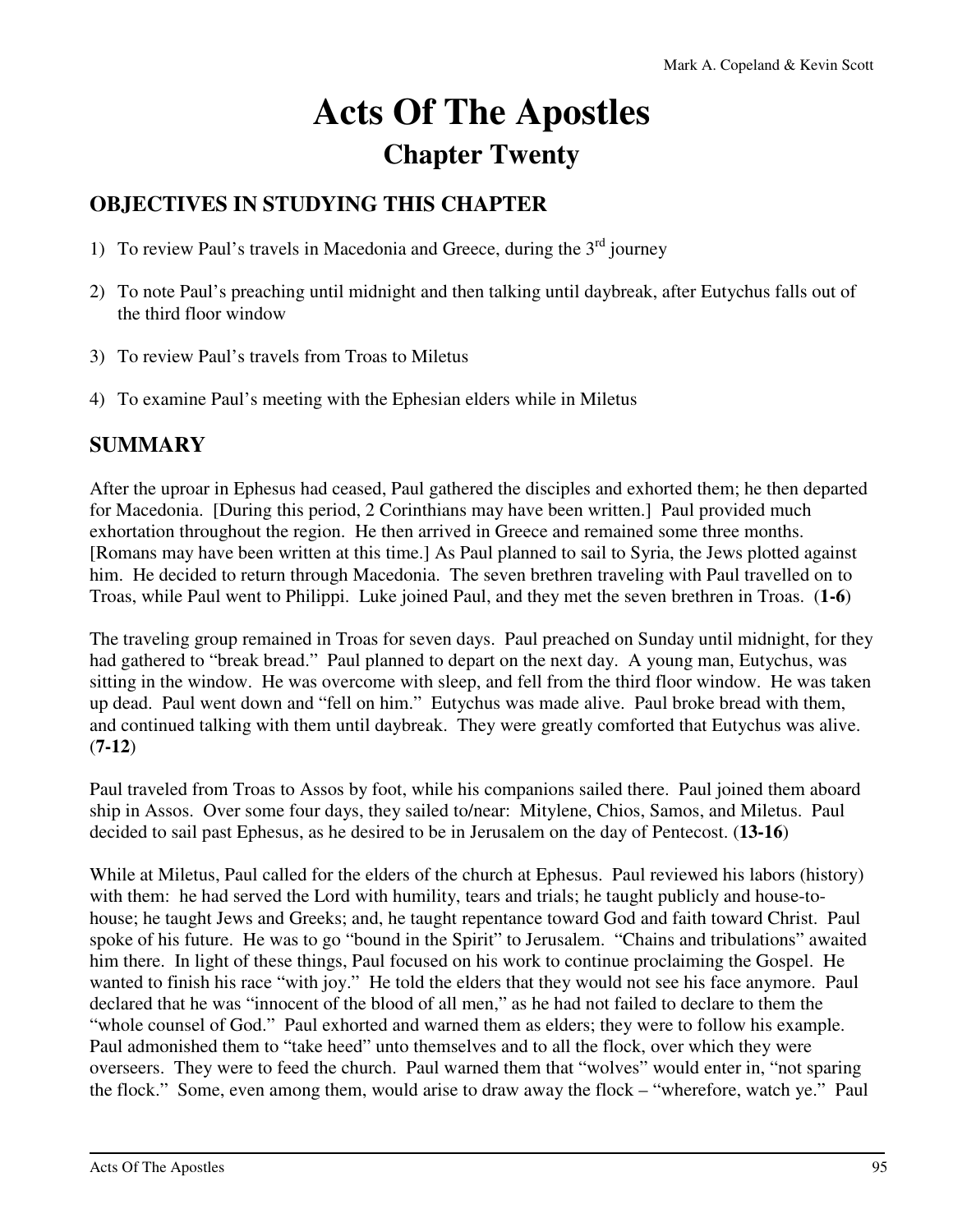reminded them that he had warned them day and night for three years. Paul then commended them to God and to His Word, which is "able to build you up." Paul reminded them of his example of providing for himself and those that were with him; laboring in this way, enabled them to provide for the weak. Paul then prayed with them and bade them farewell. They were weeping and sorrowful that they would not see him again. They then escorted him back to the ship for his departure. (**17-38**)

## **OUTLINE**

### **I. TRAVELS IN MACEDONIA AND GREECE (1-6)**

#### **A. PAUL BADE FAREWELL TO THE EPHESIAN BRETHREN (1)**

- 1. Paul called the disciples to himself and said, "Goodbye"
- 2. Paul departed to Macedonia

#### **B. PAUL ENCOURAGED THEM IN MACEDONIA AND GREECE, THEN TO TROAS (2-6)**

- 1. Paul traveled throughout Macedonia and encouraged them
- 2. He then spent three months in Greece
- 3. Paul planned to sail to Syria; the Jews plotted against him
	- a. He decided to return through Macedonia
	- b. Seven brethren accompanied Paul (messengers, see 1 Cor. 16:3)
	- c. The seven traveled on to Troas, while Paul went to Philippi
	- d. Through the use of "us" and "we," it is noted that Luke joined Paul in Philippi
	- e. Paul and Luke joined the others at Troas, five days later

#### **II. PAUL PREACHED IN TROAS (7-12)**

#### **A. PAUL PREACHED ON SUNDAY UNTIL MIDNIGHT (7-8)**

- 1. The travelers remained in Troas for seven days
- 2. When the disciples assembled "to break bread," Paul preached
- 3. He preached until midnight
- 4. Paul planned to depart on the next day

#### **B. EUTYCHUS FELL OUT OF THE WINDOW (9-12)**

- 1. The young man, Eutychus, was sitting in the window
- 2. He was overcome by sleep and fell from the third floor window
- 3. Eutychus was taken up dead
- 4. Paul went down and "fell on him"
- 5. Eutychus was made alive
- 6. Paul broke bread and continued talking with them until daybreak; they were comforted Eutychus was alive

## **III. TRAVELING FROM TROAS TO MILETUS (13-16)**

#### **A. PAUL MET THE OTHERS IN ASSOS AND BOARDED THE SHIP (13-14)**

- 1. Paul traveled from Troas to Assos by foot; his companions sailed by ship
- 2. Paul joined them aboard ship at Assos
- 3. Over some four days, they traveled to/near: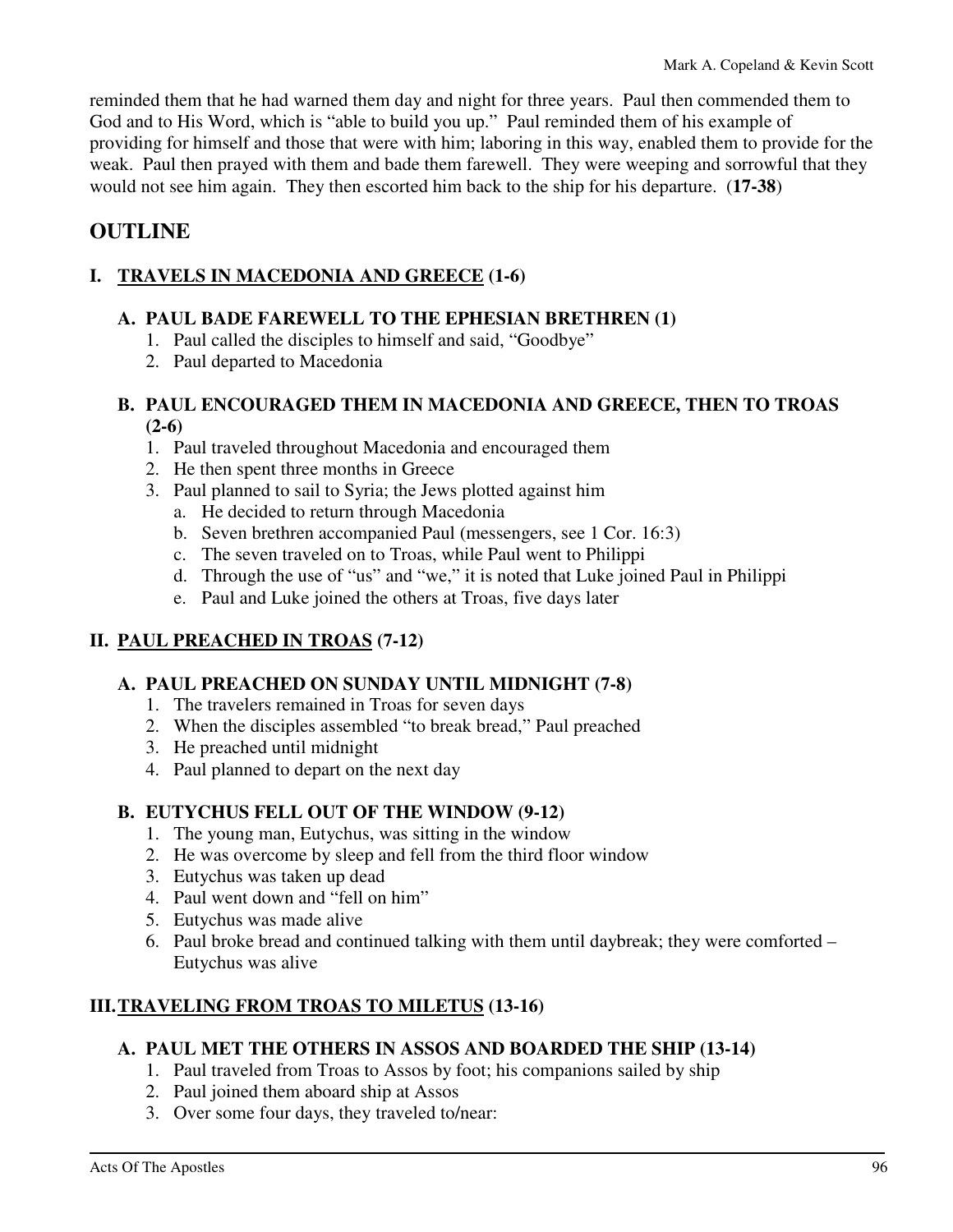- a. Mitylene
- b. Chios
- c. Samos
- d. Miletus
- 4. Paul decided to sail past Ephesus, as he desired to be in Jerusalem on the day of Pentecost

#### **IV. MEETING WITH THE EPHESIAN ELDERS (17-38)**

#### **A. PAUL REVIEWED HIS HISTORY WITH THE EPHESIAN ELDERS (17-21)**

- 1. While at Miletus, Paul called for the elders from Ephesus
- 2. Paul reviewed his labors while he was in Ephesus
	- a. He served the Lord with humility, tears and trials
	- b. He taught publicly and house-to-house
	- c. He taught Jews and Greeks
	- d. He taught repentance toward God and faith toward Christ

#### **B. PAUL SPOKE OF HIS FUTURE (22-27)**

- 1. Paul was going to Jerusalem "bound in the Spirit"
- 2. "Chains and tribulations" awaited him
- 3. In light of these things, Paul focused on his work to continue to proclaim the Gospel, and to finish his race "with joy"
- 4. He noted that they would not see his face anymore
- 5. Paul declared that he was "innocent of the blood of all men," as he had not failed to declare to them the "whole counsel of God"

#### **C. PAUL EXHORTED AND WARNED THEM AS ELDERS OF THE EPHESIAN CHURCH; THEY WERE TO FOLLOW HIS EXAMPLE (28-35)**

- 1. Paul admonished the elders to "take heed" unto themselves and to all the flock, of which they were overseers
- 2. They were to "shepherd the flock"
- 3. Paul warned them that "wolves" would enter in, "not sparing the flock"
- 4. Some, even among them, would arise to draw away the flock
- 5. "Wherefore, watch ye"
- 6. Paul reminded them that he had warned them day and night for three years
- 7. Paul commended them to God and to His Word, which was "able to build you up"
- 8. Paul reminded them of his example of providing for himself and those with him; laboring in this way, enabled them to provide for the weak

#### **D. PAUL PRAYED WITH THE ELDERS AND BADE THEM FAREWELL (36-38)**

- 1. Paul kneeled and prayed with them
- 2. They all wept, sorrowed that they would not see Paul again
- 3. They escorted Paul back to the ship

# **REVIEW QUESTIONS FOR THE CHAPTER**

#### **1) What are the main events in this chapter?**

- Paul's travels in Macedonia and Greece (1-6)
- Paul preached in Troas (7-12)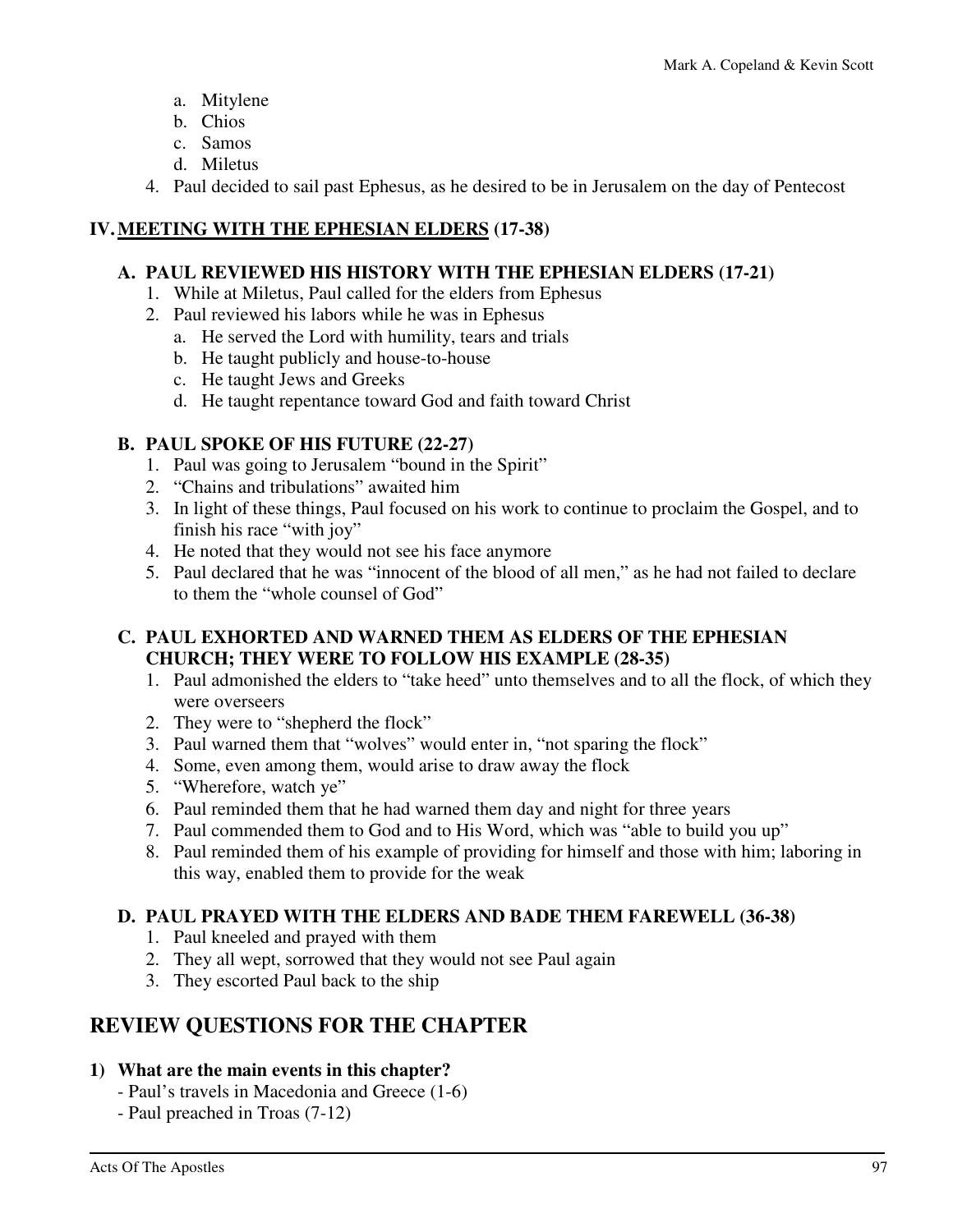- Travelling from Troas to Miletus(13-16)
- Meeting with the Ephesian Elders (17-38)
- **2) When the uproar had ceased in Ephesus, who did Paul call for? (1)** 
	- Called for the disciples and exhorted them (1)
- **3) Paul departed Ephesus and went where? And, where next? (1-2)** 
	- Macedonia (1)
	- Greece (2)
- **4) As Paul planned to sail to Syria, what did the Jews do? How did he change his plans? (3)**  - They plotted against him (3)
	- He determined to return through Macedonia (3)
- **5) How many companions were traveling with Paul? Where did they go ahead before Paul?**   $(4-5)$ 
	- Seven brethren (4)
	- They went ahead to Troas and waited (5)
- **6) What can be noted by the use of the pronouns, "we" and "us" in this passage? (5-6)**  - The writer, Luke, had joined the travelers (13)
- **7) Upon which day of the week and for what purpose had they gathered together? (7)** 
	- They gathered together on the first day of the week Sunday (7)
	- They had gathered together to "break bread" (Lord's Supper) (7)
- **8) How long did Paul prolong his message? (7)** 
	- Until midnight (7)
- **9) Where was Eutychus and what happened to him? (9-12)** 
	- Sitting on the window sill (9)
	- Sank into a deep sleep (9)
	- Fell from the third floor window (9)
	- He was picked up dead (9)
	- Paul went down and fell upon him, embracing him (10)
	- He was alive again (12)

#### **10) Where did the travelers sail to? How did Paul travel there? (13)**

- $-$  Assos (13)
- Paul traveled by land (13)

#### **11) List the locations they sailed to/near from Assos to Miletus? (14-15)**

- Assos, Mitylene, Chios, Samos, and Miletus (14-15)

#### **12) What was Paul's reason for sailing past Ephesus? (16)**

- He was hurrying to be in Jerusalem for the day of Pentecost (16)

#### **13) While in Miletus, who did Paul call to meet with him? (17)**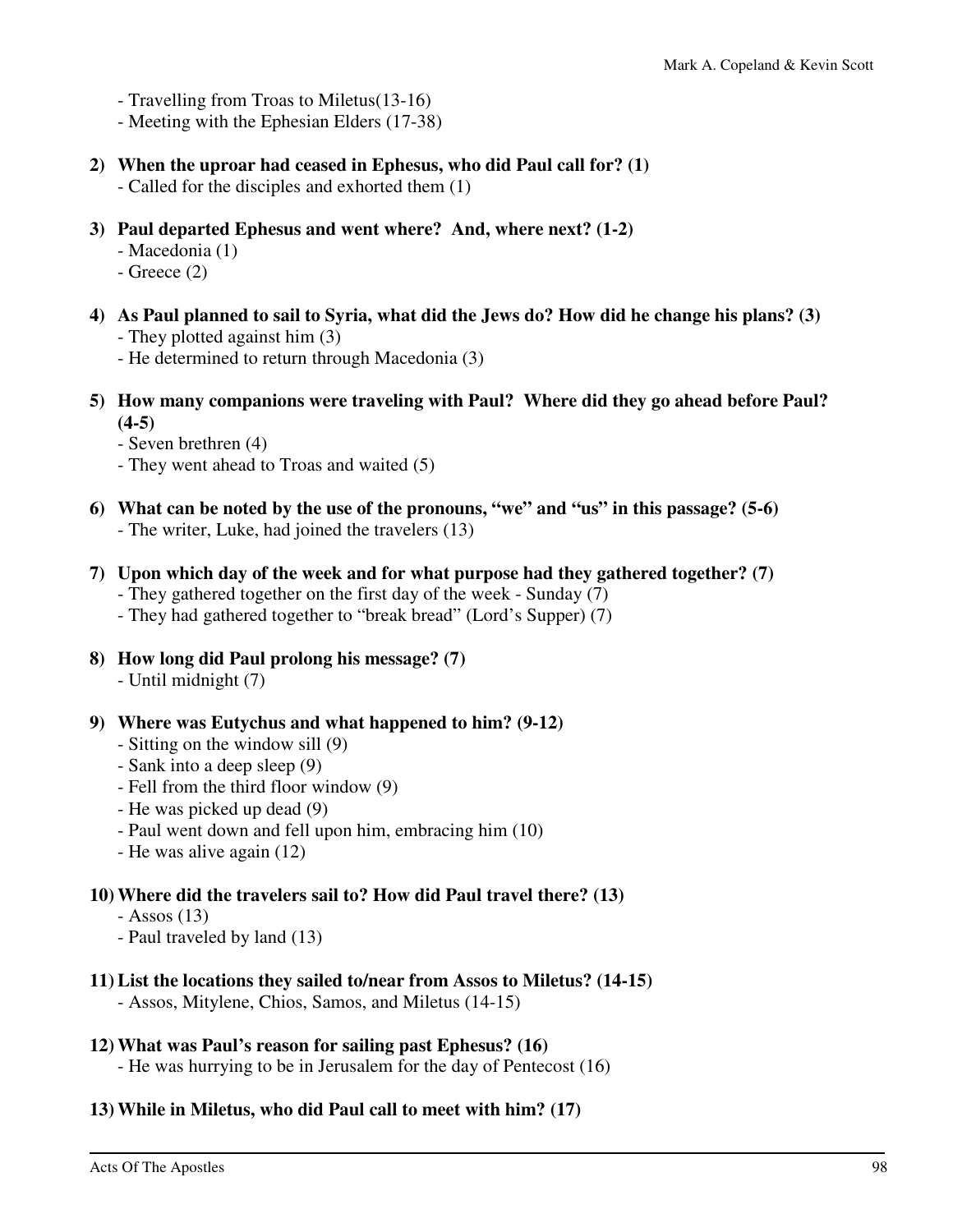- The elders of the church in Ephesus (17)

#### **14) Briefly list Paul's history with the Ephesians that he reviewed with them. (18-21)**

- He served the Lord with humility, tears and trials (19)
- He taught publicly and house-to-house (20)
- He taught Jews and Greeks (21)
- He taught repentance toward God and faith toward Christ (21)

#### **15) What did Paul say was in his future? (22-27)**

- He was going to Jerusalem "bound in the Spirit" (22)
- "Chains and tribulations" awaited him (23)
- In light of these things, Paul focused on his work to continue to proclaim the Gospel and to finish his race "with joy" (24)
- He noted that they would not see his face anymore (25)
- Paul declared that he was "innocent of the blood of all men," as he had not failed to declare to them the "whole counsel of God" (26-27)

#### **16) How did Paul exhort and warn the elders? Whose example were they to follow? (28-35)**

- Paul admonished the elders to "take heed" unto themselves and to all the flock, of which they were overseers (28)
- They were to "shepherd the flock" (28)
- Paul warned them that "wolves" would enter in, "not sparing the flock" (29)
- Some, even among them, would arise to draw away the flock (30)
- $-$  "Wherefore, watch ye" be on the alert (31)
- Paul reminded them that he had warned them day and night for three years (31)
- Paul commended them to God and to His Word, which was "able to build you up" (32)
- Paul reminded them of his example of providing for himself and those with him; laboring in this way, enabled them to provide for the weak (33-35)

#### **17) After Paul exhorted and warned the elders, what did he do? (36)**

- He knelt down and prayed with them (36)

#### **18) What were they especially grieved over? (37-38)**

- Over the word that he had spoken, that they would see his face no longer (38)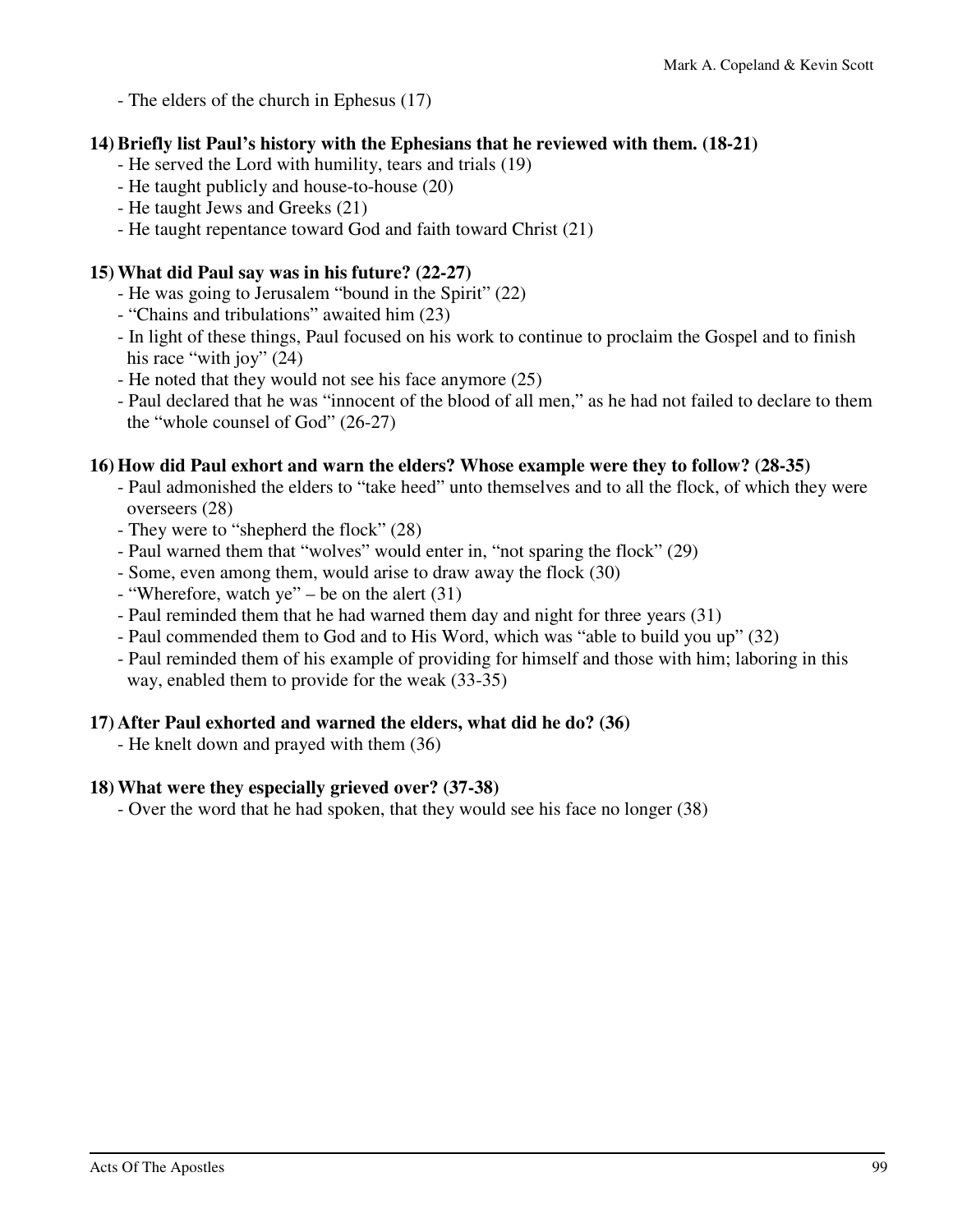# **Acts Of The Apostles Chapter Twenty-One**

# **OBJECTIVES IN STUDYING THIS CHAPTER**

- 1) To explore the warnings that Paul received as he journeyed to Jerusalem
- 2) To review the arrival of Paul in Jerusalem
- 3) To examine Paul's arrest in the temple
- 4) To observe Paul's request to address the violent mob as he entered the barracks

## **SUMMARY**

Paul left the Ephesian elders at Miletus. Paul, Luke and the other traveling companions sailed from Miletus to Cos. From Cos, they sailed to Rhodes, and then on to Patara. At Patara, they caught a ship to Tyre of Phoenicia. The ship passed to the south of the island of Cyprus. Upon arrival in Tyre, they found the disciples and remained with them seven days. The Spirit had indicated to the disciples what awaited Paul in Jerusalem. They told Paul to not go to Jerusalem. Paul continued, the disciples accompanied him outside the city, and they knelt and prayed on the shore. Paul and his companions boarded the ship and departed. They sailed from Tyre to Ptolemais. They greeted the brethren there and remained one day. They then went to Caesarea. Paul and his companions went to Philip's house. He was one of the seven (cf. Acts 6). Philip had four virgin daughters; they prophesied. The prophet Agabus came down from Judea. He took Paul's belt and bound his own hands and feet. This was to indicate that Paul would be bound and delivered to the Gentiles in Jerusalem, as the Holy Spirit revealed. Both his traveling companions and those in Caesarea pleaded with Paul not to go to Jerusalem. Then Paul answered, "What do you mean by weeping and breaking my heart? For I am ready not only to be bound but also to die at Jerusalem for the name of the Lord Jesus." (Acts 21:13 NKJV) They then ceased pleading with Paul and asked that the will of the Lord be done. (**1-14**)

Paul and his companions proceeded to Jerusalem. They were accompanied by some of the disciples from Caesarea. They were to lodge with Mnason of Cyprus, who was an early disciple. They then met with the Jerusalem brethren, who met them gladly. The next day, Paul and his companions met with James and the elders to give a description of the "things which God had done among the Gentiles through his ministry." The brethren glorified the Lord upon hearing these things. James and the elders then expounded to Paul the problem he faced. Many myriads of Jews had believed, and they were zealous for the law. They had been informed that Paul taught Jews, living among the Gentiles, to forsake Moses – that is, not to circumcise their children, nor to keep the customs. They expected these Jewish believers to learn that Paul was in Jerusalem. James and the elders gave Paul a plan – he should accompany the four men who had taken a vow; purify himself; pay their expenses in an effort to show that Paul kept the law (customs) as a Jew. They reiterated (cf. Acts 15) that the believing Gentiles were not subject to the law. (**15-25**)

Paul followed the plan from James and the elders. He took the men and was purified with them. They then entered the temple. Jews from Asia saw Paul in the temple. They stirred up the crowd and seized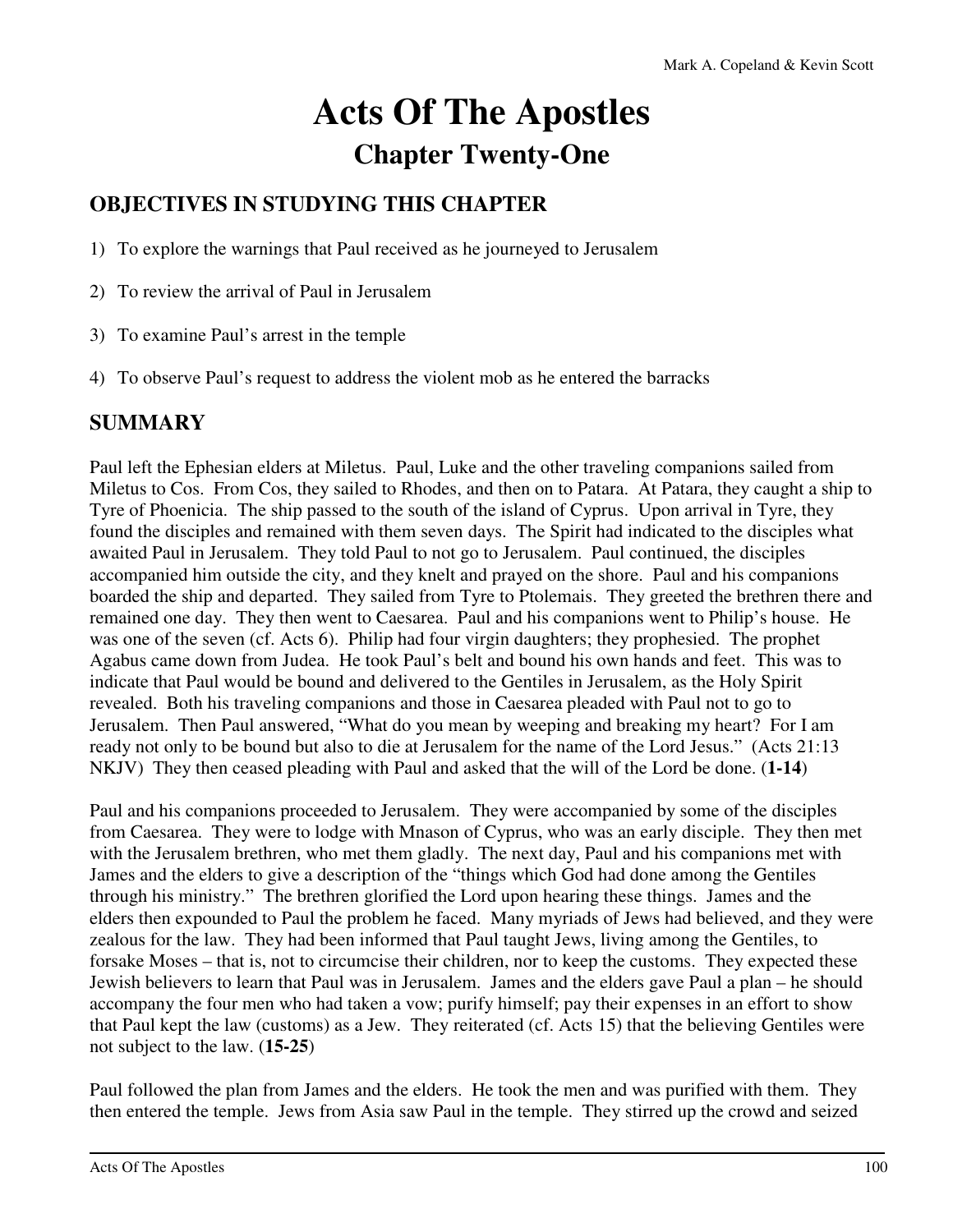Paul. They cried out charges as James and the elders had expected. Additionally, they charged that Paul had brought Greeks into the temple and had defiled the place. They had seen Trophimus, the Ephesian, with Paul in the city and "supposed" that he had brought him into the temple. The Jews seized Paul and dragged him out of the temple. As they sought to kill him, word came to the Roman commander about the uproar. When the Jews saw the commander and the soldiers, they stopped beating Paul. The commander took Paul and bound him with chains. He asked what he had done, but he could not get an answer from the mob. He then took him to the barracks. When they reached the stairs of the barracks, Paul had to be carried due to the violence of the mob. (**26-36**)

Paul asked to speak to the commander. The commander asked him if he could speak Greek. The commander also asked if he was the Egyptian leader of the assassins. Paul replied that he was a Jew from Tarsus in Cilicia, "a citizen of no mean city." Paul then requested to speak to the people. The commander gave Paul permission to speak to the people. Paul then began to speak to them in Hebrew. (**37-40**)

# **OUTLINE**

## **I. WARNINGS TO PAUL AS HE HEADED TO JERUSALEM (1-14)**

#### **A. THEY SAILED FROM MILETUS TO TYRE (1-3)**

- 1. Paul left the Ephesian elders at Miletus
- 2. Paul, Luke, and the other traveling companions sailed from Miletus to Cos to Rhodes and to Patara
- 3. From Patara, they caught a ship to Tyre of Phoenicia
	- a. As they sailed, they saw Cyprus on the "left" (passing south of the island)

#### **B. PAUL AND HIS COMPANIONS ARRIVED IN TYRE (4-6)**

- 1. They found the disciples there and remained with them seven days
	- a. The disciples understood through the Spirit what awaited Paul in Jerusalem
	- b. They told Paul not to go to Jerusalem
- 2. The disciples accompanied Paul and his companions outside the city
	- a. They all knelt down and prayed on the shore
	- b. Paul and his companions boarded the ship and departed

#### **C. MORE WARNINGS GIVEN TO PAUL BEFORE ARRIVING IN JERUSALEM (6-14)**

- 1. Paul and his companions sailed from Tyre to Ptolemais
	- a. They greeted the brethren there and remained one day
	- b. The next day, they went to Caesarea
- 2. Paul and his companions went to Philip's house
	- a. Philip was one of the seven (cf. Acts 6)
	- b. Philip had four virgin daughters; they prophesied
	- c. The prophet Agabus came down from Judea
	- d. Agabus took Paul's belt and bound his own hands and feet; this was to indicate what would happen to Paul, as revealed by the Holy Spirit; he would be delivered to the Gentiles
	- e. Both his traveling companions and those in Caesarea pleaded with Paul not to go to Jerusalem
	- f. Then Paul answered, "What do you mean by weeping and breaking my heart? For I am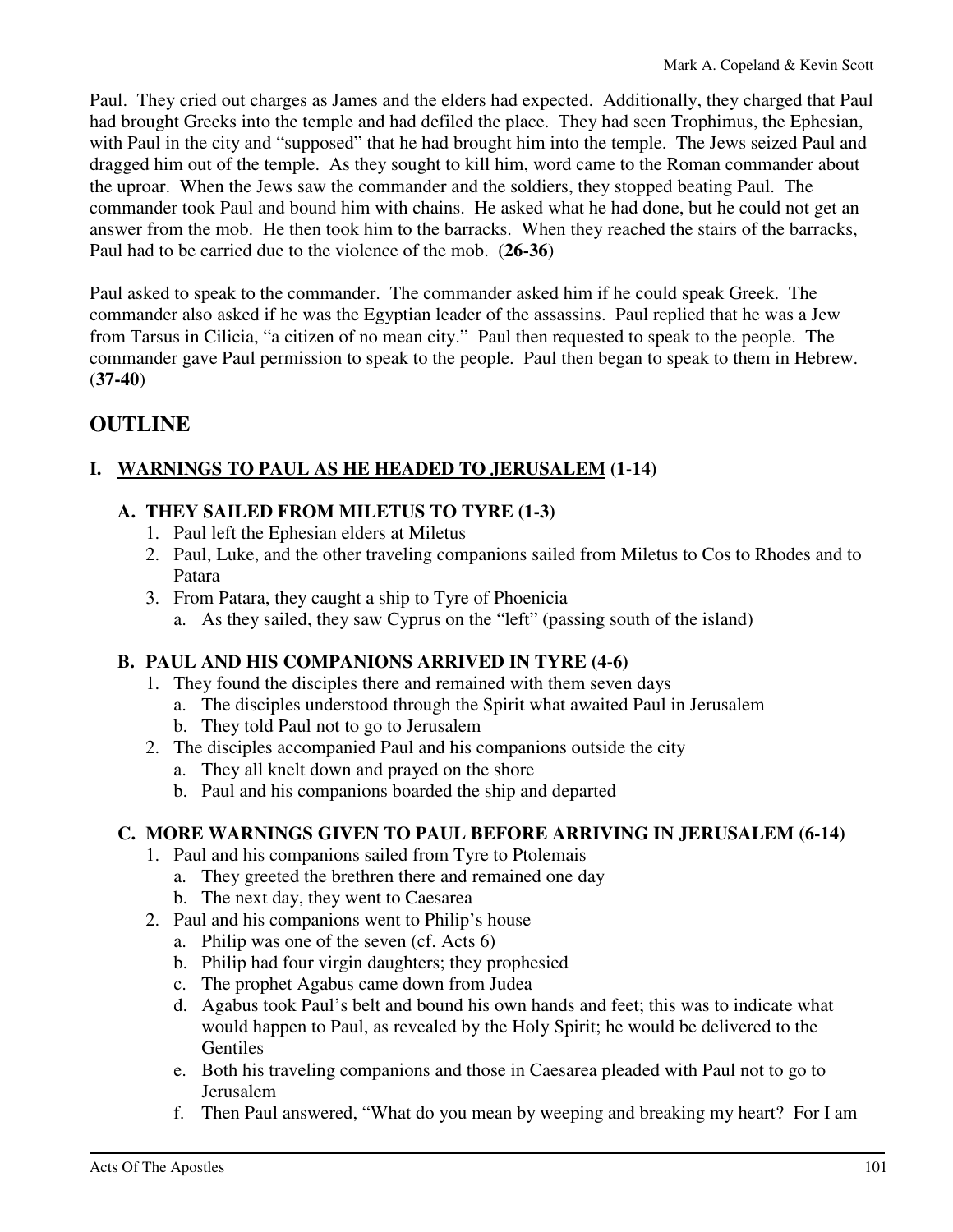ready not only to be bound but also to die at Jerusalem for the name of the Lord Jesus." (Acts 21:13 NKJV)

g. They ceased pleading with Paul and asked that the will of the Lord be done

### **II. PAUL ARRIVED IN JERUSALEM (15-25)**

#### **A. PAUL AND HIS COMPANIONS PROCEEDED TO JERUSALEM (15-16)**

- 1. They were accompanied by some of the disciples of Caesarea
- 2. They were to lodge with Mnason of Cyprus, an early disciple

### **B. THEY MET WITH THE JERUSALEM BRETHREN (17-25)**

- 1. The Jerusalem brethren met them gladly
- 2. Paul and his companions met with James and the elders to give a description of the "things which God had done among the Gentiles through his ministry"
- 3. They glorified the Lord upon hearing these things
- 4. James and the elders expounded to Paul the problem he faced
	- a. Many myriads of Jews had believed
	- b. These Jewish believers were zealous for the law
	- c. They had been informed that Paul taught Jews living among the Gentiles to forsake Moses – not to circumcise their children, nor to keep the customs
	- d. These Jewish believers would learn that Paul was in Jerusalem
	- e. James and the elders gave Paul a plan he was to accompany the four men who had taken a vow; purify himself; pay their expenses – this was an effort to show that Paul kept the law (customs) as a Jew
	- f. They reiterated (cf. Acts 15) that the believing Gentiles were not subject to the law

## **III. PAUL ARRESTED IN THE TEMPLE (26-36)**

#### **A. PAUL FOLLOWED THE PLAN FROM JAMES AND THE ELDERS (26)**

1. Paul took the men and was purified with them; they entered the temple

#### **B. JEWS FROM ASIA SAW PAUL IN THE TEMPLE (27-29)**

- 1. They stirred up the crowd and seized Paul
- 2. They cried out charges as expected (see notes above)
- 3. Additionally, they charged that Paul had brought Greeks into the temple and defiled the place a. They had seen Trophimus the Ephesian with Paul in the city
	- b. They "supposed" that Paul had brought him into the temple

## **C. PAUL WAS SEIZED AND THE JEWS SOUGHT TO KILL HIM (30-36)**

- 1. The people seized Paul and dragged him out of the temple
- 2. As they sought to kill him, word came to the Roman commander of the uproar
- 3. When the Jews saw the commander and the soldiers, they stopped beating Paul
- 4. The commander took Paul and bound him with chains; he asked what Paul had done a. When he could not get an answer, he took him to the barracks
	- b. When they reached the stairs, Paul had to be carried due to the violence of the mob

## **IV. PAUL ASKED TO ADDRESS THE MOB (37-40)**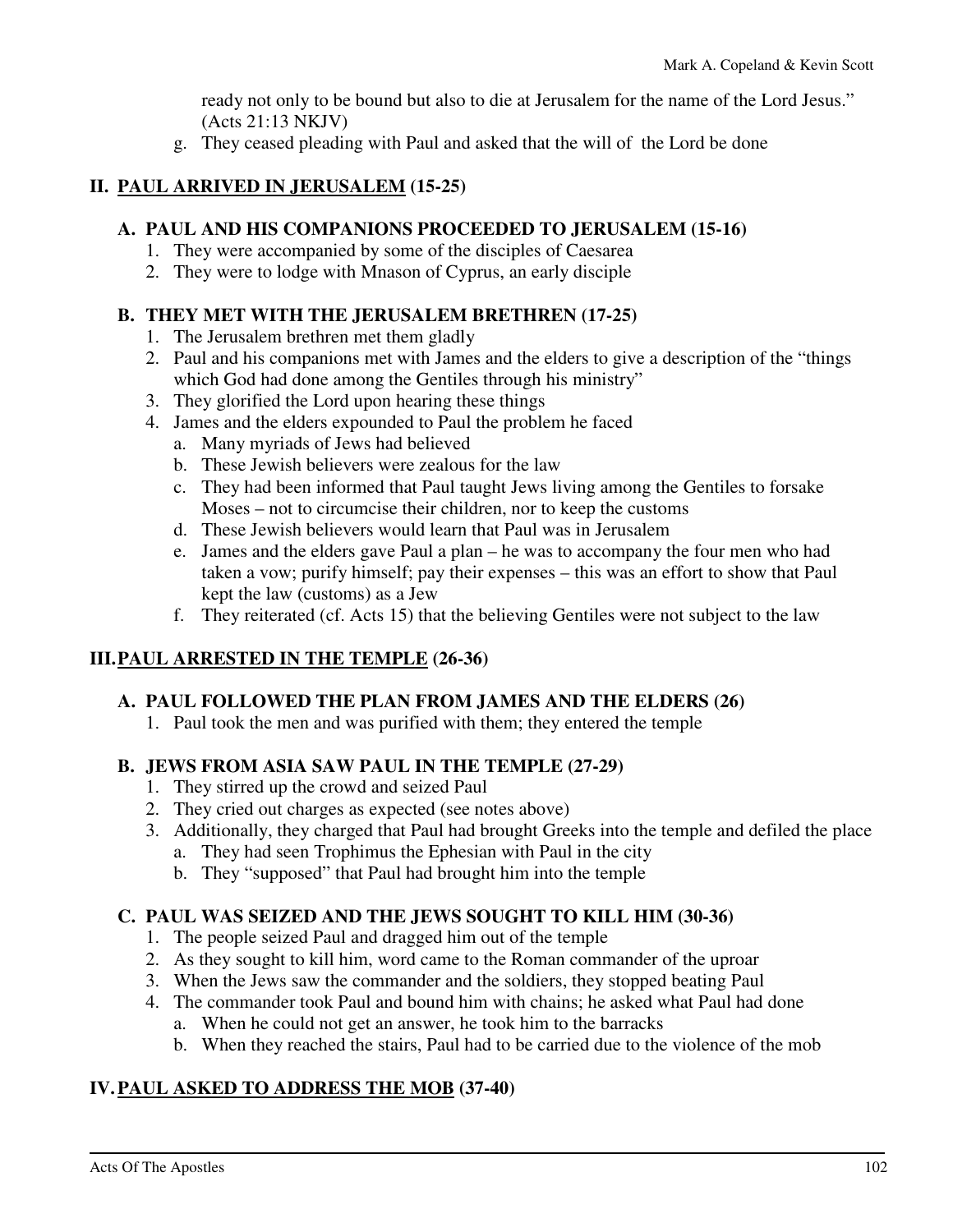#### **A. PAUL ASKED TO SPEAK TO THE COMMANDER (37-39)**

- 1. The commander asked if he could speak Greek
- 2. The commander also asked if he was the Egyptian leader of the assassins
- 3. Paul replied that he was a Jew from Tarsus in Cilicia, "a citizen of no mean city"
- 4. Paul requested to speak to the people

#### **B. THE COMMANDER ALLOWED PAUL TO SPEAK TO THE PEOPLE (40)**

- 1. The commander gave Paul permission to speak to the people
- 2. Paul began to speak to them in Hebrew

## **REVIEW QUESTIONS FOR THE CHAPTER**

#### **1) What are the main events in this chapter?**

- Warnings to Paul as he headed to Jerusalem (1-14)
- Paul arrived in Jerusalem (15-25)
- Paul arrested in the temple (26-36)
- Paul asked to address the mob (37-40)
- **2) Sailing from Miletus, list the cities passed through prior to Tyre? (1-2)**  - Miletus to Cos, to Rhodes, to Patara, to Tyre (1-2)
- **3) On which side of the ship did they pass Cyprus? What direction would that be? (3)**  - Left; ship passed to the south of Cyprus [see map] (3)
- **4) What was the common request made of Paul at Tyre and Caesarea? (4-12)**  - Not to go up to Jerusalem (3)
- **5) What two groups made this common request of Paul in Tyre and Caesarea? (4-12)**  - The local disciples asked in Tyre (4) - The local disciples and Paul's traveling companions in Caesarea (12)
- **6) What was Paul ready to do in Jerusalem? (13)**  - Not only ready to be bound, but even to die for the Lord (13)
- **7) When Paul would not be persuaded, what did the brethren say? (14)**  - "The will of the Lord be done" (14)
- **8) What did Paul tell James and the elders? How did they react? (18-20)**  - Those things God had done among the Gentiles through his ministry (19) - They glorified the Lord (20)
- **9) What had the Jewish believers been informed about Paul? (20-21)** 
	- He taught all the Jews among the Gentiles to forsake Moses (21)
	- He told them not to circumcise their children (21)
	- He told them not to walk according to the customs (21)

#### **10) What was the plan suggested to Paul? What was this to accomplish? (22-24)**

- Take the four men who have taken a vow; be purified with them; pay their expenses (23-24)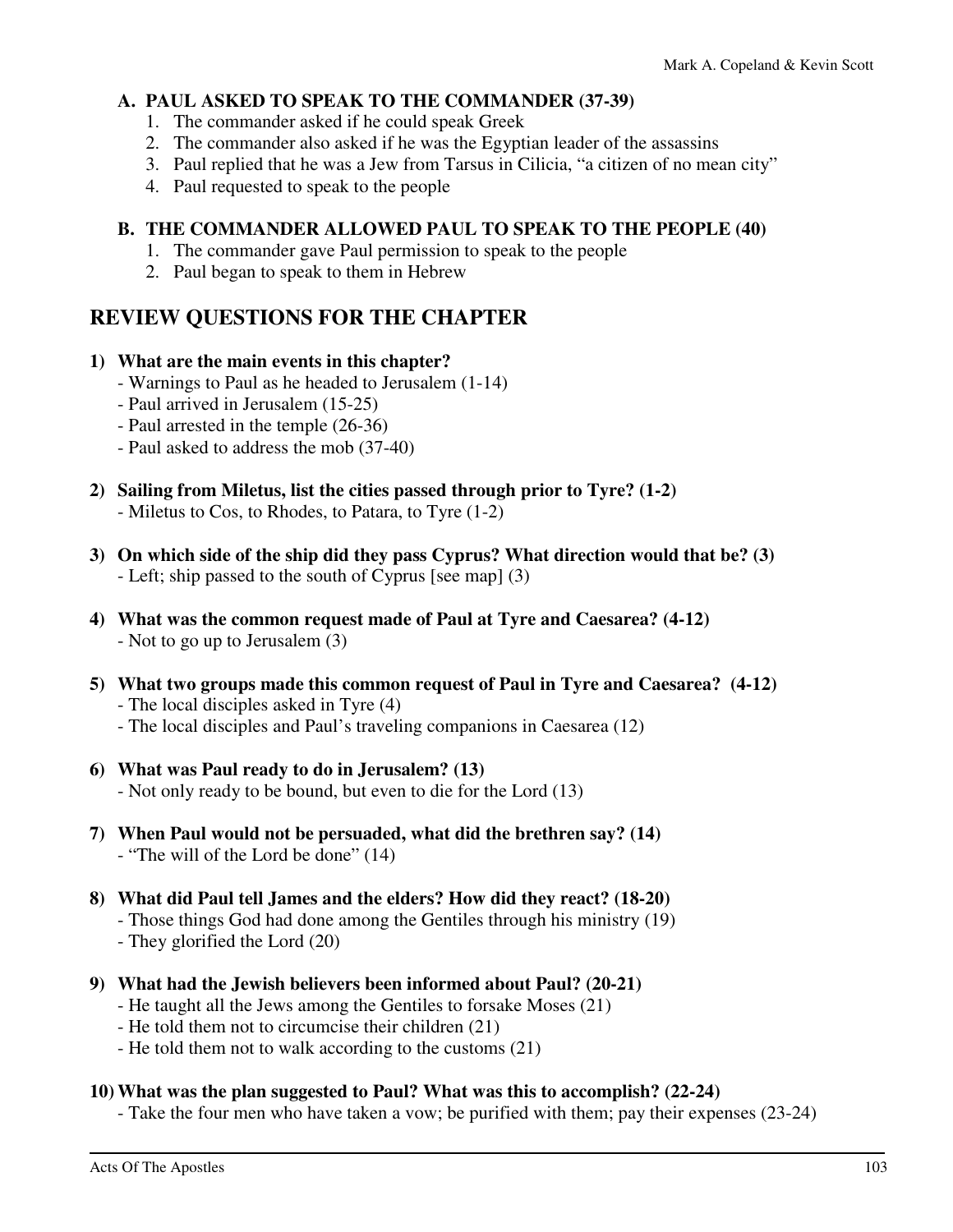- The things they had been informed of were "nothing," and that Paul walked orderly and kept the law (24)

**11) Had James and the elders changed their position regarding the letter written to the Gentiles in Acts 15? (25)** 

- No; they reiterated the points of the letter (25)

- **12) Where were the Jews from that saw Paul in the temple? How did they stir up the people? (27-28)** 
	- Jews from Asia (27)
	- They cried out that Paul taught men everywhere against people, the law, and the temple; they claimed he brought Greeks into the temple and defiled it (28)

#### **13) Who did the Jews "suppose" Paul brought into the temple? (29)**

- Trophimus, the Ephesian (29)

#### **14) What did the mob do to Paul? (30-32)**

- They seized Paul, and dragged him out of the temple (30)
- They sought to kill him (31)
- They were beating him (32)

#### **15) When the commander heard of the uproar, what did he do? (31-34)**

- He took soldiers and centurions and ran to them (32)
- The commander took Paul and had him bound with chains (33)
- He asked who he was and what he had done (33)
- He commanded that he be taken to the barracks (34)

#### **16) What did the soldiers have to do at the stairs? Why? (35)**

- The soldiers had to carry Paul (35)
- Because of the violence of the mob (35)

#### **17) When Paul asked to speak to the commander, what two questions did he ask Paul? How did Paul respond? (37-39)**

- Can you speak Greek? (37)
- Are you not the Egyptian, the leader of the assassins? (38)
- I am a Jew from Tarsus in Cilicia, a citizen of no mean city; and I implore you to permit me to speak to the people (39)

#### **18) With the commander's permission, in what language did Paul speak to the people? (40)**

- Hebrew (40)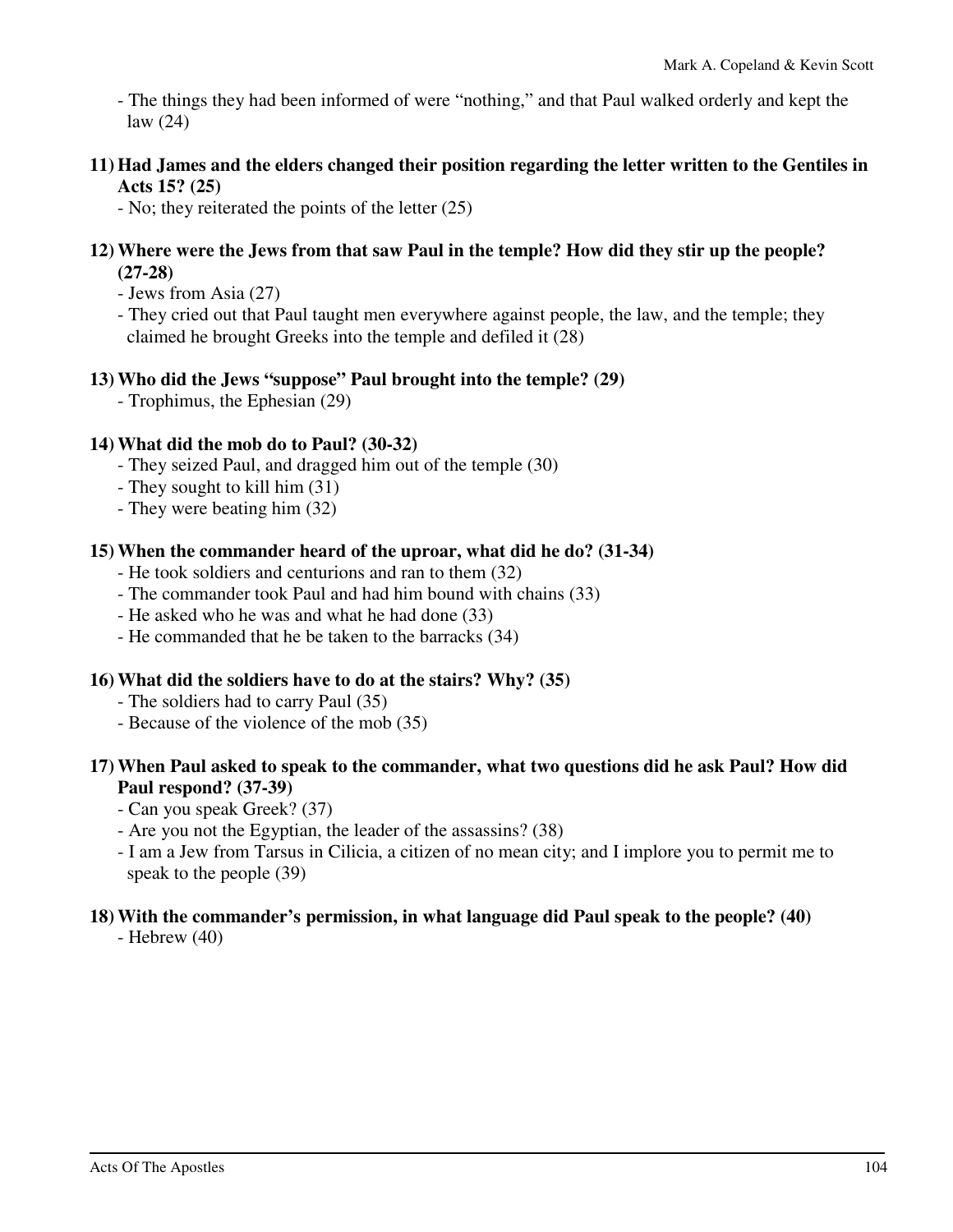# **Acts Of The Apostles Chapter Twenty-Two**

# **OBJECTIVES IN STUDYING THIS CHAPTER**

1) To explore Paul's address to the Jerusalem mob

- 2) To understand how Paul used his Roman citizenship to avoid scourging
- 3) To observe Paul taken before the Sanhedrin council

# **SUMMARY**

Paul addressed the crowd as "brethren and fathers" in Hebrew. The mob became very quiet when they heard that. Paul began his defense by providing his background: He was a Jew, born in Tarsus of Cilicia; he was brought up in Jerusalem at the "feet of Gamaliel;" he was taught "according to the strictness of our father's law;" and he was zealous toward God, just like them. Paul added that he had persecuted the Way to the death. He bound and delivered men and women to prison. He acted under the high priest's and elders' authority. Paul called upon their witness for himself. He had received letters from them to travel to Damascus to bring those of the Way back to Jerusalem for punishment. Paul then described the Lord's appearance to him on the road to Damascus. At about noon, a bright light shined around Paul. He fell to the ground. The Lord asked him why he was persecuting Him. The Lord identified Himself as Jesus of Nazareth. Paul asked, "What shall I do, Lord?" The Lord told him to go into Damascus and he would be told what to do. He was led by the hand into Damascus by his companions, because he could not see. Paul then described his obedience to the gospel when taught by Ananias. Ananias came to Paul. He restored his sight. Ananias told Paul that he had been chosen to "know His will, and see the Just One, and hear the voice of His mouth." Paul was to be "His witness to all men of what you have seen and heard." Ananias told Paul what to do to be forgiven of his sins. He asked Paul, "Why are you waiting? Arise and be baptized, and wash away your sins, calling on the name of the Lord." Next, Paul described how the Lord had sent him to the Gentiles. Paul returned to Jerusalem. He was praying in the temple, and was in a trance. The Lord appeared to him and told him to quickly depart from Jerusalem for the Jews would "not receive your testimony concerning Me." Paul attempted to explain to the Lord that he could make the Jews understand. He responded that the Jews knew of his persecution of those of the Way. He added that he had even consented to the death of Stephen, holding the killer's clothes. The Lord told Paul of His plans for him. Paul was to depart. He was sent far away to the Gentiles. (**1-21**)

The Jews listened until the Gentiles were mentioned. When the Jews heard that he was sent to the Gentiles, they raised their voices, "…he is not fit to live!" They tore their clothes and threw dust in the air. At this point, the Romans prepared to examine Paul under scourging. The Roman commander ordered that Paul be brought into the barracks. The commander wanted to know why they shouted so against Paul. He ordered that Paul should be examined under scourging. The soldiers bound Paul with thongs. Paul asked the centurion standing nearby, "Is it lawful for you to scourge a man who is a Roman, and uncondemned?" The centurion told this to the commander. The commander asked Paul if he was a Roman citizen, and Paul affirmed that he was. The commander then indicated that he had purchased his citizenship at a great price; however, Paul noted that he was a Roman by birth. The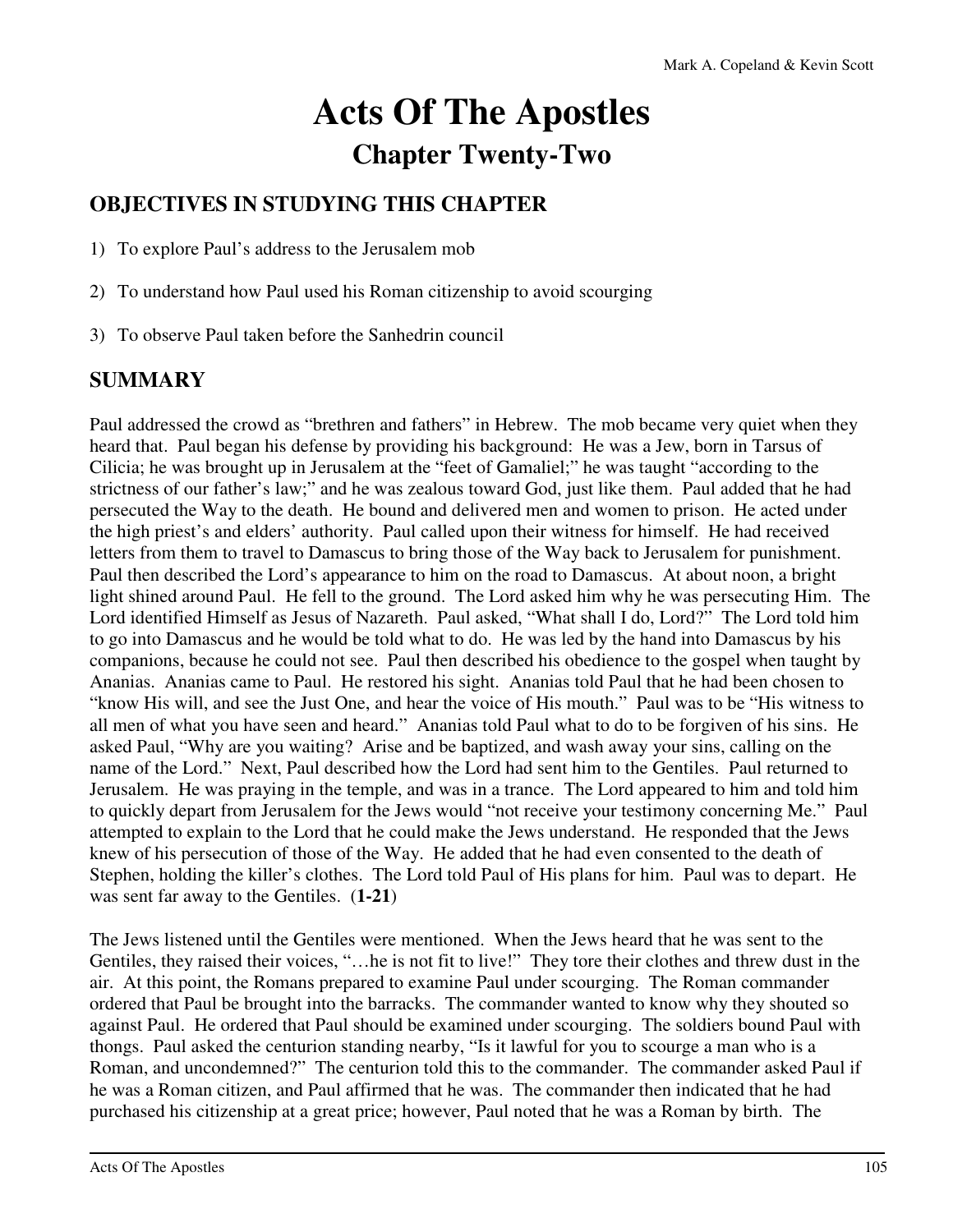soldiers were frightened by this. They were afraid because they had bound a Roman citizen, and they were about to scourge him. (**22-29**)

The commander still wanted to know why he was accused by the Jews. The next day, Paul was released from his bonds. The chief priests and the council were commanded to appear, and Paul was brought before them. (**30**)

## **OUTLINE**

#### **I. PAUL ADDRESSED THE MOB (1-21)**

#### **A. PAUL BEGAN HIS DEFENSE (1-2)**

- 1. Paul addressed the crowd as "brethren and fathers"
- 2. The mob became very quiet when they heard him speak in Hebrew

#### **B. PAUL DESCRIBED HIMSELF AS SIMILAR TO THEM (3-5)**

- 1. Paul's description of himself included:
	- a. He was a Jew
	- b. Born in Tarsus of Cilicia
	- c. Brought up in Jerusalem at the "feet of Gamaliel"
	- d. Taught in the "strictness of our father's law"
	- e. Zealous toward God like them
- 2. Paul persecuted the Way to the death
	- a. He bound and delivered men and women to prison
	- b. He acted under the high priest's and elders' authority and witness
	- c. He had received letters to go to Damascus to bring those of the Way to Jerusalem for punishment

#### **C. PAUL DESCRIBED THE LORD'S APPEARANCE ON THE ROAD TO DAMASCUS (6-11)**

- 1. At about noon, on the road to Damascus, a bright light shined around Paul
	- a. He fell to the ground
	- b. He heard Jesus ask him why he was persecuting Him
	- c. The Lord identified Himself as Jesus of Nazareth
- 2. Paul asked the Lord what he should do
	- a. Paul's traveling companions saw the light but did not hear the voice (or understand it)
	- b. Paul asked, "What shall I do, Lord?"
	- c. The Lord told Paul to go into Damascus and he would be told what to do
	- d. He was led by the hand into Damascus by his companions, because he could not see

#### **D. PAUL DESCRIBED HIS OBEDIENCE TO THE GOSPEL WHEN TAUGHT BY ANANIAS (12-16)**

- 1. Ananias came to Paul
	- a. He restored Paul's sight
	- b. Ananias told Paul that he had been chosen to "know His will, and see the Just One, and hear the voice of His mouth"
	- c. Paul was to be "His witness to all men of what you have seen and heard"
- 2. Ananias told Paul what to do to be forgiven of his sins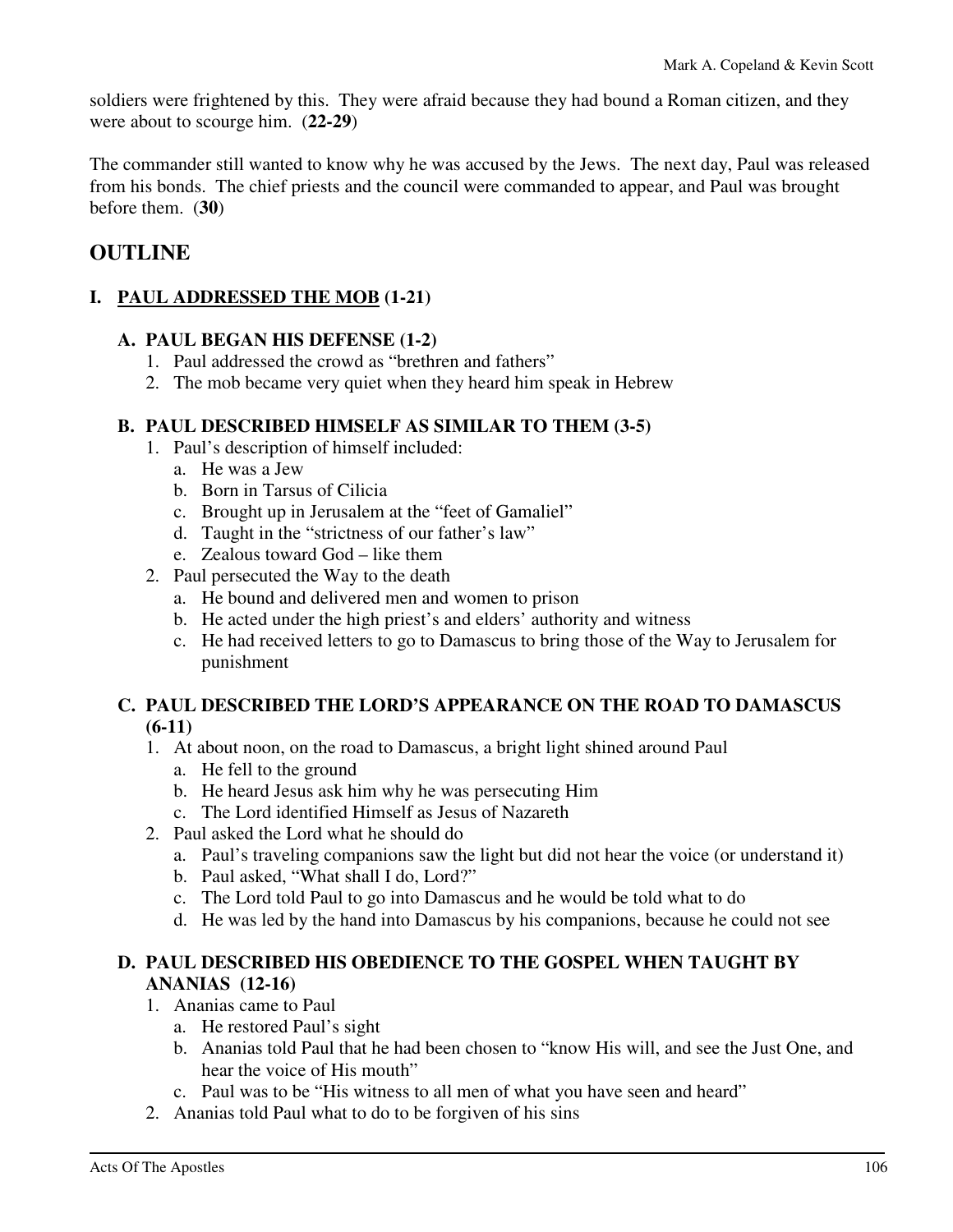- a. He asked Paul, "Why are you waiting?"
- b. "Arise and be baptized, and wash away your sins, calling on the name of the Lord"

#### **E. PAUL DESCRIBED THE LORD SENDING HIM TO THE GENTILES (17-21)**

- 1. The Lord spoke to Paul
	- a. Paul returned to Jerusalem; he was praying in the temple
	- b. He was in a trance and the Lord appeared to him
	- c. The Lord told him to quickly depart from Jerusalem for the Jews would "not receive your testimony concerning Me"
- 2. Paul attempted to explain to the Lord that he could make the Jews understand
	- a. Paul responded that the Jews knew of his persecution of those of the Way
	- b. He added that he had even consented to the death of Stephen, holding the killer's clothes
- 3. The Lord told Paul of His plans for him
	- a. Paul was to depart
	- b. He was sent far away to the Gentiles

#### **II. PAUL CLAIMED HIS ROMAN CITIZENSHIP (22-29)**

#### **A. THE JEWS LISTENED UNTIL THE GENTILES WERE MENTIONED (22-23)**

- 1. When the Jews heard that he was sent to the Gentiles, they raised their voices, "…he is not fit to live!"
- 2. They tore their clothes and threw dust in the air

#### **B. ROMANS PREPARED TO EXAMINE PAUL UNDER SCOURGING (24)**

- 1. The Roman commander ordered that Paul be brought into the barracks
- 2. The commander wanted to know why they shouted against Paul
- 3. He ordered that Paul should be examined under scourging

#### **C. PAUL NOTIFIED THE ROMANS OF HIS ROMAN CITIZENSHIP (25-29)**

- 1. The soldiers bound Paul
- 2. Paul asked the centurion, "Is it lawful for you to scourge a man who is a Roman, and uncondemned?"
- 3. The centurion told this to the commander
- 4. The commander verified Paul's Roman citizenship
	- a. He asked Paul if he was a Roman citizen, and Paul affirmed
	- b. The commander indicated that he had purchased his citizenship, but Paul noted that he was a Roman by birth
- 5. The soldiers were frightened by this his citizenship
	- a. They were afraid because they had bound a Roman citizen
	- b. They were afraid because they were about to scourge a Roman citizen

#### **III. PAUL TAKEN BEFORE THE SANHEDRIN COUNCIL (30)**

#### **A. THE COMMANDER SOUGHT FOR THE JEW'S ACCUSATION (30)**

- 1. The commander wanted to know why he was accused by the Jews
- 2. Paul was released from his bonds
- 3. The chief priests and the council were commanded to appear
- 4. The commander brought Paul before them (Sanhedrin)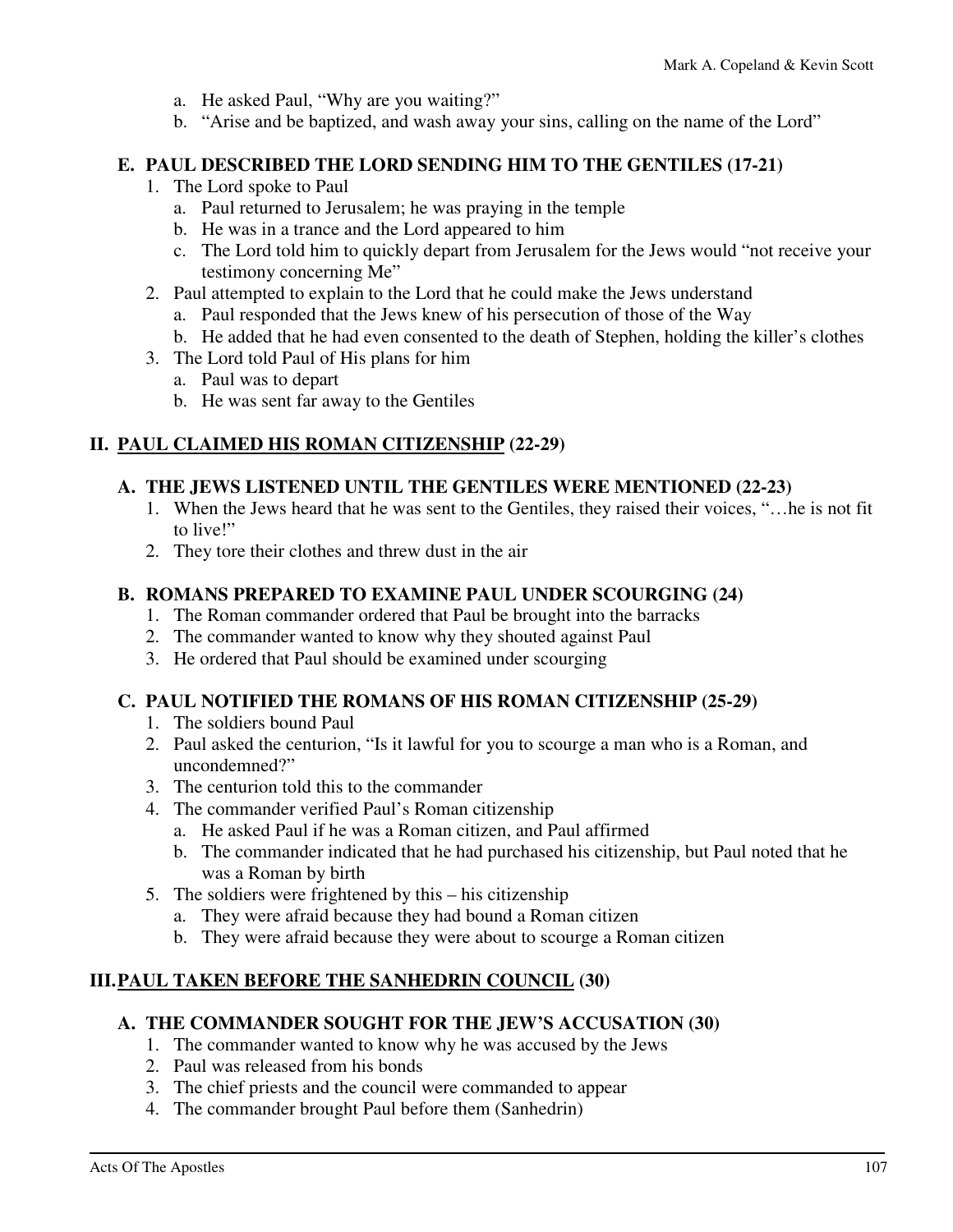## **REVIEW QUESTIONS FOR THE CHAPTER**

#### **1) What are the main events in this chapter?**

- Paul addressed the Jerusalem mob (1-21)
- Paul claimed Roman citizenship (22-29)
- Paul was taken before the Sanhedrin council (30)

#### **2) When Paul addressed the mob, what caused them to become quiet? (1-2)**

- He spoke to them in the Hebrew language (2)
- **3) List the information that Paul used to describe himself? (3-5)** 
	- He was a Jew, born in Tarsus of Cilicia (3)
	- Brought up in Jerusalem at the feet of Gamaliel (3)
	- Was taught according to the "strictness of our fathers' law" (3)
	- He was zealous toward God, like them (3)
	- He persecuted the Way to death, binding and delivering men and women to prison (4)
	- High priest and elders bear him witness (5)
	- He received letters from them to bring Christians to Jerusalem to be punished (5)

#### **4) What was the question that Paul heard on the road to Damascus? (6-7)**

- "Saul, Saul, why are you persecuting me?" (7)
- **5) How did the Lord answer Paul's question, "Who are You, Lord?" (8)**  - "I am Jesus of Nazareth, whom you are persecuting." (8)

### **6) When Paul asked, "What shall I do, Lord?" what was the answer? (10)**

 - "Arise and go into Damascus, and there you will be told all things which are appointed for you to  $do''(10)$ 

## **7) Why was Paul led by the hand into Damascus? (11)**

- Paul could not see because of the "glory of that light" (11)

#### **8) Why did Paul have the Damascus road encounter? (14-15)**

- That he should know His will, see the Just One, and hear His voice (14)
- He was to be His witness to all men of what he had seen and heard (15)

#### **9) At this point, did Paul still have his sins? What did he need to do to have them forgiven ("washed away")? (16)**

- Yes, he still needed to "wash away your sins" (16)
- He had to be baptized (immersed) to "wash away your sins" (16)

#### **10) While in a trance in the temple, what did the Lord say to him? (17-18)**

 - "Make haste and get out of Jerusalem quickly, for they will not receive your testimony concerning Me" (18)

#### **11) At what word did the Jewish mob stop listening to Paul? (21-22)**

- "…I will send you far from here to the Gentiles" (21-22)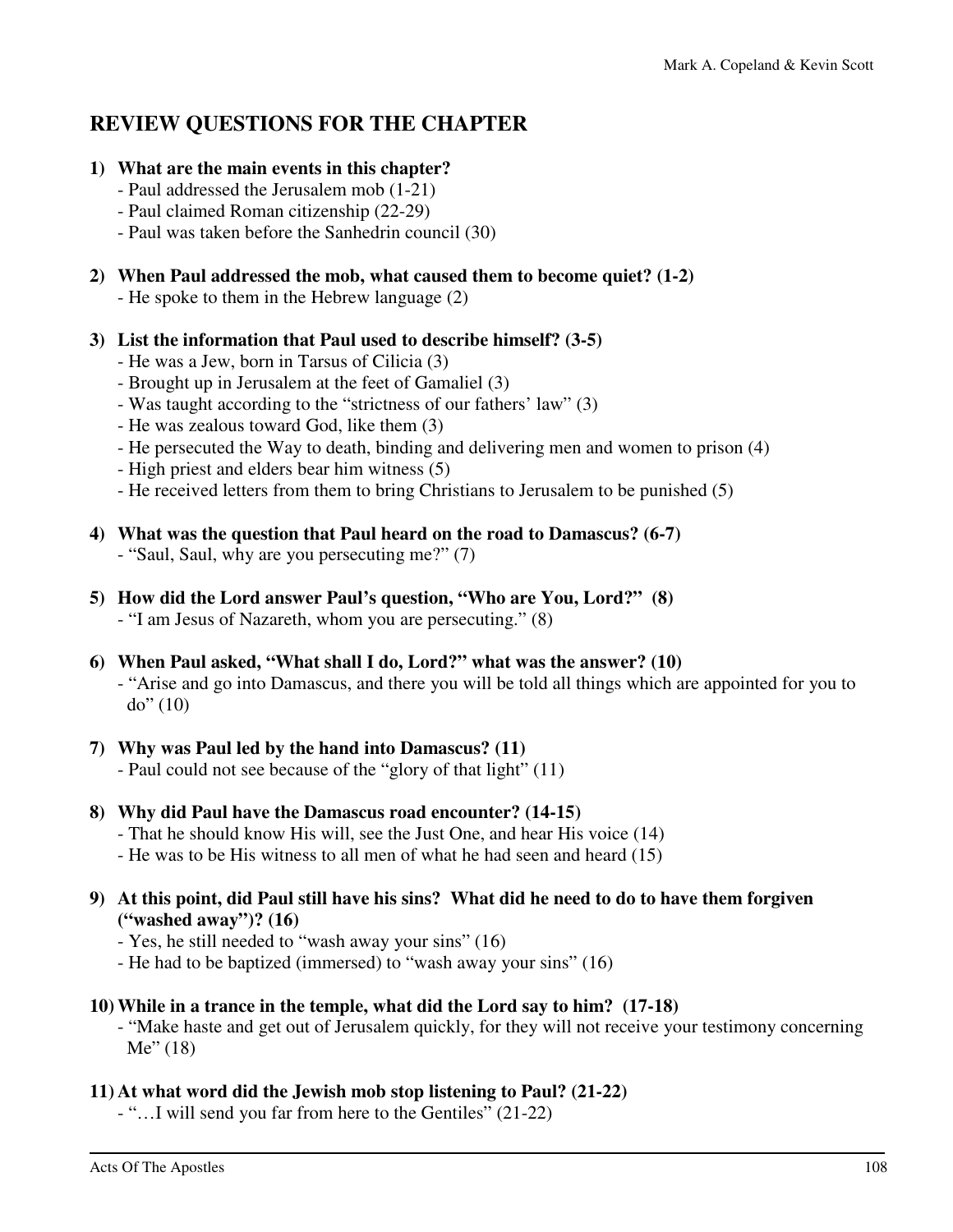#### **12) Why did the commander want to bind and scourge Paul? (24)**

- So that he might know why they shouted so against him (24)

#### **13) What did Paul ask the centurion, as they were binding him? (25)**

- Is it lawful for you to scourge a man who is a Roman and uncondemned? (25)

#### **14) What was the reaction to Paul's question? (26-29)**

- The centurion told the commander that Paul was a Roman (26)
- The commander confirmed that he was a Roman by birth (27-28)
- The soldiers became afraid they had bound and were about to scourge a Roman citizen (29)

#### **15) Who was Paul set before next and why? Was he still bound? (30)**

- Chief priests and all their council Sanhedrin (30)
- To know for certain why Paul was accused by the Jews (30)
- Paul's bonds had been released (30)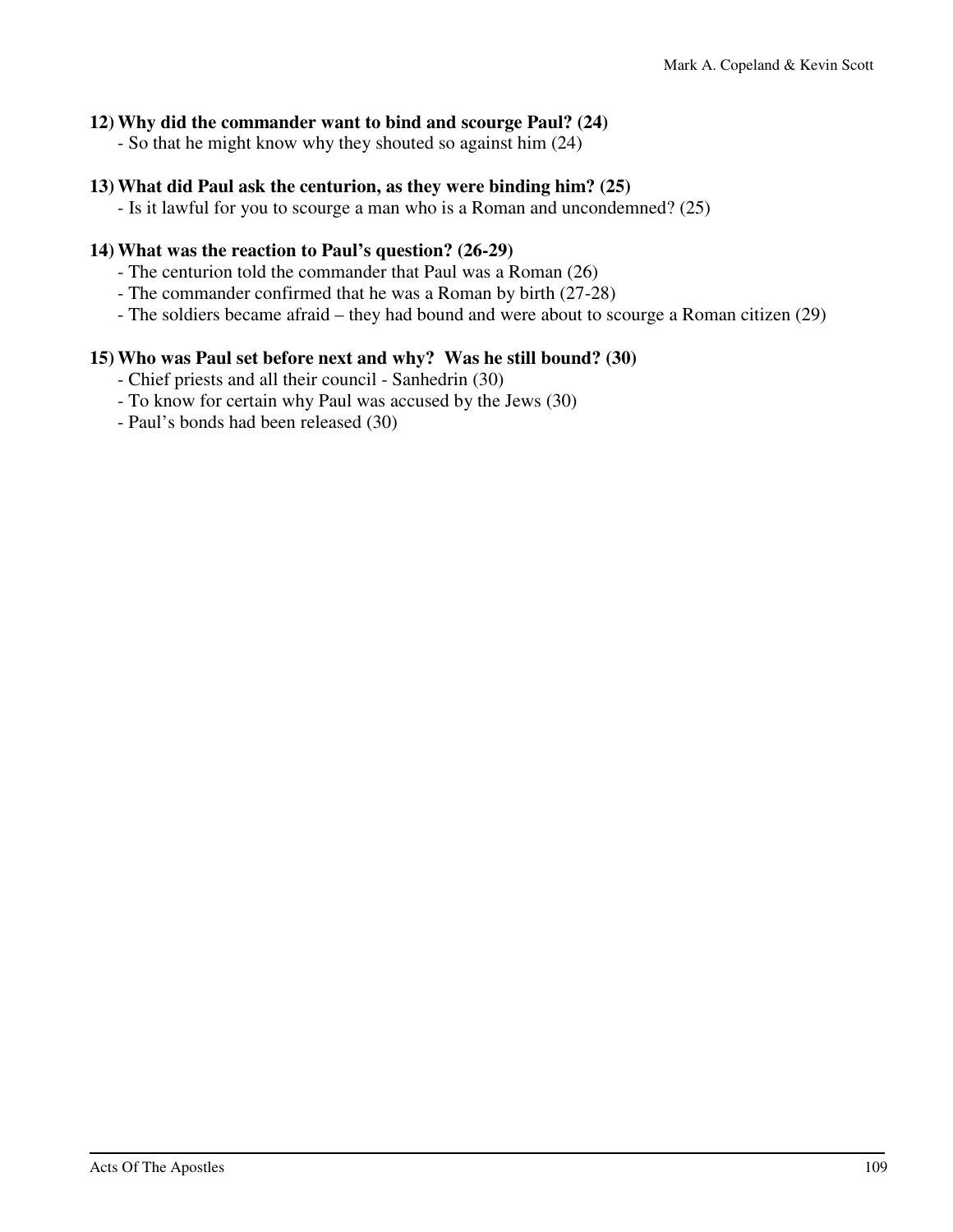# **Acts Of The Apostles Chapter Twenty-Three**

# **OBJECTIVES IN STUDYING THIS CHAPTER**

1) To consider the events of Paul before the Sanhedrin

- 2) To review the plot by the Jews for Paul's life
- 3) To examine Paul's transport to Caesarea to appear before Governor Felix

# **SUMMARY**

When Paul was before the Sanhedrin council, he stated that he had lived in "all good conscience before God." Ananias, the high priest, commanded that he be struck on the mouth. Paul responded, not knowing that he was the high priest, "God will strike you, you whitewashed wall! For you sit to judge me according to the law, and do you command me to be struck contrary to the law?" Those standing nearby asked Paul if he would "revile" the high priest. Paul then quoted the scriptures, "You shall not speak evil of a ruler of your people." Paul recognized that there were Sadducees and Pharisees present in the Sanhedrin. He made it known that he was a Pharisee, and that he was being judged concerning "the hope and resurrection of the dead." This caused a dissension among the Sanhedrin, as the Sadducees did not believe in the resurrection and the Pharisees did believe in the resurrection. The scribes of the Pharisees spoke out that they found nothing evil in Paul. The Roman commander became afraid that harm would come to Paul, so he ordered the soldiers to take Paul back to the barracks. (**1-10**)

The following night, the Lord appeared and spoke to Paul. He was to be the Lord's witness at Rome, as he had testified for Him in Jerusalem. Some Jews then planned to kill Paul. More than forty Jews banded together and took an oath to kill him before they ate or drank anything. The plotting Jews went to the chief priests and elders to present their plan. They requested that the chief priests and elders would contact the commander, and have Paul appear before the council again for further inquiry. The forty or more Jews would lie in wait to kill him along the way. Paul's nephew heard of the ambush plot. He went to Paul in the barracks and told him what he heard. Paul had his nephew taken to the commander. The commander took him aside and heard the plot. The commander told the young man to tell no one that they had spoken about the plot. Paul's nephew then departed from the commander. (**11- 22**)

Next, Paul was to be sent to Felix at Caesarea by night. The commander had two centurions prepare the men to take Paul. 200 Soldiers, 70 horsemen, and 200 spearmen were readied. They were to take Paul to Caesarea at the third hour of the night. Paul was to go before governor Felix. The commander wrote a letter to Felix to accompany Paul. The commander, Claudius Lysias, addressed the letter to "the most excellent governor Felix." The letter summarized the situation with Paul. The Jews had seized Paul and were about to kill him. Troops were sent to rescue Paul. In an attempt to learn of the Jews' accusation of Paul, he took him before the Sanhedrin council. He only learned that Paul was accused "concerning questions of the law," but nothing deserving death or imprisonment. The commander learned of a plot to ambush and kill Paul. Due to this discovery, he sent Paul to Felix and ordered his accusers to appear before Felix to state their charges against him. The letter gave Felix the background. The soldiers,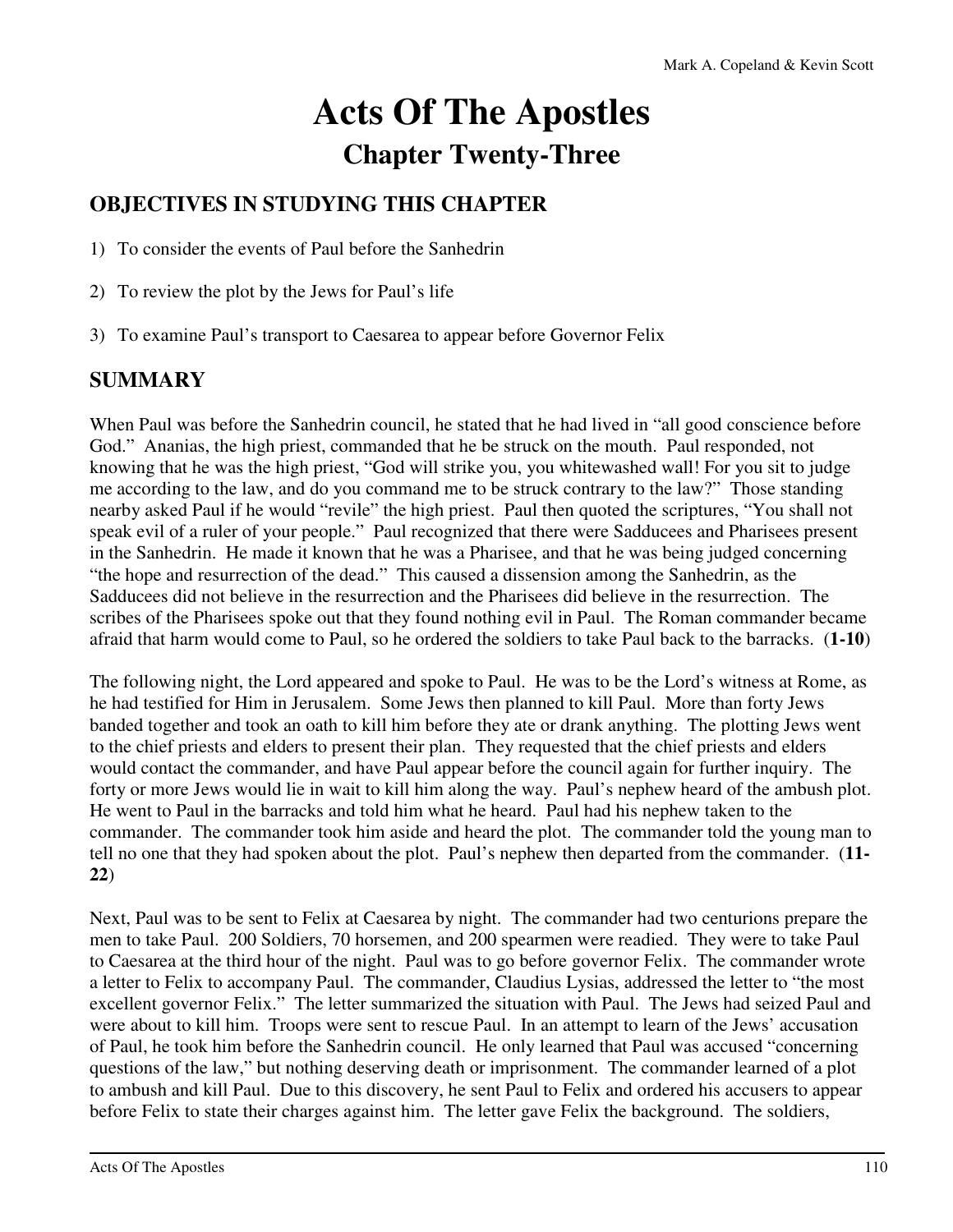horsemen, and spearmen took Paul by night to Antipatris. The next day, the horsemen continued, and took Paul to Caesarea, while the soldiers and spearmen returned. They presented Paul and the letter to Felix. The governor inquired where Paul was from and understood that he was from Cilicia. He agreed to hear Paul when his accusers arrived. Felix had Paul held in Herod's Praetorium. (**23-35**)

# **OUTLINE**

# **I. PAUL BEFORE THE SANHEDRIN COUNCIL (1-10)**

## **A. THE HIGH PRIEST ANANIAS COMMANDED FOR PAUL TO BE STRUCK ON THE MOUTH (1-3)**

- 1. Paul stated he had lived in "all good conscience before God"
- 2. Ananias commanded that Paul be struck on the mouth
- 3. Paul responded, not knowing that Ananias was high priest
	- a. Paul said, "God will strike you, you whitewashed wall!"
	- b. Paul noted that he had commanded him to be struck contrary to the law

#### **B. PAUL DID NOT RECOGNIZE ANANIAS AS HIGH PRIEST (4-5)**

- 1. When Paul spoke to Ananias, those standing near asked, "Do you revile God's high priest?"
- 2. Paul did not know Ananias was the high priest
	- a. Paul quoted scripture in response
	- b. "You shall not speak evil of a ruler of your people"

#### **C. THE SANHEDRIN WAS DIVIDED (6-10)**

- 1. Paul recognized that there were Sadducees and Pharisees present in the Sanhedrin
- 2. Paul made it known that he was a Pharisee and was being judged concerning "the hope and resurrection of the dead"
	- a. This caused a dissension among the Sanhedrin
	- b. The Sadducees did not believe in the resurrection; the Pharisees did believe in the resurrection
	- c. The scribes of the Pharisees spoke out that they found nothing evil in Paul
- 3. The Roman commander became afraid that harm would come to Paul
- 4. The commander ordered the soldiers to take Paul back to the barracks

#### **II. THE JEWISH PLOT AGAINST PAUL'S LIFE (11-22)**

#### **A. THE LORD SPOKE TO PAUL (11)**

- 1. The Lord appeared and spoke to Paul the following night
- 2. Paul was to be the Lord's witness at Rome

#### **B. THE JEWS PLANNED TO KILL PAUL (12-15)**

- 1. More than forty Jews banded together and took an oath to kill Paul before they ate or drank anything
- 2. The plotting Jews went to the chief priests and elders to present their plan
	- a. The chief priests and elders were to contact the commander
	- b. They wanted Paul to be called before the council again for further inquiry
	- c. The forty Jews would lie in wait to kill him along the way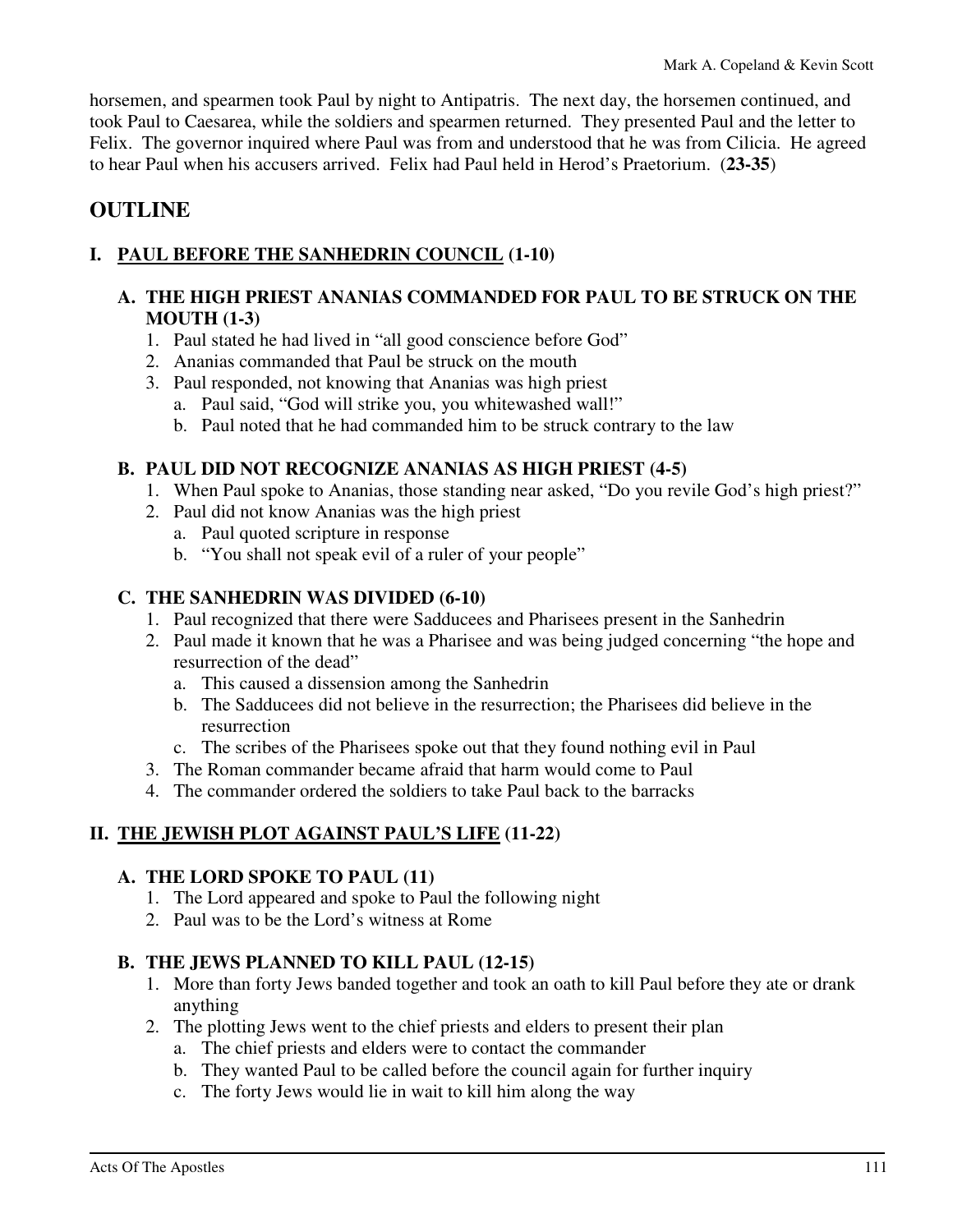## **C. THE PLOT WAS DISCOVERED (16-22)**

- 1. Paul's nephew heard of the ambush plot
- 2. He went to Paul in the barracks and told him what he had heard
- 3. Paul had his nephew taken to the commander
	- a. The commander took him aside and heard the plot
	- b. The commander told the young man to tell no one that they had spoken about the plot
	- c. Paul's nephew departed from the commander

# **III. PAUL WAS SENT TO FELIX AT CAESAREA BY NIGHT (23-35)**

## **A. THE COMMANDER HAD TWO CENTURIONS PREPARE TO TAKE PAUL (23-24)**

- 1. 200 soldiers, 70 horsemen, and 200 spearmen were prepared
- 2. They were to take Paul to Caesarea at the third hour of the night
- 3. Paul was to go before governor Felix

# **B. THE COMMANDER WROTE A LETTER TO FELIX (25-30)**

- 1. Claudius Lysias was the Roman commander's name
- 2. The letter was address to "the most excellent governor Felix"
- 3. The letter summarized the situation with Paul
	- a. The Jews had seized Paul and were about to kill him
	- b. Troops were sent to rescue Paul
	- c. To learn of the Jews' accusation, the commander took Paul before the Sanhedrin
	- d. He only learned that Paul was accused "concerning questions of the law," but nothing deserving death or imprisonment
	- e. The commander learned of a plot to ambush and kill Paul
	- f. Due to this, he sent Paul to Felix and ordered his accusers to appear before Felix to state their charges against him

# **C. PAUL WAS TAKEN TO CAESAREA AND PRESENTED TO FELIX (31-35)**

- 1. The soldiers, horsemen, and spearmen took Paul by night to Antipatris
- 2. The next day, the horsemen continued, and took Paul to Caesarea, while the soldiers and spearmen returned
- 3. They presented Paul and the letter to Felix
	- a. Felix inquired where Paul was from and understood that he was from Cilicia
	- b. He agreed to hear Paul when his accusers arrived
	- c. He had Paul held in Herod's Praetorium

# **REVIEW QUESTIONS FOR THE CHAPTER**

# **1) What are the main events in this chapter?**

- Paul before the Sanhedrin (1-10)
- The Jewish plot against Paul's life (11-22)
- Paul was sent to Felix at Caesarea by night (23-35)

# **2) How did Paul begin his address to the Sanhedrin? (1)**

- "Men and brethren, I have lived in all good conscience before God until this day." (1)

# **3) How did the high priest Ananias respond? (2)**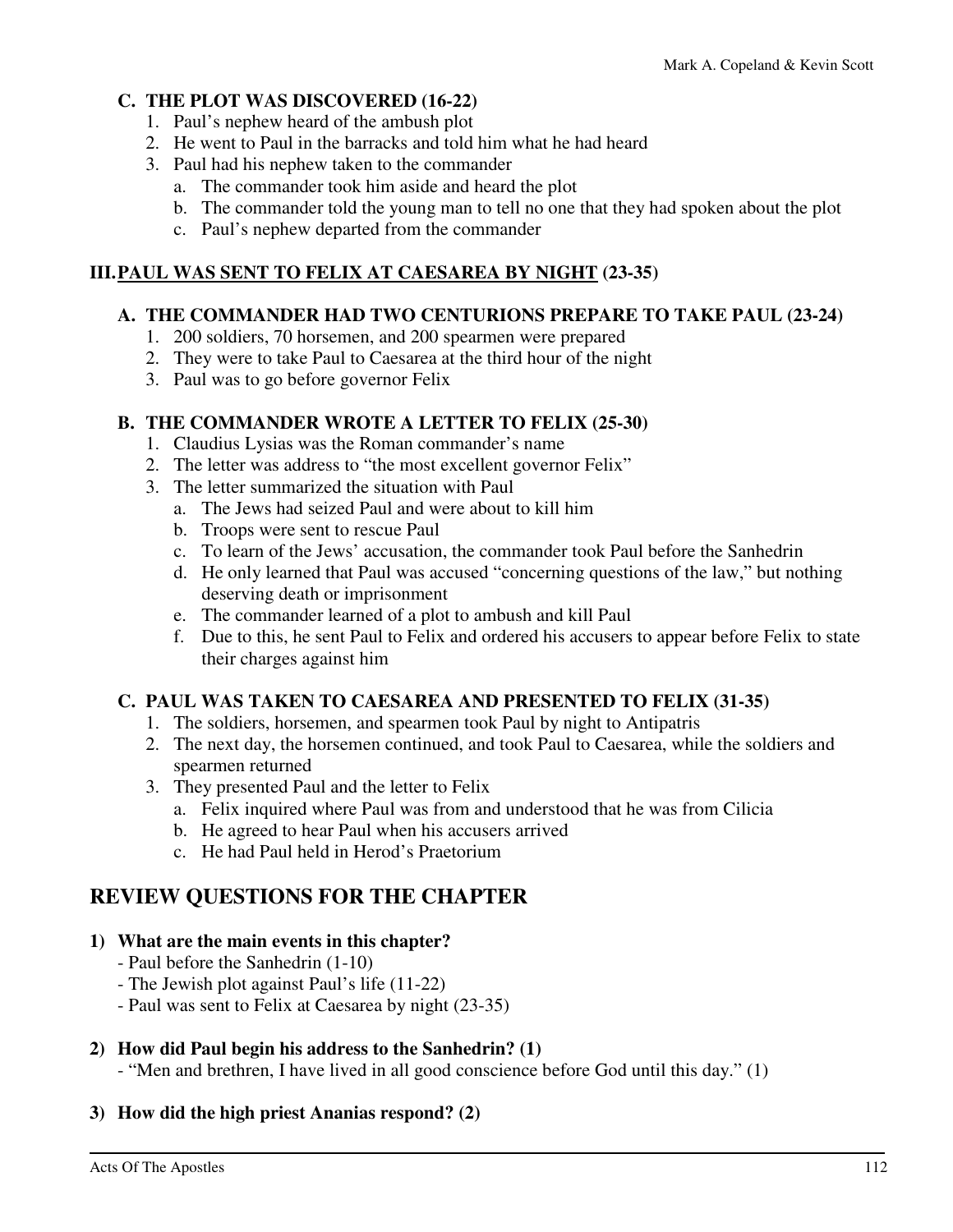- He commanded him to be struck on the mouth (2)

**4) Why did Paul take issue with that action? (3)** 

 - They were supposedly judging him according to the law, but they were acting contrary to the law by striking him (3)

- **5) Did Paul know that Ananias was the high priest? (4-5)**   $-$  No  $(5)$
- **6) What did Paul recognize (or "perceive") about the council? (6)**  - He recognized that one part was Sadducees and the other Pharisees (6)
- **7) What was the noted difference between the Sadducees and Pharisees? (7-8)** 
	- Sadducees did not believe in the resurrection, nor angels or spirits (8)
	- Pharisees believed in the resurrection, and angels and spirits (8)
- **8) For what did Paul say he was being judged? (6)** 
	- "concerning the hope and resurrection of the dead" (6)
- **9) Who said, "We find no evil in this man?" What was their recommendation? (9)** 
	- The scribes of the Pharisees' party (9)
	- "let us not fight against God" (9)
- **10) Why did the commander order that Paul be taken to the barracks? (10)** 
	- He was afraid he would be "pulled to pieces" (10)
- **11) Who appeared to Paul the following night? What did He say? (11)** 
	- $-$  The Lord  $(11)$
	- "Be of good cheer, Paul; for as you have testified for Me in Jerusalem, so you must also bear witness at Rome." (11)
- **12) What did some of the Jews band together to do? What was their oath? About how many banded together? (12-13)** 
	- They banded together to kill Paul (12)
	- Not to eat or drink until they killed Paul (12)
	- More than forty Jews (13)

#### **13) Describe the plot to kill Paul. (14-15)**

- The plotting Jews wanted the Sanhedrin council to call back before them for "further inquiries"  $(15)$
- They planned to ambush (kill) Paul before he arrived (15)

#### **14) Who heard about the ambush? Who did he go tell? What did he do next? (16-22)**

- Paul's sister's son (Paul's nephew) heard about the ambush (16)
- He went to the barracks and told Paul (16)
- Paul had him taken to the commander (17)
- The commander took him aside privately, and Paul's nephew described what he had heard about the ambush (19-21)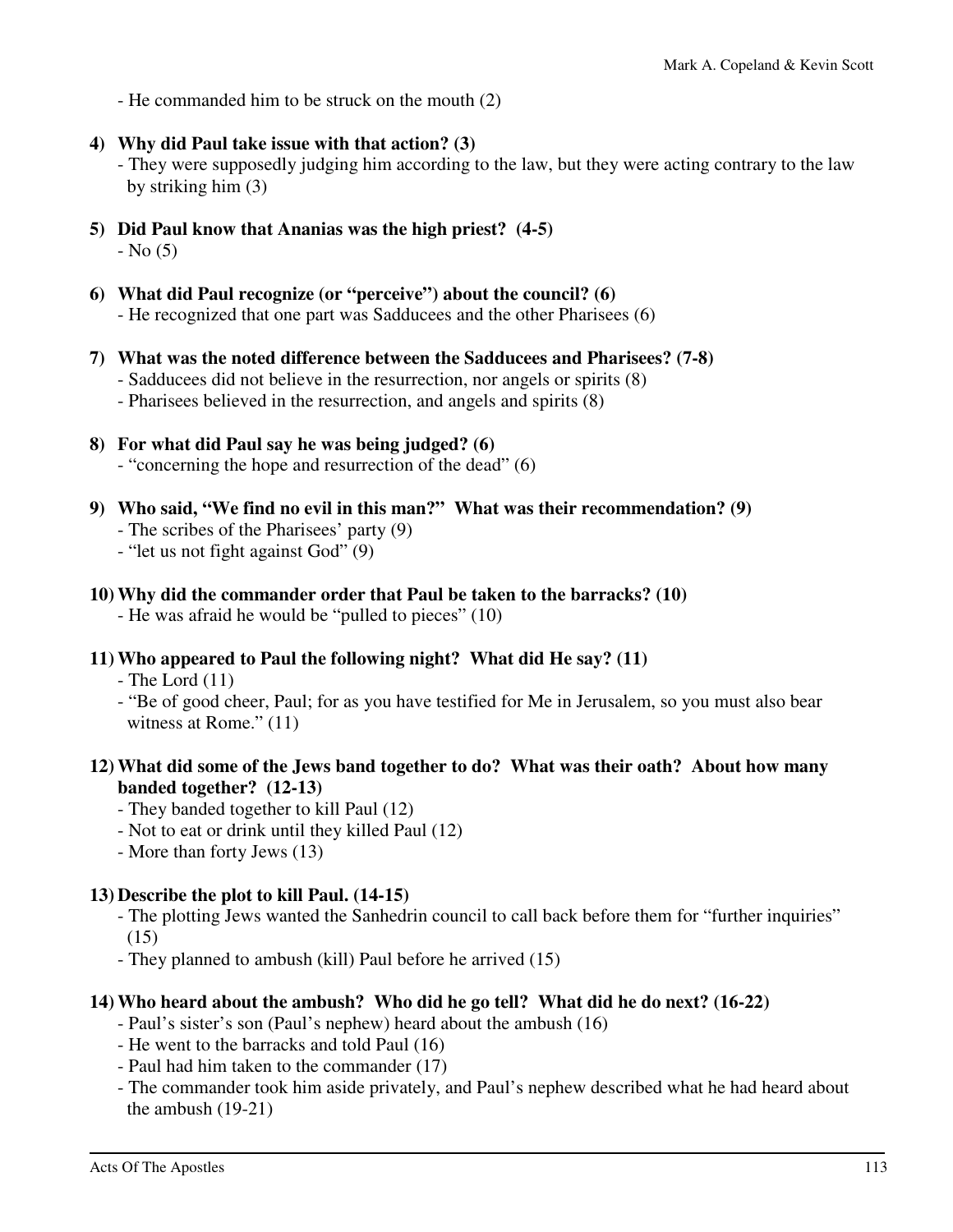- The commander let him go, and told the young man to tell no one that he had discussed this with him (22)

#### **15) What did the commander do after learning of the plot? (23-30)**

- He told two centurions to prepare men to go to Caesarea (23)
- 200 soldiers, 70 horsemen, and 200 spearmen (23)
- They were to take Paul to Felix by night (23-24)
- He wrote a letter to Felix, summarizing Paul's situation (25-30)

#### **16) What question did Felix ask upon receiving Paul and the letter? (33-34)**

- He asked what province Paul was from (34)
- He learned that he was from Cilicia (34)

#### **17) When did Felix agree to hear Paul's case? (35)**

- When his accusers arrived (35)

#### **18) Where was Paul kept, while waiting for the accusers? (35)**

- Herod's Praetorium (35)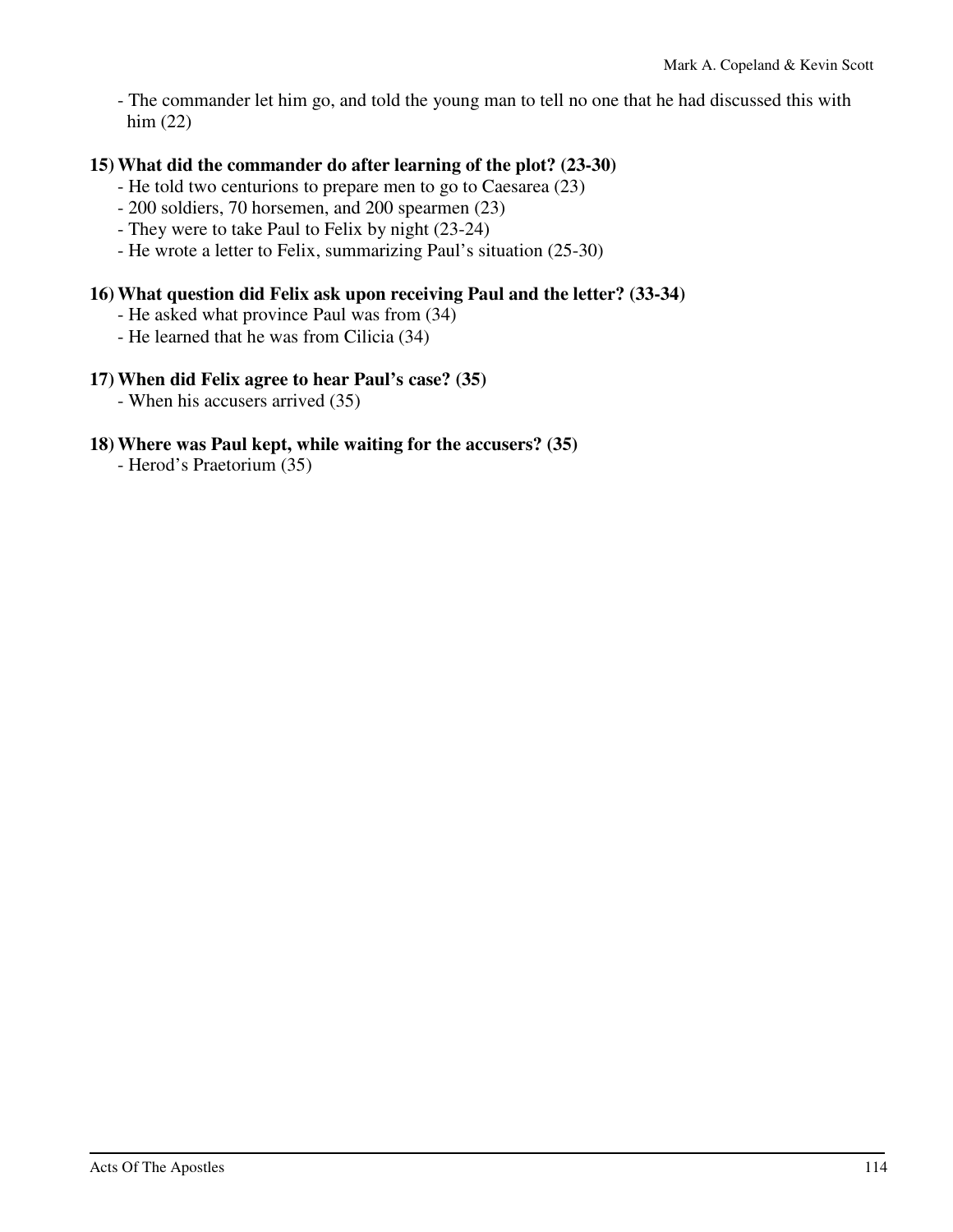# **Acts Of The Apostles Chapter Twenty-Four**

# **OBJECTIVES IN STUDYING THIS CHAPTER**

1) To review the accusation of the Jews presented by Tertullus

- 2) To consider Paul's defense before Felix
- 3) To observe Felix's delay in rendering judgment of Paul

# **SUMMARY**

The chief priest, elders and Tertullus, an orator, came from Jerusalem to Caesarea to make accusations and to provide evidence against Paul. Tertullus was an eloquent spokesman. He began by giving Felix great praise. He said, "We enjoy great peace. Prosperity is being brought to this nation by your foresight. We accept it…with all thankfulness." Next, he levied the charges against Paul. They found Paul to be a "plague, a creator of dissension among all the Jews throughout the world." They found him to be a "ringleader of the sect of the Nazarenes" and he "tried to profane the temple." Tertullus reviewed the events at the temple. The Jews had seized Paul. They wanted to judge him according to their law; however, the Roman commander, Lysias, took Paul "with great violence" from them. Lysias took Paul to Felix and commanded the Jews to bring their accusations against Paul before him. The attending Jews agreed with Tertullus. (**1-9**)

Paul was then given opportunity to provide his defense before Felix. Paul indicated that he was happy to speak for himself. He recognized Felix to have been a judge of the nation for many years. Paul reviewed the events as his defense to the Jewish accusations. He had gone up to Jerusalem to worship about twelve days prior. The Jews did not find Paul disputing with anyone nor inciting the crowd, either in the synagogue or in the city. Paul stated that they could not prove these accusations. He confessed that he worshipped God "according to the Way" – which they call a "sect." He believed all the things written in the Law and Prophets. Paul stated that he had "hope in God," just as they do, "that there will be a resurrection of the dead, both of the just and the unjust." As a result, he strove to have a "conscience without offense toward God and men." Paul had returned to Jerusalem after many years to bring alms and offerings to his nation. This was the time when some Jews from Asia (who had not come before Felix), found Paul "purified in the temple," and "neither with a mob nor with tumult." If they had an accusation against Paul, they should have come before Felix at this time. Paul asked those Jews present if they had found any wrongdoing in him, when he stood before the Sanhedrin council. The only statement that Paul thought they may have objected to was what he had cried out among them, "Concerning the resurrection of the dead I am being judged by you this day." (**10-21**)

Given that Felix had a "more accurate knowledge of the Way," he adjourned the proceedings. He stated that he would make a decision on the case when Lysias the commander came to Caesarea. Paul was held by the centurion, but was given liberties – his friends were allowed to visit him and provide for him. Later, Felix and his wife, Drusilla, called for Paul. Drusilla was Jewish. They heard Paul "concerning faith in Christ." Paul reasoned before them about "righteous, self-control, and the judgment to come." This caused Felix to become afraid. He sent Paul away; he indicated he would call for him at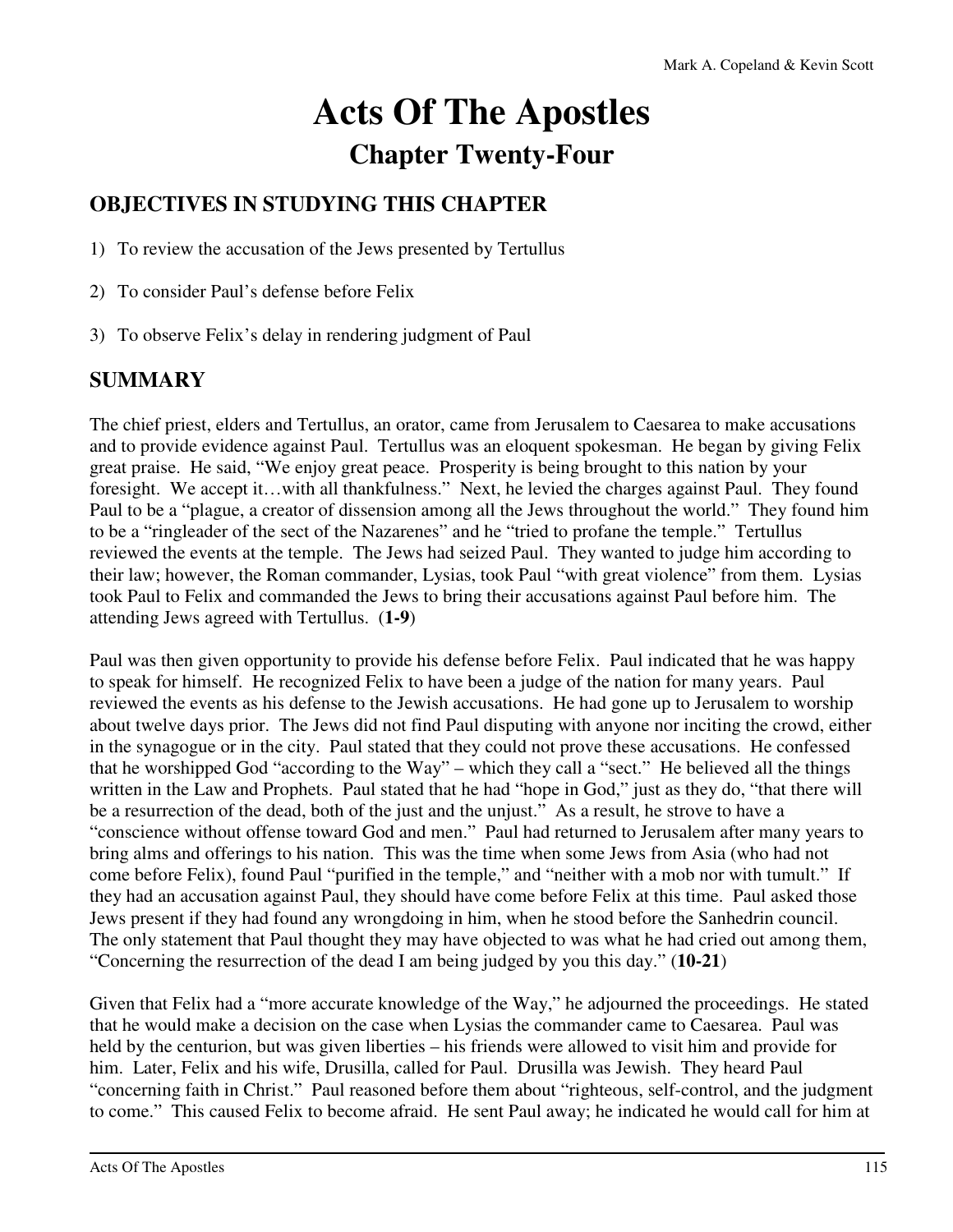a more "convenient time." Felix hoped for a bribe from Paul to release him. Felix sent for him often. After two years, Porcius Festus succeeded Felix as governor. Felix wanted to do the Jews a favor, so he "left Paul bound." (**22-27**)

# **OUTLINE**

# **I. THE ACCUSERS ARRIVED AND ACCUSATIONS WERE MADE (1-9)**

#### **A. THE CHIEF PRIEST, ELDERS AND TERTULLUS ARRIVED IN CAESAREA (1)**

- 1. They came to provide evidence against Paul
- 2. Tertullus was brought as an orator
- 3. He was an eloquent spokesman

# **B. TERTULLUS PRESENTED THE ACCUSATIONS (2-9)**

- 1. Tertullus began by giving great praise to Felix
	- a. "We enjoy great peace"
	- b. "Prosperity is being brought to this nation by your foresight"
	- c. "We accept it…with all thankfulness"
- 2. The charges were then levied against Paul
	- a. They found Paul to be a "plague, a creator of dissension among all the Jews throughout the world"
	- b. They found him to be a "ringleader of the sect of the Nazarenes"
	- c. He "tried to profane the temple"
- 3. Tertullus stated that the Roman commander, Lysias, took Paul with "great violence" from them
	- a. The Jews had seized Paul
	- b. They wanted to judge him according to their law
	- c. The commander had taken Paul and had commanded them to appear before Felix to make their accusations
- 4. The attending Jews agreed with Tertullus' accusations

# **II. PAUL GAVE HIS DEFENSE BEFORE FELIX (10-21)**

# **A. FELIX INDICATED FOR PAUL TO SPEAK (10)**

- 1. Paul stated that he would defend himself
- 2. He recognized Felix to have been a judge of the nation for many years

# **B. PAUL REVIEWED THE EVENTS AS HIS DEFENSE (11-21)**

- 1. Paul had gone up to Jerusalem to worship about twelve days prior
- 2. They did not find Paul disputing with anyone nor inciting the crowd, either in the synagogue or in the city
- 3. Paul stated that they could not prove these accusations
- 4. He confessed that he worshipped God "according to the Way" which they call a "sect"
- 5. He believed all the things written in the Law and Prophets
- 6. Paul stated that he had "hope in God," just as they do, "that there will be a resurrection of the dead, both of the just and the unjust"
	- a. As a result, he strove to have a "conscience without offense toward God and men"
- 7. Paul had returned to Jerusalem after many years to bring alms and offerings to his nation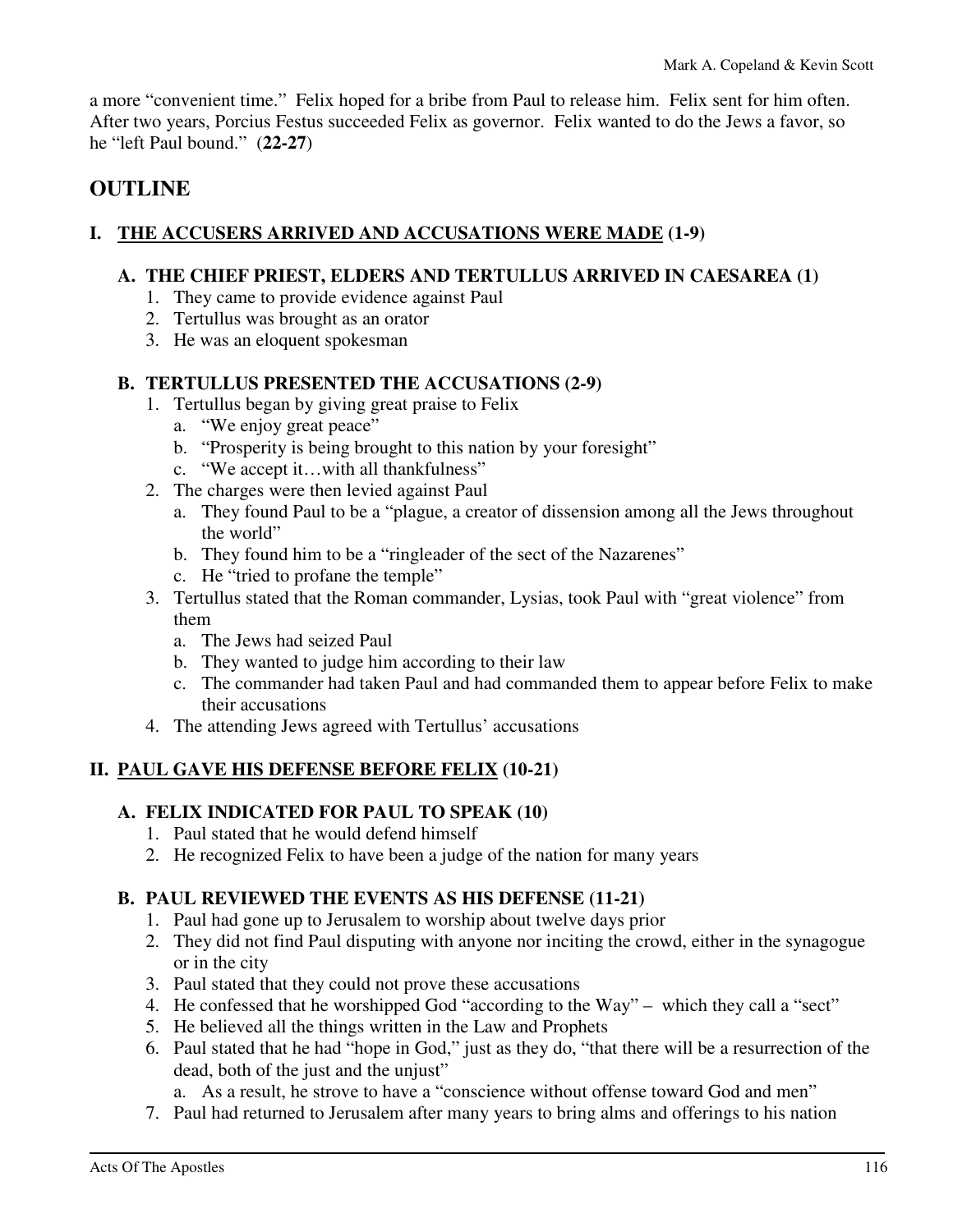- a. This was the time when some Jews from Asia (who had not come before Felix), found Paul "purified in the temple," and "neither with a mob nor with tumult"
- b. If they had an accusation against Paul, they should have come before Felix at this time
- 8. Paul asked those Jews present if there had been found any wrongdoing in him while before the Sanhedrin council
	- a. The only statement that Paul thought they may have objected to was what he had cried out among them, "Concerning the resurrection of the dead I am being judged by you this day."

# **III. FELIX DELAYED JUDGMENT OF PAUL (22-27)**

## **A. FELIX ADJOURNED THE PROCEEDINGS AND HELD PAUL (22-23)**

- 1. Given that Felix had a "more accurate knowledge of the Way," he adjourned the proceedings
- 2. He stated that he would make a decision on the case when Lysias the commander came to Caesarea
- 3. Paul was held by the centurion
	- a. Paul was given liberties
	- b. His friends were allowed to visit him and provide for him

# **B. FELIX HEARD PAUL MORE TIMES (24-26)**

- 1. Felix and his wife, Drusilla, called for Paul
	- a. Drusilla was Jewish
	- b. They heard Paul "concerning faith in Christ"
- 2. Paul reasoned before them about "righteous, self-control, and the judgment to come"
	- a. Felix was afraid
	- b. He sent Paul away; he indicated he would call for him at a more "convenient time"
- 3. Felix hoped for a bribe from Paul to release him
	- a. Felix sent for him often

# **C. FESTUS SUCCEEDED FELIX (27)**

- 1. After two years Porcius Festus succeeded Felix as governor
- 2. Felix wanted to do the Jews a favor, so he "left Paul bound"

# **REVIEW QUESTIONS FOR THE CHAPTER**

#### **1) What are the main events in this chapter?**

- The accusers arrived and the accusations were made (1-9)
- Paul gave his defense before Felix (10-21)
- Felix delayed the judgment of Paul (22-27)
- **2) How long was Paul held waiting for his accusers? (1)**

- Five days (1)

#### **3) Who was Tertullus and what role did he play? (1-2)**

- Tertullus had travelled with the high priest and elders (1)
- He was an orator; he presented the accusations before Felix (1-2)

# **4) How was Paul described in the charges by Tertullus? (4-6)**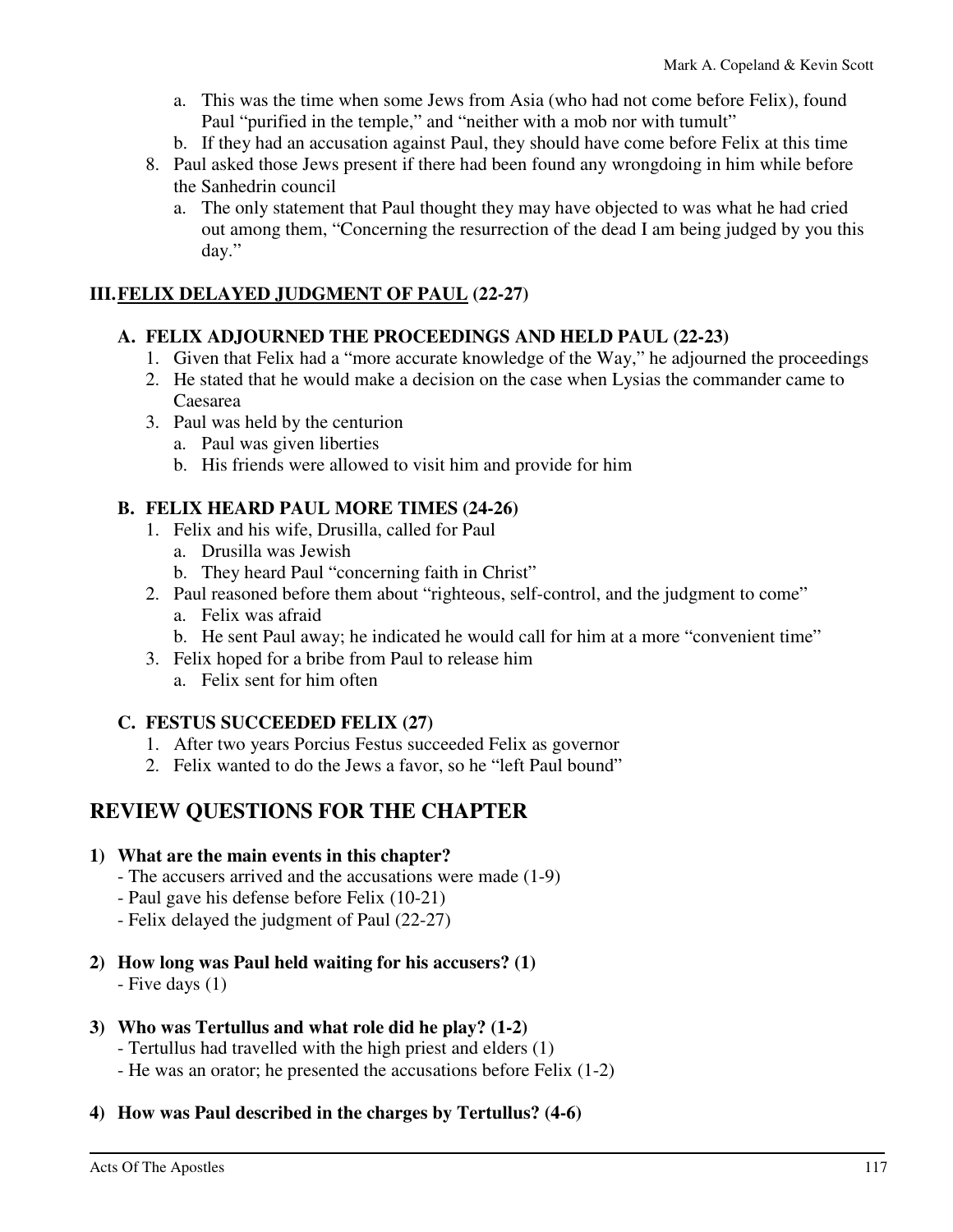- A plague, a creator of dissension among all the Jews worldwide, and a ringleader of the sect of the Nazarenes (5)

- He tried to profane the temple (6)

- **5) How did the Jews want to handle this, according to Tertullus? (6)** 
	- They wanted to judge him according to their law (6)
- **6) Why were the Jews not able to carry out their plan? (7)**  - Commander Lysias came by and took Paul with great violence (7)
- **7) What did Lysias command them to do? (8)**  - He commanded Paul's accusers to come before Felix (8)
- **8) How did the Jews react to Tertullus presentation? (9)**  - They assented, and maintained that those things were so (9)
- **9) How many days prior had Paul's situation occurred in Jerusalem? (11)**  - Twelve days earlier (11)

#### **10) How did Paul answer their accusations? (12-13)**

- He had not been found in the temple disputing with anyone, nor was he found inciting the crowd (12)
- Nor had they found him doing these things in synagogues or in the city (12)
- Paul stated that they could not prove these accusations (13)

# **11) According to what did Paul say he worshipped God? What did the Jews call this? (14)**

- According to the Way (14)

- The Jews called it a sect; Tertullus specifically called it the sect of the Nazarenes (14; 5)

# **12) What did Paul say he had a hope in God to happen? (15)**

- That there would be a resurrection of the dead (15)

#### **13) Who did Paul say would be resurrected? (15)**

- The dead - both the just and the unjust (15)

# **14) Because of the resurrection, what did Paul always strive to do? (16)**

- To have a conscience without offense toward God and men (16)

#### **15) How did the Jews from Asia find Paul in the temple? (17-18)**

- They found Paul purified in the temple (18)
- He was neither with a mob nor with a tumult (18)

#### **16) Where did Paul say those Jews from Asia ought to have been if they had anything against him? (19)**

- They ought to have been there before Felix (19)

#### **17) What statement did Paul cry out while before the Sanhedrin council in Jerusalem? (21)**

- "Concerning the resurrection of the dead I am being judged by you this day." (21)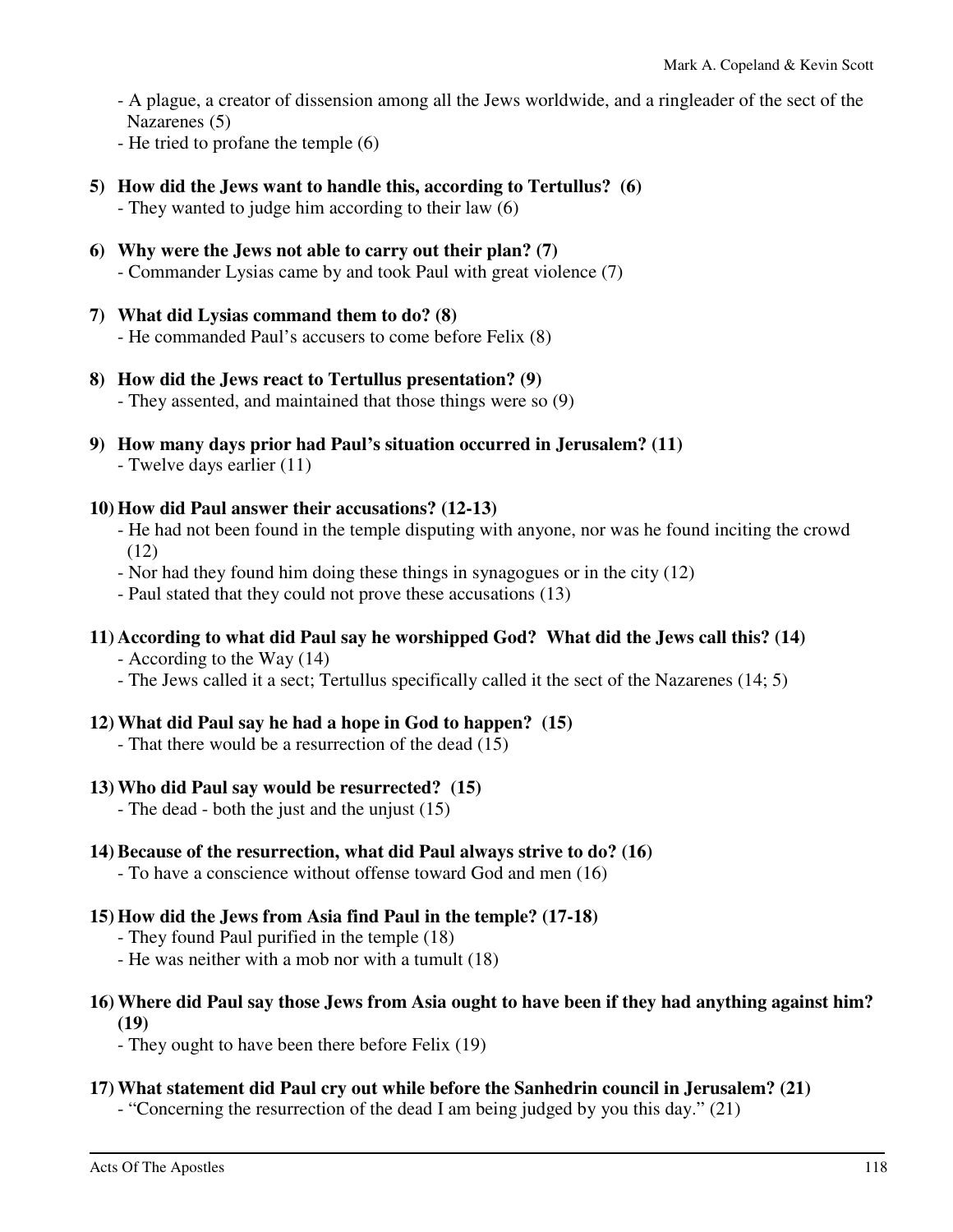#### **18) Felix adjourned the proceedings. When did he say he would decide the case? (22)**

- When Lysias the commander comes down (22)

#### **19) When Felix commanded the centurion to keep Paul, what did he allow? (23)**

- The centurion was to all him liberty, and to allow his friends to visit him and provide for him (23)

## **20) Why did Felix and Drusilla send for Paul? (24)**

- They wanted to hear him concerning the faith in Christ (24)

## **21) What did Paul reason about before Felix and Drusilla? (25)**

- He reasoned about righteousness, self-control, and the judgment to come (25)

## **22) How did Felix respond to Paul? (25)**

 - He became afraid, and said "Go away for now, when I have a more convenient time, I will call for you."  $(25)$ 

#### **23) What did Felix hope Paul would do? (26)**

- He hoped Paul would bring money to release him (26)

## **24) Who succeeded Felix after two years? (27)**

- Porcius Festus succeeded Felix (27)

# **25) How did Felix leave Paul? Why? (27)**

- Felix left Paul bound (27)

- He did this as a favor to the Jews (27)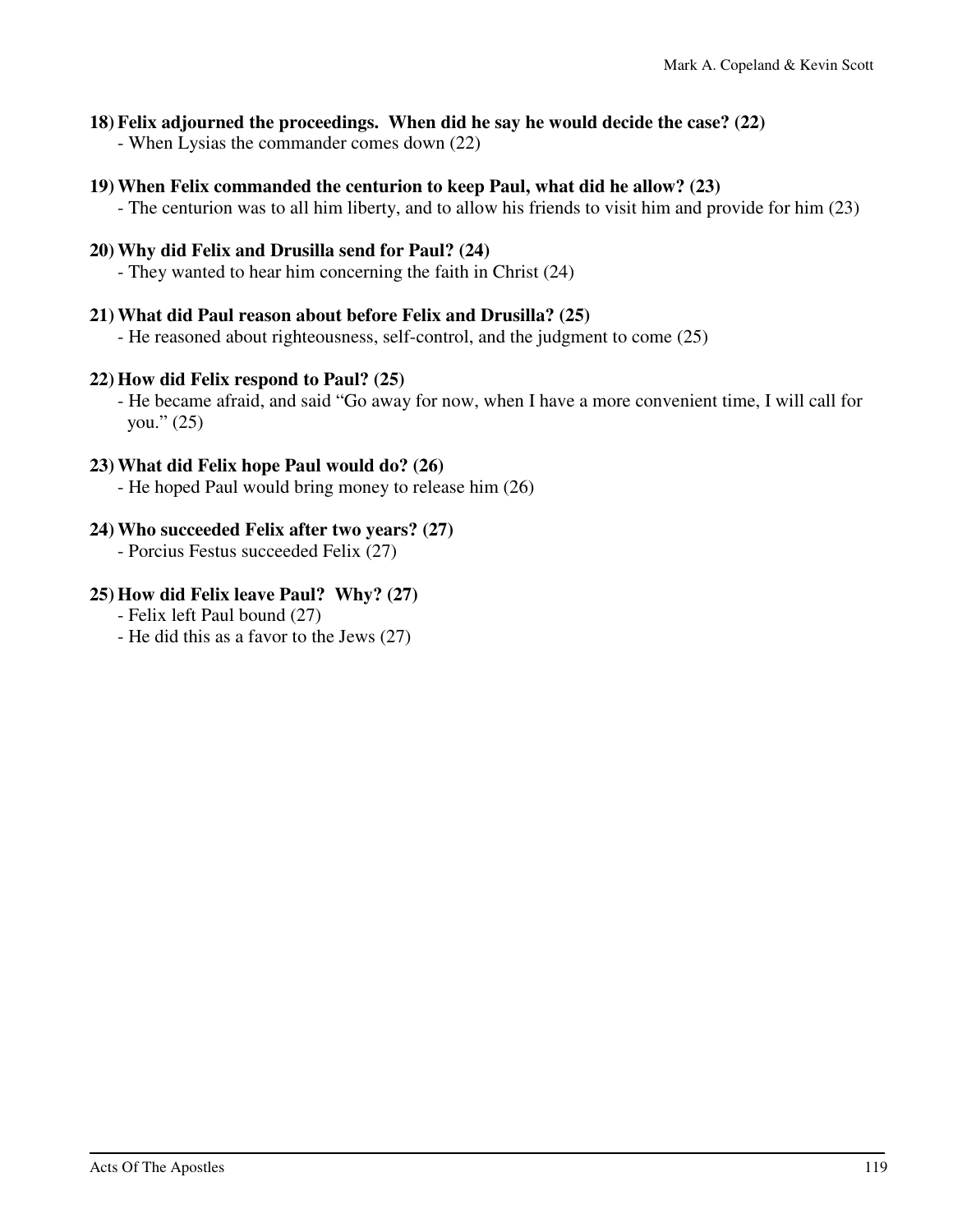# **Acts Of The Apostles Chapter Twenty-Five**

# **OBJECTIVES IN STUDYING THIS CHAPTER**

1) To consider the circumstances in which Paul appealed to Caesar

2) To observe Paul before King Agrippa

# **SUMMARY**

Shortly after Festus arrived in Caesarea, he went to Jerusalem. The high priest and chief men informed Festus of Paul. They petitioned him, asking Festus a favor, to bring Paul back to Jerusalem. The Jews planned an ambush to kill Paul along the road as he traveled. Festus indicated that he would shortly be traveling back to Caesarea, and invited those Jews in authority to travel there as well. They could accuse Paul there. After remaining in Jerusalem about ten days, Festus returned to Caesarea. He called Paul before the judgment seat the next day. The Jews attended and laid serious complaints against Paul; however, they could not prove them. Paul answered, "Neither against the law of the Jews, nor against the temple, nor against Caesar have I offended in anything at all." Festus then asked Paul if he would go to Jerusalem with him. He suggested that he would judge Paul there. This was recommended to Paul because Festus wanted to do the Jews a favor. Paul responded that he stood at Caesar's judgment seat, "where I ought to be judged." He told Festus he had done no wrong to the Jews, "as you very well know." Paul was willing to die, if he had committed anything worthy of death. But, he had no guilt of the things for which the Jews accused him. Paul was not going to be delivered to the Jews – he was a Roman citizen. Paul then appealed to Caesar. Festus replied, "You have appealed to Caesar? To Caesar you shall go!" (**1-12**)

A few days later, King Agrippa and Bernice came to Caesarea to greet Festus as the new governor, replacing Felix. Festus laid Paul's case before Agrippa. He noted that Felix had left Paul a prisoner with his case not resolved. He recalled that the chief priests and elders of the Jews informed him about Paul during his recent visit to Jerusalem. Festus recounted to Agrippa that he had told the Jews that it was not Roman custom to deliver the accused for "destruction" without the accused having the opportunity to answer the charges face to face. Upon Festus' return to Caesarea, he had Paul come before the judgment seat. He discovered nothing wrong in Paul, other than there were some questions about "their own religion and about a certain Jesus, who had died, whom Paul affirmed to be alive." Festus asked Paul to go to Jerusalem, since he was "uncertain" about these matters. At that point, Festus noted that Paul appealed to Caesar. After Festus' explanation of Paul's case, Agrippa requested to hear Paul himself. Festus said to Agrippa, "Tomorrow you shall hear him." Paul was brought before King Agrippa the next day, following much pomp upon the entry of Agrippa and Bernice into the auditorium with the commanders and other prominent men of the city. Festus explained the situation to Agrippa and the others. He reported that the Jews claimed Paul was not "fit to live any longer." However, Festus stated that he found Paul had committed nothing deserving death. He noted that Paul had appealed to Caesar, and he was going to send him. Festus indicated that he had nothing to write to Caesar about Paul. He hoped that after Agrippa's examination of Paul, he may have something to write. He thought it was unreasonable to send an appeal to Caesar without specifying the charges. (**13-27**)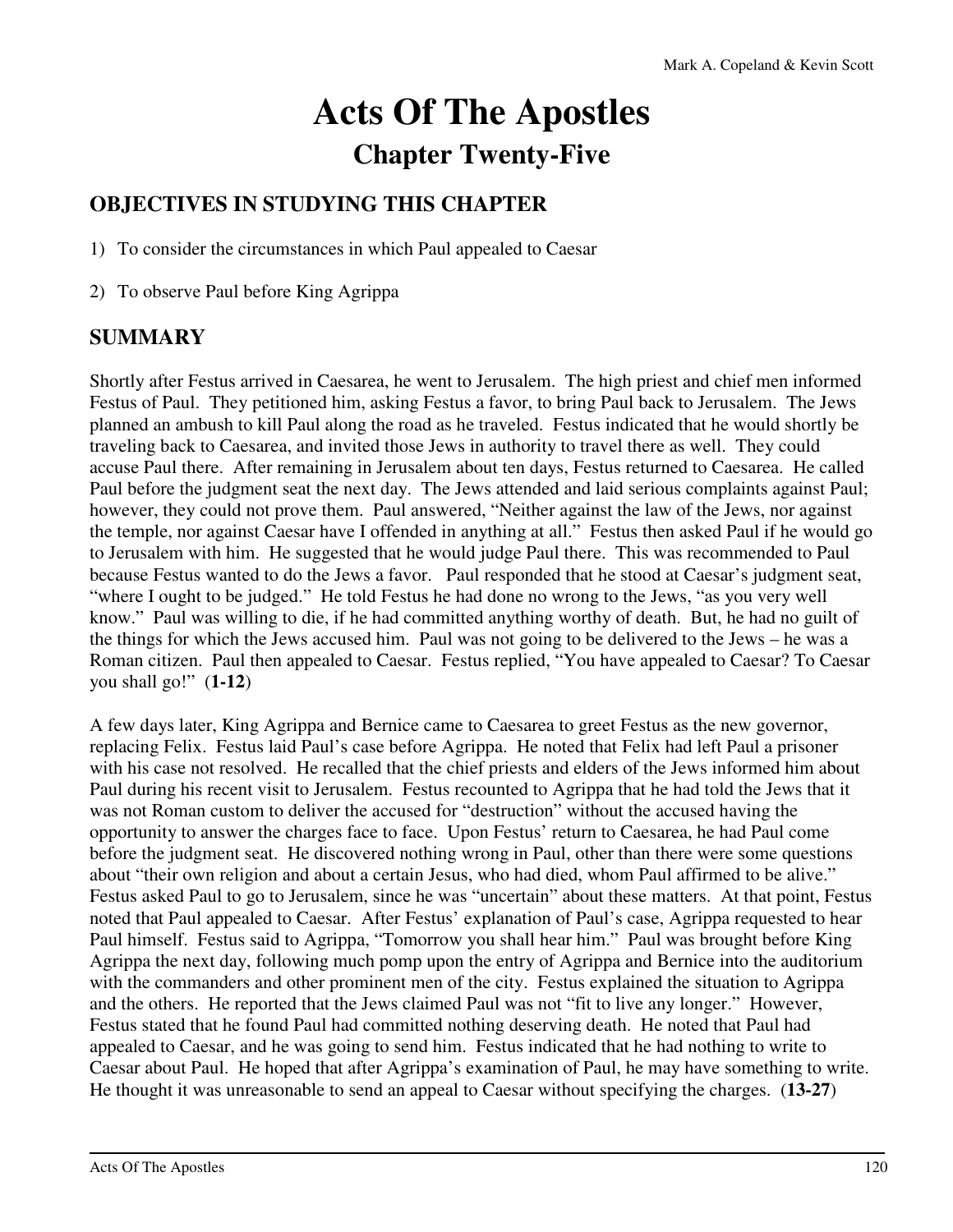# **OUTLINE**

# **I. PAUL APPEALED TO CAESAR (1-12)**

#### **A. THE JEWS PETITIONED FESTUS TO RETURN PAUL TO JERUSALEM (1-5)**

- 1. Shortly after Festus arrived, he went to Jerusalem
- 2. The high priest and chief men informed Festus of Paul
- 3. They petitioned him, asking a favor, to bring Paul back to Jerusalem a. The Jews planned an ambush to kill Paul along the road
- 4. Festus invited those Jews in authority to travel to Caesarea with him
	- a. They could accuse Paul there

# **B. PAUL STOOD BEFORE FESTUS IN CAESAREA (6-9)**

- 1. After remaining in Jerusalem about ten days, Festus returned to Caesarea a. He called Paul before the judgment seat the next day
- 2. The Jews laid serious complaints against Paul
	- a. They could not prove them
	- b. Paul answered, "Neither against the law of the Jews, nor against the temple, nor against Caesar have I offended in anything at all."
- 3. Festus asked Paul if he would go to Jerusalem with him
	- a. Festus wanted to do the Jews a favor
	- b. Festus suggested that he would judge Paul there

## **C. PAUL APPEALED TO CAESAR AND AVOIDED A RETURN TO JERUSALEM (10-12)**

- 1. Paul stated that he stood at Caesar's judgment seat, "where I ought to be judged" a. He said he had done no wrong to the Jews, "as you [Festus] very well know"
- 2. Paul was willing to die, if he had committed anything worthy of death
	- a. He had no guilt of the things the Jews accused him
	- b. He was not going to be delivered to the Jews he was a Roman citizen, and he then appealed to Caesar
- 3. Festus stated, "You have appealed to Caesar? To Caesar you shall go!"

# **II. PAUL'S CASE WAS HEARD BY KING AGRIPPA (13-27)**

# **A. FESTUS PRESENTED PAUL'S CASE TO KING AGRIPPA (13-22)**

- 1. A few days later, King Agrippa and Bernice came to Caesarea to greet Festus
- 2. Festus laid Paul's case before Agrippa
	- a. He noted that Felix had left Paul a prisoner
	- b. The chief priests and elders of the Jews informed Festus about Paul
	- c. He told the Jews that it was not Roman custom to deliver the accused for "destruction" without the accused having the opportunity to answer the charges
	- d. Festus had Paul come before the judgment seat
	- e. Festus discovered nothing wrong, other than there were some questions about "their own religion and about a certain Jesus, who had died, whom Paul affirmed to be alive"
	- f. He asked Paul to go to Jerusalem, since he was "uncertain" about these matters
	- g. Then Paul appealed to Caesar
- 3. Agrippa requested to hear Paul himself
	- a. Festus said to Agrippa, "Tomorrow you shall hear him"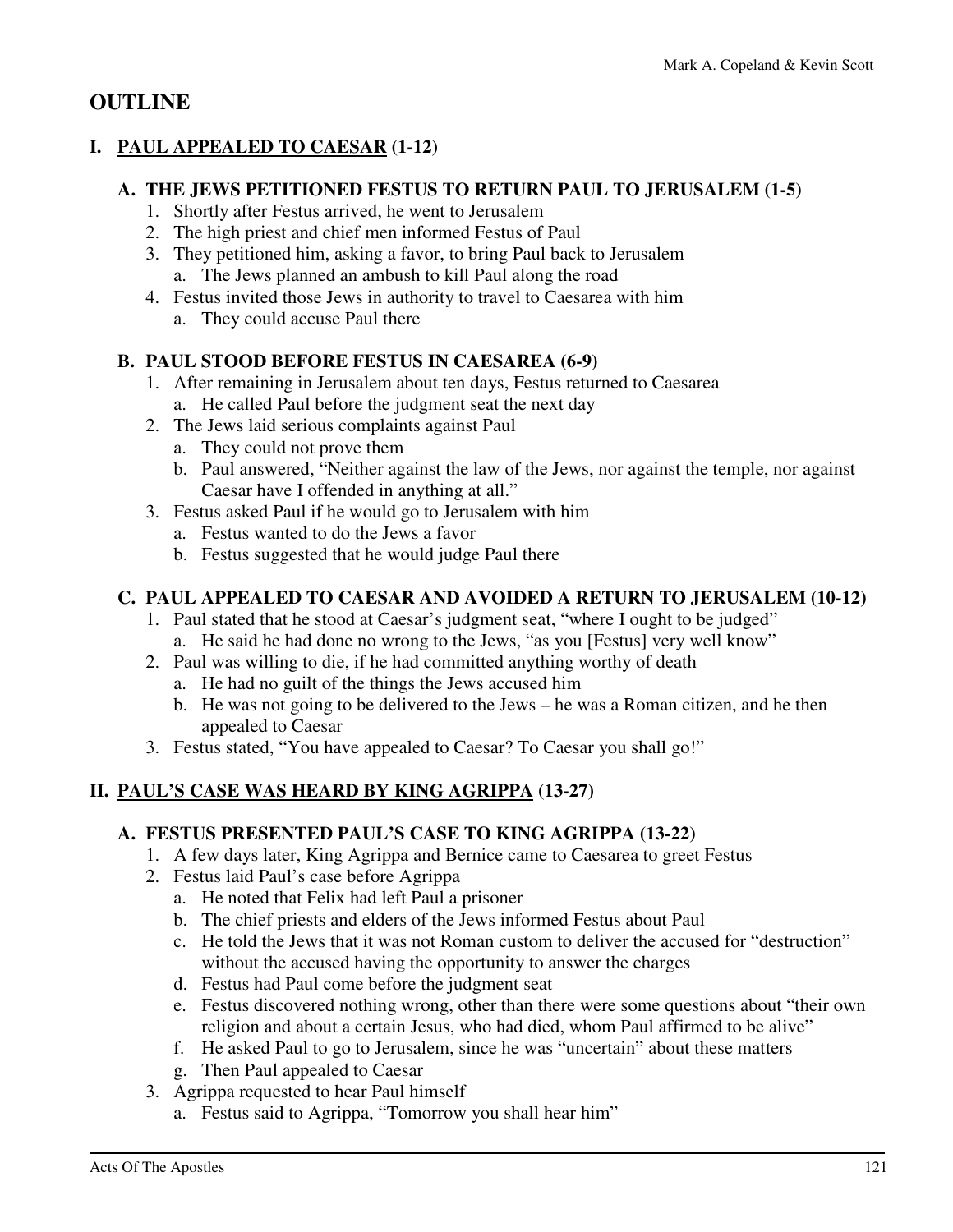## **B. PAUL STOOD BEFORE AGRIPPA AND BERNICE (23-27)**

- 1. Paul was brought before King Agrippa the next day, following much pomp upon the entry of Agrippa and Bernice
- 2. Festus explained the situation to Agrippa and the men gathered
	- a. Festus reported that the Jews claimed Paul was not "fit to live any longer"
	- b. Festus stated he found that Paul had committed nothing deserving death
	- c. He noted that Paul had appealed to Caesar, and he was going to send him
	- d. Festus indicated that he had nothing to write to Caesar about Paul
	- e. He hoped that after Agrippa's examination of Paul, he may have something to write, for he thought it unreasonable to send an appeal to Caesar without specifying the charges

# **REVIEW QUESTIONS FOR THE CHAPTER**

- **1) What are the main events in this chapter?** 
	- Paul appealed to Caesar (1-12)
	- Paul's case was heard by King Agrippa (13-27)

# **2) After arriving in the province, how many days was it before Festus went from Caesarea to Jerusalem? (1)**

- Three days (1)

- **3) Of what did the high priest and chief men inform Festus? (2-3)** 
	- Informed him against Paul and petitioned him (2)
	- They asked a favor for Festus to send Paul to Jerusalem (3)
- **4) What was the real plan of the Jews for Paul? (3)**  - They were laying an ambush to kill him on the road (3)
- **5) How did Festus respond to the Jews' request? (4-5)** 
	- Paul would be kept in Caesarea; he was going there shortly (4)
	- The Jews with authority were to go to Caesarea to accuse him (5)
- **6) When did Paul come before the judgment seat of Festus? (6)** 
	- Festus returned to Caesarea after about 10 days in Jerusalem (6)
	- He called Paul to the judgment seat the next day (6)
- **7) The Jews laid many serious complaints on Paul. Were they able to prove them? (7)**  - They were not able to prove any of them (7)
- **8) List the three things Paul had not offended against. (8)**  - He had not offended against the law of the Jews, nor against the temple, nor against Caesar (8)
- **9) Why did Festus ask Paul to go to Jerusalem? (9)** 
	- He wanted to do the Jews a favor (9)
- **10) Where did Paul believe he should be judged? (10)** 
	- Where he was at Caesar's judgment seat (Caesarea) (10)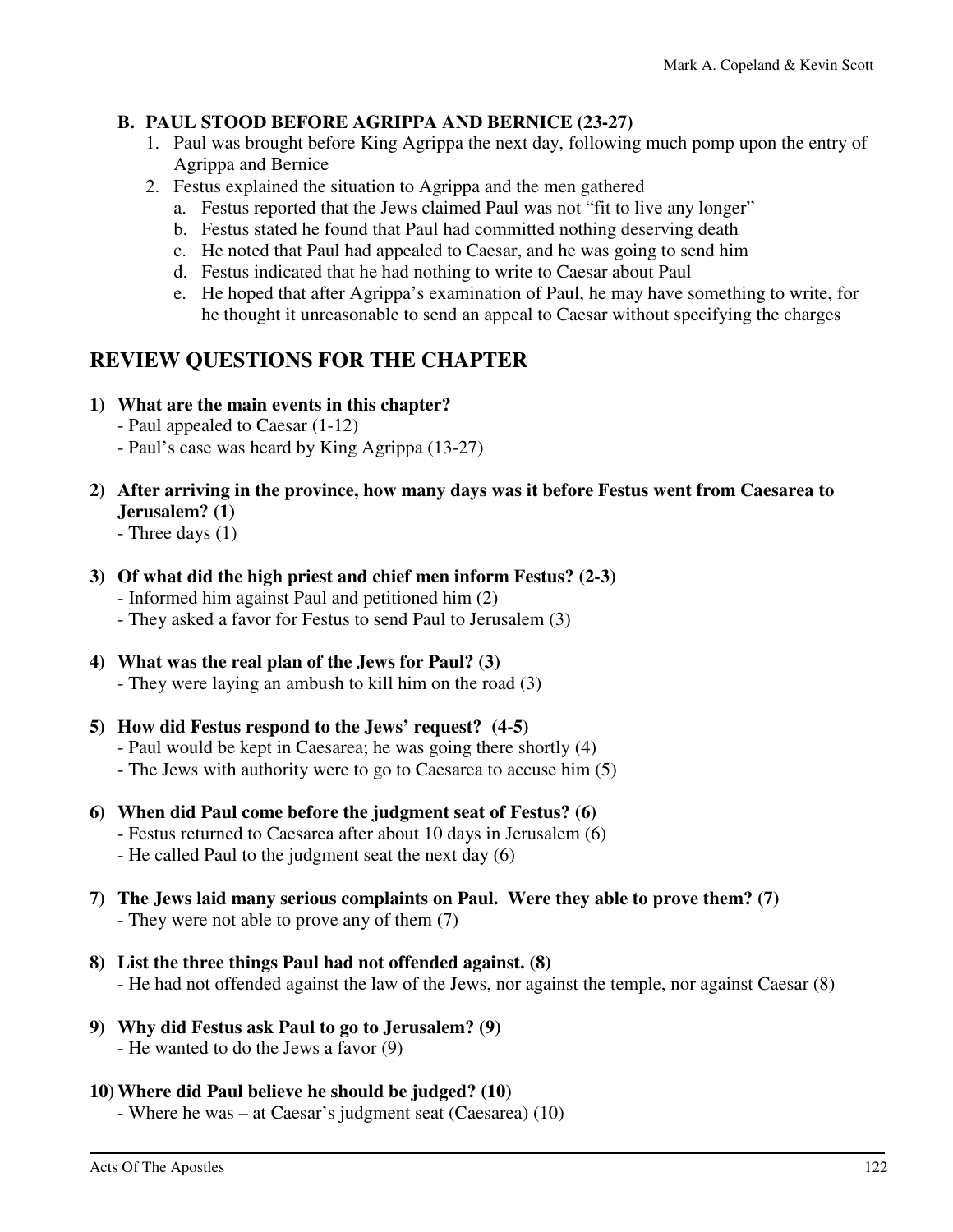#### **11) Did Paul recognize that Festus found no wrong in him? (10)**

- Yes, he stated that to Festus; "as you very well know" (10)

#### **12) What was Paul trying to avoid by appealing to Caesar? (11)**

 - None of their accusations had been proven; therefore, he did not want to go back to Jerusalem before the Sanhedrin (11)

#### **13) How did Paul have the right to appeal to Caesar? (11)**

- Paul was a Roman citizen (11; cf. Acts 22:25-28)

#### **14) How did Festus respond to the appeal? (12)**

 - He conferred with the council and then said, "You have appealed to Caesar? To Caesar you shall  $g_0$ !" (12)

#### **15) Why had Agrippa and Bernice come to Caesarea? (13)**

- To greet Festus (13)
- He was the new governor, replacing Felix (cf. Acts 24:27)

#### **16) What did Festus tell Agrippa about, after they had been there many days? (14-15)**

- He told them about Paul's case (14)
- He told them how the Jews had informed him about Paul (15)

#### **17) How did Festus describe his response to the Jew's request? (16)**

 - It was not the Roman's custom to delivery any man to destruction with allowing the accused to answer his accusers face to face (16)

#### **18) What questions was Festus uncertain about? (18-20)**

 - Questions "about their own religion and about a certain Jesus, who had died, whom Paul affirmed to be alive." (19-20)

#### **19) What was Agrippa's response to Festus? (22)**

- "I also would like to hear the man myself" (22)

# **20) While before Agrippa, what did Festus state that the Jews cried out about Paul in Jerusalem? (24)**

- He was "not fit to live any longer" (24)

#### **21) What was Festus' finding in Paul's case? (25)**

- He had committed nothing deserving of death (25)
- **22) What was Festus' dilemma in which he found himself? How was he hoping Agrippa could help? What did he find unreasonable? (26-27)** 
	- Paul appealed to Caesar, but no charges were against him (26)
	- He hoped to have something to write based on Agrippa's examination of Paul (26)
	- It was unreasonable to send Paul to Caesar without charges (27)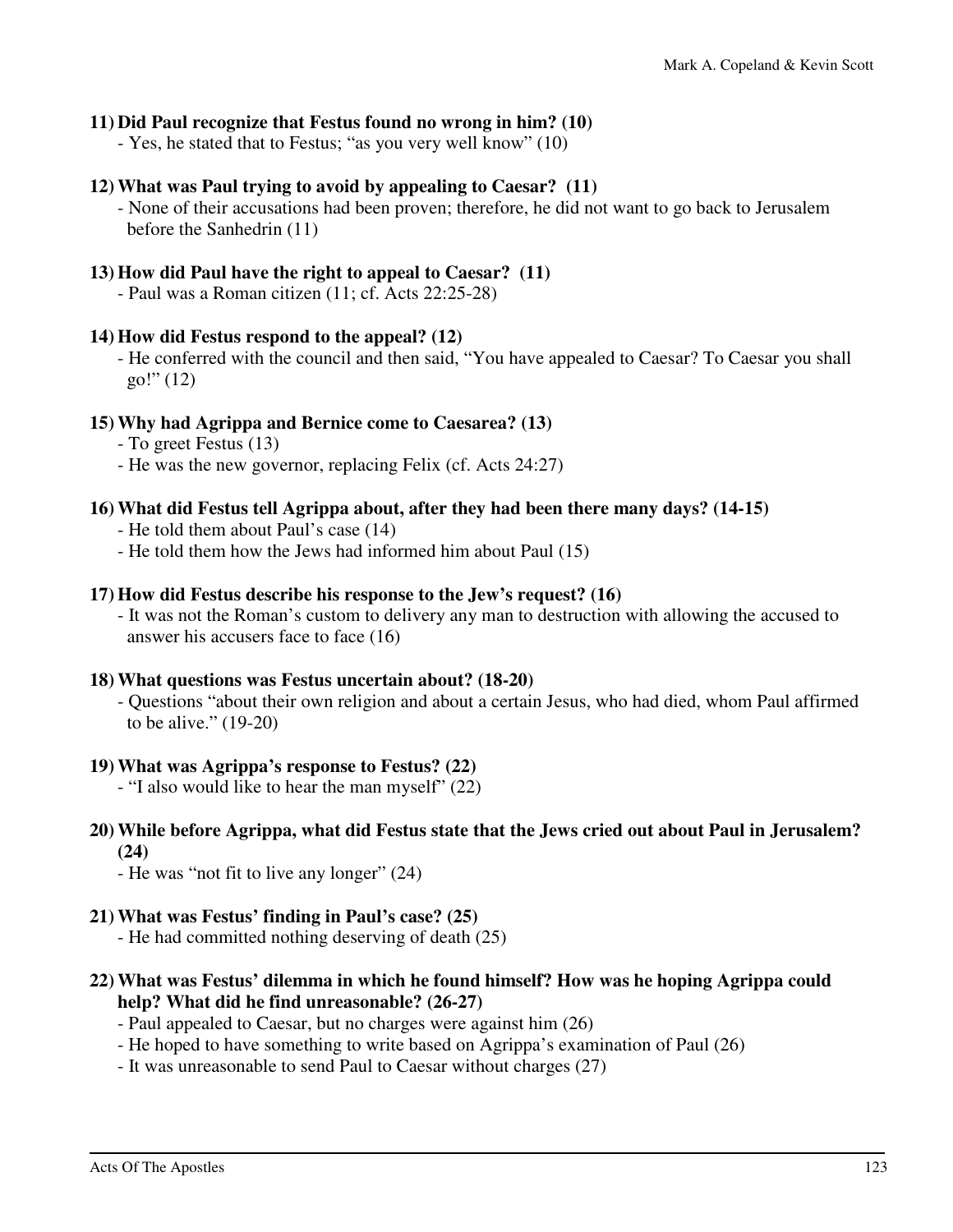# **Acts Of The Apostles Chapter Twenty-Six**

# **OBJECTIVES IN STUDYING THIS CHAPTER**

1) To consider Paul's defense before King Agrippa

- 2) To review Paul's question on belief of the prophets to Agrippa
- 3) To observe King Agrippa, Festus, and others in deliberation on Paul

# **SUMMARY**

Paul went before King Agrippa and made his defense. In the beginning, Paul reviewed his life as a Jew – before his conversion. King Agrippa gave Paul permission to speak for himself. Paul began by acknowledging that Agrippa was an "expert" in the Jewish customs and questions concerning the Jews. Paul told of his former life as a Jew/Pharisee. Paul had spent his early life in Jerusalem – all the Jews knew this. He was a member of the strictest sect, the Pharisees. Paul noted that he was being judged for the "hope of the promise made by God to our fathers." Paul reiterated that this was the core of the accusation – this "hope." Paul asked Agrippa, "Why should it be thought incredible by you that God raises the dead?" Paul then stated that he originally thought he should act contrary to Jesus. He cast Christians into prison, voted for their deaths, punished them, compelled them to blaspheme; he even persecuted them to foreign cities. Paul then told of the Lord's appearance on the road to Damascus. While Paul was engaged in persecuting Christians, he journeyed toward Damascus. At midday, a bright light shone on him and his companions. They all fell to the ground. The Lord spoke to Paul in the Hebrew language. The Lord identified Himself as Jesus. The Lord told Paul of the purpose of His appearing: to make him a minister and witness of the things he had seen and of the things that would be revealed to him. Paul was sent by the Lord to the Gentiles, to open their eyes – that they may receive forgiveness of sins. Paul told Agrippa that he had to be obedient to the heavenly vision. He declared the Gospel in Damascus, Jerusalem, Judea, and then to the Gentiles. Paul told the Gentiles to "repent, turn to God, and do works befitting repentance." He said for these things the Jews seized him at the temple and tried to kill him. He recognized that God had helped him to that very time. Paul only preached those things which the prophets and Moses had said would come to pass: that Christ would suffer; that Christ would be the first to rise from the dead; and, that He would proclaim light to the Jews and Gentiles. Festus then interrupted Paul. He interjected at Paul's defense with a loud voice. He said, "Paul, you are beside yourself! Much learning is driving you mad!" Paul replied, "I am not mad, most noble Festus, but speak words of truth and reason." He pointed out that Agrippa knew of these things. Paul further noted that none of these things had been "done in a corner." (**1-26**)

Paul asked King Agrippa if he believed the prophets. He had a brief dialogue with Agrippa about his belief. He addressed King Agrippa, "do you believe the prophets? I know that you do believe." Agrippa replied, "You almost persuade me to become a Christian." Paul responded that he would, for not only Agrippa, but for all who heard him to become Christians. Of course, Paul did not desire for any to be in bonds, as he was. (**27-29**)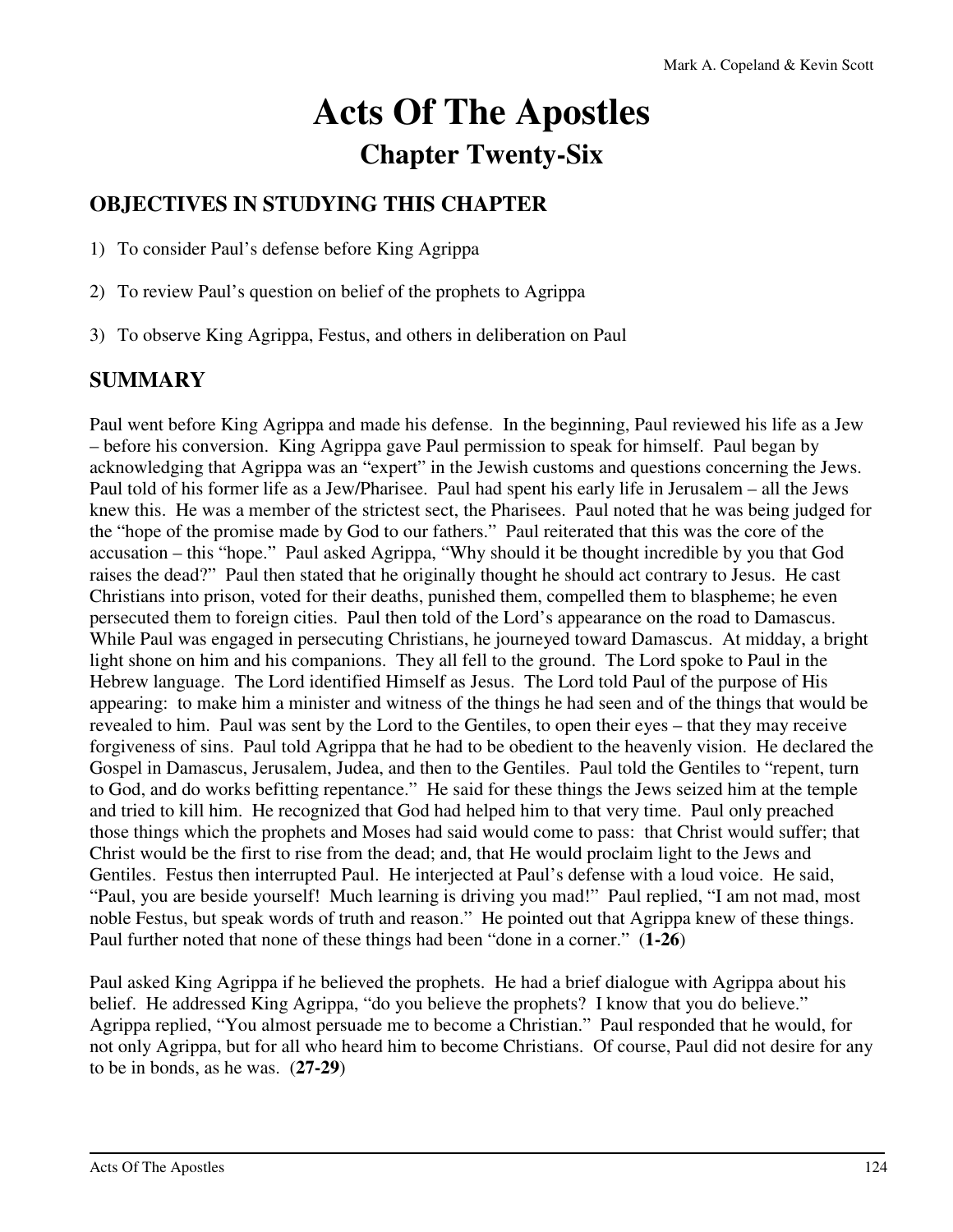King Agrippa, Festus, and the others then deliberated about Paul. No charges were found against him. They said, "This man is doing nothing deserving of death or chains." Agrippa pointed out that Paul might have been set free if he had not appealed to Caesar. (**30-32**)

# **OUTLINE**

# **I. PAUL MADE HIS DEFENSE BEFORE KING AGRIPPA (1-26)**

## **A. PAUL AS A JEW – BEFORE HIS CONVERSION (1-11)**

- 1. King Agrippa gave Paul permission to speak for himself
- 2. Paul began by acknowledging that Agrippa was "expert" in the Jewish customs and questions about the Jews
- 3. Paul told of his former life as a Jew/Pharisee
	- a. Paul had spent his early life in Jerusalem all Jews knew this
	- b. He was a member of the strictest sect, the Pharisees
	- c. Paul noted that he was being judged for the "hope of the promise made by God to our fathers"
	- d. Paul reiterated that this was the accusation this "hope"
	- e. Paul asked Agrippa, "Why should it be thought incredible by you that God raises the dead?"
	- f. Paul originally thought he should act contrary to Jesus
	- g. Paul cast Christians in prison, voted for their deaths, punished them, compelled them to blaspheme; he even persecuted them to foreign cities

# **B. PAUL TOLD OF THE LORD'S APPEARANCE ON THE DAMASCUS ROAD (12-18)**

- 1. While Paul was engaged in persecuting Christians, he journeyed on the road to Damascus
	- a. At midday a bright light shone on him and his companions
	- b. They all fell to the ground
	- c. The Lord then spoke to Paul in the Hebrew language
	- d. The Lord identified Himself as Jesus
	- e. The Lord told Paul of the purpose of appearing: to make him a minister and witness of the things he had seen and of the things that would be revealed to him
	- f. Paul was sent by the Lord to the Gentiles, to open their eyes that they may receive forgiveness of sins

# **C. PAUL PROCLAIMED THE LIGHT TO THOSE IN DARKNESS (19-23)**

- 1. Paul told Agrippa that he had to be obedient to the heavenly vision
	- a. He declared the Gospel in Damascus, Jerusalem, Judea, and then to the Gentiles
	- b. Paul told the Gentiles to "repent, turn to God, and do works befitting repentance"
- 2. Paul said for these things the Jews seized him at the temple and tried to kill him
	- a. Paul recognized that God had helped him to that time
- 3. Paul only preached those things which the prophets and Moses had said would come to pass
	- a. That Christ would suffer
	- b. That Christ would be the first to rise from the dead
	- c. That Christ would proclaim light to the Jews and Gentiles

# **D. FESTUS INTERRUPTED PAUL (24-26)**

1. Festus interjected at Paul's defense with a loud voice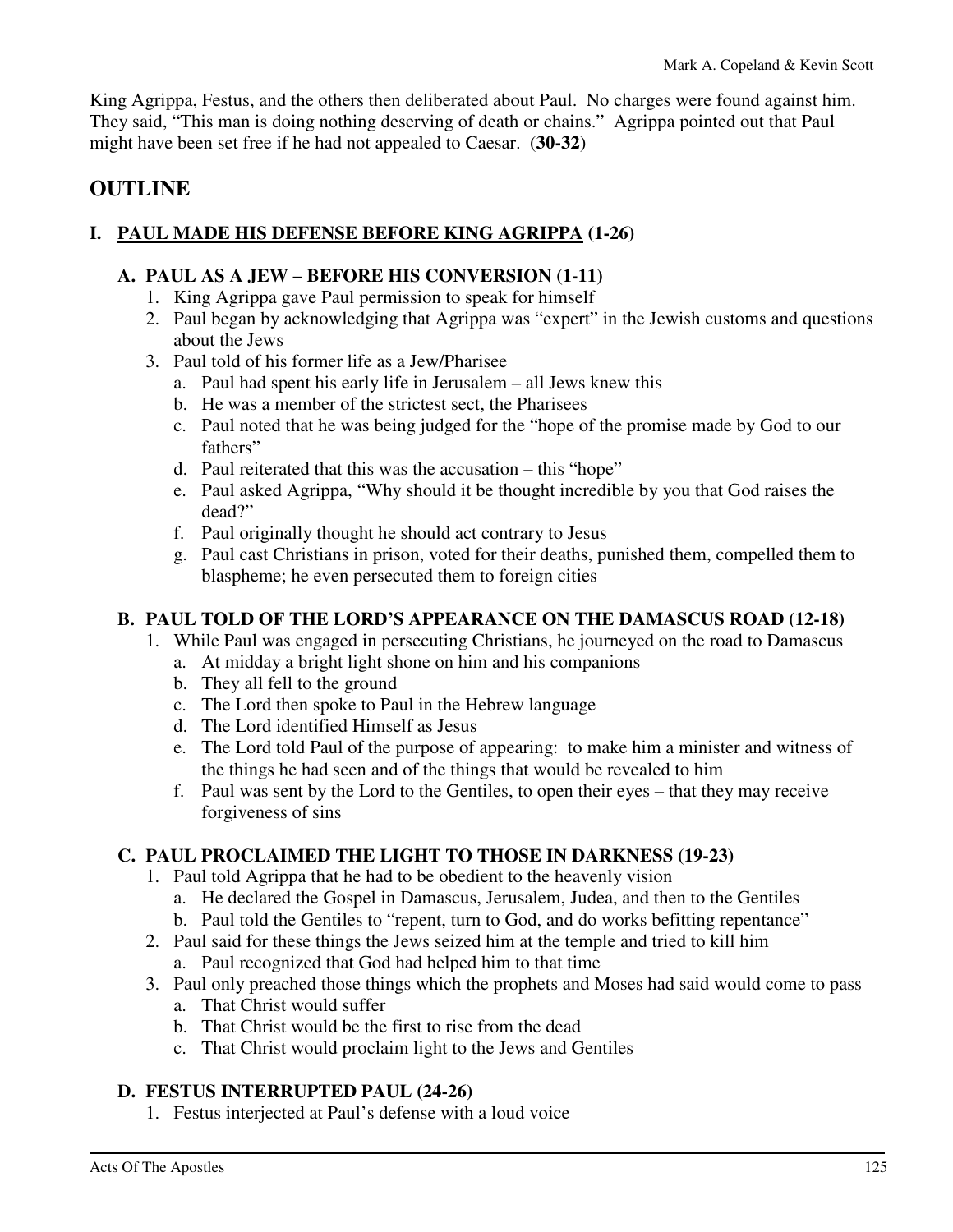- a. He said, "Paul, you are beside yourself! Much learning is driving you mad!"
- 2. Paul replied to Festus
	- a. He said, "I am not mad, most noble Festus, but speak words of truth and reason."
	- b. Paul pointed out that Agrippa knew of these things
	- c. Paul further noted that none of these things had been "done in a corner"

#### **II. PAUL ASKED AGRIPPA IF HE BELIEVED THE PROPHETS (27-29)**

#### **A. PAUL HAD A DIALOGUE WITH KING AGRIPPA ABOUT HIS BELIEF (27-29)**

- 1. Paul addressed Agrippa, "do you believe the prophets? I know that you do believe."
- 2. Agrippa replied, "You almost persuade me to become a Christian."
- 3. Paul responded that he would for not only Agrippa, but for all who heard him to become **Christians** 
	- a. Of course, Paul did not desire for any to be in bonds, as he was

## **III. KING AGRIPPA, FESTUS, AND OTHERS DELIBERATE ABOUT PAUL (30-32)**

#### **A. NO CHARGES WERE FOUND AGAINST PAUL (30-32)**

- 1. Agrippa, Festus and the others went aside to deliberate
	- a. They said, "This man is doing nothing deserving of death or chains."
- 2. Agrippa pointed out that Paul might have been set free if he had not appealed to Caesar

# **REVIEW QUESTIONS FOR THE CHAPTER**

#### **1) What are the main events in this chapter?**

- To consider Paul's defense before King Agrippa (1-26)
- To review Paul's question on belief of the prophets to Agrippa (27-29)
- To observe King Agrippa, Festus, and others in deliberation on Paul (30-32)

#### **2) What did Paul indicate that King Agrippa was "expert" in? (3)**

- All customs and questions which have to do with the Jews (3)
- **3) In what city did Paul state that from his youth he spent with his own nation? (4)**  - Jerusalem (4)
- **4) What sect had Paul been a part? What word did he use to describe it? (5)** 
	- Pharisees (5)
	- "strictest" (5)
- **5) What did Paul say he was being judged for? (6)** 
	- "for the hope of the promise made by God to our fathers" (6)
- **6) [Fill in the blank] "Why should it be thought \_\_\_\_\_\_\_\_\_\_\_ by you that God raises the dead?" (8)**
- **7) List some of the things that Paul did "contrary to the name of Jesus." (9-12)** 
	- Shut up saints in prison (10)
	- Cast his vote against them for death (10)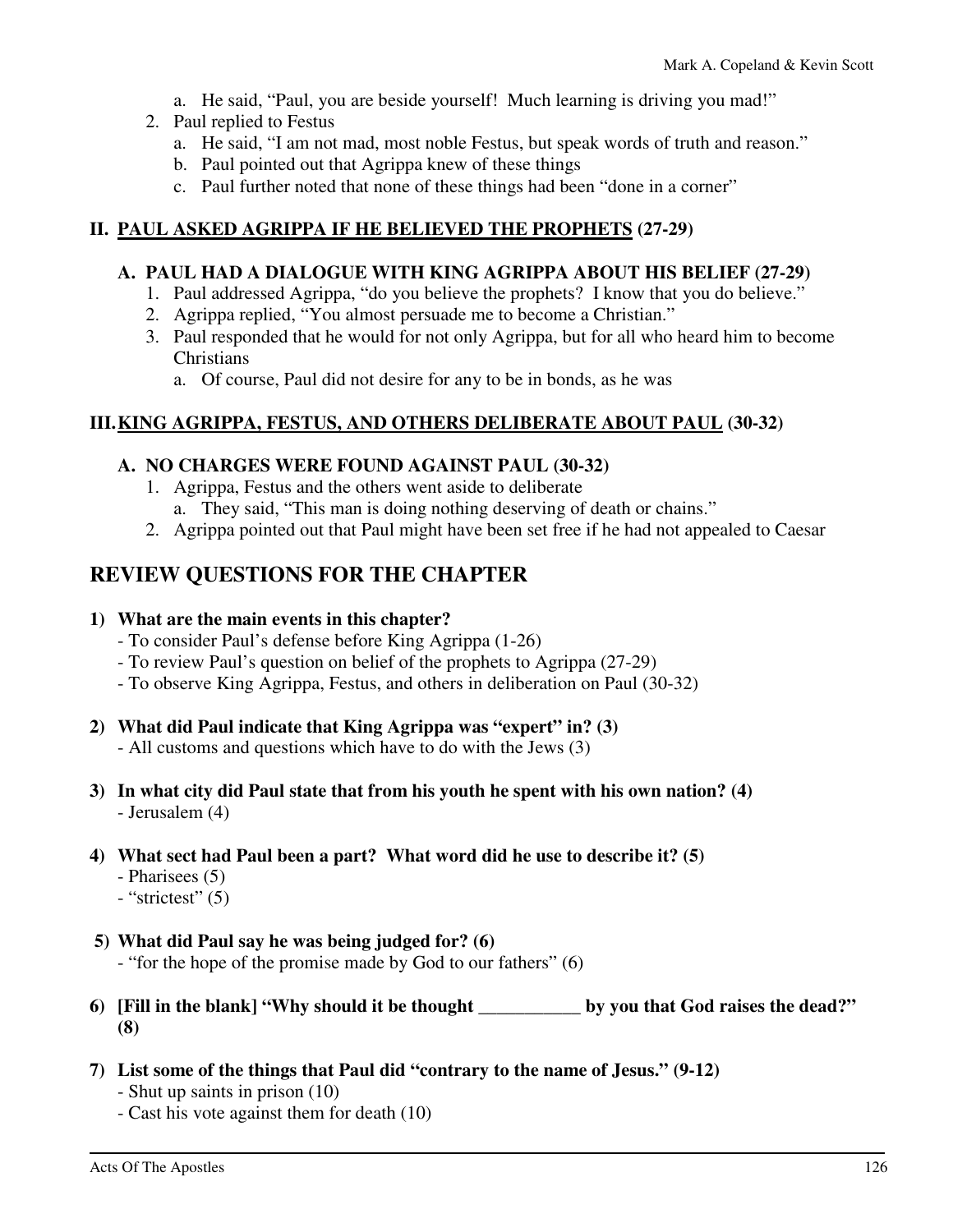- Punished Christians (11)
- Compelled them to blaspheme (11)
- Persecuted Christians even to foreign cities (11)

#### **8) What did Paul see on the road to Damascus? What time of day? How bright was it? (12-13)**

- Paul saw a light from heaven (13)
- At midday (13)
- Brighter than the sun (13)
- **9) After falling to the ground, what language did the Lord speak to Paul? (14)**  - Hebrew (14)

#### **10) What did the voice ask Paul? (14)**

- "Saul, Saul, why are you persecuting Me?" (14)

#### **11) Who did the voice say he was? (15)**

- "I am Jesus, whom you are persecuting." (15)

#### **12) Why did the Lord appear to Paul? (16)**

 - "to make you a minister and witness both of the things which you have seen and of the things which I will reveal to you" (16)

#### **13) To whom (what people) was Paul sent? (17)**

- Gentiles (17)

#### **14) What was Paul to do for these people? For what purpose? (18)**

- To open their eyes (18)
- To turn them from darkness to light (18)
- To turn them from the power of Satan to God (18)
- "that they may receive forgiveness of sins and an inheritance among those who are sanctified by faith in Me"  $(18)$

#### **15) What did Paul declare that they should do? (19-20)**

- They should repent (20)
- They should turn to God (20)
- They should do works befitting repentance (20)

#### **16) Because of his obedience to that heavenly vision, what did the Jews do to Paul? (21)**

- They seized Paul in the temple (21)
- They tried to kill Paul (21)

#### **17) How was Paul able to stand before Agrippa that day? (22)**

- Through the help of God (22)

#### **18) What 3 things did Paul say in accordance with the prophets and Moses? (22-23)**

- Christ would suffer (23)
- Christ would be the first to rise from the dead (23)
- Christ would proclaim light to the Jewish people and to the Gentiles (23)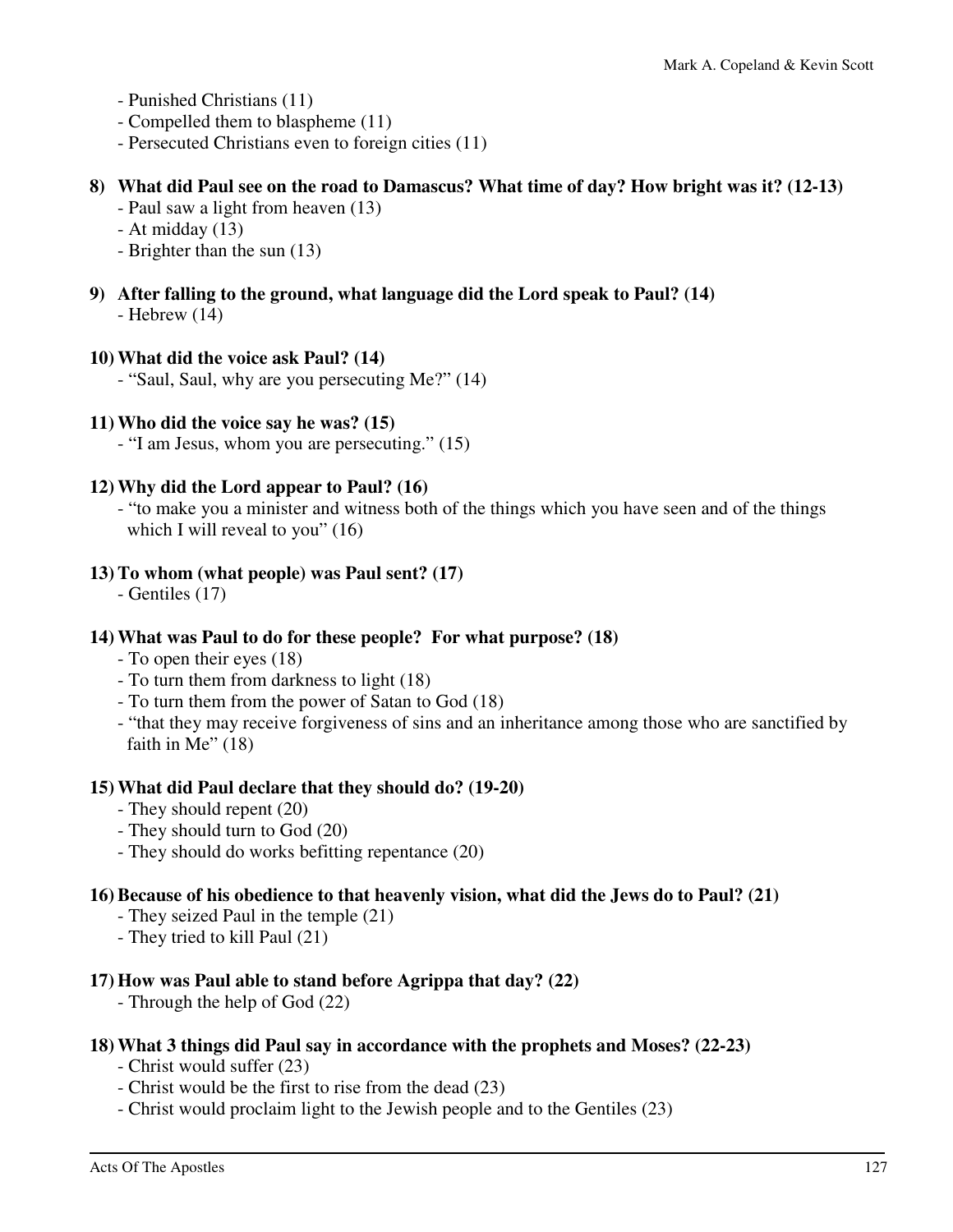#### **19) What did Festus say to Paul at this point? (24)**

- "Paul, you are beside yourself! Much learning is driving you mad!" (24)

#### **20) How did Paul respond to Festus? (25)**

- "I am not mad, most noble Festus, but speak words of truth and reason." (25)

#### **21) Where were all of these things NOT done? (26)**

- "not done in a corner" (26)

#### **22) What did Paul ask King Agrippa? (27)**

- "do you believe the prophets?" (27)

#### **23) What did King Agrippa say in response to Paul? (28)**

- "You almost persuade me to become a Christian." (28)

#### **24) What did Agrippa, Festus and the others say among themselves? (31)**

- "This man is doing nothing deserving of death or chains." (31)

#### **25) What did Agrippa then say to Festus? (32)**

- "This man might have been set free if he had not appealed to Caesar." (32)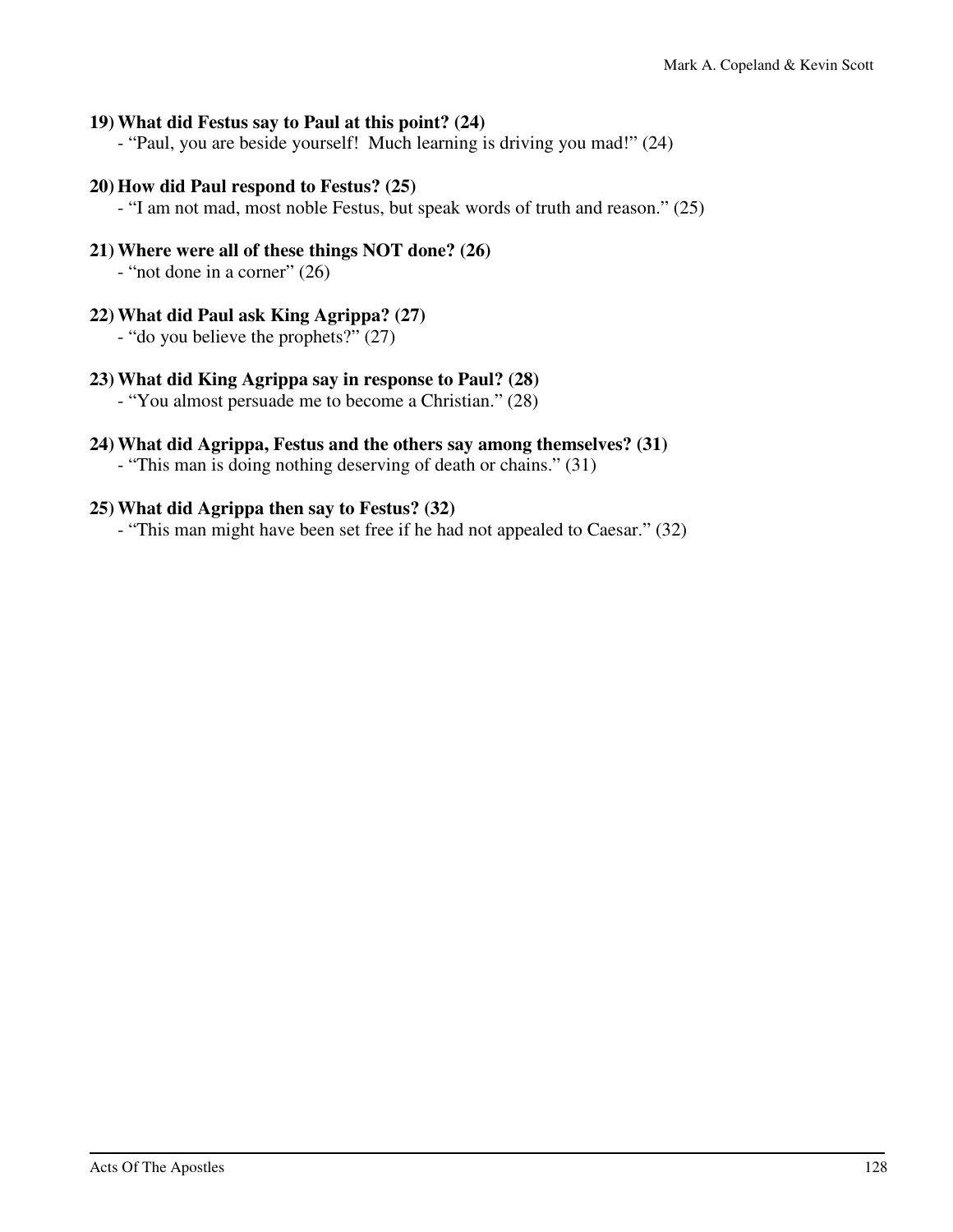# **Acts Of The Apostles Chapter Twenty-Seven**

# **OBJECTIVES IN STUDYING THIS CHAPTER**

1) To observe how Paul's trip to Rome began

- 2) To notice how Paul warned of a disaster and was ignored
- 3) To examine how the tempestuous sea became disastrous for the ship
- 4) To contemplate how all were saved in the shipwreck at Malta

# **SUMMARY**

When it was decided that the prisoners should sail to Italy, Julius, a centurion of the Augustan Regiment, took custody. They boarded a ship of Adramyttium to sail along the Asian coast. Aristarchus, a Macedonian of Thessalonica, accompanied Paul. When the ship arrived at Sidon, Julius treated Paul kindly. He was allowed to go to his friends and receive care. They then sailed near Cyprus, Cilicia, Pamphylia, and arrived at Myra. There, the centurion found an Alexandrian ship headed to Italy. They boarded this ship and departed. They sailed slowly for many days, as the wind made it difficult to sail. They continued to sail with difficulty near Cnidus and Crete off Salmone. Next, they arrived at Fair Havens, near the city of Lasea. (**1-8**)

A great amount of time had passed, and sailing became dangerous. Paul advised, "I perceive that this voyage will end with disaster and much loss…" The centurion ignored Paul, and rather listened to the helmsman and ship-owner, who considered the harbor "not suitable to winter in." The majority wanted to sail on to Phoenix, a harbor of Crete. (**9-12**)

The south wind began to blow softly. Supposing this favorable, they put out to sea. They sailed close to Crete. Shortly after sailing, a "tempestuous head wind arose, called Euroclydon." The ship was driven south of an island called Clauda. The sailors secured the ship with cables/ropes by passing them underneath the hull. The following day, they lightened the ship. The third day, they threw the ship's tackle overboard. After several days in the storm, all hope was given up. They had not eaten for many days. Paul reminded them that he had recommended to not sail from Crete. Paul then assured them there would be no loss of life; only the ship would be lost. This message came from an angel of God. Paul affirmed his faith/trust in God that this surely would come to pass. Paul further revealed that the ship would run aground. After fourteen nights, the sailors sensed they were near land. They took soundings and determined they were nearing land. It was dark. They dropped four anchors to avoid running aground and prayed for daylight. The sailors lowered the skiff to appear that they were putting out more anchors; however, they intended to leave the ship. Paul told the centurion and soldiers, "Unless these men stay in the ship, you cannot be saved." The soldiers cut the ropes to the skiff and let it fall away. As the day dawned, Paul encouraged them to eat. It had been fourteen days since they had eaten. Paul indicated they needed food for nourishment and survival. He reminded them they all would be safe. Paul then took bread, gave thanks to God, and began to eat before them. They were all encouraged by Paul and ate as well. After they had eaten enough, they threw the wheat into the sea to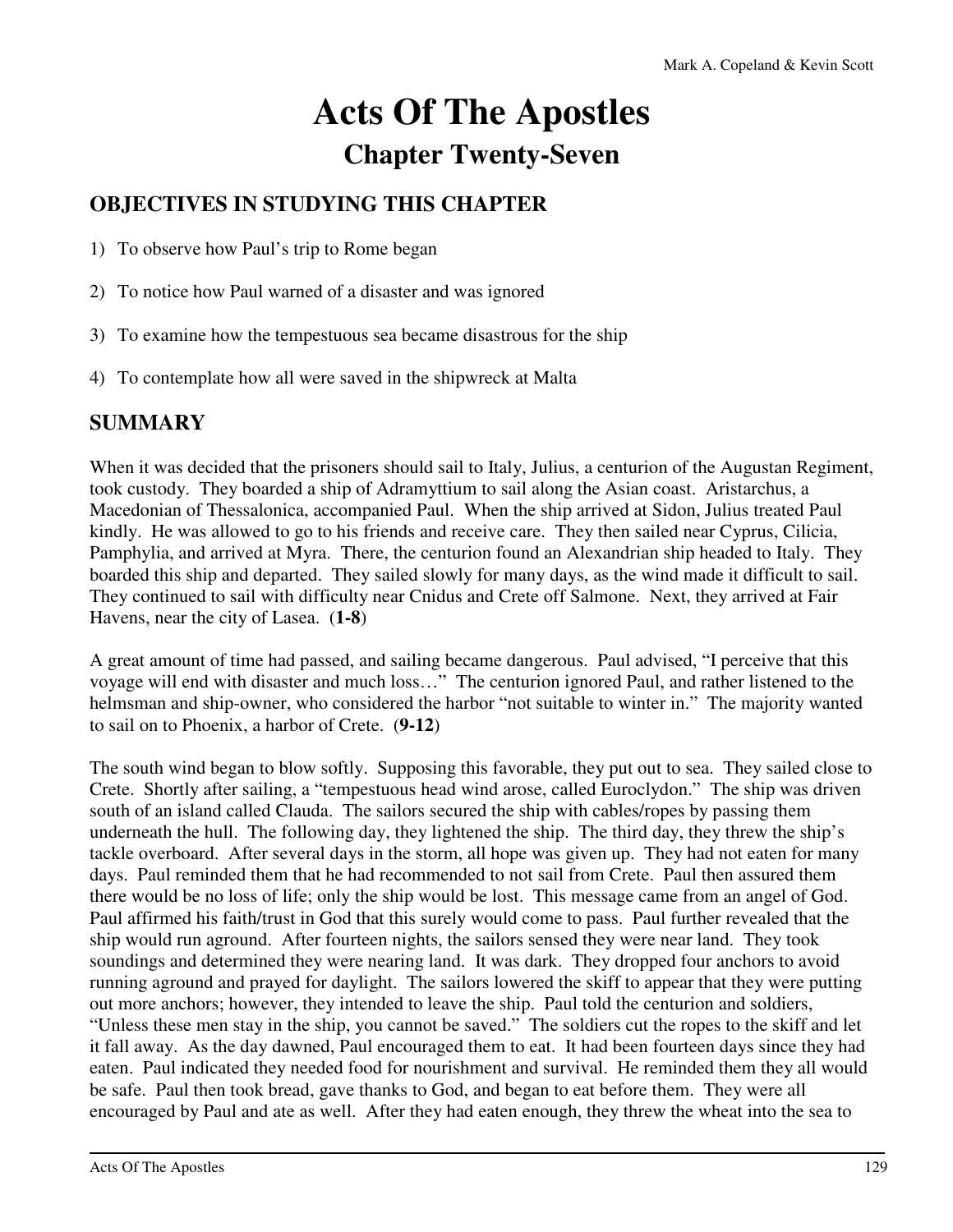lighten the ship. There were two hundred seventy-six people aboard the ship. (**13-38**)

At daylight, they saw a bay with a beach, though they did not recognize the land. They desired to drive the ship onto the beach. They let the anchors go into the sea, hoisted the main sail, and headed for the beach. The ship ran aground "where two seas met" and the "prow stuck fast" – the ship was immovable. The waves violently began to break up the ship. The soldiers planned to kill the prisoners to keep any from escaping. The centurion stopped the soldiers' plan. He wanted to save Paul. The centurion commanded all who could swim to jump overboard and swim for shore. The rest floated on boards or parts of the ship. They all escaped safely to the island. (**39-44**)

# **OUTLINE**

# **I. TRIP TO ROME BEGAN (1-8)**

# **A. SAILED A SHIP OF ADRAMYTTIUM (1-5)**

- 1. It was decided that the prisoners should sail to Italy
- 2. Julius, a centurion of the Augustan Regiment, took custody
- 3. They boarded a ship of Adramyttium to sail along the Asian coast
- 4. Aristarchus, a Macedonian of Thessalonica, accompanied Paul
- 5. At Sidon, Julius treated Paul kindly a. Paul was allowed to go to his friends and receive care
- 6. They sailed near Cyprus, Cilicia, Pamphylia, and arrived at Myra

# **B. SAILED A SHIP OF ALEXANDRIA (6-8)**

- 1. At Myra, the centurion found an Alexandrian ship headed to Italy
- 2. They boarded this ship and departed
	- a. They sailed slowly for many days
	- b. The wind made it difficult to sail
- 3. They continued to sail with difficulty near Cnidus, Crete off Salmone
- 4. They arrived at Fair Havens, near the city of Lasea

# **II. PAUL WARNED OF DISASTER (9-12)**

# **A. SAILING BECAME DANGEROUS; PAUL WARNED OF DISASTER (9-10)**

- 1. Much time had passed, and sailing became dangerous
- 2. Paul advised, "I perceive that this voyage will end with disaster and much loss…"

# **B. THE CENTURION IGNORED PAUL'S WARNING (11-12)**

- 1. The centurion listened to the helmsman and ship-owner rather than Paul
- 2. They considered the harbor "not suitable to winter in"
- 3. The majority wanted to sail on to Phoenix, a harbor of Crete

# **III. THE TEMPESTUOUS SEA (13-38)**

# **A. A FAVORABLE WIND BLEW (13)**

- 1. The south wind blew softly
- 2. Supposing this favorable, they put out to sea
- 3. They sailed close to Crete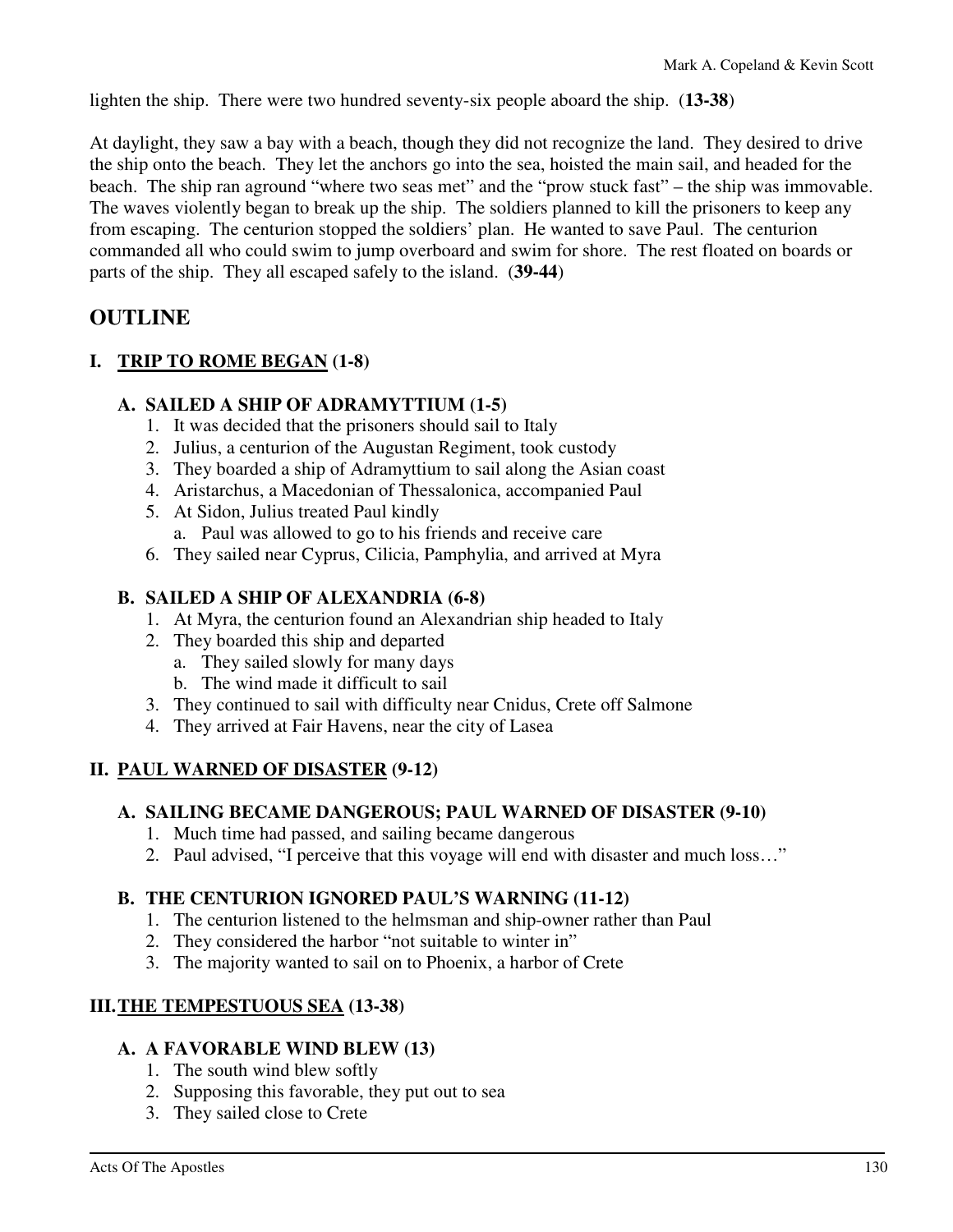#### **B. THE TEMPEST BEGAN (14-20)**

- 1. Shortly after sailing, a "tempestuous head wind arose, called Euroclydon"
- 2. The ship was driven south of an island called Clauda
- 3. The sailors secured the ship with cables/ropes, passing them underneath
- 4. The following day, they lightened the ship
- 5. The third day, they threw the ship's tackle overboard
- 6. After several days in the storm, all hope was given up

#### **C. PAUL ASSURED THE MEN OF SURVIVAL (21-26)**

- 1. They had not eaten for many days
- 2. Paul reminded them: he had recommended to not sail from Crete
- 3. Paul then assured them there would be no loss of life; only the ship would be lost the message came from an angel of God
- 4. Paul affirmed his trust in God to the men by saying, "for I believe God that it will be just as it was told me"
- 5. Paul further revealed that the ship would run aground

## **D. THE CREW ATTEMPTED TO ABANDON THE SHIP (27-32)**

- 1. After fourteen nights, the sailors sensed they were near land
- 2. They took soundings and determined they were nearing land
- 3. It was dark; they dropped four anchors to avoid running aground and prayed for daylight
- 4. The sailors lowered the skiff to appear they were putting out more anchors; but they intended to leave the ship
- 5. Paul told the centurion and soldiers, "Unless these men stay in the ship, you cannot be saved."
- 6. The soldiers cut the ropes to the skiff and let it fall away

#### **E. THE TEMPEST BEGAN (33-38)**

- 1. As the day dawned, Paul encouraged them to eat; it had been fourteen days since they had eaten
- 2. Paul indicated they needed food for nourishment and survival
- 3. He reminded them they all would be safe
- 4. Paul took bread, gave thanks to God, and began to eat before them
- 5. They were all encouraged by Paul and ate as well
- 6. After they had eaten enough, they threw out the wheat to lighten the ship
- 7. There were two hundred seventy-six people aboard the ship

#### **IV. SHIPWRECKED AT MALTA (39-44)**

#### **A. ATTEMPTED TO DRIVE THE SHIP ONTO THE BEACH (39-41)**

- 1. At daylight, they saw a bay with a beach
- 2. They desired to drive the ship onto the beach
- 3. They let the anchors go into the sea, hoisted the main sail and headed for the beach
- 4. The ship ran aground "where two seas met" and the "prow stuck fast" the ship was immovable
- 5. The waves violently began to break up the ship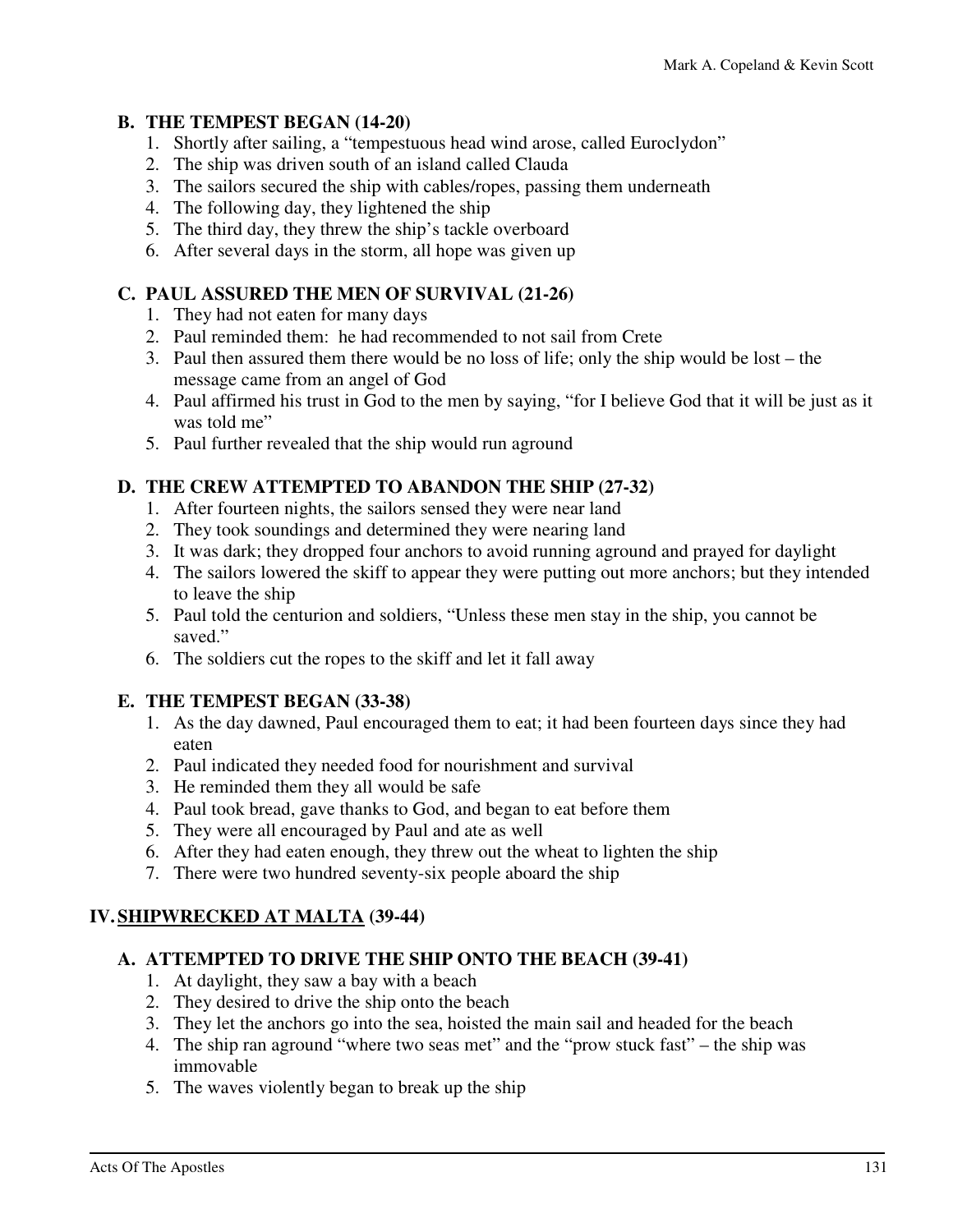#### **B. THEY SWAM AND/OR FLOATED TO SHORE; ALL WERE SAVED (42-44)**

- 1. The soldiers planned to kill the prisoners to keep any from escaping
- 2. The centurion stopped the soldiers' plan
	- a. He wanted to save Paul
- 3. The centurion commanded all who could swim to jump overboard and swim for shore a. The rest floated on boards or parts of the ship
- 4. They all escaped safely to the island

# **REVIEW QUESTIONS FOR THE CHAPTER**

#### **1) What are the main events in this chapter?**

- Paul's trip to Rome began (1-8)
- Paul warned of a disaster and was ignored (9-12)
- The tempestuous sea became disastrous for the ship (13-38)
- All were saved in the shipwreck at Malta (39-44)
- **2) Where were they to sail? (1)**

 $-$  Italy  $(1)$ 

**3) To whom were the prisoners, including Paul, delivered? (1)**  - Julius, a centurion of the Augustan Regiment (1)

#### **4) Who was also sailing with Paul? (2)**

- Aristarchus, a Macedonian of Thessalonica (2)
- Luke was travelling along as well -- "we" and "us" (2)
- **5) How did the centurion treat Paul at Sidon? (3)**  - He treated Paul kindly and allowed him to go to his friends and receive care (3)
- **6) Why did they sail under the shelter of Cyprus? (4)**  - The winds were contrary (4)
- **7) Where did the centurion find the Alexandrian ship? (5-6)**  - Myra, a city of Lycia (6)
- **8) What caused the ship to sail slowly for many days? (7)**  - The wind did not permit them to proceed (7)
- **9) What was the name of the port near the city of Lasea? (8)**  - Fair Havens (8)
- **10) Now that the Fast was over, what was the condition for sailing? (9)**  - Sailing conditions were dangerous at that time of year (9)
- **11) Did the centurion heed Paul's warning? Who did he listen to? (11)** 
	- No, he was "more persuaded" by others (11)
	- The helmsman and the owner of the ship (11)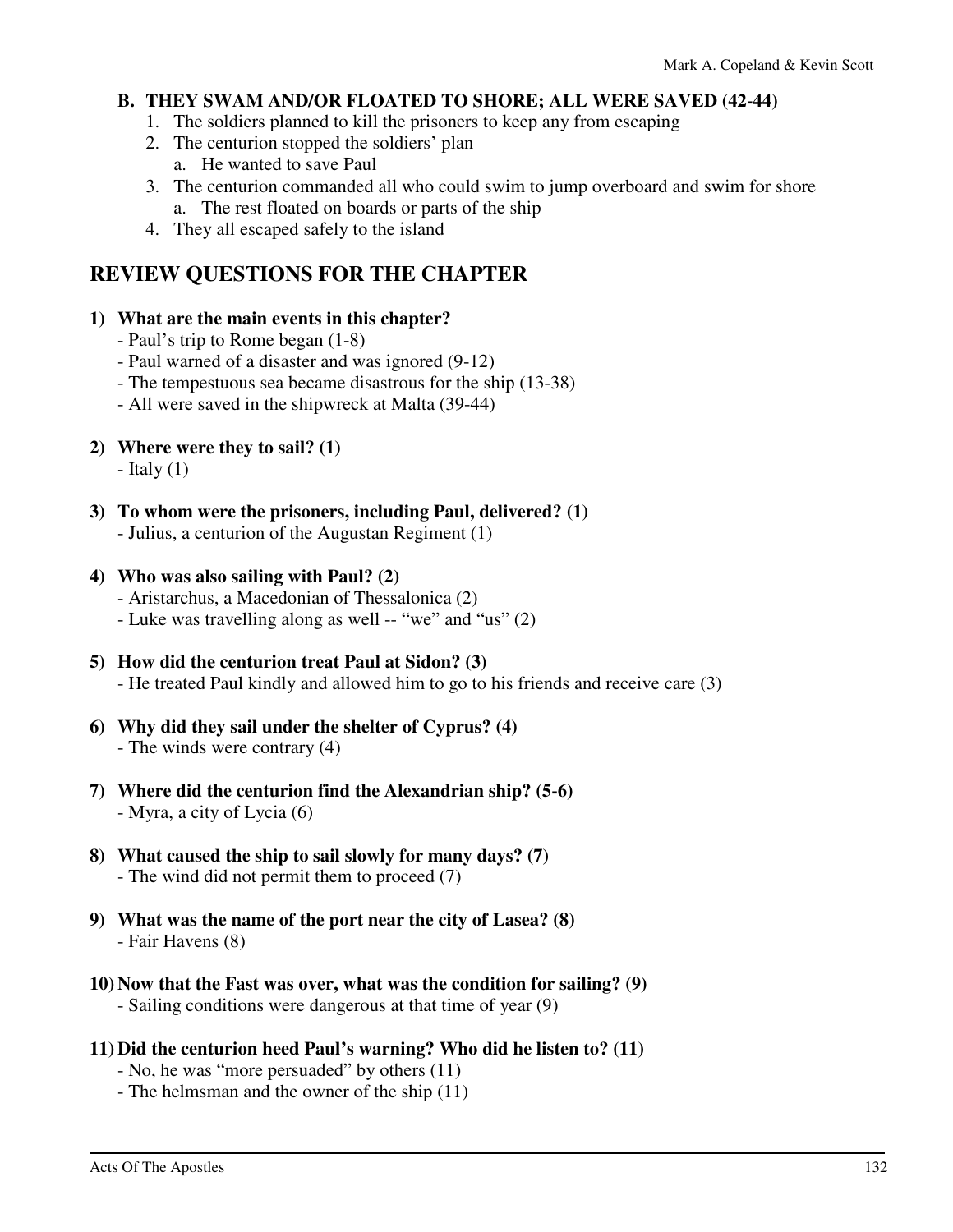#### **12) What did the majority advise to do? (12)**

- To set sail for Phoenix, a harbor of Crete, and winter there (12)

#### **13) What did the sailors use to undergird the ship? Why? (17)**

- They used cables/ropes (17)
- They afraid of running aground (17)

#### **14) On the third day, what did they throw overboard? (18-19)**

- The ship's tackle (19)

#### **15) What did the angel say to Paul? (23-24)**

 - "Do not be afraid, Paul; you must be brought before Caesar; and indeed God has granted you all those who sail with you." (24)

#### **16) What did Paul tell them must happen? (26)**

- The ship must run aground on a certain island (26)

#### **17) When the sailors sensed they were nearing land, what did they attempt to do? (27-30)**

- They let the skiff down under pretense of letting out more anchors (30)

#### **18) What did Paul tell the centurion? What did the soldiers do? (31-32)**

- "Unless these men stay in the ship, you cannot be saved." (31)
- The soldiers cut away the ropes of the skiff and let it fall (32)

#### **19) As Paul tried to convince them to eat, what did he assure them would not happen? (33-34)**

- "…not a hair will fall from the head of any of you" (34)

# **20) What did Paul do in the presence of all of them? (35)**

- He took bread, gave thanks to God, and began to eat (35)

#### **21) How many people were on the ship? (37)**

- Two hundred seventy-six (37)

#### **22) What did they do after they had all eaten enough? (38)**

- They lightened the ship and threw the wheat into the sea (38)

#### **23) When it became day, what did they see? (39)**

- They say a bay with a beach (39)

#### **24) As they attempted to run the ship onto the beach, what happened? (40-41)**

 - They ran the ship aground where the two seas met; the ship was immovable and began to break up from the violent waves (41)

#### **25) What did the soldiers plan to do to the prisoners? (42)**

- They planned to kill the prisoners, so none could escape (42)

#### **26) Did the centurion go along with the plan? What did he do? Why? (43)**

- He did not go along with the soldiers' plan (43)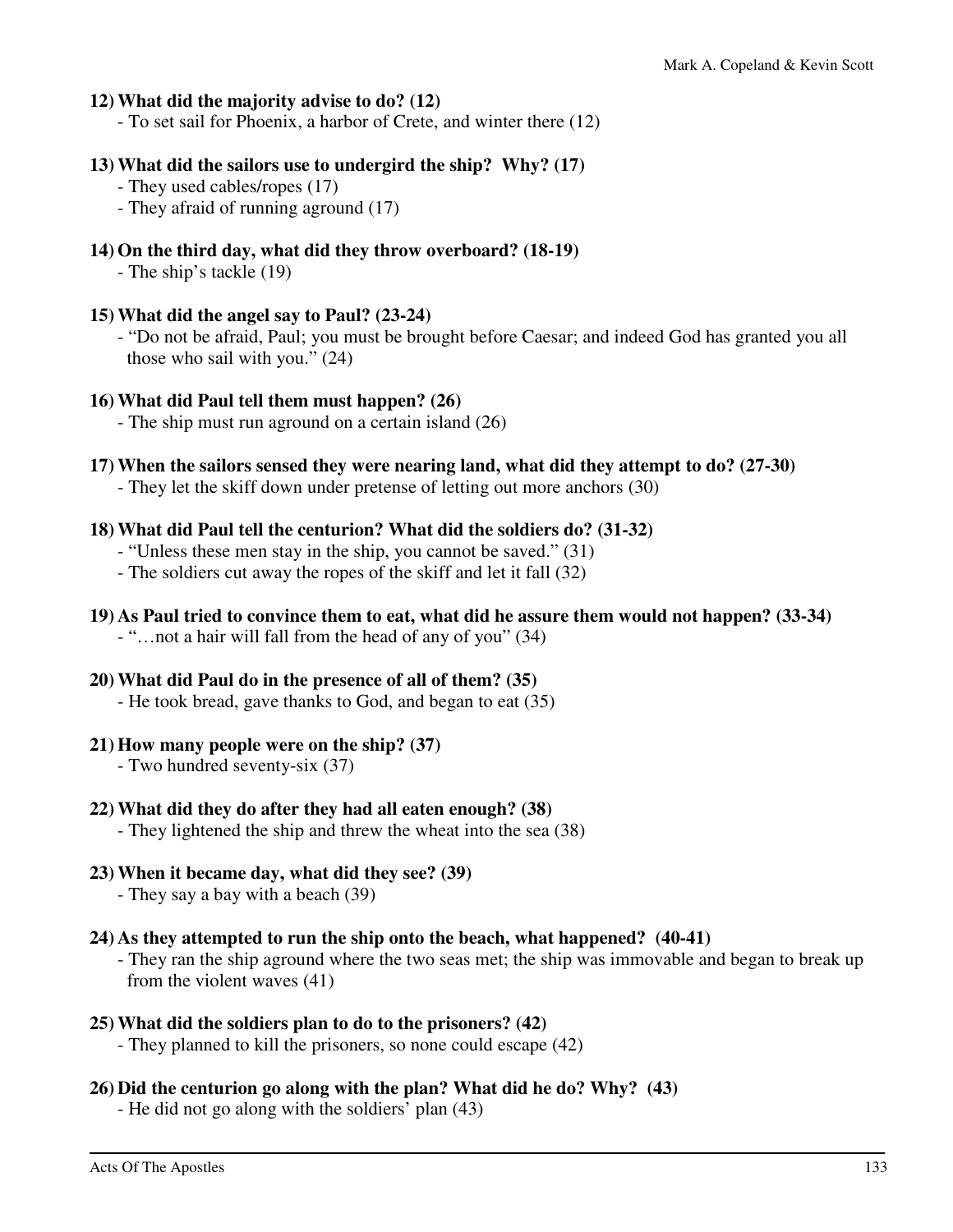- He commanded that those who could swim should jump overboard and get to land (43)

- He wanted to save Paul (43)

# **27) How did the rest get to shore? How many escaped safely to land? (44)**

- They floated on boards and parts of the ship to land (44)
- They all escaped safely to land (44)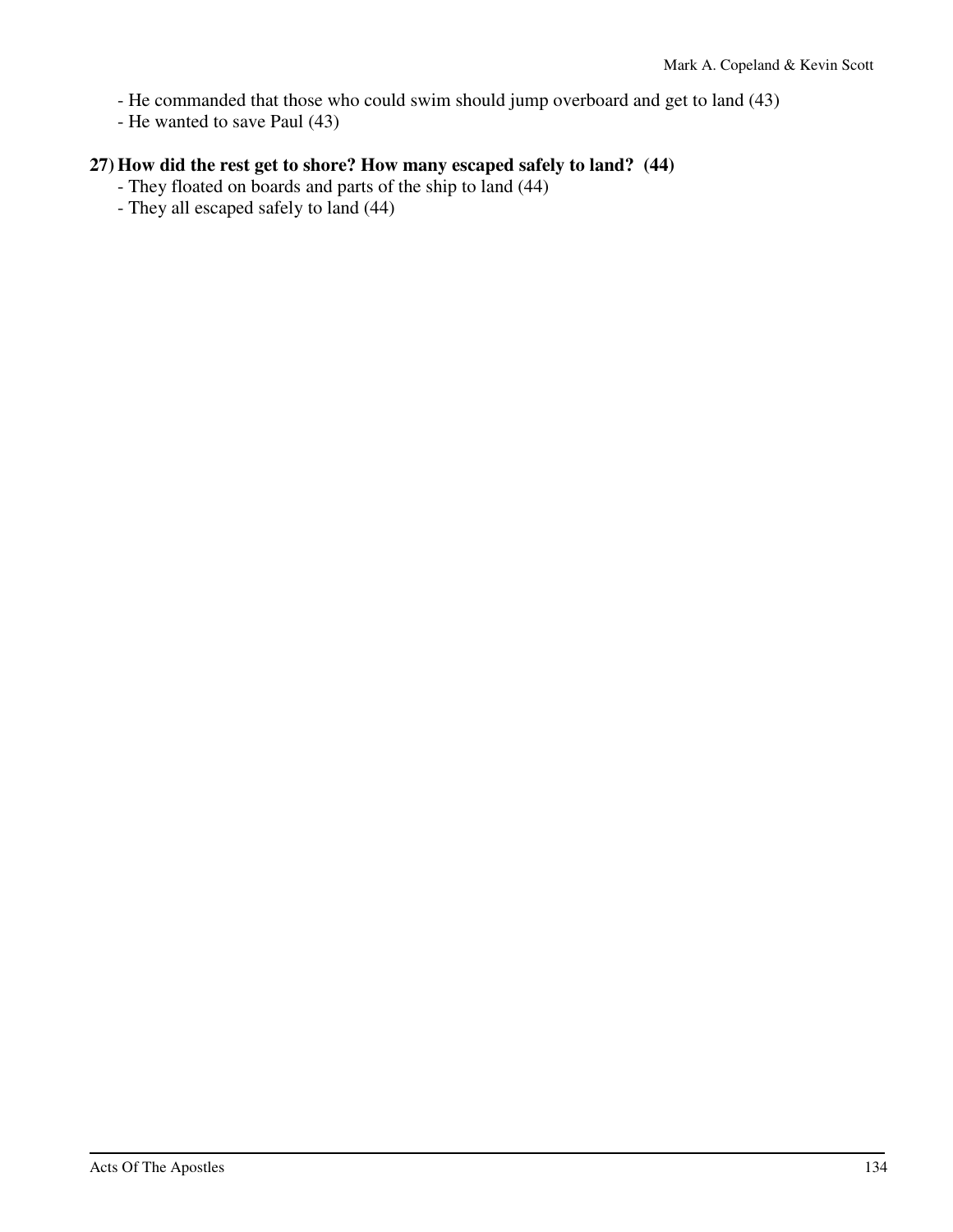# **Acts Of The Apostles Chapter Twenty-Eight**

# **OBJECTIVES IN STUDYING THIS CHAPTER**

- 1) To review the events on the island of Malta following the shipwreck
- 2) To observe Paul's arrival at Rome
- 3) To consider Paul's work in Rome while under house arrest

# **SUMMARY**

It was rainy and cold, as the shipwrecked travelers escaped onto the island of Malta. The natives showed kindness by kindling a fire and welcoming them. As Paul gathered sticks and laid them on the fire, a viper bit his hand. The natives reacted, "No doubt this man is a murderer, whom, though he has escaped the sea, yet justice does not allow to live." Paul shook off the viper and suffered no harm. After a time, the natives thought Paul was a "god" as no harm had come to him. Publius, a leading citizen of the region, received and entertained the travelers "courteously" for three days. Publius' father was sick with a fever and dysentery. Paul went in to him and prayed. He laid hands on Publius' father and healed him. Others on the island with diseases came and were healed. The islanders honored them in many ways and provided the necessities for them as they departed the island. (**1-10**)

After three months, an Alexandrian ship (the Twin Brothers) sailed from Malta – it had wintered there. They sailed to Syracuse, Rhegium, and then to Puteoli. Paul found brethren at Puteoli and stayed with them seven days. As they traveled along, brethren heard about them and met them at Appii Forum and Three Inns. This gave Paul courage and he thanked God. Upon arrival at Rome, the centurion delivered the prisoners to the captain of the guard. Paul was permitted to "dwell by himself with the soldier who guarded him." (**11-16**)

After three days, Paul called for the Jewish leaders. When they came together, he spoke to them. Paul noted that he had done nothing against their people or the customs of their fathers. He reviewed that he had been taken prisoner in Jerusalem, and was taken into Roman custody. He had been examined and was to be released, but the Jews spoke against his release; thus he appealed to Caesar. That was the reason he had called for and had spoken with the Jewish leaders. Paul stated, "…because for the hope of Israel I am bound with this chain." The Jewish leaders responded to Paul. They indicated they had not received letters nor heard of any evil spoken of Paul. They wanted to hear more from Paul "concerning this sect." They stated that it had been "spoken against everywhere." The Jews met Paul again at his place of lodging at another arranged time. He explained and testified of the kingdom of God, and persuaded them concerning Jesus. Paul spoke from both the Law of Moses and the Prophets. He spoke from morning until evening. Some were persuaded and some disbelieved. Paul completed the discourse by quoting from Isaiah the prophet. The quotation indicated they would hear/see but not understand/ perceive. The Lord wanted them to understand and turn so He could heal them. Paul told them that the salvation of God had been sent to the Gentiles, and "they will hear it!" The Jews departed and "had a great dispute among themselves." Paul was allowed to rent his own home for two years, as he continued under house arrest. Paul received all who came to him. He preached the kingdom of God, and taught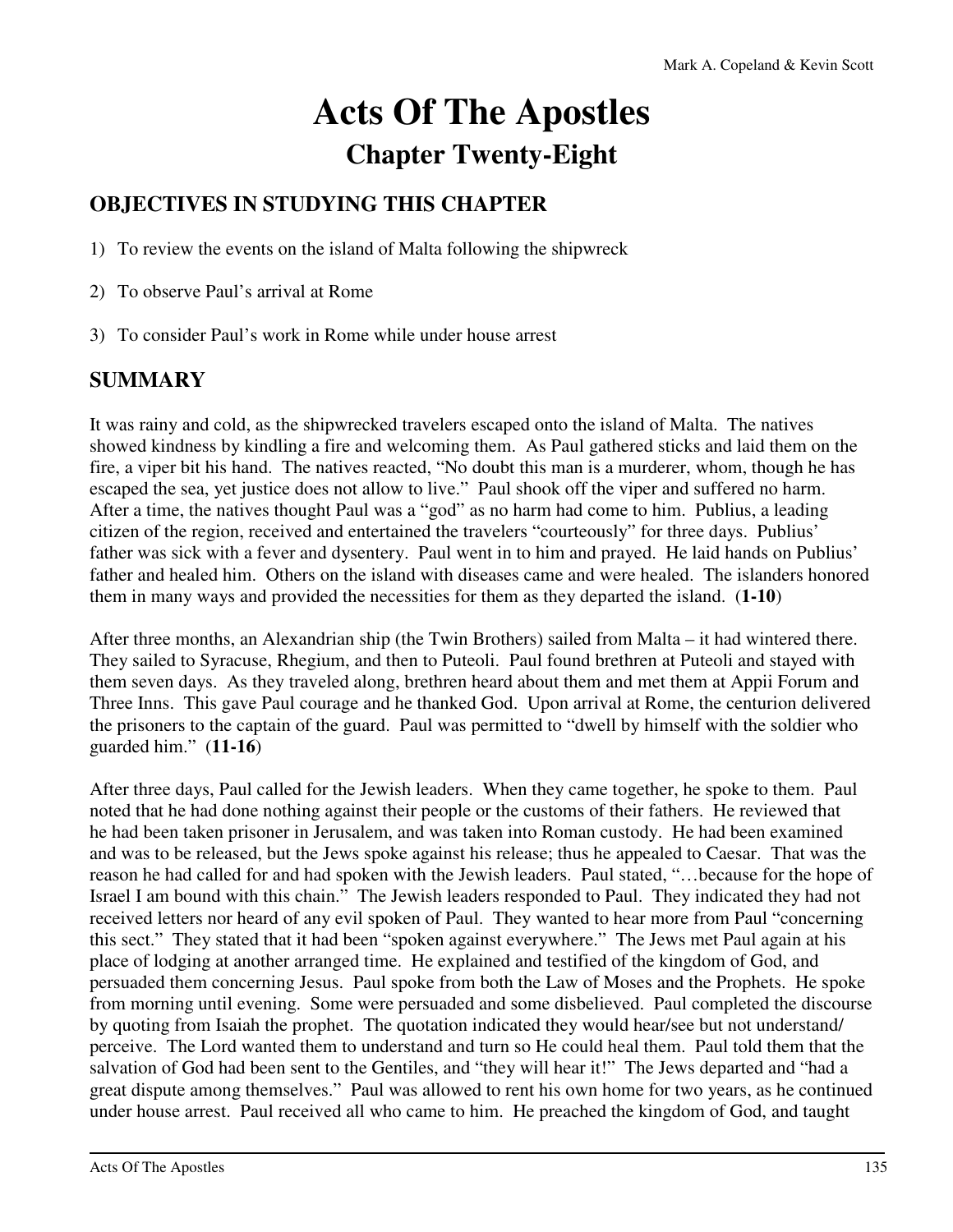the things concerning the Lord Jesus Christ. He taught with all confidence, and no one forbade him. (**17-31**)

# **OUTLINE**

# **I. ON THE ISLAND OF MALTA FOLLOWING THE SHIPWRECK (1-10)**

## **A. THE NATIVES SHOWED KINDNESS TO THE SHIPWRECKED TRAVELERS (1-6)**

- 1. It was rainy and cold, as the travelers escaped to the island
- 2. The natives showed kindness by kindling a fire and welcoming them
- 3. A viper bit Paul, as he gathered sticks and laid them on the fire
	- a. The natives reacted, "No doubt this man is a murderer, whom, though he has escaped the sea, yet justice does not allow to live."
	- b. Paul shook off the viper and suffered no harm
	- c. After a time, the natives thought Paul was a "god" as no harm had come to him

# **B. THE HEALING OF PUBLIUS' FATHER AND OTHERS (7-10)**

- 1. Publius was a leading citizen of the region
	- a. He received and entertained the travelers for three days
- 2. Publius' father was sick with a fever and dysentery
	- a. Paul went in to him and prayed
	- b. Paul laid hands on him and healed him
- 3. Others on the island with diseases came and were healed
- 4. The islanders honored them in many ways and provided the necessities for them as they departed the island

# **II. PAUL'S ARRIVAL AT ROME (11-16)**

# **A. THEY SAILED TOWARD ROME (11-13)**

- 1. After three months, an Alexandrian ship (Twin Brothers) sailed from Malta it had wintered there
- 2. They sailed to Syracuse, Rhegium, and then to Puteoli

# **B. THEY TRAVELED BY LAND TOWARD ROME (14-15)**

- 1. Paul found brethren at Puteoli and stayed with them seven days
- 2. As they traveled along, brethren heard about them and met them
	- a. They met at Appii Forum and Three Inns
	- b. This gave Paul courage and he thanked God

# **C. THEY ARRIVED AT ROME (16)**

- 1. The centurion delivered the prisoners to the captain of the guard at Rome
- 2. Paul was permitted to "dwell by himself with the soldier who guarded him"

# **III. PAUL'S WORK IN ROME WHILE UNDER HOUSE ARREST (17-31)**

# **A. AFTER THREE DAYS, PAUL CALLED FOR THE JEWISH LEADERS (17-22)**

- 1. When they came together, Paul spoke to the Jewish leaders
	- a. He noted that he had done nothing against their people or the customs of their fathers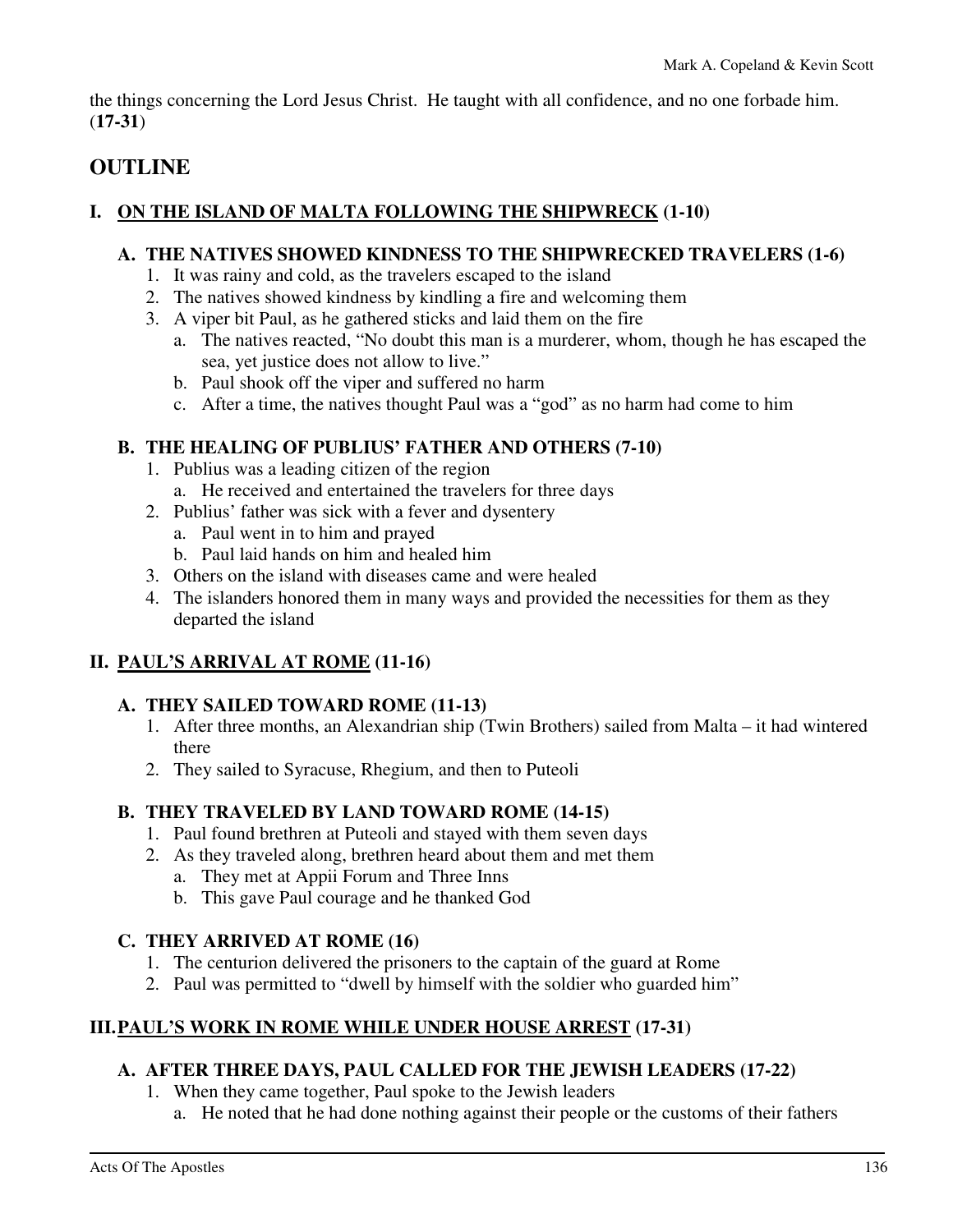- b. He reviewed that he had been taken prisoner in Jerusalem and taken into Roman custody
- c. He had been examined and was to be released, but the Jews spoke against his release; thus he appealed to Caesar
- d. That was the reason he called for and spoke with them
- e. He stated, "…because for the hope of Israel I am bound with this chain"
- 2. The Jewish leaders responded to Paul
	- a. They indicated they had not received letters nor heard of any evil spoken of Paul
	- b. They wanted to hear more from Paul "concerning this sect"
	- c. They noted that it had been "spoken against everywhere"

#### **B. PAUL SPOKE TO THE JEWISH LEADERS AGAIN (23-29)**

- 1. The Jews met Paul again at his place of lodging
- 2. He explained and testified of the kingdom of God and persuaded them concerning Jesus
	- a. He spoke from both the Law of Moses and the Prophets
	- b. He spoke from morning until evening
	- c. Some were persuaded and some disbelieved
- 3. Paul completed the discourse by quoting from Isaiah
	- a. The quotation indicated they would hear/see but not understand/perceive
	- b. The Lord wanted them to understand and turn so He could heal them
	- c. Paul told them that the salvation of God had been sent to the Gentiles, and "they will hear it"
	- d. The Jews departed and "had a great dispute among themselves"

#### **C. PAUL CONTINUED FOR TWO YEARS UNDER HOUSE ARREST (30-31)**

- 1. Paul was allowed to rent his own home for two years
- 2. Paul received all who came to him
	- a. He preached the kingdom of God
	- b. He taught the things concerning the Lord Jesus Christ
- 3. He taught with all confidence, and no one forbade him

# **REVIEW QUESTIONS FOR THE CHAPTER**

#### **1) What are the main events in this chapter?**

- On the island of Malta following the shipwreck (1-10)
- Paul's arrival at Rome (11-16)
- Paul's work in Rome while under house arrest (17-31)

#### **2) What was the name of the island they escaped the shipwreck onto? (1)**   $-Malta(1)$

#### **3) How did the natives treat the shipwrecked travelers? (2)**

- They showed unusual kindness (2)
- They kindled a fire and welcomed them (2)

# **4) What happened to Paul while laying sticks on the fire? (3)**

- A viper came out and bit him on the hand (3)
- **5) What did the natives say to one another? (4)**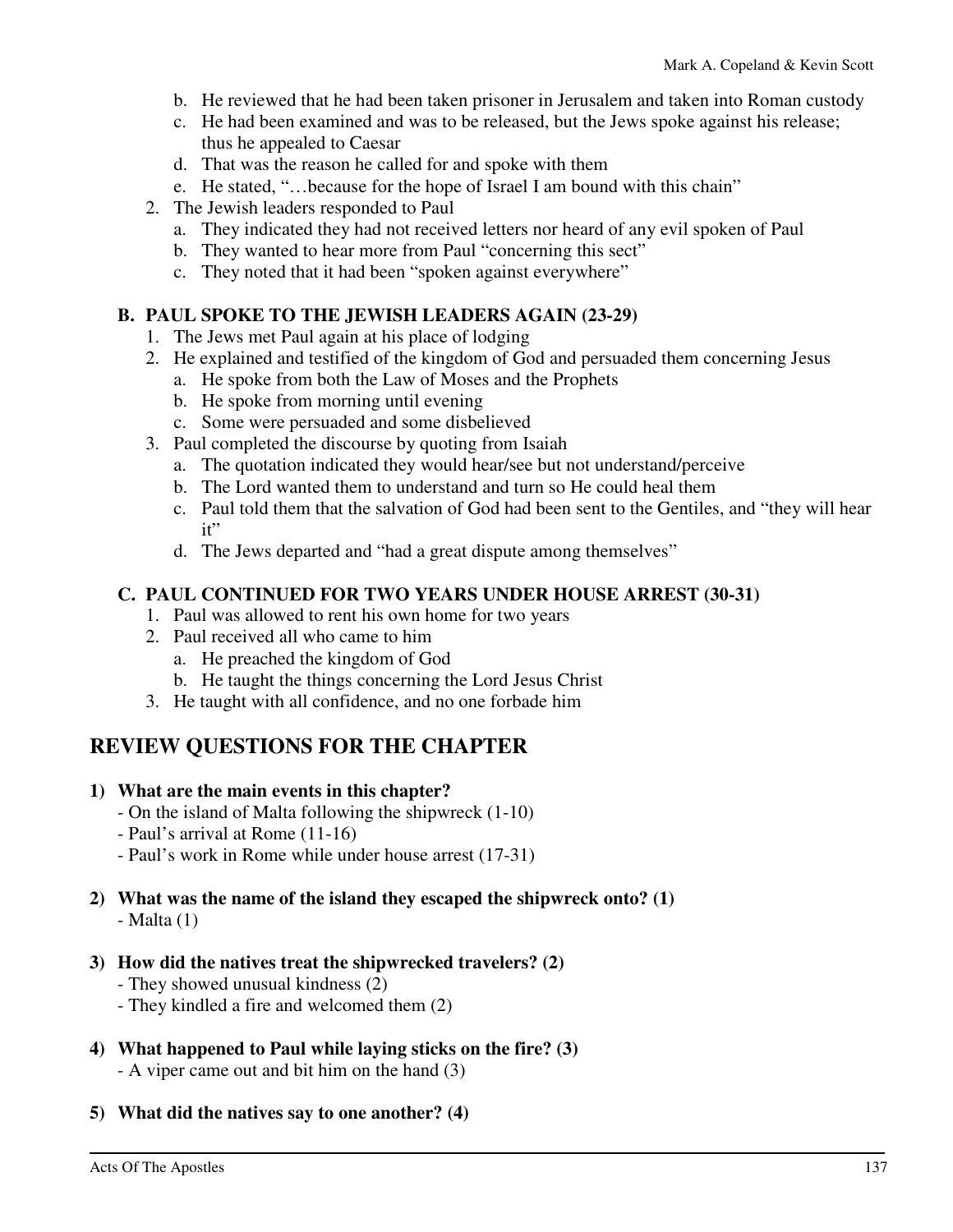- "No doubt this man is a murderer, whom, though he has escaped the sea, yet justice does not allow to live." $(4)$ 

## **6) What did Paul do to the creature? What was Paul's outcome? (5)**

- Paul shook the viper from his hand (5)

- He "suffered no harm" (5)
- **7) Seeing that Paul suffered no harm, what did the natives think of him? (6)**

- They changed their minds about him; thought he was a "god" (6)

#### **8) Who was Publius? What did he do for the travelers? (7)**

- He was a leading citizen of the island of Malta (7)

- He "courteously" received and entertained them for 3 days (7)

# **9) What was wrong with Publius' father? What did Paul do? (8-9)**

- He was sick with a fever and dysentery (8)
- Paul went in to him, prayed, laid hands on him and healed him (8)
- Others with diseases also came and were healed (9)

# **10) How long did they remain on Malta? Why was a ship there? (11)**

- Three months (11)
- The Alexandrian ship had wintered there (11)

## **11) Name three places they sailed to as they continued to Rome. (12-13)**

- Syracuse (12)
- Rhegium and Puteoli (13)

# **12) Name places Paul met with brethren along the way in Italy. How did this affect Paul? (13-15)**

- Puteoli for seven days (13-14)
- Appii Forum and Three Inns (15)
- "When Paul saw them, he thanked God and took courage." (15)

# **13) At Rome, who was Paul delivered to? What was he permitted to do? (16)**

- The prisoners were delivered to the captain of the guard (16)
- He was permitted to "dwell by himself with the soldier who guarded him" (16)

# **14) Why did Paul call the Jewish leaders together? (17-20)**

- "to see you and speak with you, because of the hope of Israel I am bound with this chain" (20)

# **15) Had the Jewish leaders heard a report on Paul? Had they heard about this "sect?" (21-22)**

- No, they had not heard any "evil" spoken of Paul (21)
- Yes, and they wanted to hear more about this "sect;" it had been "spoken against everywhere" (22)

# **16) What did Paul speak to them about at the next meeting? (23)**

 - "he explained and solemnly testified of the kingdom of God, persuading them concerning Jesus" (23)

# **17) How did they react to Paul's teaching? (24)**